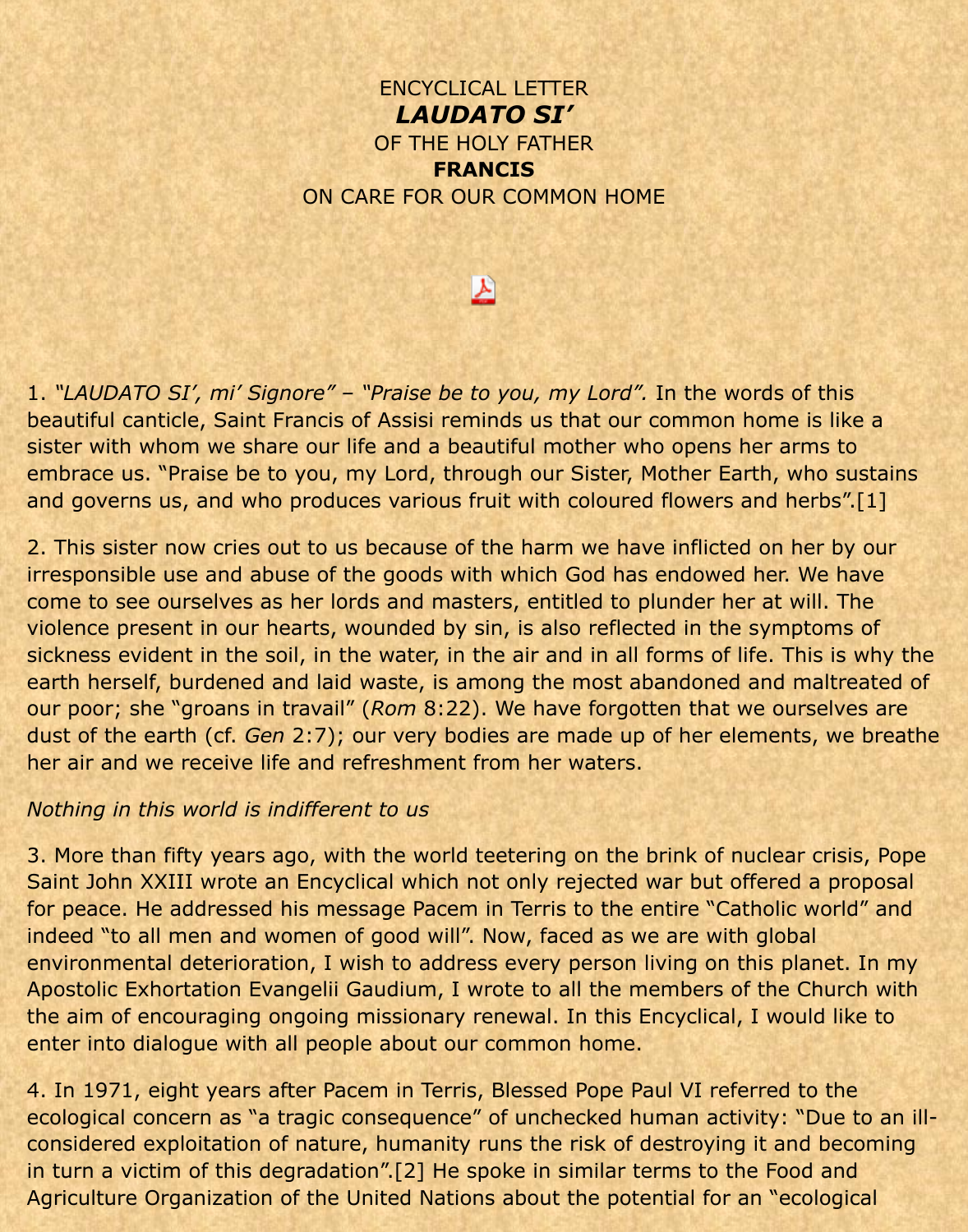5. Saint John Paul II became increasingly concerned about this issue. In his first Encyclical he warned that human beings frequently seem "to see no other meaning their natural environment than what serves for immediate use and consumption Subsequently, he would call for a global ecological *conversion*.[5] At the same noted that little effort had been made to "s[afeg](http://w2.vatican.va/content/francesco/en/encyclicals/documents/papa-francesco_20150524_enciclica-laudato-si.html#_ftn3)uard the moral conditions for a *human ecology*".[6] The destruction of the human environment is extremely serious, on[ly because God ha](http://w2.vatican.va/content/john-paul-ii/en.html)s entrusted the world to us men and women, but because is itself a gift which must be defended from various forms of debasement. Eve protect and improve our world entails profound changes in "lifestyles, models production and consumption, and the established structures o[f po](http://w2.vatican.va/content/francesco/en/encyclicals/documents/papa-francesco_20150524_enciclica-laudato-si.html#_ftn5)wer which to societies".[7] Authentic human development has a moral character. It presume respect for the [hum](http://w2.vatican.va/content/francesco/en/encyclicals/documents/papa-francesco_20150524_enciclica-laudato-si.html#_ftn6)an person, but it must also be concerned for the world aro "take into account the nature of each being and of its mutual connection in an system".[8] Accordingly, our human ability to transform reality must proceed in God's original gift of all that is.[9]

6. My pre[dece](http://w2.vatican.va/content/francesco/en/encyclicals/documents/papa-francesco_20150524_enciclica-laudato-si.html#_ftn7)ssor Benedict XVI likewise proposed "eliminating the structural cause the dysfunctions of the world economy and correcting models of growth which proved incapable of ensuring respect for the environment".[10] He observed that world ca[nno](http://w2.vatican.va/content/francesco/en/encyclicals/documents/papa-francesco_20150524_enciclica-laudato-si.html#_ftn8)t be analyzed by isolating only one of its aspects, since "the book one and indivisible", and inclu[des t](http://w2.vatican.va/content/francesco/en/encyclicals/documents/papa-francesco_20150524_enciclica-laudato-si.html#_ftn9)he environment, life, sexuality, the family, social relations, and so forth. It follows that "the deterioration of nature is closely co the culture which [shapes human](http://w2.vatican.va/content/benedict-xvi/en.html) coexistence". $[11]$  Pope Benedict asked us to that the natural environment has been gravely damaged by our irresponsible b The social environment has also suffered damage. Both ar[e ultim](http://w2.vatican.va/content/francesco/en/encyclicals/documents/papa-francesco_20150524_enciclica-laudato-si.html#_ftn10)ately due to the same same same same. evil: the notion that there are no indisputable truths to guide our lives, and he freedom is limitless. We have forgotten that "man is not only a freedom which for himself. Man does not create himself. He is spirit and will, but also nature". paternal concern, Benedict urged us to realize [that](http://w2.vatican.va/content/francesco/en/encyclicals/documents/papa-francesco_20150524_enciclica-laudato-si.html#_ftn11) creation is harmed "where ourselves have the final word, where everything is simply our property and we ourselves alone. The misuse of creation begins when we no longer recognize a instance than ourselves, when we see nothing else but ourselves".[13]

#### *United by the same concern*

7. These statements of the Popes echo the reflections of numerous scientists, philosophers, theologians and civic groups, all of which have enriched the Church thinking on these questions. Outside the Catholic Church, other Churches and communities – and other religions as well – have expressed deep [conce](http://w2.vatican.va/content/francesco/en/encyclicals/documents/papa-francesco_20150524_enciclica-laudato-si.html#_ftn13)rn and valuable reflections on issues which all of us find disturbing. To give just one strain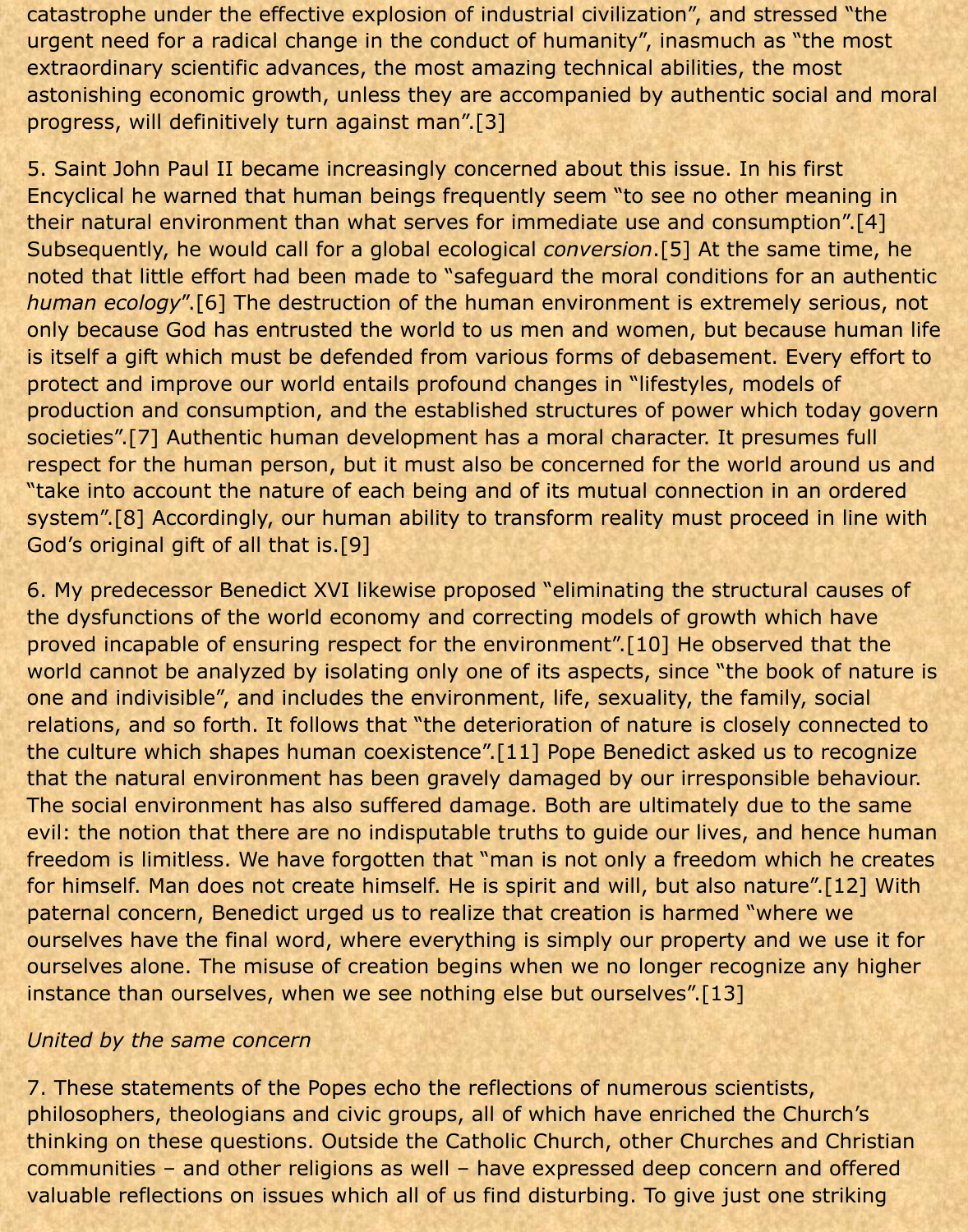disfigurement and destruction of creation".[14] He has repeatedly stated this firmly and persuasively, challenging us to acknowledge our sins against creation: "For human beings... to destroy the biological diversity of God's creation; for human beings degrade the integrity of the earth by causing changes in its climate, by stripping earth of its natural forests or destroying its wetlands; for human beings to con the earth's waters, its land, its air, and its life  $-$  these are sins". [15] For "to com crime ag[ainst](http://w2.vatican.va/content/francesco/en/encyclicals/documents/papa-francesco_20150524_enciclica-laudato-si.html#_ftn14) the natural world is a sin against ourselves and a sin against Go

9. At the same time, Bartholomew has drawn attention to the ethical and spirit of environmental problems, which require that we look for solutions not only in technology but in a change of humanity; otherwise we would be dealing merel symptoms. He asks us to replace consumption with sacrifice, g[reed](http://w2.vatican.va/content/francesco/en/encyclicals/documents/papa-francesco_20150524_enciclica-laudato-si.html#_ftn15) with gener wastefulness with a spirit of sharing, an asceticism which "entails learning to d not simply to give up. It is a way of loving, of moving gradually away from wh what God's world needs. It is liberation from fear, greed and compulsion".[17] Christians, we are also called "to accept the world as a sacrament of communi way of sharing with God and our neighbours on a global scale. It is our humble that the divine and the human meet in the slightest detail in the seamless gar God's creation, in the last speck of dust of our planet".[18]

### *Saint Francis of Assisi*

10. I do not want to write this Encyclical without turning to that attractive and figure, whose name I took as my guide and inspiration when I was elected Bis Rome. I believe that Saint Francis is the example par excellence of care for the vulnerable [and](http://w2.vatican.va/content/francesco/en/encyclicals/documents/papa-francesco_20150524_enciclica-laudato-si.html#_ftn18) of an integral ecology lived out joyfully and authentically. He is saint of all who study and work in the area of ecology, and he is also much lov Christians. He was particularly concerned for God's creation and for the poor a He loved, and was deeply loved for his joy, his generous self-giving, his openheartedness. He was a mystic and a pilgrim who lived in simplicity and in harmony with God, with others, with nature and with himself. He shows us just inseparable the bond is between concern for nature, justice for the poor, commitment to society, and interior peace.

11. Francis helps us to see that an integral ecology calls for openness to categories transcend the language of mathematics and biology, and take us to the heart to be human. Just as happens when we fall in love with someone, whenever h gaze at the sun, the moon or the smallest of animals, he burst into song, draw other creatures into his praise. He communed with all creation, even preaching flowers, inviting them "to praise the Lord, just as if they were endowed with re His response to the world around him was so much more than intellectual app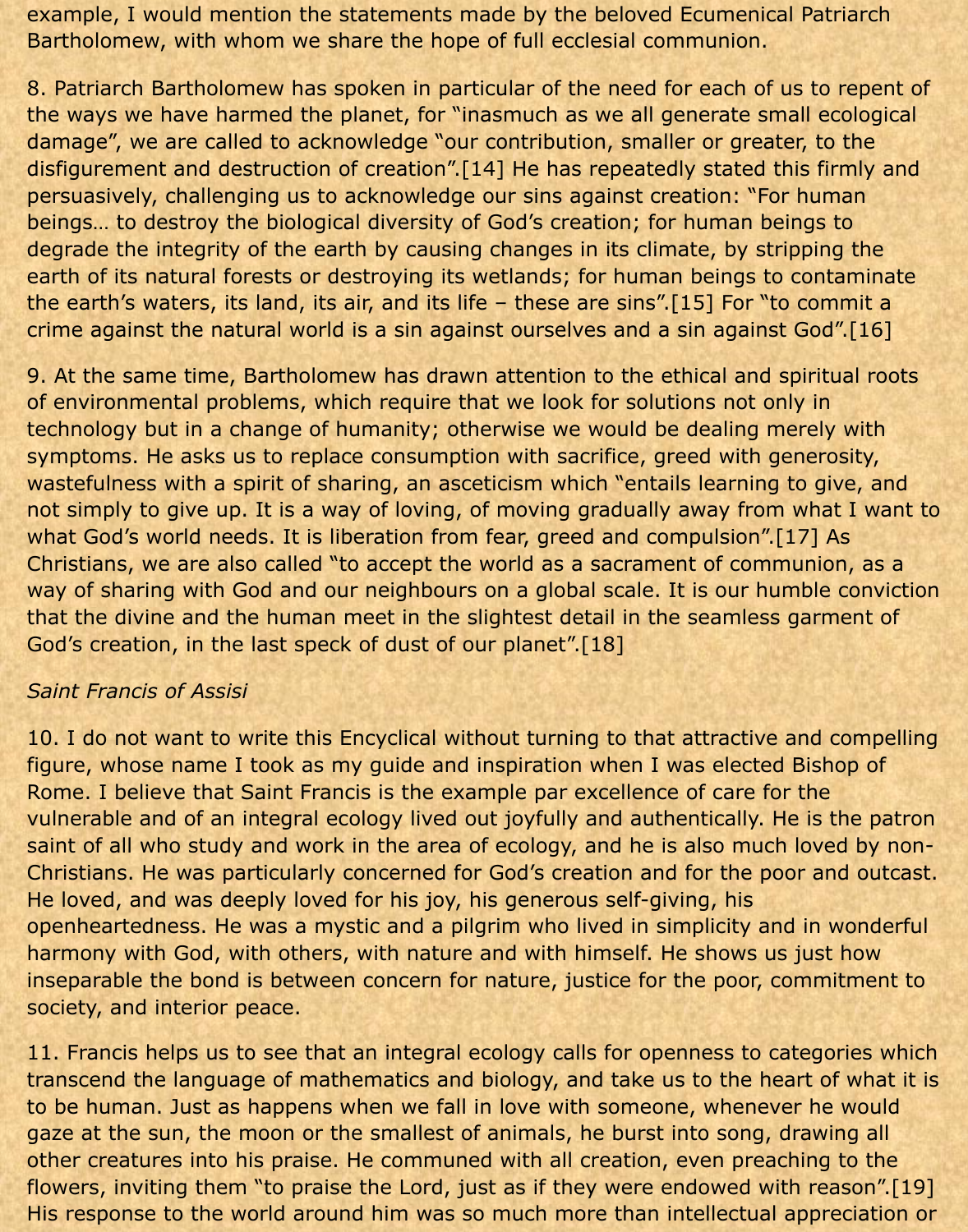nature and the environment without this openness to awe and wonder, if we n speak the language of fraternity and beauty in our relationship with the world, attitude will be that of masters, consumers, ruthless exploiters, unable to set their immediate needs. By contrast, if we feel intimately united with all that exsobriety and care will well u[p spo](http://w2.vatican.va/content/francesco/en/encyclicals/documents/papa-francesco_20150524_enciclica-laudato-si.html#_ftn20)ntaneously. The poverty and austerity of Sair were no mere veneer of asceticism, but something much more radical: a refus reality into an object simply to be used and controlled.

12. What is more, Saint Francis, faithful to Scripture, invites us to see nature a magnificent book in which God speaks to us and grants us a glimpse of his infinite beauty. and goodness. "Through the greatness and the beauty of creatures one comes by analogy their maker" (*Wis* 13:5); indeed, "his eternal power and divinity ha made known through his works since the creation of the world" (*Rom* 1:20). For reason, Francis asked that part of the friary garden always be left untouched, flowers and herbs could grow there, and those who saw them could raise their God, the Creator of such beauty.[21] Rather than a problem to be solved, the joyful mystery to be contemplated with gladness and praise.

#### *My appeal*

13. The urgent challenge to protect our common home includes a concern to b whole human family together to seek a sustainable and integral development, know that things can change. T[he Cre](http://w2.vatican.va/content/francesco/en/encyclicals/documents/papa-francesco_20150524_enciclica-laudato-si.html#_ftn21)ator does not abandon us; he never fors loving plan or repents of having created us. Humanity still has the ability to we together in building our common home. Here I want to recognize, encourage and thanks all those striving in countless ways to quarantee the protection of the home w share. Particular appreciation is owed to those who tirelessly seek to resolve the effects of environmental degradation on the lives of the world's poorest. Young demand change. They wonder how anyone can claim to be building a better fu without thinking of the environmental crisis and the sufferings of the excluded

14. I urgently appeal, then, for a new dialogue about how we are shaping the our planet. We need a conversation which includes everyone, since the enviror challenge we are undergoing, and its human roots, concern and affect us all. The worldwide ecological movement has already made considerable progress and I establishment of numerous organizations committed to raising awareness of the challenges. Regrettably, many efforts to seek concrete solutions to the enviror crisis have proved ineffective, not only because of powerful opposition but also of a more general lack of interest. Obstructionist attitudes, even on the part of can range from denial of the problem to indifference, nonchalant resignation o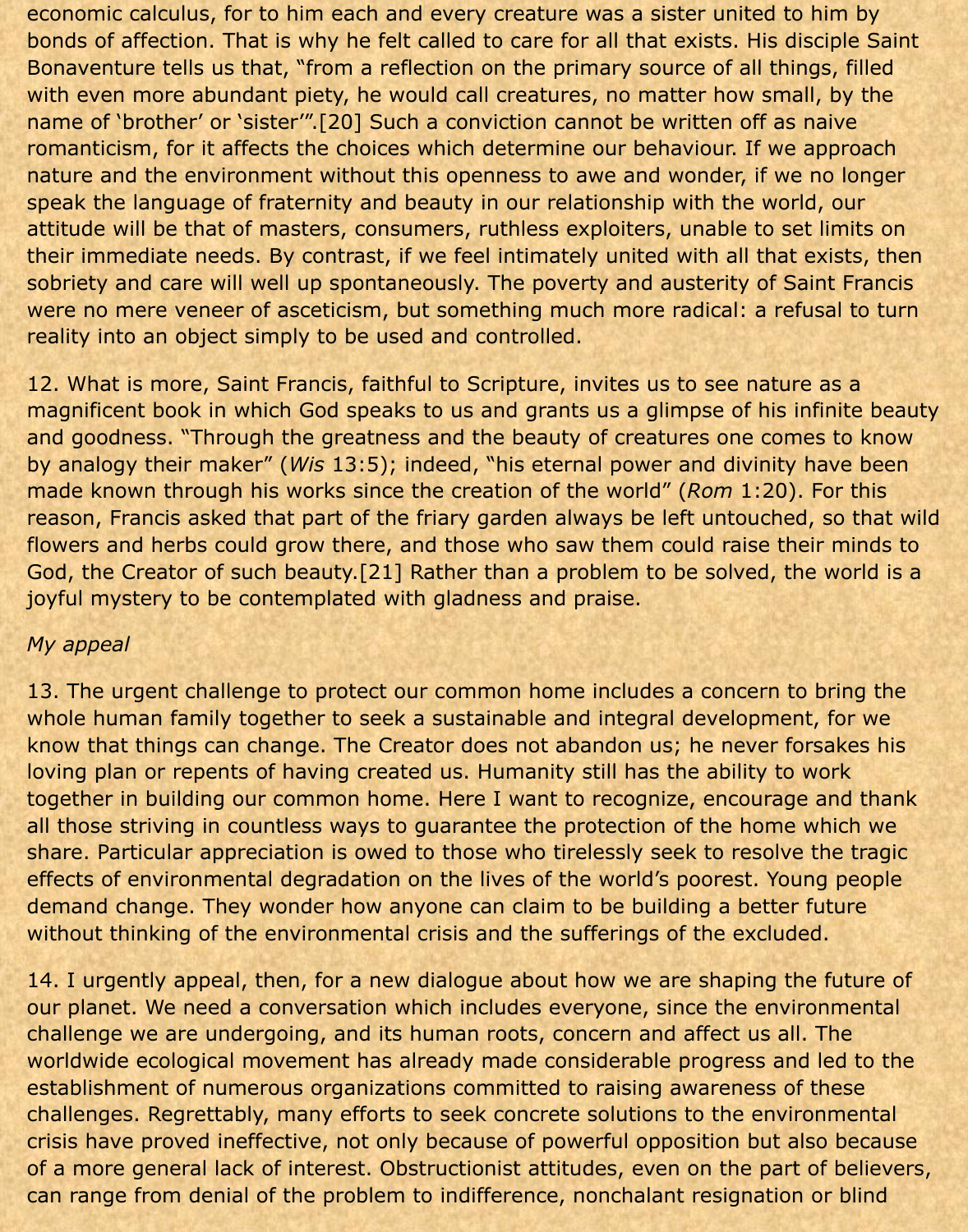15. It is my hope that this Encyclical Letter, which is now added to the body of the Church's social teaching, can help us to acknowledge the appeal, immensity and of the challenge we face. I will begin by briefly reviewing several a[spect](http://w2.vatican.va/content/francesco/en/encyclicals/documents/papa-francesco_20150524_enciclica-laudato-si.html#_ftn22)s of th ecological crisis, with the aim of drawing on the results of the best scientific re available today, letting them touch us deeply and provide a concrete foundation ethical and spiritual itinerary that follows. I will then consider some principles the Judaeo-Christian tradition which can render our commitment to the environ more coherent. I will then attempt to get to the roots of the present situation, consider not only its symptoms but also its deepest causes. This will help to provide a approach to ecology which respects our unique place as human beings in this our relationship to our surroundings. In light of this reflection, I will advance s broader proposals for dialogue and action which would involve each of us as in and also affect international policy. Finally, convinced as I am that change is in without motivation and a process of education, I will offer some inspired guide human development to be found in the treasure of Christian spiritual experien

16. Although each chapter will have its own subject and specific approach, it w take up and re-examine important questions previously dealt with. This is part case with a number of themes which will reappear as the Encyclical unfolds. A examples, I will point to the intimate relationship between the poor and the fragility the planet, the conviction that everything in the world is connected, the critique paradigms and forms of power derived from technology, the call to seek other understanding the economy and progress, the value proper to each creature, the humannism meaning of ecology, the need for forthright and honest debate, the serious res of international and local policy, the throwaway culture and the proposal of a new lifestyle. These questions will not be dealt with once and for all, but reframed enriched again and again.

#### CHAPTER ONE

# **WHAT IS HAPPENING TO OUR COMMON HOME**

17. Theological and philosophical reflections on the situation of humanity and can sound tiresome and abstract, unless they are grounded in a fresh analysis present situation, which is in many ways unprecedented in the history of humanity. before considering how faith brings new incentives and requirements with regard to the to the to the to the to world of which we are a part, I will briefly turn to what is happening to our com home.

18. The continued acceleration of changes affecting humanity and the planet is today with a more intensified pace of life and work which might be called "rapidition".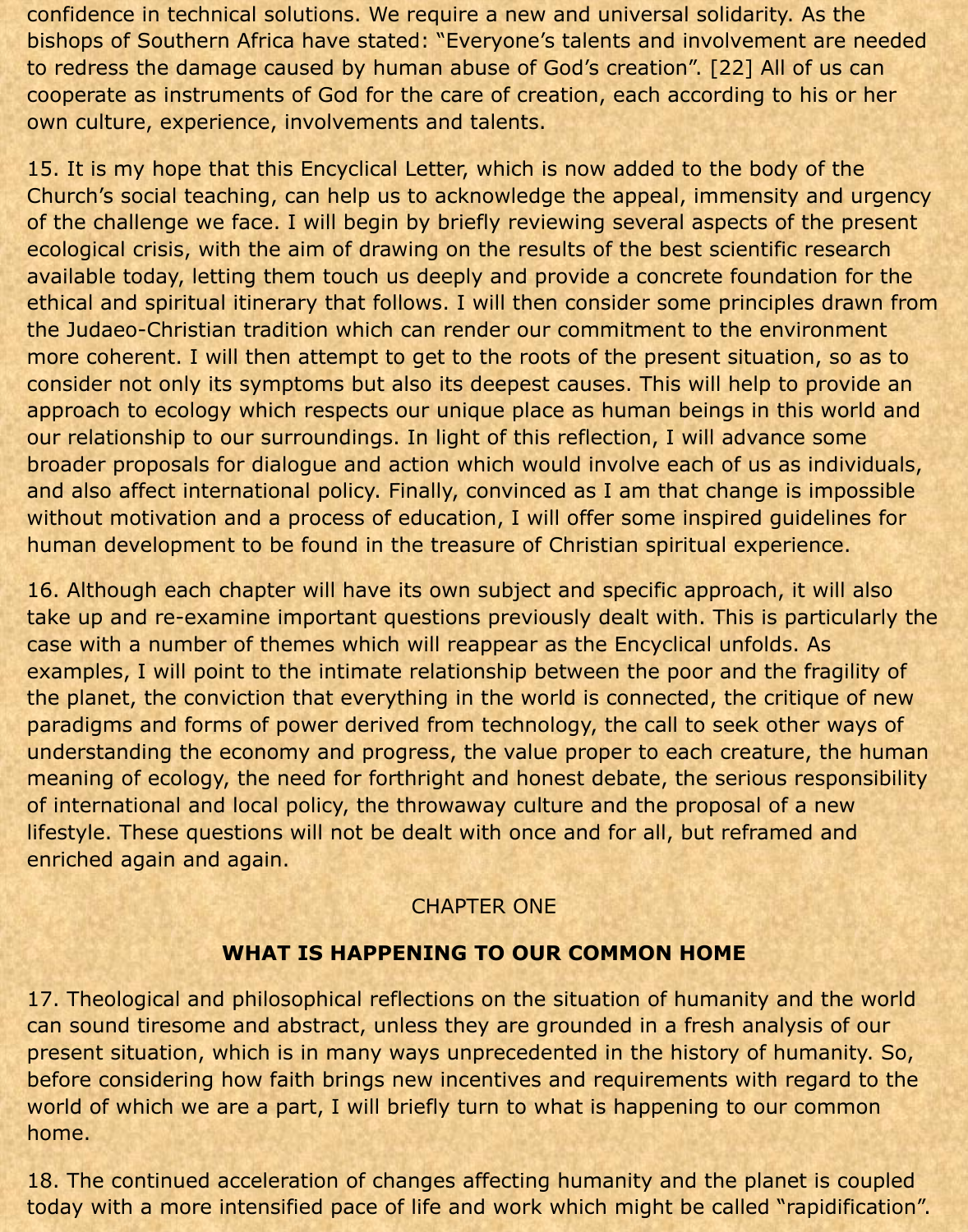Although change is part of the working of complex systems, the speed with which human activity has developed contrasts with the naturally slow pace of biological evolution. Moreover, the goals of this rapid and constant change are not necessarily geared to the common good or to integral and sustainable human development. Change is something desirable, yet it becomes a source of anxiety when it causes harm to the world and to the quality of life of much of humanity.

19. Following a period of irrational confidence in progress and human abilities, some sectors of society are now adopting a more critical approach. We see increasing sensitivity to the environment and the need to protect nature, along with a growing concern, both genuine and distressing, for what is happening to our planet. Let us review, however cursorily, those questions which are troubling us today and which we can no longer sweep under the carpet. Our goal is not to amass information or to satisfy curiosity, but rather to become painfully aware, to dare to turn what is happening to the world into our own personal suffering and thus to discover what each of us can do about it.

# **I. POLLUTION AND CLIMATE CHANGE**

### *Pollution, waste and the throwaway culture*

20. Some forms of pollution are part of people's daily experience. Exposure to atmospheric pollutants produces a broad spectrum of health hazards, especially for the poor, and causes millions of premature deaths. People take sick, for example, from breathing high levels of smoke from fuels used in cooking or heating. There is also pollution that affects everyone, caused by transport, industrial fumes, substances which contribute to the acidification of soil and water, fertilizers, insecticides, fungicides, herbicides and agrotoxins in general. Technology, which, linked to business interests, is presented as the only way of solving these problems, in fact proves incapable of seeing the mysterious network of relations between things and so sometimes solves one problem only to create others.

21. Account must also be taken of the pollution produced by residue, including dangerous waste present in different areas. Each year hundreds of millions of tons of waste are generated, much of it non-biodegradable, highly toxic and radioactive, from homes and businesses, from construction and demolition sites, from clinical, electronic and industrial sources. The earth, our home, is beginning to look more and more like an immense pile of filth. In many parts of the planet, the elderly lament that once beautiful landscapes are now covered with rubbish. Industrial waste and chemical products utilized in cities and agricultural areas can lead to bioaccumulation in the organisms of the local population, even when levels of toxins in those places are low. Frequently no measures are taken until after people's health has been irreversibly affected.

22. These problems are closely linked to a throwaway culture which affects the excluded just as it quickly reduces things to rubbish. To cite one example, most of the paper we produce is thrown away and not recycled. It is hard for us to accept that the way natural ecosystems work is exemplary: plants synthesize nutrients which feed herbivores; these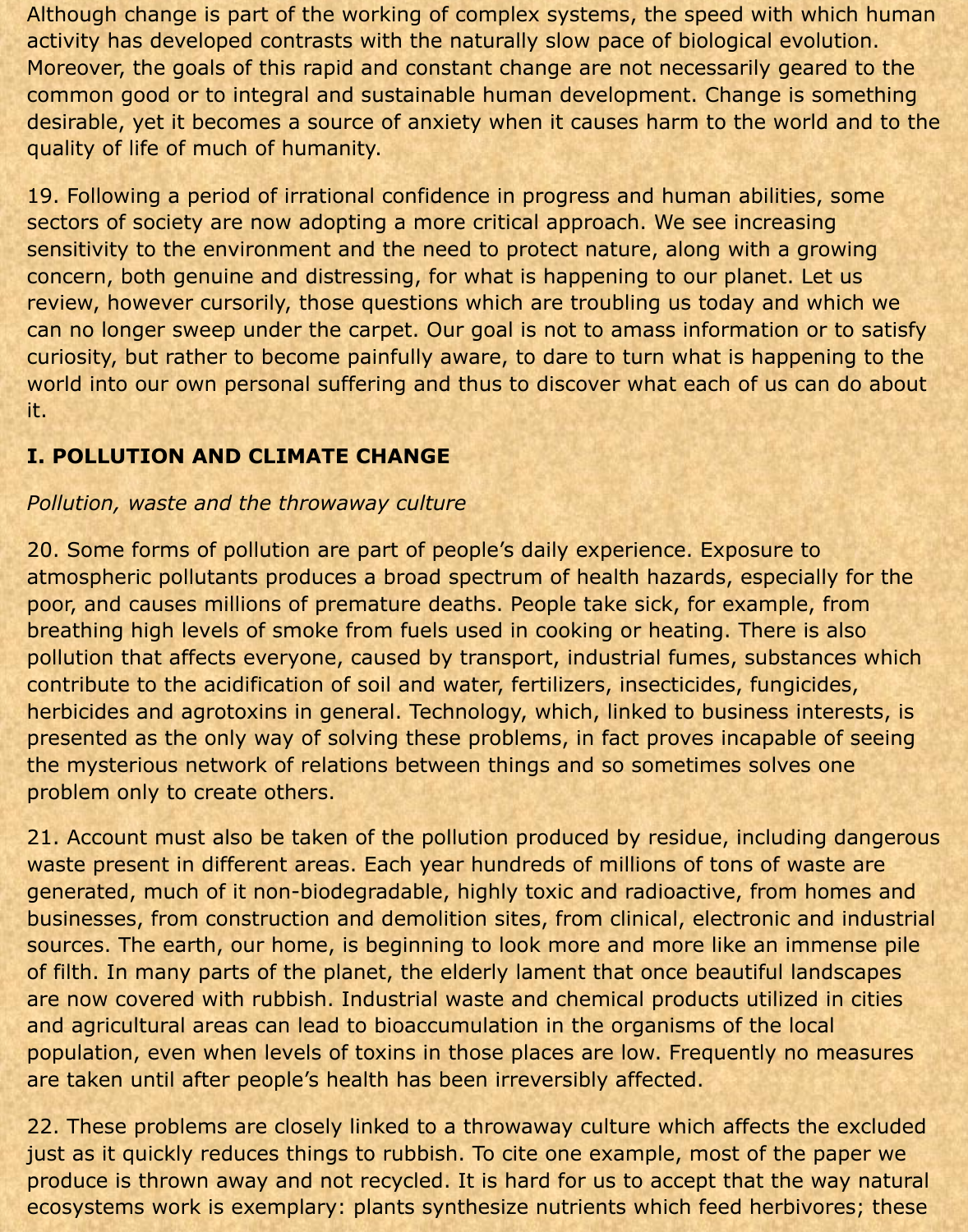in turn become food for carnivores, which produce significant quantities of organic waste which give rise to new generations of plants. But our industrial system, at the end of its cycle of production and consumption, has not developed the capacity to absorb and reuse waste and by-products. We have not yet managed to adopt a circular model of production capable of preserving resources for present and future generations, while limiting as much as possible the use of non-renewable resources, moderating their consumption, maximizing their efficient use, reusing and recycling them. A serious consideration of this issue would be one way of counteracting the throwaway culture which affects the entire planet, but it must be said that only limited progress has been made in this regard.

#### *Climate as a common good*

23. The climate is a common good, belonging to all and meant for all. At the global level, it is a complex system linked to many of the essential conditions for human life. A very solid scientific consensus indicates that we are presently witnessing a disturbing warming of the climatic system. In recent decades this warming has been accompanied by a constant rise in the sea level and, it would appear, by an increase of extreme weather events, even if a scientifically determinable cause cannot be assigned to each particular phenomenon. Humanity is called to recognize the need for changes of lifestyle, production and consumption, in order to combat this warming or at least the human causes which produce or aggravate it. It is true that there are other factors (such as volcanic activity, variations in the earth's orbit and axis, the solar cycle), yet a number of scientific studies indicate that most global warming in recent decades is due to the great concentration of greenhouse gases (carbon dioxide, methane, nitrogen oxides and others) released mainly as a result of human activity. Concentrated in the atmosphere, these gases do not allow the warmth of the sun's rays reflected by the earth to be dispersed in space. The problem is aggravated by a model of development based on the intensive use of fossil fuels, which is at the heart of the worldwide energy system. Another determining factor has been an increase in changed uses of the soil, principally deforestation for agricultural purposes.

24. Warming has effects on the carbon cycle. It creates a vicious circle which aggravates the situation even more, affecting the availability of essential resources like drinking water, energy and agricultural production in warmer regions, and leading to the extinction of part of the planet's biodiversity. The melting in the polar ice caps and in high altitude plains can lead to the dangerous release of methane gas, while the decomposition of frozen organic material can further increase the emission of carbon dioxide. Things are made worse by the loss of tropical forests which would otherwise help to mitigate climate change. Carbon dioxide pollution increases the acidification of the oceans and compromises the marine food chain. If present trends continue, this century may well witness extraordinary climate change and an unprecedented destruction of ecosystems, with serious consequences for all of us. A rise in the sea level, for example, can create extremely serious situations, if we consider that a quarter of the world's population lives on the coast or nearby, and that the majority of our megacities are situated in coastal areas.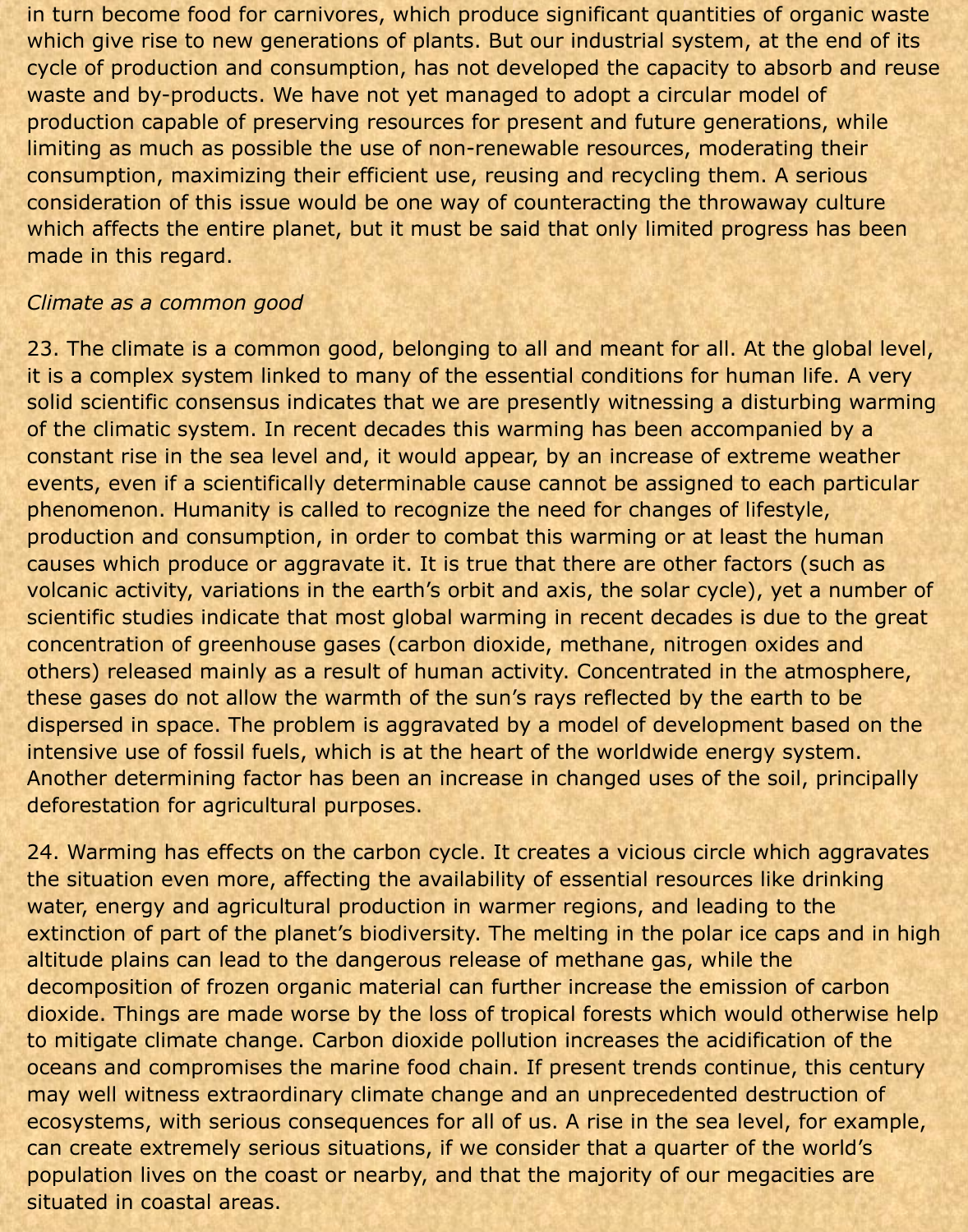25. Climate change is a global problem with grave implications: environmental, social, economic, political and for the distribution of goods. It represents one of the principal challenges facing humanity in our day. Its worst impact will probably be felt by developing countries in coming decades. Many of the poor live in areas particularly affected by phenomena related to warming, and their means of subsistence are largely dependent on natural reserves and ecosystemic services such as agriculture, fishing and forestry. They have no other financial activities or resources which can enable them to adapt to climate change or to face natural disasters, and their access to social services and protection is very limited. For example, changes in climate, to which animals and plants cannot adapt, lead them to migrate; this in turn affects the livelihood of the poor, who are then forced to leave their homes, with great uncertainty for their future and that of their children. There has been a tragic rise in the number of migrants seeking to flee from the growing poverty caused by environmental degradation. They are not recognized by international conventions as refugees; they bear the loss of the lives they have left behind, without enjoying any legal protection whatsoever. Sadly, there is widespread indifference to such suffering, which is even now taking place throughout our world. Our lack of response to these tragedies involving our brothers and sisters points to the loss of that sense of responsibility for our fellow men and women upon which all civil society is founded.

26. Many of those who possess more resources and economic or political power seem mostly to be concerned with masking the problems or concealing their symptoms, simply making efforts to reduce some of the negative impacts of climate change. However, many of these symptoms indicate that such effects will continue to worsen if we continue with current models of production and consumption. There is an urgent need to develop policies so that, in the next few years, the emission of carbon dioxide and other highly polluting gases can be drastically reduced, for example, substituting for fossil fuels and developing sources of renewable energy. Worldwide there is minimal access to clean and renewable energy. There is still a need to develop adequate storage technologies. Some countries have made considerable progress, although it is far from constituting a significant proportion. Investments have also been made in means of production and transportation which consume less energy and require fewer raw materials, as well as in methods of construction and renovating buildings which improve their energy efficiency. But these good practices are still far from widespread.

# **II. THE ISSUE OF WATER**

27. Other indicators of the present situation have to do with the depletion of natural resources. We all know that it is not possible to sustain the present level of consumption in developed countries and wealthier sectors of society, where the habit of wasting and discarding has reached unprecedented levels. The exploitation of the planet has already exceeded acceptable limits and we still have not solved the problem of poverty.

28. Fresh drinking water is an issue of primary importance, since it is indispensable for human life and for supporting terrestrial and aquatic ecosystems. Sources of fresh water are necessary for health care, agriculture and industry. Water supplies used to be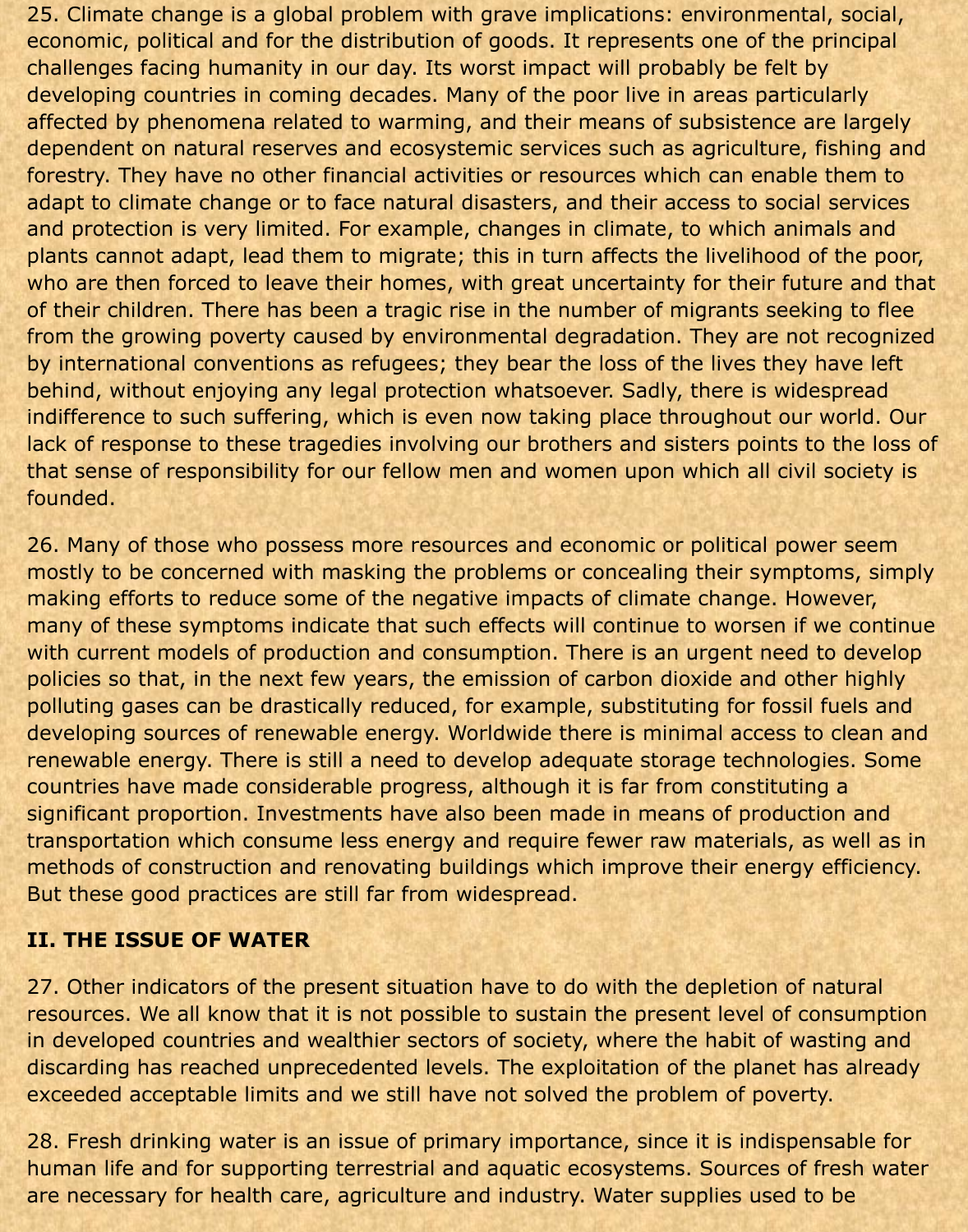countries have areas rich in water while others endure drastic scarcity.

29. One particularly serious problem is the quality of water available to the po day, unsafe water results in many deaths and the spread of water-related dise including those caused by microorganisms and chemical substances. Dysenter cholera, linked to inadequate hygiene and water supplies, are a significant cau suffering and of infant mortality. Underground water sources in many places a threatened by the pollution produced in certain mining, farming and industrial especially in countries lacking adequate regulation or controls. It is not only a industrial waste. Detergents and chemical products, commonly used in many places of the world, continue to pour into our rivers, lakes and seas.

30. Even as the quality of available water is constantly diminishing, in some places the is a growing tendency, despite its scarcity, to privatize this resource, turning it commodity subject to the laws of the market. Yet *access to safe drinkable wat* basic and universal human right, since it is essential to human survival and, as *condition for the exercise of other human rights. Our world has a grave social* towards the poor who lack access to drinking water, because *they are denied toowards* a life consistent with their inalienable dignity. This debt can be paid partly by a in funding to provide clean water and sanitary services among the poor. But w continues to be wasted, not only in the developed world but also in developing which possess it in abundance. This shows that the problem of water is partly educational and cultural issue, since there is little awareness of the seriousnes behaviour within a context of great inequality.

31. Greater scarcity of water will lead to an increase in the cost of food and th products which depend on its use. Some studies warn that an acute water sho occur within a few decades unless urgent action is taken. The environmental repercussions could affect billions of people; it is also conceivable that the con water by large multinational businesses may become a major source of conflict century.[23]

### **III. LOSS OF BIODIVERSITY**

32. The earth's resources are also being plundered because of short-sighted a to the economy, commerce and production. The loss of forests and woodlands loss of species which may constitute extremely important resources in the future only for [food](http://w2.vatican.va/content/francesco/en/encyclicals/documents/papa-francesco_20150524_enciclica-laudato-si.html#_ftn23) but also for curing disease and other uses. Different species cont which could be key resources in years ahead for meeting human needs and regulation environmental problems.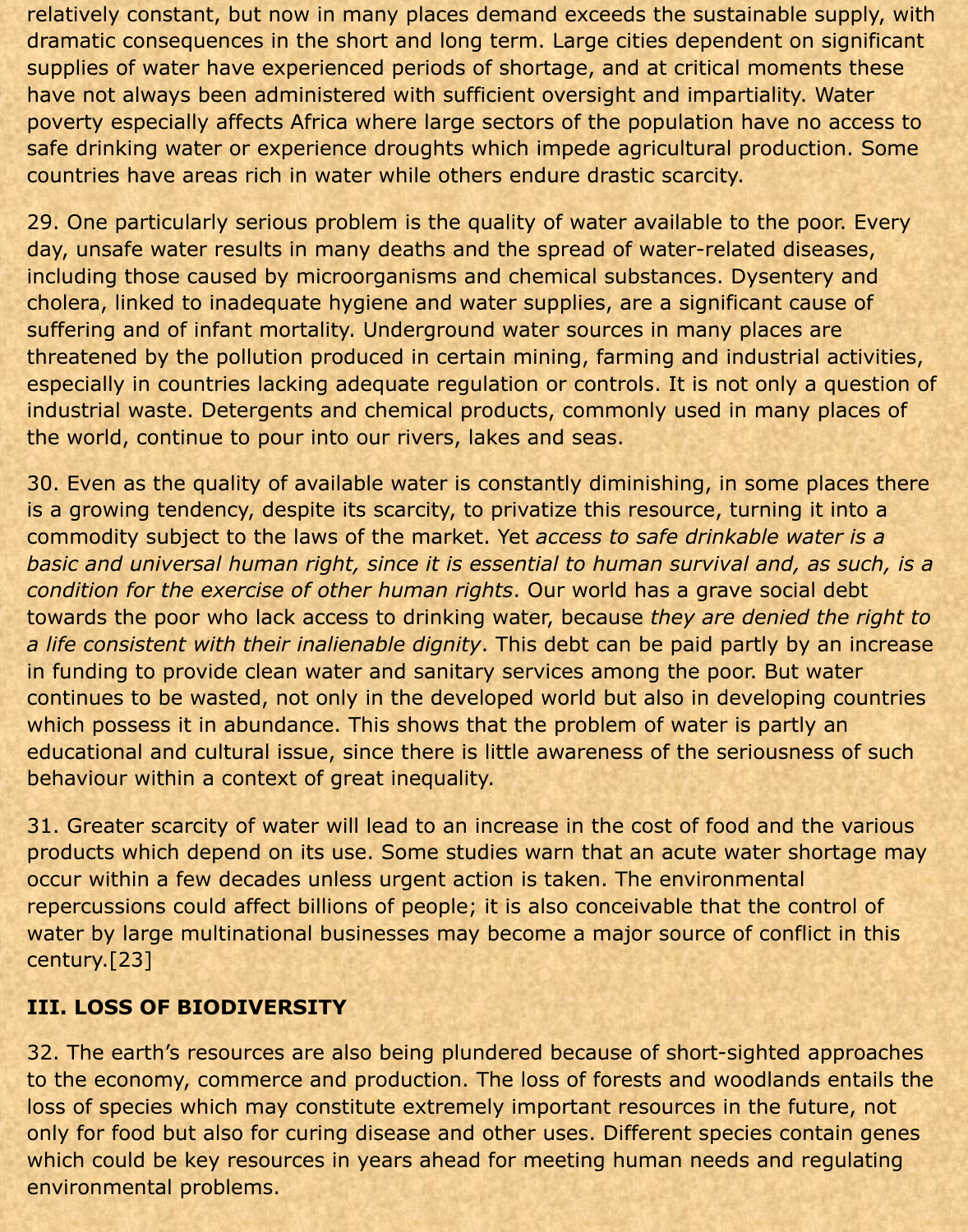33. It is not enough, however, to think of different species merely as potential "resources" to be exploited, while overlooking the fact that they have value in themselves. Each year sees the disappearance of thousands of plant and animal species which we will never know, which our children will never see, because they have been lost for ever. The great majority become extinct for reasons related to human activity. Because of us, thousands of species will no longer give glory to God by their very existence, nor convey their message to us. We have no such right.

34. It may well disturb us to learn of the extinction of mammals or birds, since they are more visible. But the good functioning of ecosystems also requires fungi, algae, worms, insects, reptiles and an innumerable variety of microorganisms. Some less numerous species, although generally unseen, nonetheless play a critical role in maintaining the equilibrium of a particular place. Human beings must intervene when a geosystem reaches a critical state. But nowadays, such intervention in nature has become more and more frequent. As a consequence, serious problems arise, leading to further interventions; human activity becomes ubiquitous, with all the risks which this entails. Often a vicious circle results, as human intervention to resolve a problem further aggravates the situation. For example, many birds and insects which disappear due to synthetic agrotoxins are helpful for agriculture: their disappearance will have to be compensated for by yet other techniques which may well prove harmful. We must be grateful for the praiseworthy efforts being made by scientists and engineers dedicated to finding solutions to man-made problems. But a sober look at our world shows that the degree of human intervention, often in the service of business interests and consumerism, is actually making our earth less rich and beautiful, ever more limited and grey, even as technological advances and consumer goods continue to abound limitlessly. We seem to think that we can substitute an irreplaceable and irretrievable beauty with something which we have created ourselves.

35. In assessing the environmental impact of any project, concern is usually shown for its effects on soil, water and air, yet few careful studies are made of its impact on biodiversity, as if the loss of species or animals and plant groups were of little importance. Highways, new plantations, the fencing-off of certain areas, the damming of water sources, and similar developments, crowd out natural habitats and, at times, break them up in such a way that animal populations can no longer migrate or roam freely. As a result, some species face extinction. Alternatives exist which at least lessen the impact of these projects, like the creation of biological corridors, but few countries demonstrate such concern and foresight. Frequently, when certain species are exploited commercially, little attention is paid to studying their reproductive patterns in order to prevent their depletion and the consequent imbalance of the ecosystem.

36. Caring for ecosystems demands far-sightedness, since no one looking for quick and easy profit is truly interested in their preservation. But the cost of the damage caused by such selfish lack of concern is much greater than the economic benefits to be obtained. Where certain species are destroyed or seriously harmed, the values involved are incalculable. We can be silent witnesses to terrible injustices if we think that we can obtain significant benefits by making the rest of humanity, present and future, pay the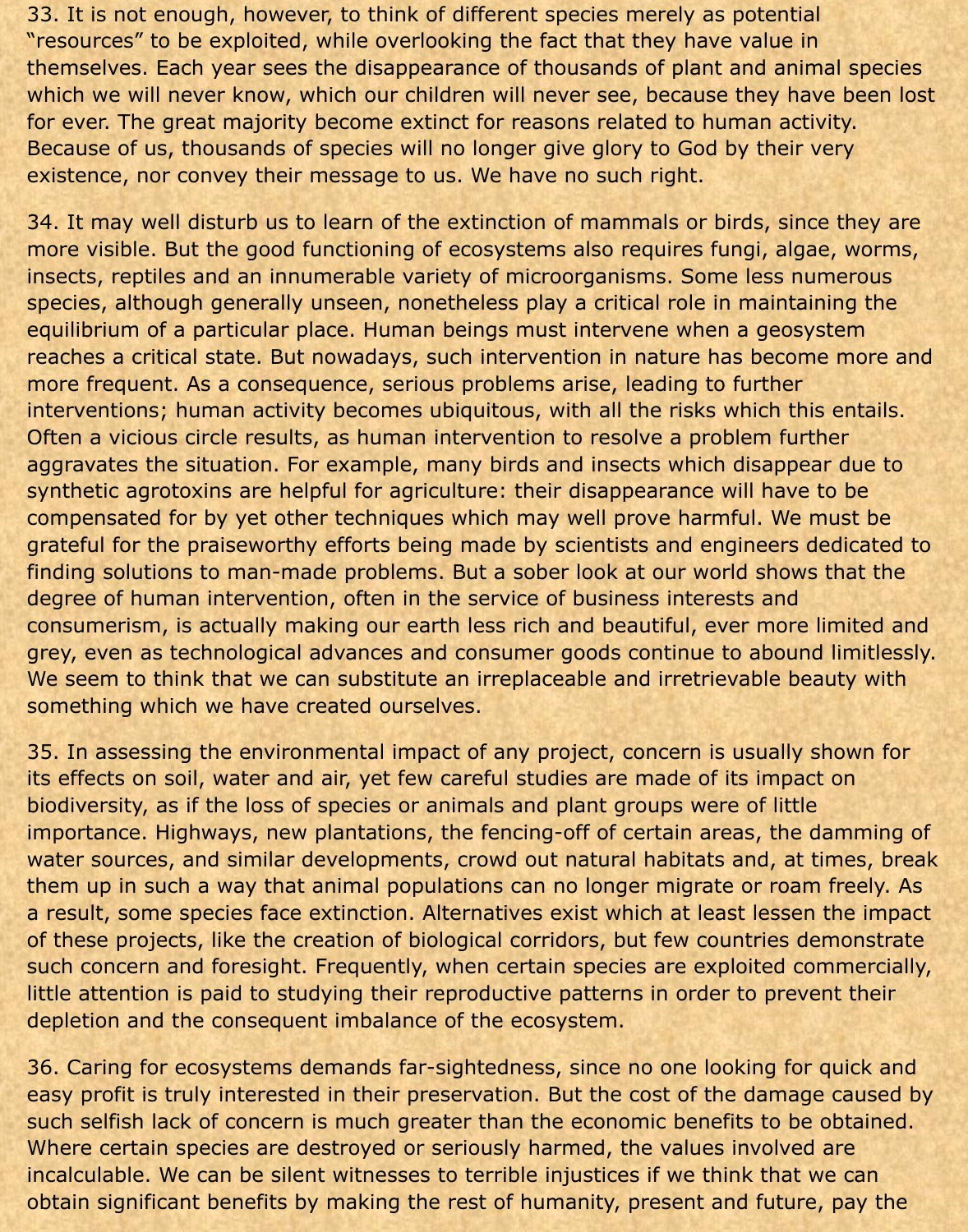of species and in endemic, rare or less protected species. Certain places need greater protection because of their immense importance for the global ecosystem, or  $b$ they represent important water reserves and thus safeguard other forms of life

38. Let us mention, for example, those richly biodiverse lungs of our planet wh Amazon and the Congo basins, or the great aquifers and glaciers. We know ho important these are for the entire earth and for the future of humanity. The ed of tropical forests possess an enormously complex biodiversity which is almost to appreciate fully, yet when these forests are burned down or levelled for pur cultivation, within the space of a few years countless species are lost and the frequently become arid wastelands. A delicate balance has to be maintained w speaking about these places, for we cannot overlook the huge global economic which, under the guise of protecting them, can undermine the sovereignty of individual nations. In fact, there are "proposals to internationalize the Amazon, which on the economic interests of transnational corporations".[24] We cannot fail to procommitment of international agencies and civil society organizations which draw attention to these issues and offer critical cooperation, employing legitimate m pressure, to ensure that each government carries out its proper and inalienable responsibility to preserve its country's environment and natural resources, with capitulating to spurious local or international interests.

39. The replacement of virgin forest with plantations [of tre](http://w2.vatican.va/content/francesco/en/encyclicals/documents/papa-francesco_20150524_enciclica-laudato-si.html#_ftn24)es, usually monoculturally rarely adequately analyzed. Yet this can seriously compromise a biodiversity w new species being introduced does not accommodate. Similarly, wetlands conv cultivated land lose the enormous biodiversity which they formerly hosted. In coastal areas the disappearance of ecosystems sustained by mangrove swamp source of serious concern.

40. Oceans not only contain the bulk of our planet's water supply, but also mo immense variety of living creatures, many of them still unknown to us and thr various reasons. What is more, marine life in rivers, lakes, seas and oceans, w a great part of the world's population, is affected by uncontrolled fishing, leading drastic depletion of certain species. Selective forms of fishing which discard m they collect continue unabated. Particularly threatened are marine organisms which we tend to overlook, like some forms of plankton; they represent a significant element ocean food chain, and species used for our food ultimately depend on them.

41. In tropical and subtropical seas, we find coral reefs comparable to the great on dry land, for they shelter approximately a million species, including fish, cra molluscs, sponges and algae. Many of the world's coral reefs are already barre state of constant decline. "Who turned the wonderworld of the seas into under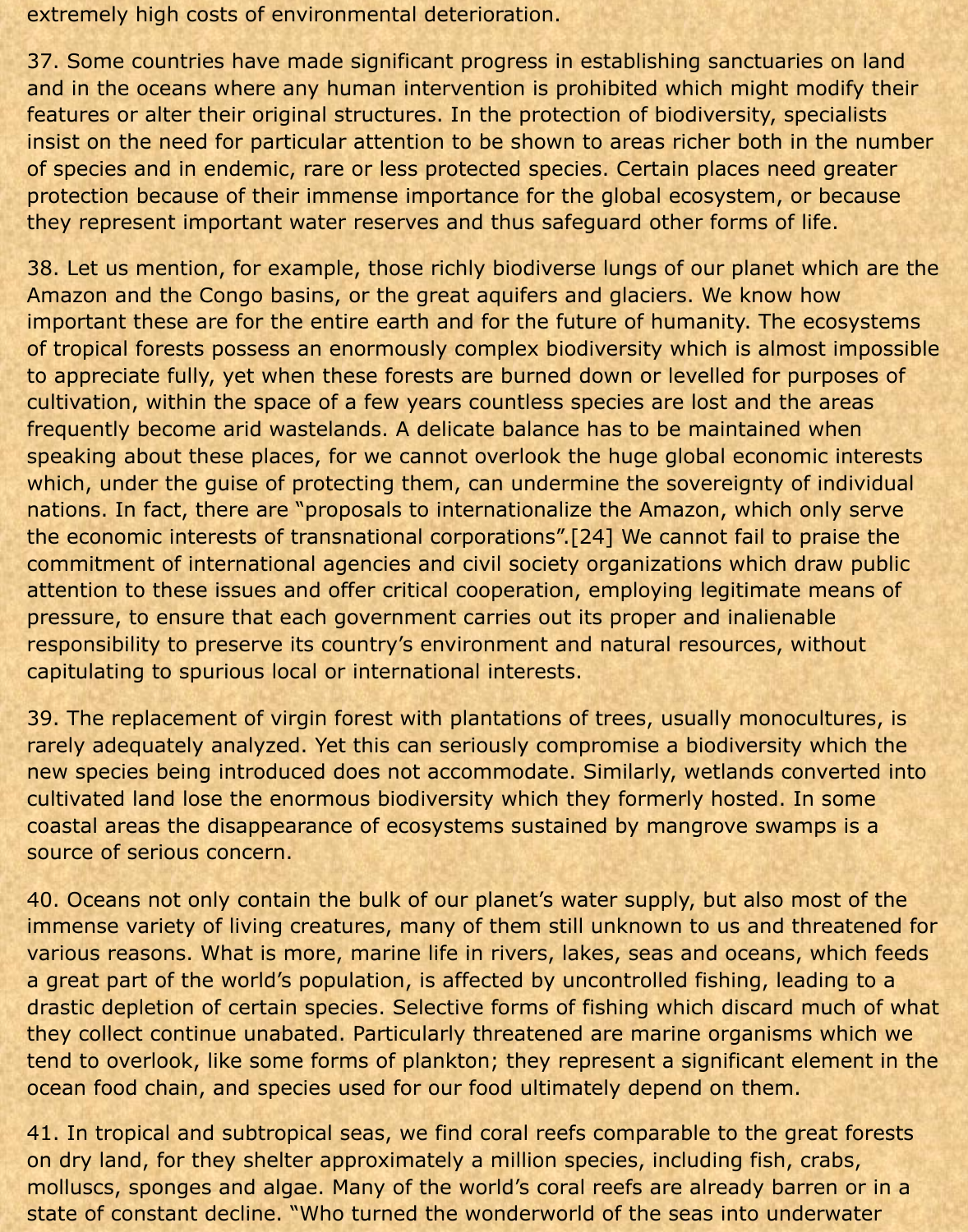ultimately reaches the ocean bed its[elf.](http://w2.vatican.va/content/francesco/en/encyclicals/documents/papa-francesco_20150524_enciclica-laudato-si.html#_ftn25)

42. Greater investment needs to be made in research aimed at understanding the functioning of ecosystems and adequately analyzing the different variables with any significant modification of the environment. Because all creatures are connected, each must be cherished with love and respect, for all of us as living are dependent on one another. Each area is responsible for the care of this far will require undertaking a careful inventory of the species which it hosts, with developing programmes and strategies of protection with particular care for sa species heading towards extinction.

# **IV. DECLINE IN THE OUALITY OF HUMAN LIFE AND THE BREAKDOWN SOCIETY**

43. Human beings too are creatures of this world, enjoying a right to life and happiness, and endowed with unique dignity. So we cannot fail to consider the effects on lives of environmental deterioration, current models of development and the th culture.

44. Nowadays, for example, we are conscious of the disproportionate and unrul of many cities, which have become unhealthy to live in, not only because of po caused by toxic emissions but also as a result of urban chaos, poor transporta visual pollution and noise. Many cities are huge, inefficient structures, excessively wasteful of energy and water. Neighbourhoods, even those recently built, are only chaotic and lacking in sufficient green space. We were not meant to be inunda cement, asphalt, glass and metal, and deprived of physical contact with nature.

45. In some places, rural and urban alike, the privatization of certain spaces h restricted people's access to places of particular beauty. In others, "ecological" neighbourhoods have been created which are closed to outsiders in order to en artificial tranquillity. Frequently, we find beautiful and carefully manicured green in so-called "safer" areas of cities, but not in the more hidden areas where the of society live.

46. The social dimensions of global change include the effects of technological innovations on employment, social exclusion, an inequitable distribution and c of energy and other services, social breakdown, increased violence and a rise forms of social aggression, drug trafficking, growing drug use by young people loss of identity. These are signs that the growth of the past two centuries has led to an integral development and an improvement in the quality of life. Some signs are also symptomatic of real social decline, the silent rupture of the bond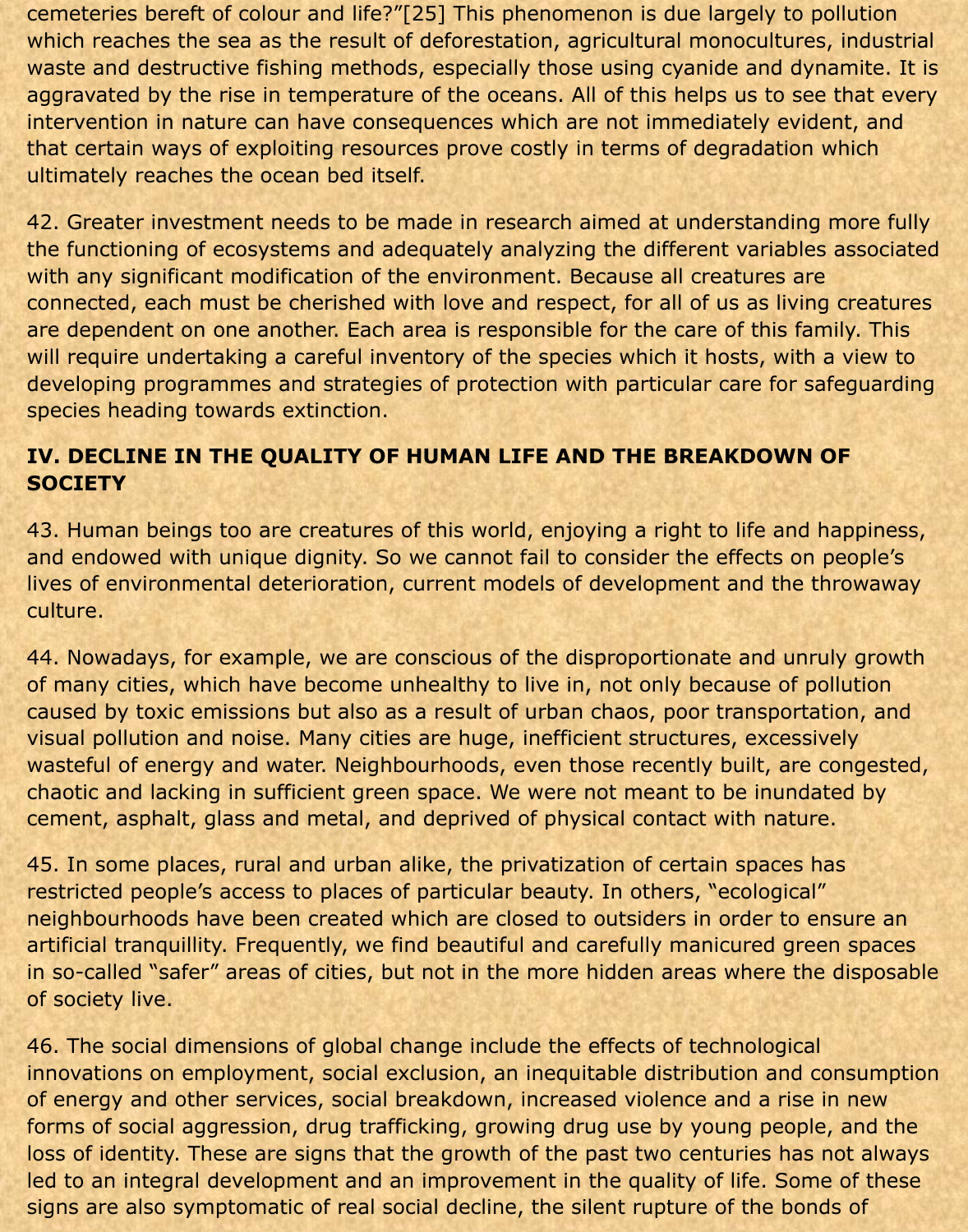become sources or new cultural progress for humanity and not a threat to our riches. True wisdom, as the fruit of self-examination, dialogue and generous en between persons, is not acquired by a mere accumulation of data which event to overload and confusion, a sort of mental pollution. Real relationships with o all the challenges they entail, now tend to be replaced by a type of internet communication which enables us to choose or eliminate relationships at whim, giving rise to a new type of contrived emotion which has more to do with device displays than with other people and with nature. Today's media do enable us to communicate and to share our knowledge and affections. Yet at times they also from direct contact with the pain, the fears and the joys of others and the com their personal experiences. For this reason, we should be concerned that, alon exciting possibilities offered by these media, a deep and melancholic dissatisfa interpersonal relations, or a harmful sense of isolation, can also arise.

# **V. GLOBAL INEQUALITY**

48. The human environment and the natural environment deteriorate together cannot adequately combat environmental degradation unless we attend to cau to human and social degradation. In fact, the deterioration of the environment society affects the most vulnerable people on the planet: "Both everyday experience and society scientific research show that the gravest effects of all attacks on the environm suffered by the poorest".[26] For example, the depletion of fishing reserves es hurts small fishing communities without the means to replace those resources pollution particularly affects the poor who cannot buy bottled water; and rises level mainly affect impoverished coastal populations who have nowhere else to impact of present imbalances is also seen in the premature death of many of the poor, in poor, in poor, in poor conflicts sparked by the shortage of resources, and in any number of other pro which are insufficiently r[epres](http://w2.vatican.va/content/francesco/en/encyclicals/documents/papa-francesco_20150524_enciclica-laudato-si.html#_ftn26)ented on global agendas.[27]

49. It needs to be said that, generally speaking, there is little in the way of cle awareness of problems which especially affect the excluded. Yet they are the r the planet's population, billions of people. These days, they are mentioned in international political and economic discussions, but one often has the impress their problems are brought up as an afterthought, a q[uestio](http://w2.vatican.va/content/francesco/en/encyclicals/documents/papa-francesco_20150524_enciclica-laudato-si.html#_ftn27)n which gets added out of duty or in a tangential way, if not treated merely as collateral damage. when all is said and done, they frequently remain at the bottom of the pile. The partly to the fact that many professionals, opinion makers, communications m centres of power, being located in affluent urban areas, are far removed from with little direct contact with their problems. They live and reason from the co position of a high level of development and a quality of life well beyond the rea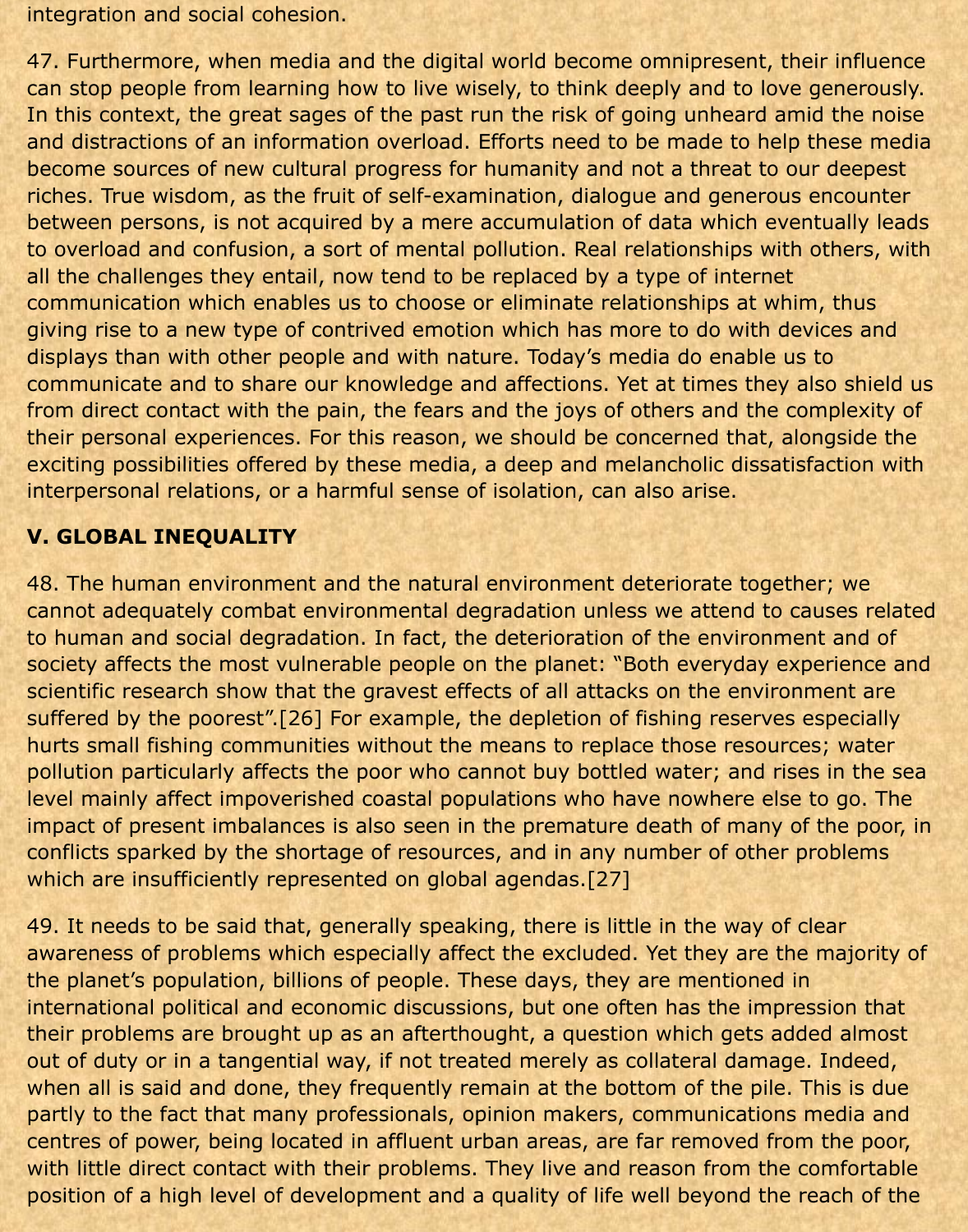#### *earth and the cry of the poor*.

50. Instead of resolving the problems of the poor and thinking of how the worl different, some can only propose a reduction in the birth rate. At times, develophed countries face forms of international pressure which make economic assistance contingent on certain policies of "reproductive health". Yet "while it is true that unequal distribution of the population and of available resources creates obsta development and a sustainable use of the environment, it must nonetheless be recognized that demographic growth is fully compatible with an integral and share development".[28] To blame population growth instead of extreme and selective consumerism on the part of some, is one way of refusing to face the issues. It attempt to legitimize the present model of distribution, where a minority belies has the right to consume in a way which can never be universalized, since the could not even contain the waste products of such consumption. Besides, we k approximately a third of all food produced is discarded, and "whenever food is it is as if it we[re sto](http://w2.vatican.va/content/francesco/en/encyclicals/documents/papa-francesco_20150524_enciclica-laudato-si.html#_ftn28)len from the table of the poor".[29] Still, attention needs to to imbalances in population density, on both national and global levels, since a consumption would lead to complex regional situations, as a result of the inter between problems linked to environmental pollution, transport, waste treatme resources and quality of life.

51. Inequity affects not only individuals but entire [coun](http://w2.vatican.va/content/francesco/en/encyclicals/documents/papa-francesco_20150524_enciclica-laudato-si.html#_ftn29)tries; it compels us to ethics of international relations. A true "ecological debt" exists, particularly between the global north and south, connected to commercial imbalances with effects on th environment, and the disproportionate use of natural resources by certain count long periods of time. The export of raw materials to satisfy markets in the indu north has caused harm locally, as for example in mercury pollution in gold min sulphur dioxide pollution in copper mining. There is a pressing need to calculat of environmental space throughout the world for depositing gas residues which been accumulating for two centuries and have created a situation which currently all the countries of the world. The warming caused by huge consumption on the some rich countries has repercussions on the poorest areas of the world, espe Africa, where a rise in temperature, together with drought, has proved devastating farming. There is also the damage caused by the export of solid waste and toxic liquids to developing countries, and by the pollution produced by companies which op less developed countries in ways they could never do at home, in the countries they raise their capital: "We note that often the businesses which operate this multinationals. They do here what they would never do in developed countries called first world. Generally, after ceasing their activity and withdrawing, they behind great human and environmental liabilities such as unemployment, abai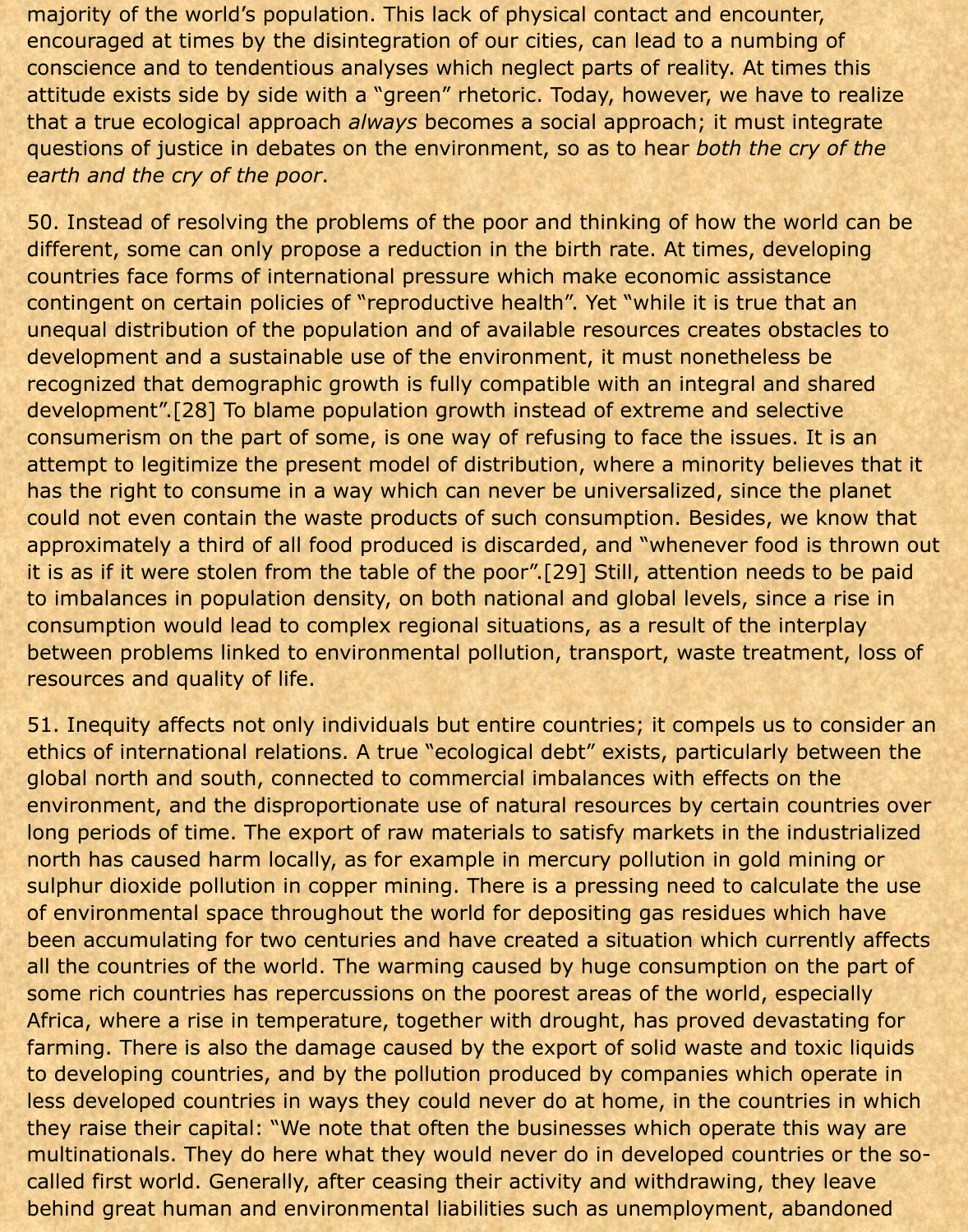where the most important reserves of the biosphere are found, continue to fuel the development of richer countries at the cost of their own present and future. The the southern poor is rich and mostly un[pollu](http://w2.vatican.va/content/francesco/en/encyclicals/documents/papa-francesco_20150524_enciclica-laudato-si.html#_ftn30)ted, yet access to ownership of good resources for meeting vital needs is inhibited by a system of commercial relati ownership which is structurally perverse. The developed countries ought to he debt by significantly limiting their consumption of non-renewable energy and b poorer countries to support policies and programmes of sustainable development poorest areas and countries are less capable of adopting new models for reduc environmental impact because they lack the wherewithal to develop the neces processes and to cover their costs. We must continue to be aware that, regard change, there are *differentiated responsibilities*. As the United States bishops greater attention must be given to "the needs of the poor, the weak and the v in a debate often dominated by more powerful interests".[31] We need to stre conviction that we are one single human family. There are no frontiers or barri political or social, behind which we can hide, still less is there room for the glo of indifference.

### **VI. WEAK RESPONSES**

53. These situations have caused sister earth, along with [all th](http://w2.vatican.va/content/francesco/en/encyclicals/documents/papa-francesco_20150524_enciclica-laudato-si.html#_ftn31)e abandoned of to cry out, pleading that we take another course. Never have we so hurt and r our common home as we have in the last two hundred years. Yet we are called instruments of God our Father, so that our planet might be what he desired when created it and correspond with his plan for peace, beauty and fullness. The pro that we still lack the culture needed to confront this crisis. We lack leadership striking out on new paths and meeting the needs of the present with concern i without prejudice towards coming generations. The establishment of a legal framework which can set clear boundaries and ensure the protection of ecosystems has be indispensable; otherwise, the new power structures based on the techno-econ paradigm may overwhelm not only our politics but also freedom and justice.

54. It is remarkable how weak international political responses have been. The global summits on the environment make it plain that our politics are subject technology and finance. There are too many special interests, and economic in easily end up trumping the common good and manipulating information so that plans will not be affected. The *Aparecida Document* urges that "the interests of groups which irrationally demolish sources of life should not prevail in dealing natural resources".[32] The alliance between the economy and technology end sidelining anything unrelated to its immediate interests. Consequently the most expect is superficial rhetoric, sporadic acts of philanthropy and perfunctory exp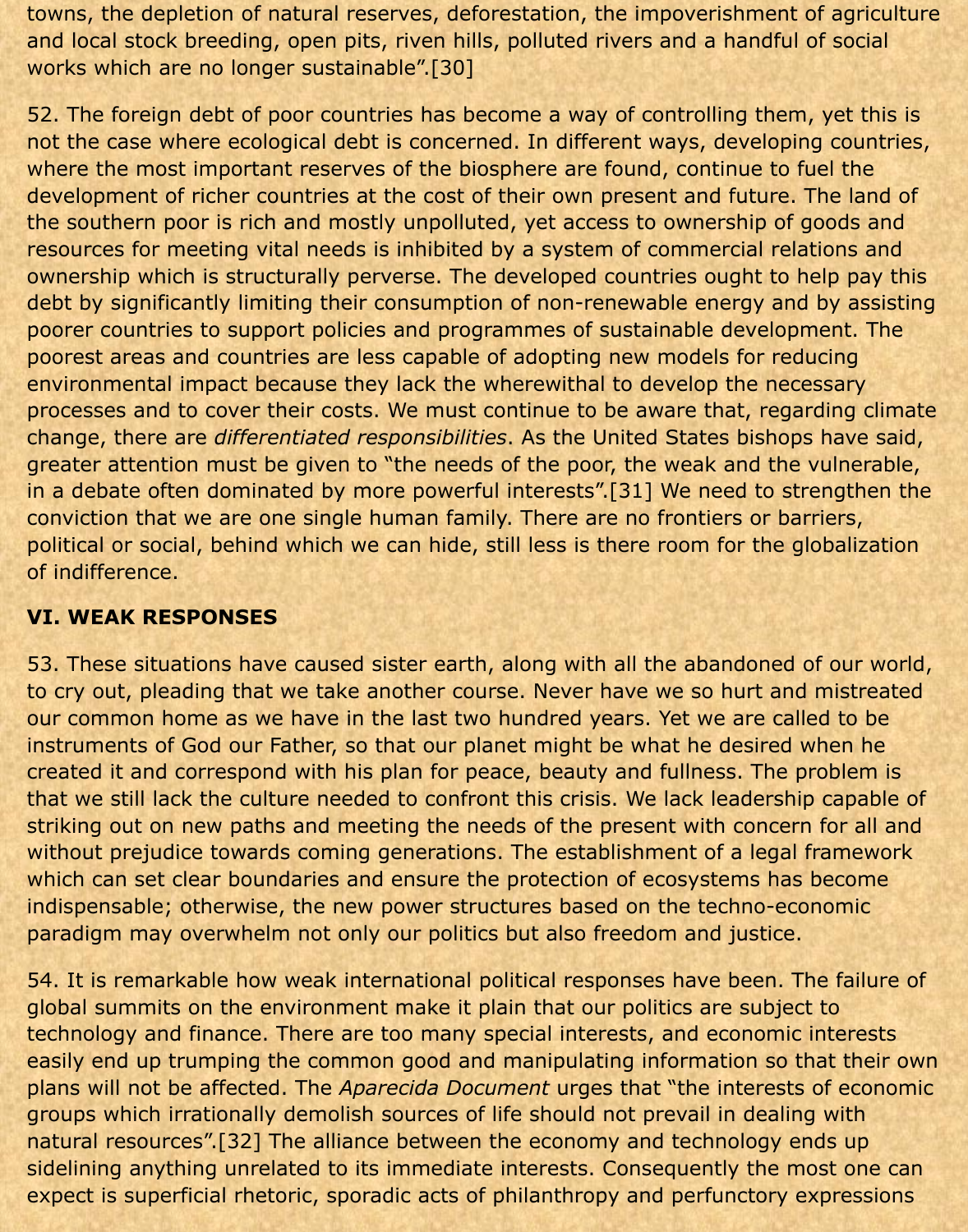sensitivity but it has not succeeded in changing their harmful habits of consumption which, rather than decreasing, appear to be growing all the more. A simple example the increasing use and power of air-conditioning. The markets, which immedia from sales, stimulate ever greater demand. An outsider looking at our world w amazed at such behaviour, which at times appears self-destructive.

56. In the meantime, economic powers continue to justify the current global s where priority tends to be given to speculation and the pursuit of financial gain to take the context into account, let alone the effects on human dignity and the environment. Here we see how environmental deterioration and human and eth degradation are closely linked. Many people will deny doing anything wrong be distractions constantly dull our consciousness of just how limited and finite our really is. As a result, "whatever is fragile, like the environment, is defenceless interests of a deified market, which become the only rule".[33]

57. It is foreseeable that, once certain resources have been depleted, the scer set for new wars, albeit under the guise of noble claims. War always does grave the environment and to the cultural riches of peoples, risks which are magnified one considers nuclear arms and biological weapons. "Despite the international agreements which prohibit chemical, bacter[iologi](http://w2.vatican.va/content/francesco/en/encyclicals/documents/papa-francesco_20150524_enciclica-laudato-si.html#_ftn33)cal and biological warfare, the that laboratory research continues to develop new offensive weapons capable the balance of nature".[34] Politics must pay greater attention to foreseeing new and addressing the causes which can lead to them. But powerful financial inter most resistant to this effort, and political planning tends to lack breadth of vision. would induce anyone, at this stage, to hold on to power only to be remembere inability to take action when it was urgent and necessary to do so?

58. In some countries, [ther](http://w2.vatican.va/content/francesco/en/encyclicals/documents/papa-francesco_20150524_enciclica-laudato-si.html#_ftn34)e are positive examples of environmental improver rivers, polluted for decades, have been cleaned up; native woodlands have been restored; landscapes have been beautified thanks to environmental renewal projects beautiful buildings have been erected; advances have been made in the produ non-polluting energy and in the improvement of public transportation. These achievements do not solve global problems, but they do show that men and w still capable of intervening positively. For all our limitations, gestures of generos solidarity and care cannot but well up within us, since we were made for love.

59. At the same time we can note the rise of a false or superficial ecology which complacency and a cheerful recklessness. As often occurs in periods of deep c require bold decisions, we are tempted to think that what is happening is not on clear. Superficially, apart from a few obvious signs of pollution and deterioration do not look that serious, and the planet could continue as it is for some time.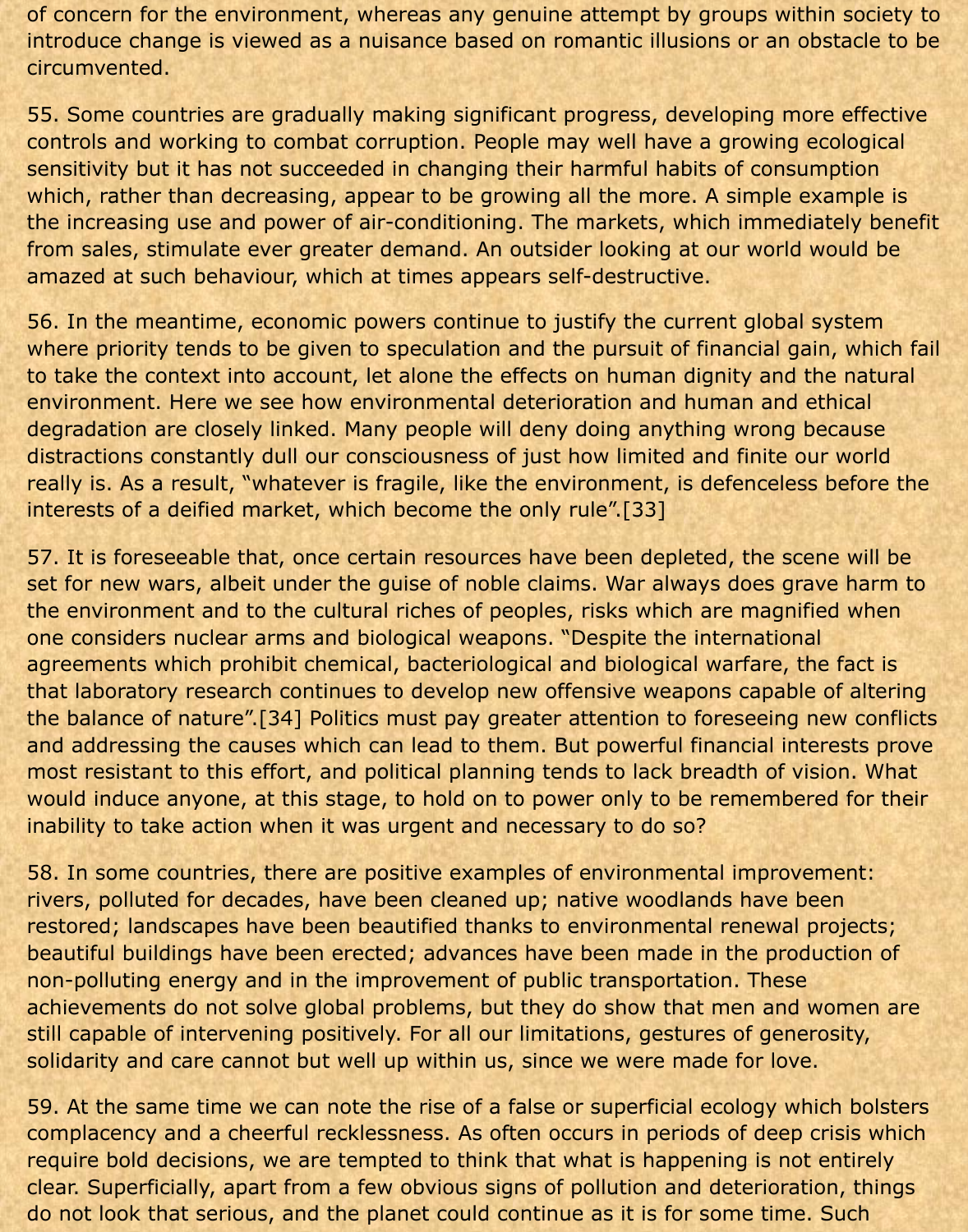60. Finally, we need to acknowledge that different approaches and lines of tho emerged regarding this situation and its possible solutions. At one extreme, w those who doggedly uphold the myth of progress and tell us that ecological problems solve themselves simply with the application of new technology and without an ethical considerations or deep change. At the other extreme are those who vie women and all their interventions as no more than a threat, jeopardizing the global ecosystem, and consequently the presence of human beings on the planet sho reduced and all forms of intervention prohibited. Viable future scenarios will have generated between these extremes, since there is no one path to a solution. This a variety of proposals possible, all capable of entering into dialogue with a view developing comprehensive solutions.

61. On many concrete questions, the Church has no reason to offer a definitive she knows that honest debate must be encouraged among experts, while resp divergent views. But we need only take a frank look at the facts to see that our home is falling into serious disrepair. Hope would have us recognize that there way out, that we can always redirect our steps, that we can always do someth solve our problems. Still, we can see signs that things are now reaching a break due to the rapid pace of change and degradation; these are evident in large-so disasters as well as social and even financial crises, for the world's problems c analyzed or explained in isolation. There are regions now at high risk and, aside from all doomsday predictions, the present world system is certainly unsustainable from number of points of view, for we have stopped thinking about the goals of hun activity. "If we scan the regions of our planet, we immediately see that human disappointed God's expectations".[35]

#### CHAPTER TWO

### **THE GOSPEL OF CREATION**

62. Why should this document, addressed to all people of good will, include a dealing with the convictions of b[elieve](http://w2.vatican.va/content/francesco/en/encyclicals/documents/papa-francesco_20150524_enciclica-laudato-si.html#_ftn35)rs? I am well aware that in the areas of philosophy there are those who firmly reject the idea of a Creator, or consider irrelevant, and consequently dismiss as irrational the rich contribution which re make towards an integral ecology and the full development of humanity. Other religions simply as a subculture to be tolerated. Nonetheless, science and relig their distinctive approaches to understanding reality, can enter into an intense fruitful for both.

# **I. THE LIGHT OFFERED BY FAITH**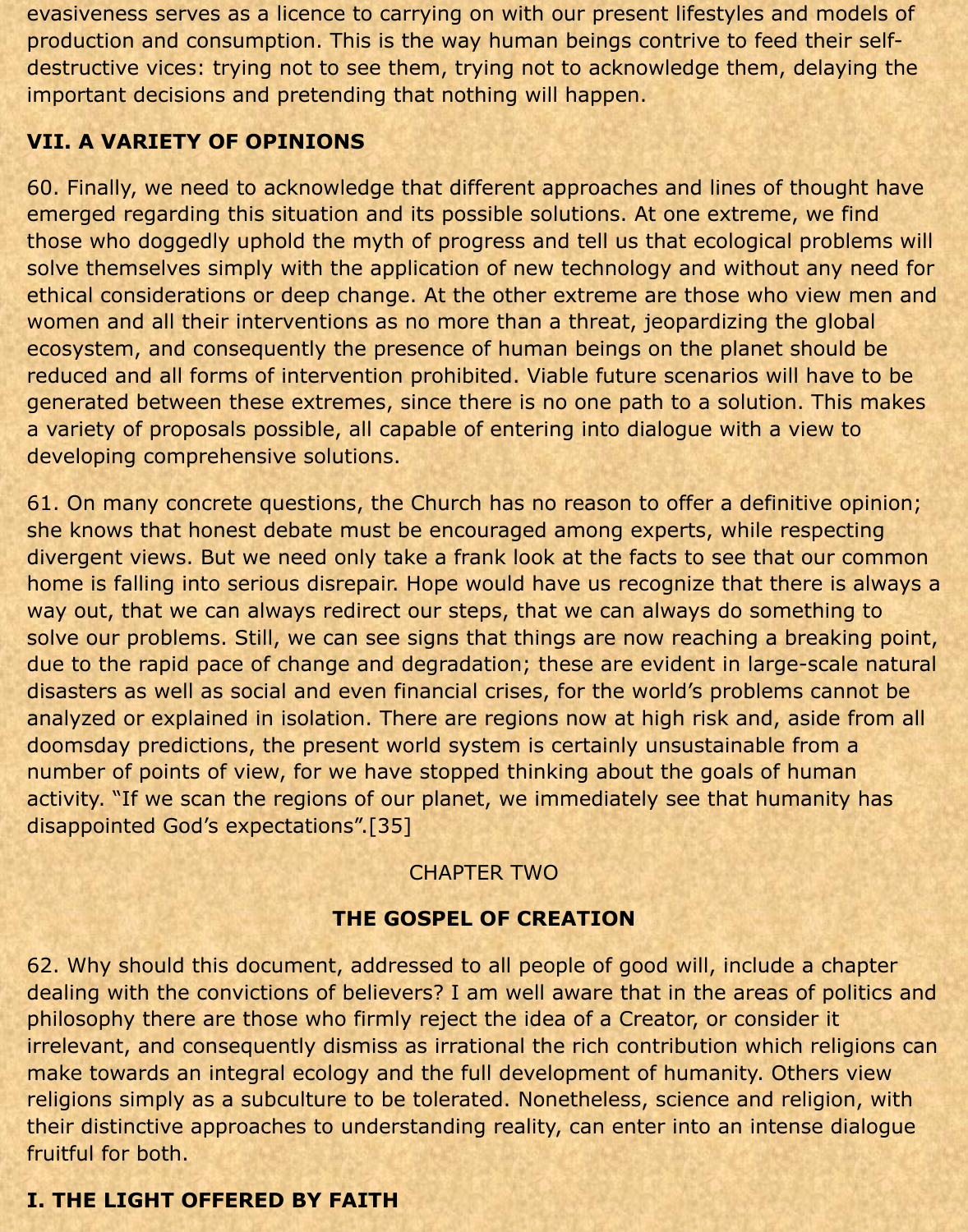and the language particular to it. The Catholic Church is open to dialogue with philosophical thought; this has enabled her to produce various syntheses betw and reason. The development of the Church's social teaching represents such with regard to social issues; this teaching is called to be enriched by taking up challenges.

64. Furthermore, although this Encyclical welcomes dialogue with everyone so together we can seek paths of liberation, I would like from the outset to show convictions can offer Christians, and some other believers as well, ample motit care for nature and for the most vulnerable of their brothers and sisters. If the fact of being human moves people to care for the environment of which they a Christians in their turn "realize that their responsibility within creation, and the towards nature and the Creator, are an essential part of their faith".[36] It is g humanity and the world at large when we believers better recognize the ecolog commitments which stem from our convictions.

# **II. THE WISDOM OF THE BIBLICAL ACCOUNTS**

65. Without repeating the entire theology of creation, we can ask what the great narratives say about the relationship of human beings with the wor[ld. In](http://w2.vatican.va/content/francesco/en/encyclicals/documents/papa-francesco_20150524_enciclica-laudato-si.html#_ftn36) the fi account in the Book of Genesis, God's plan includes creating humanity. After the of man and woman, "God saw everything that he had made, and behold it was *good"* (*Gen* 1:31). The Bible teaches that every man and woman is created ou and made in God's image and likeness (cf. *Gen* 1:26). This shows us the imme of each person, "who is not just something, but someone. He is capable of selfknowledge, of self-possession and of freely giving himself and entering into co with other persons".[37] Saint John Paul II stated that the special love of the C each human being "confers upon him or her an infinite dignity".[38] Those wh committed to defending human dignity can find in the Christian faith the deepen for this commitment. How wonderful is the certainty that each human life is no the midst of hopeless chaos, in a world ruled by pure chance or endlessly recurri cycles! The Creator can say to each one of us: "Before I formed you in the wo you" (*Jer* 1:5). We [were](http://w2.vatican.va/content/francesco/en/encyclicals/documents/papa-francesco_20150524_enciclica-laudato-si.html#_ftn37) conceived in the heart of God, and for this reason "ea the result of a thought of God. Each of us is willed, each of us i[s love](http://w2.vatican.va/content/francesco/en/encyclicals/documents/papa-francesco_20150524_enciclica-laudato-si.html#_ftn38)d, each of necessary".[39]

66. The creation accounts in the book of Genesis contain, in their own symboli narrative language, profound teachings about human existence and its historic They suggest that human life is grounded in three fundamental and closely int relationships: with God, with our neighbour and with the earth itself. According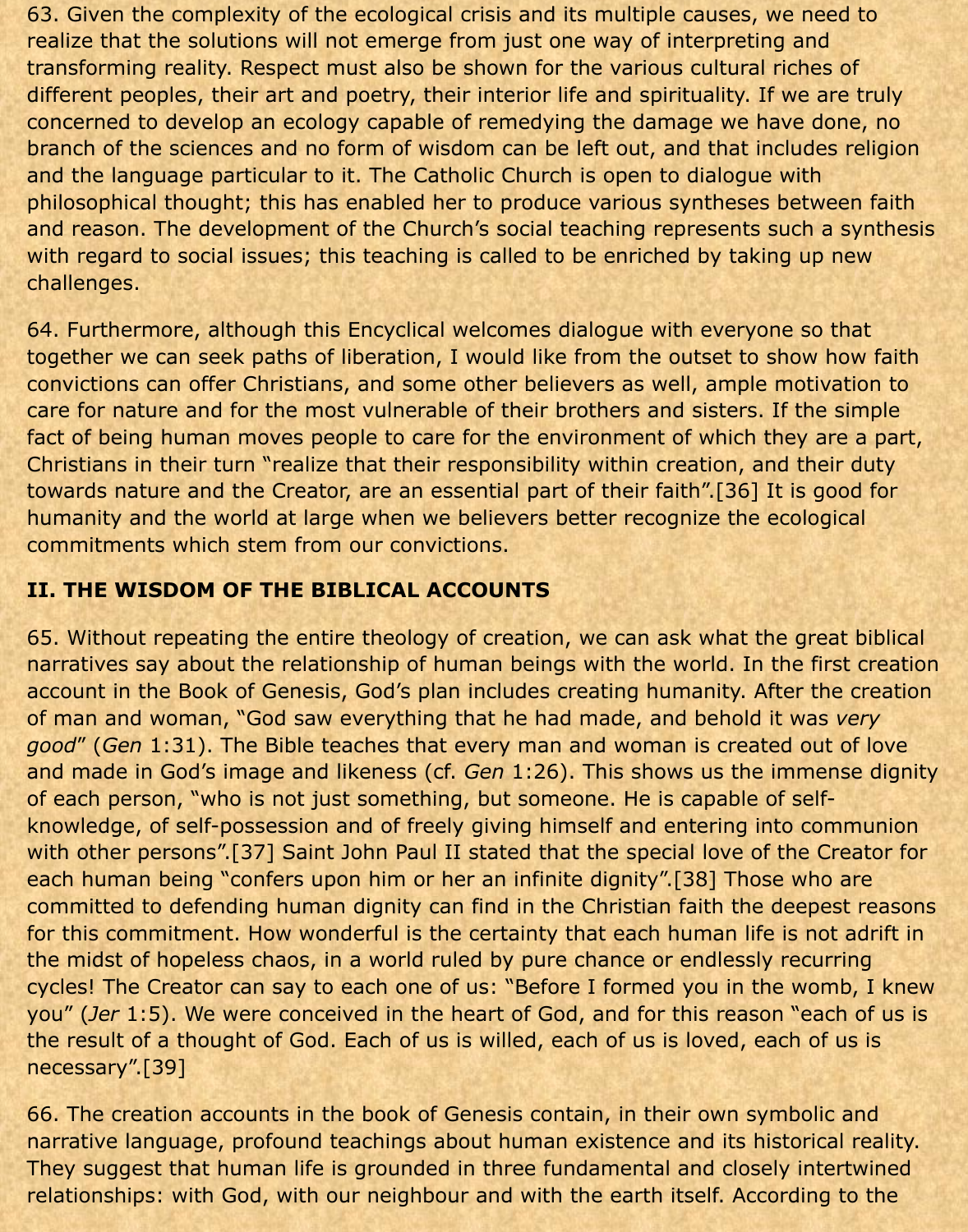3:17-19). It is significant that the harmony which Saint Francis of Assisi exper all creatures was seen as a healing of that rupture. Saint Bonaventure held that universal reconciliation with every creature, Saint Francis in some way returne state of original innocence.[40] This is a far cry from our situation today, wher manifest in all its destructive power in wars, the various forms of violence and abandonment of the most vulnerable, and attacks on nature.

67. We are not God. The earth was here before us and it has been given to us. allows us to respond to the charge that Judaeo-Christian thinking, on the basis Genesis account which gra[nts m](http://w2.vatican.va/content/francesco/en/encyclicals/documents/papa-francesco_20150524_enciclica-laudato-si.html#_ftn40)an "dominion" over the earth (cf. *Gen* 1:28), has encouraged the unbridled exploitation of nature by painting him as domineering destructive by nature. This is not a correct interpretation of the Bible as under the Church. Although it is true that we Christians have at times incorrectly interpreted the Scriptures, nowadays we must forcefully reject the notion that our being c God's image and given dominion over the earth justifies absolute domination of creatures. The biblical texts are to be read in their context, with an appropriat hermeneutic, recognizing that they tell us to "till and keep" the garden of the *Gen* 2:15). "Tilling" refers to cultivating, ploughing or working, while "keeping" caring, protecting, overseeing and preserving. This implies a relationship of m responsibility between human beings and nature. Each community can take from bounty of the earth whatever it needs for subsistence, but it also has the duty the earth and to ensure its fruitfulness for coming generations. "The earth is the (*Ps* 24:1); to him belongs "the earth with all that is within it" (*Dt* 10:14). Thus rejects every claim to absolute ownership: "The land shall not be sold in perpe the land is mine; for you are strangers and sojourners with me" (*Lev* 25:23).

68. This responsibility for God's earth means that human beings, endowed with intelligence, must respect the laws of nature and the delicate equilibria existin the creatures of this world, for "he commanded and they were created; and he established them for ever and ever; he fixed their bounds and he set a law wh pass away" (Ps 148:5b-6). The laws found in the Bible dwell on relationships, among individuals but also with other living beings. "You shall not see your brother donkey or his ox fallen down by the way and withhold your help... If you chand upon a bird's nest in any tree or on the ground, with young ones or eggs and the sitting upon the young or upon the eggs; you shall not take the mother with the (*Dt* 22:4, 6). Along these same lines, rest on the seventh day is meant not on human beings, but also so "that your ox and your donkey may have rest" (*Ex* 23:12). Clearly, the Bible has no place for a tyrannical anthropocentrism unconcerned creatures.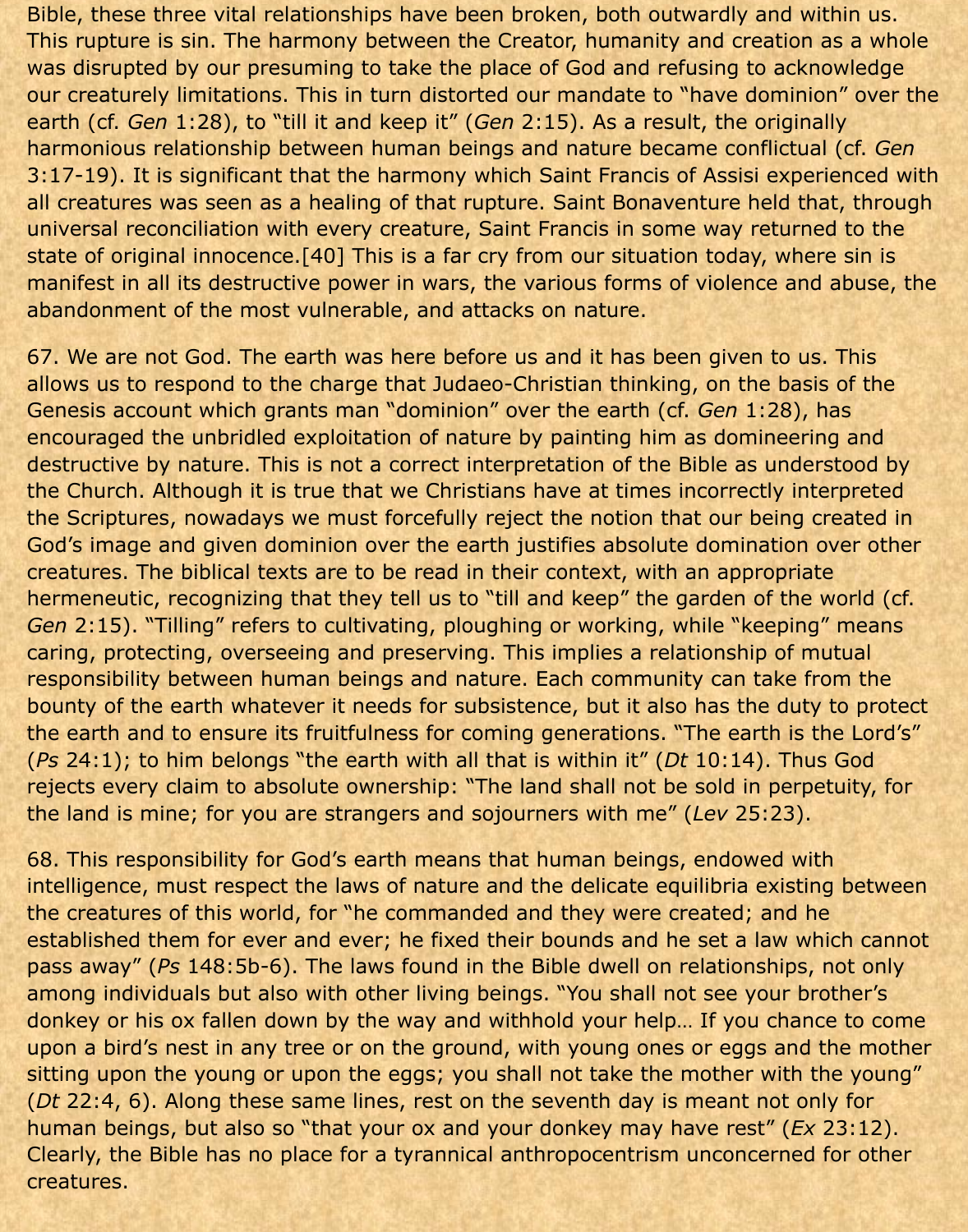are completely subordinated to the good of human beings, as if they have no word themselves and can be treated as we wish. The German bishops have taught t other creatures are concerned, "we can spea[k of t](http://w2.vatican.va/content/francesco/en/encyclicals/documents/papa-francesco_20150524_enciclica-laudato-si.html#_ftn41)he priority of *being* over that useful".<sup>[42]</sup> The Catechism clearly and forcefully criticizes a distorted anthropo "Each creature possesses its own particular goodness and perfection... Each of various creatures, willed in its own being, reflects in its own way a ray of God's wisdom and goodness. Man must therefore respect the particular goodness of creature, to avoid any disordered use of things".[43]

70. In [the st](http://w2.vatican.va/content/francesco/en/encyclicals/documents/papa-francesco_20150524_enciclica-laudato-si.html#_ftn42)ory of Cain and Abel, we see how envy led Cain to commit the ult injustice against his brother, which in turn ruptured the relationship between Cain and God, and between Cain and the earth from which he was banished. This is see the dramatic exchange between God and Cain. God asks: "Where is Abel your Cain answers that he does not know, and God p[ersist](http://w2.vatican.va/content/francesco/en/encyclicals/documents/papa-francesco_20150524_enciclica-laudato-si.html#_ftn43)s: "What have you done? of your brother's blood is crying to me from the ground. And now you are curs the ground" (*Gen* 4:9-11). Disregard for the duty to cultivate and maintain a proper relationship with my neighbour, for whose care and custody I am responsible, relationship with my own self, with others, with God and with the earth. When relationships are neglected, when justice no longer dwells in the land, the Bibl that life itself is endangered. We see this in the story of Noah, where God thre away with humanity because of its constant failure to fulfil the requirements of and peace: "I have determined to make an end of all flesh; for the earth is filled with an violence through them" (*Gen* 6:13). These ancient stories, full of symbolism, b witness to a conviction which we today share, that everything is interconnecte genuine care for our own lives and our relationships with nature is inseparable fraternity, justice and faithfulness to others.

71. Although "the wickedness of man was great in the earth" (*Gen* 6:5) and the "was sorry that he had made man on the earth" (*Gen* 6:6), nonetheless, throu who remained innocent and just, God decided to open a path of salvation. In this gave humanity the chance of a new beginning. All it takes is one good person hope! The biblical tradition clearly shows that this renewal entails recovering a respecting the rhythms inscribed in nature by the hand of the Creator. We see example, in the law of the Sabbath. On the seventh day, God rested from all h commanded Israel to set aside each seventh day as a day of rest, a *Sabbath*, 2:2-3; *Ex* 16:23; 20:10). Similarly, every seven years, a sabbatical year was s for Israel, a complete rest for the land (cf. *Lev* 25:1-4), when sowing was forb one reaped only what was necessary to live on and to feed one's household (c 6). Finally, after seven weeks of years, which is to say forty-nine years, the Ju celebrated as a year of general forgiveness and "liberty throughout the land for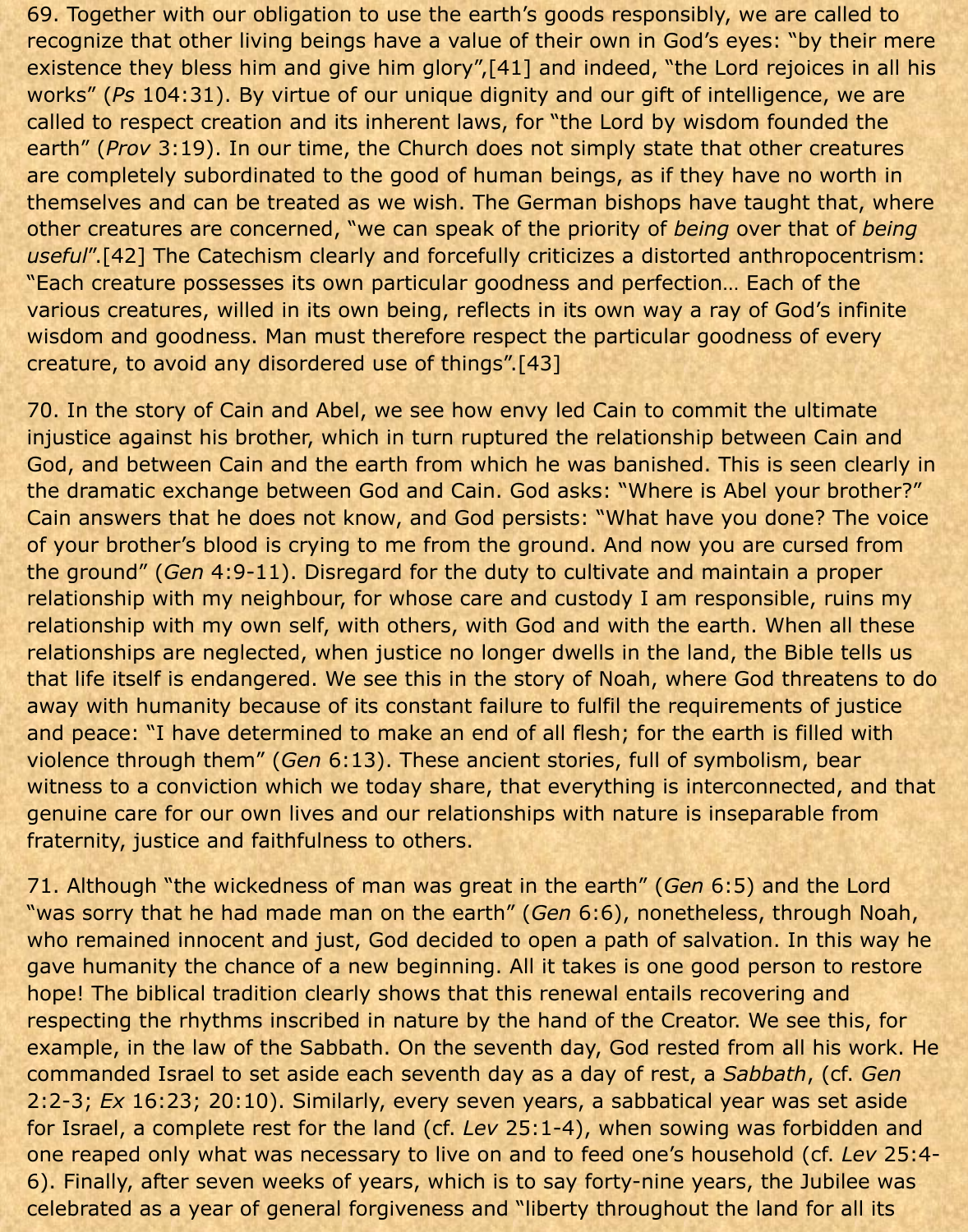inhabitants" (cf. *Lev* 25:10). This law came about as an attempt to ensure balance and fairness in their relationships with others and with the land on which they lived and worked. At the same time, it was an acknowledgment that the gift of the earth with its fruits belongs to everyone. Those who tilled and kept the land were obliged to share its fruits, especially with the poor, with widows, orphans and foreigners in their midst: "When you reap the harvest of your land, you shall not reap your field to its very border, neither shall you gather the gleanings after the harvest. And you shall not strip your vineyard bare, neither shall you gather the fallen grapes of your vineyard; you shall leave them for the poor and for the sojourner" (*Lev* 19:9-10).

72. The Psalms frequently exhort us to praise God the Creator, "who spread out the earth on the waters, for his steadfast love endures for ever" (*Ps* 136:6). They also invite other creatures to join us in this praise: "Praise him, sun and moon, praise him, all you shining stars! Praise him, you highest heavens, and you waters above the heavens! Let them praise the name of the Lord, for he commanded and they were created" (*Ps* 148:3-5). We do not only exist by God's mighty power; we also live with him and beside him. This is why we adore him.

73. The writings of the prophets invite us to find renewed strength in times of trial by contemplating the all-powerful God who created the universe. Yet God's infinite power does not lead us to flee his fatherly tenderness, because in him affection and strength are joined. Indeed, all sound spirituality entails both welcoming divine love and adoration, confident in the Lord because of his infinite power. In the Bible, the God who liberates and saves is the same God who created the universe, and these two divine ways of acting are intimately and inseparably connected: "Ah Lord God! It is you who made the heavens and the earth by your great power and by your outstretched arm! Nothing is too hard for you… You brought your people Israel out of the land of Egypt with signs and wonders" (*Jer* 32:17, 21). "The Lord is the everlasting God, the Creator of the ends of the earth. He does not faint or grow weary; his understanding is unsearchable. He gives power to the faint, and strengthens the powerless" (*Is* 40:28b-29).

74. The experience of the Babylonian captivity provoked a spiritual crisis which led to deeper faith in God. Now his creative omnipotence was given pride of place in order to exhort the people to regain their hope in the midst of their wretched predicament. Centuries later, in another age of trial and persecution, when the Roman Empire was seeking to impose absolute dominion, the faithful would once again find consolation and hope in a growing trust in the all-powerful God: "Great and wonderful are your deeds, O Lord God the Almighty! Just and true are your ways!" (*Rev* 15:3). The God who created the universe out of nothing can also intervene in this world and overcome every form of evil. Injustice is not invincible.

75. A spirituality which forgets God as all-powerful and Creator is not acceptable. That is how we end up worshipping earthly powers, or ourselves usurping the place of God, even to the point of claiming an unlimited right to trample his creation underfoot. The best way to restore men and women to their rightful place, putting an end to their claim to absolute dominion over the earth, is to speak once more of the figure of a Father who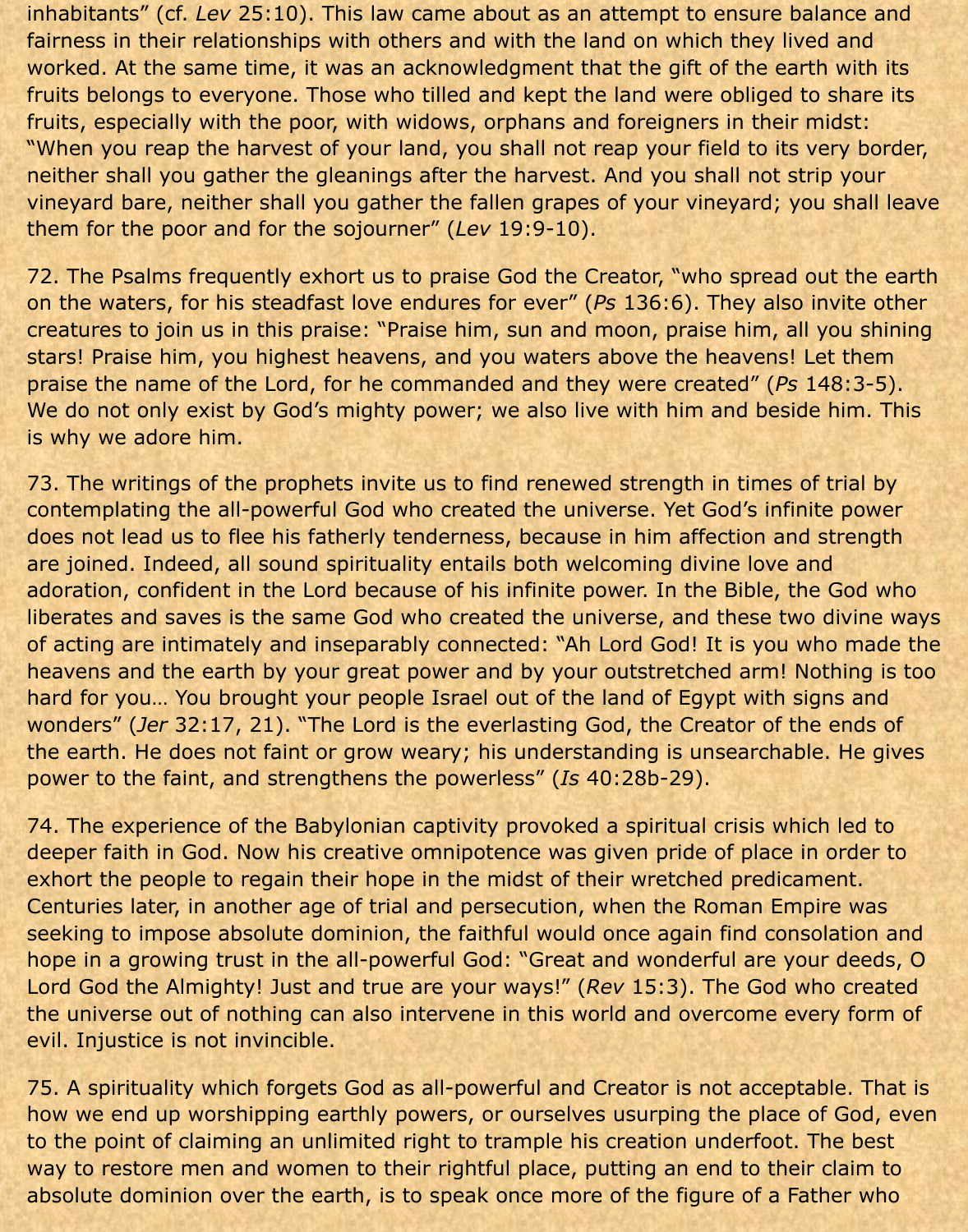"nature", for it has to do with God's loving plan in which every creature has its own value and significance. Nature is usually seen as a system which can be studied, und and controlled, whereas creation can only be understood as a gift from the out hand of the Father of all, and as a reality illuminated by the love which calls us into universal communion.

77. "By the word of the Lord the heavens were made" (Ps 33:6). This tells us that world came about as the result of a decision, not from chaos or chance, and th all the more. The creating word expresses a free choice. The universe did not the result of arbitrary omnipotence, a show of force or a desire for self-assertion. Creation is of the order of love. God's love is the fundamental moving force in things: "For you love all things that exist, and detest none of the things that y made; for you would not have made anything if you had hated it" (Wis 11:24). creature is thus the object of the Father's tenderness, who gives it its place in Even the fleeting life of the least of beings is the object of his love, and in its f of existence, God enfolds it with his affection. Saint Basil the Great described as "goodness without measure", [44] while Dante Alighieri spoke of "the love w moves the sun and the stars".[45] Consequently, we can ascend from created the greatness of God and to his loving mercy".[46]

78. At the same time, Judaeo-Christian thought demythologized nature. While to admire its grandeur and immensity, it no longer saw nature as divine. In do emphasizes all the more our hu[man](http://w2.vatican.va/content/francesco/en/encyclicals/documents/papa-francesco_20150524_enciclica-laudato-si.html#_ftn44) responsibility for nature. This rediscovery can never be at the cost of th[e free](http://w2.vatican.va/content/francesco/en/encyclicals/documents/papa-francesco_20150524_enciclica-laudato-si.html#_ftn45)dom and responsibility of human beings wh of the world, have the duty to cultivate their a[bilitie](http://w2.vatican.va/content/francesco/en/encyclicals/documents/papa-francesco_20150524_enciclica-laudato-si.html#_ftn46)s in order to protect it and potential. If we acknowledge the value and the fragility of nature and, at the s our God-given abilities, we can finally leave behind the modern myth of unlimit material progress. A fragile world, entrusted by God to human care, challenge devise intelligent ways of directing, developing and limiting our power.

79. In this universe, shaped by open and intercommunicating systems, we can countless forms of relationship and participation. This leads us to think of the open to God's transcendence, within which it develops. Faith allows us to inter meaning and the mysterious beauty of what is unfolding. We are free to apply intelligence towards things evolving positively, or towards adding new ills, new suffering and real setbacks. This is what makes for the excitement and drama history, in which freedom, growth, salvation and love can blossom, or lead tow decadence and mutual destruction. The work of the Church seeks not only to remind everyone of the duty to care for nature, but at the same time "she must above mankind from self-destruction".[47]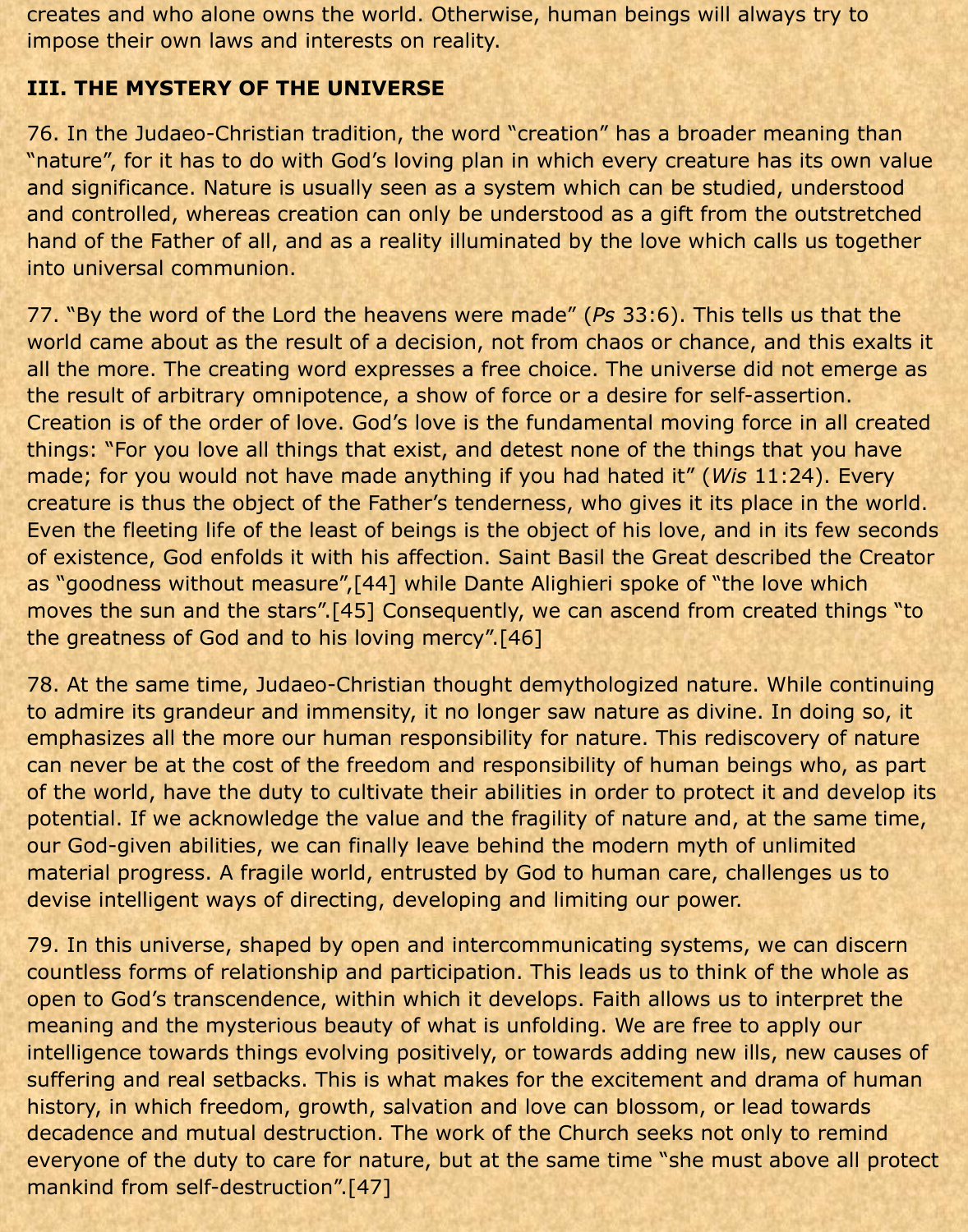of childbirth which he uses to draw us into the act of cooperation with the Crea God is intimately present to each being, without impinging on the autonomy of creature, and this gives rise to the rightful autonomy of earthly affairs.[50] His presence, which ensures the subsistence and growth of eac[h bein](http://w2.vatican.va/content/francesco/en/encyclicals/documents/papa-francesco_20150524_enciclica-laudato-si.html#_ftn48)g, "continues of creation".[51] The Spirit of God has filled the universe with possibilities and from the very heart of things, something new can always emerge: "Nature is no other than a certain kind of art, namely God's art, impressed upon things, when things are moved to a determinate end. It is as if a shipbuilder were able to gi the wherewithal to move themselves to take the form of a ship".[52]

81. Human [being](http://w2.vatican.va/content/francesco/en/encyclicals/documents/papa-francesco_20150524_enciclica-laudato-si.html#_ftn51)s, even if we postulate a process of evolution, also possess a uniqueness which cannot be fully explained by the evolution of other open sys of us has his or her own personal identity and is capable of entering into dialog others and with God himself. Our capacity to reason, to develop arguments, to inventive, to interpret reality and to create art, along with other [not y](http://w2.vatican.va/content/francesco/en/encyclicals/documents/papa-francesco_20150524_enciclica-laudato-si.html#_ftn52)et discov capacities, are signs of a uniqueness which transcends the spheres of physics biology. The sheer novelty involved in the emergence of a personal being with material universe presupposes a direct action of God and a particular call to lif relationship on the part of a "Thou" who addresses himself to another "thou". accounts of creation invite us to see each human being as a subject who can r reduced to the status of an object.

82. Yet it would also be mistaken to view other living beings as mere objects s arbitrary human domination. When nature is viewed solely as a source of profit this has serious consequences for society. This vision of "might is right" has eng immense inequality, injustice and acts of violence against the majority of hum resources end up in the hands of the first comer or the most powerful: the wir all. Completely at odds with this model are the ideals of harmony, justice, frate peace as proposed by Jesus. As he said of the powers of his own age: "You know rulers of the Gentiles lord it over them, and their great men exercise authority them. It shall not be so among you; but whoever would be great among you r your servant" (*Mt* 20:25-26).

83. The ultimate destiny of the universe is in the fullness of God, which has already attained by the risen Christ, the measure of the maturity of all things.[53] Her add yet another argument for rejecting every tyrannical and irresponsible dom human beings over other creatures. The ultimate purpose of other creatures is found in us. Rather, all creatures are moving forward with us and through us t common point of arrival, which is God, in that transcendent fullness where the Christ embraces and illumines all things. Human beings, endowed with intellig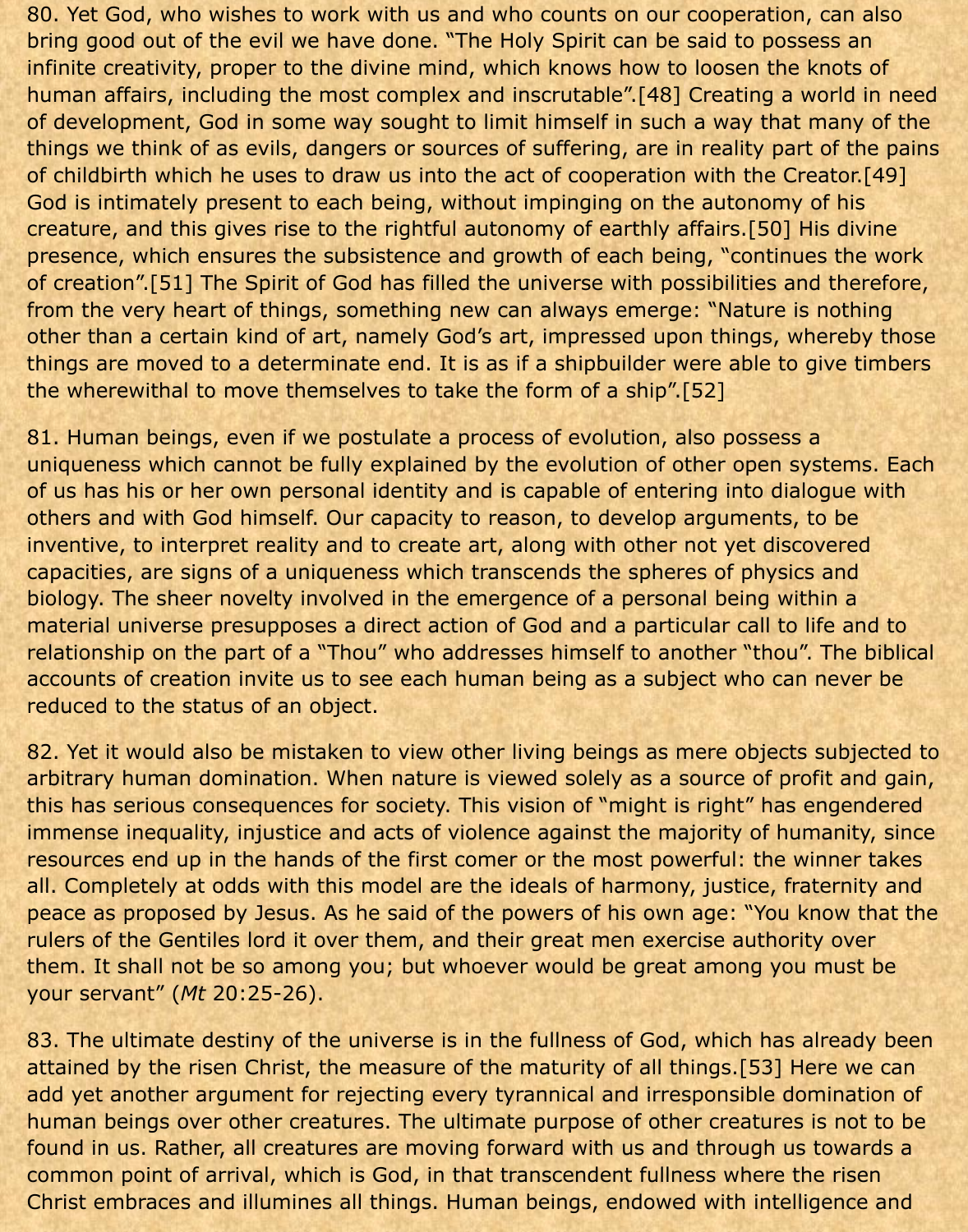overlook the fact that each creature has its own purpose. None is superfluous. The entire material universe speaks of God's love, his boundless affection for us. Soil, watermountains: everything is, as it were, a caress of God. The history of our friend God is always linked to particular places which take on an intensely personal nearwe all remember places, and revisiting those memories does us much good. A has grown up in the hills or used to sit by the spring to drink, or played outdoor neighbourhood square; going back to these places is a chance to recover some their true selves.

85. God has written a precious book, "whose letters are the multitude of creat present in the universe".[54] The Canadian bishops rightly pointed out that no excluded from this manifestation of God: "From panoramic vistas to the tiniest form, nature is a constant source of wonder and awe. It is also a continuing re the divine".[55] The bishops of Japan, for their part, made a thought-provoking observation: "To sense each creature singing the hymn of its existence is to live in God's love and hope".[56] This contemplation of creation allows us to discov thing a teaching which [God w](http://w2.vatican.va/content/francesco/en/encyclicals/documents/papa-francesco_20150524_enciclica-laudato-si.html#_ftn54)ishes to hand on to us, since "for the believer, to contemplate creation is to hear a message, to listen to a paradoxical and silen [57] We can say that "alongside revelation properly so-called, contained in sad Scripture, [there](http://w2.vatican.va/content/francesco/en/encyclicals/documents/papa-francesco_20150524_enciclica-laudato-si.html#_ftn55) is a divine manifestation in the blaze of the sun and the fall of [58] Paying attention to this manifestation, we learn to see ourselves in relation other creatures: "I expr[ess m](http://w2.vatican.va/content/francesco/en/encyclicals/documents/papa-francesco_20150524_enciclica-laudato-si.html#_ftn56)yself in expressing the world; in my effort to dec sacredness of the world, I explore my own".[59]

[86. T](http://w2.vatican.va/content/francesco/en/encyclicals/documents/papa-francesco_20150524_enciclica-laudato-si.html#_ftn57)he universe as a whole, in all its manifold relationships, shows forth the inexhaustible riches of God. Saint Thomas Aquinas wisely noted that multiplici [varie](http://w2.vatican.va/content/francesco/en/encyclicals/documents/papa-francesco_20150524_enciclica-laudato-si.html#_ftn58)ty "come from the intention of the first agent" who willed that "what was one in the representation of the divine goodness might be supplied by another inasmuch as God's goodness "could not be [repre](http://w2.vatican.va/content/francesco/en/encyclicals/documents/papa-francesco_20150524_enciclica-laudato-si.html#_ftn59)sented fittingly by any one creature  $[61]$  Hence we need to grasp the variety of things in their multiple relationship understand better the importance and meaning of each creature if we contemp within the entirety of God's plan. As the Catechism teaches: "God wills the interdependence of creatures. The sun and the moon, the cedar and the little flow eagle and the sparrow: the spectacle of their countless diversities and inequal that no creature is self-sufficient. Creatures exist only in dependence on each [comp](http://w2.vatican.va/content/francesco/en/encyclicals/documents/papa-francesco_20150524_enciclica-laudato-si.html#_ftn61)lete each other, in the service of each other".[63]

87. When we can see God reflected in all that exists, our hearts are moved to Lord for all his creatures and to worship him in union with them. This sentiment magnificent expression in the hymn of Saint Francis of Assisi: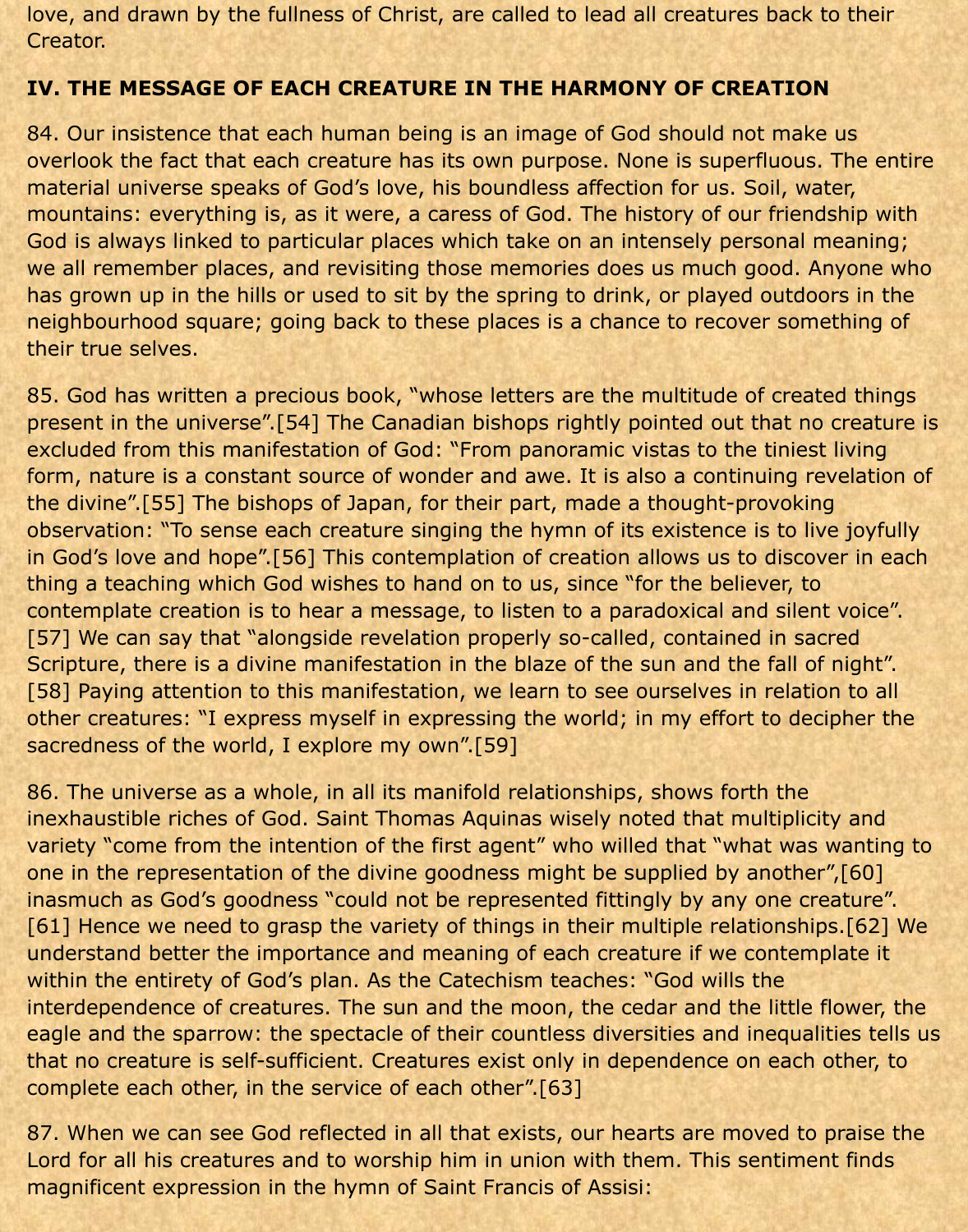in heaven you formed them clear and precious and beautiful. Praised be you, my Lord, through Brother Wind, and through the air, cloudy and serene, and every kind of weather through whom you give sustenance to your creatures. Praised be you, my Lord, through Sister Water, who is very useful and humble and precious and chaste. Praised be you, my Lord, through Brother Fire, through whom you light the night, and he is beautiful and playful and robust and strong".[64]

88. The bishops of Brazil have pointed out that nature as a whole not only ma but is also a locus of his presence. The Spirit of life dwells in every living creat calls us to enter into relationship with him.[65] Discovering this presence lead cultivate the "ecological virtues".[66] This is not to forget that there is an infin between God and the things of this world, which do n[ot pos](http://w2.vatican.va/content/francesco/en/encyclicals/documents/papa-francesco_20150524_enciclica-laudato-si.html#_ftn64)sess his fullness. C we would not be doing the creatures themselves any good either, for we would to acknowledge their right and proper place. We would end up unduly demand them something which they, in their smallness, cannot give us.

# **V. A UNIVERSAL COMMUNIO[N](http://w2.vatican.va/content/francesco/en/encyclicals/documents/papa-francesco_20150524_enciclica-laudato-si.html#_ftn66)**

89. The created things of this world are not free of ownership: "For they are your Lord, who love the living" (*Wis* 11:26). This is the basis of our conviction that, the universe, called into being by one Father, all of us are linked by unseen bo together form a kind of universal family, a sublime communion which fills us w sacred, affectionate and humble respect. Here I would reiterate that "God has so closely to the world around us that we can feel the desertification of the soi a physical ailment, and the extinction of a species as a painful disfigurement".

90. This is not to put all living beings on the same level nor to deprive human their unique worth and the tremendous responsibility it entails. Nor does it impo divinization of the earth which would prevent us from working on it and proted its fragility. Such notions would end up creating new imbalances which would of from the reality which challenges us. [68] At times we see an obsession with d pre-eminence to the human person; more zeal is shown in protecting other sp in defending the dignity which all human beings share in equal measure. Certainly should be concerned lest other living beings be treated irresponsibly. But we should be particularly indignant at the enormous inequalities in our midst, whereby we continue tolerate some considering themselves more worthy than others. We fail to see are mired in desperate and degradin[g pov](http://w2.vatican.va/content/francesco/en/encyclicals/documents/papa-francesco_20150524_enciclica-laudato-si.html#_ftn68)erty, with no way out, while others have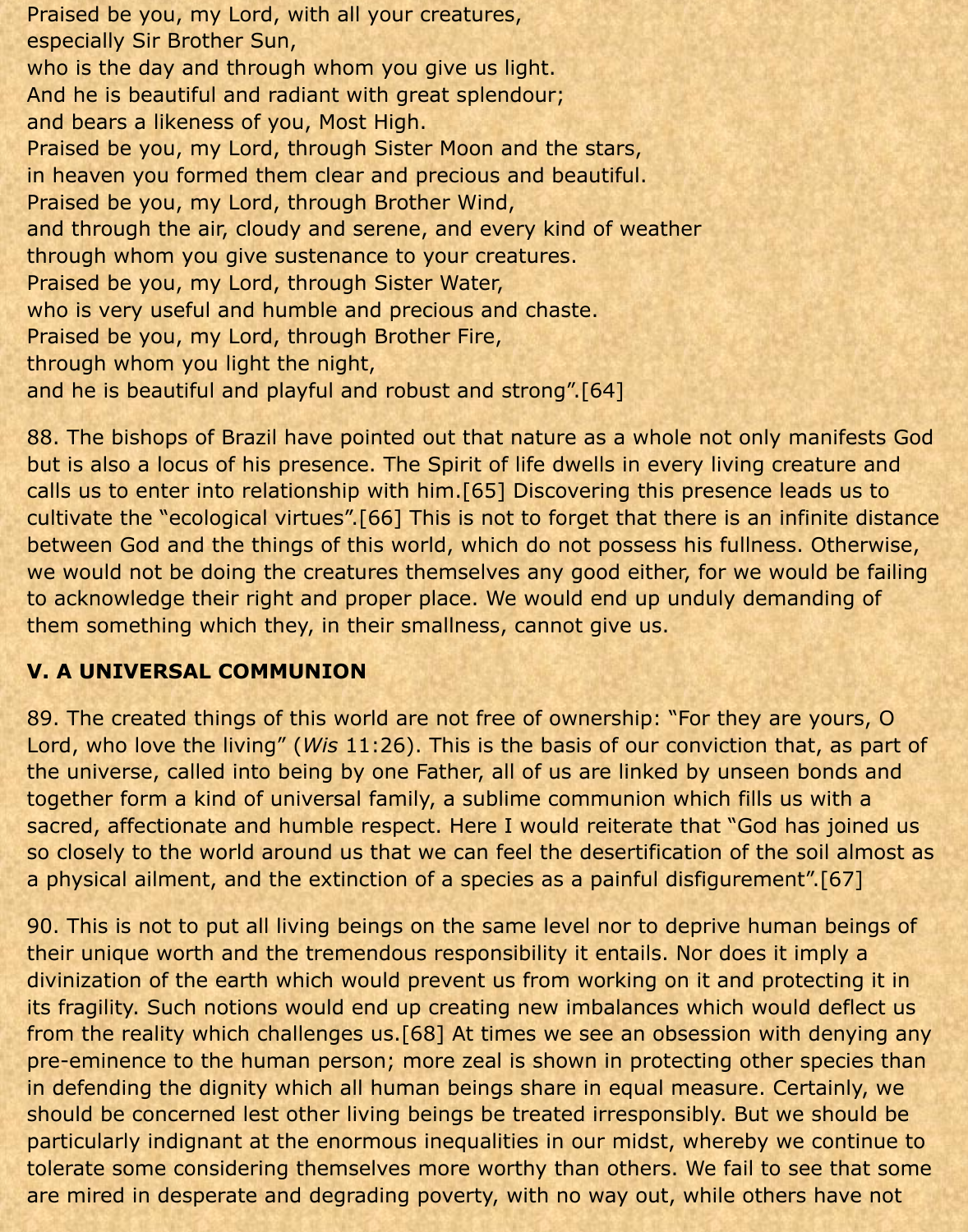91. A sense of deep communion with the rest of nature cannot be real if our hearts lack tenderness, compassion and concern for our fellow human beings. It is clearly inconsistent to combat trafficking in endangered species while remaining comp indifferent to human trafficking, unconcerned about the poor, or undertaking to another human being deemed unwanted. This compromises the very meaning struggle for the sake of the environment. It is no coincidence that, in the canti which Saint Francis praises God for his creatures, he goes on to say: "Praised Lord, through those who give pardon for your love". Everything is connected. ( the environment thus needs to be joined to a sincere love for our fellow huma and an unwavering commitment to resolving the problems of society.

92. Moreover, when our hearts are authentically open to universal communion of fraternity excludes nothing and no one. It follows that our indifference or cr towards fellow creatures of this world sooner or later affects the treatment we to other human beings. We have only one heart, and the same wretchedness which is us to mistreat an animal will not be long in showing itself in our relationships with our people. Every act of cruelty towards any creature is "contrary to human dignity can hardly consider ourselves to be fully loving if we disregard any aspect of reality "Peace, justice and the preservation of creation are three absolutely interconn themes, which cannot be separated and treated individually without once again into reductionism".[70] Everything is related, and we human beings are united brothers and sisters on a wonderful pilgrimage, woven together by the love Go each of his creatures and which also unites us in fond affection with brother sun moon, brother river and mother earth.

#### **VI. THE COMMON DESTINATION OF GOODS**

93. Whether belie[vers o](http://w2.vatican.va/content/francesco/en/encyclicals/documents/papa-francesco_20150524_enciclica-laudato-si.html#_ftn70)r not, we are agreed today that the earth is essentially inheritance, whose fruits are meant to benefit everyone. For believers, this be question of fidelity to the Creator, since God created the world for everyone. H ecological approach needs to incorporate a social perspective which takes into the fundamental rights of the poor and the underprivileged. The principle of the subordination of private property to the universal destination of goods, and th of everyone to their use, is a golden rule of social conduct and "the first principle whole ethical and social order".[71] The Christian tradition has never recognize to private property as absolute or inviolable, and has stressed the social purpose forms of private property. Saint John Paul II forcefully reaffirmed this teaching that "God gave the earth to the whole human race for the sustenance of all its *without excluding or favouring anyone*".[72] These are strong words. He noted type of development which did not respect and promote human rights  $-$  person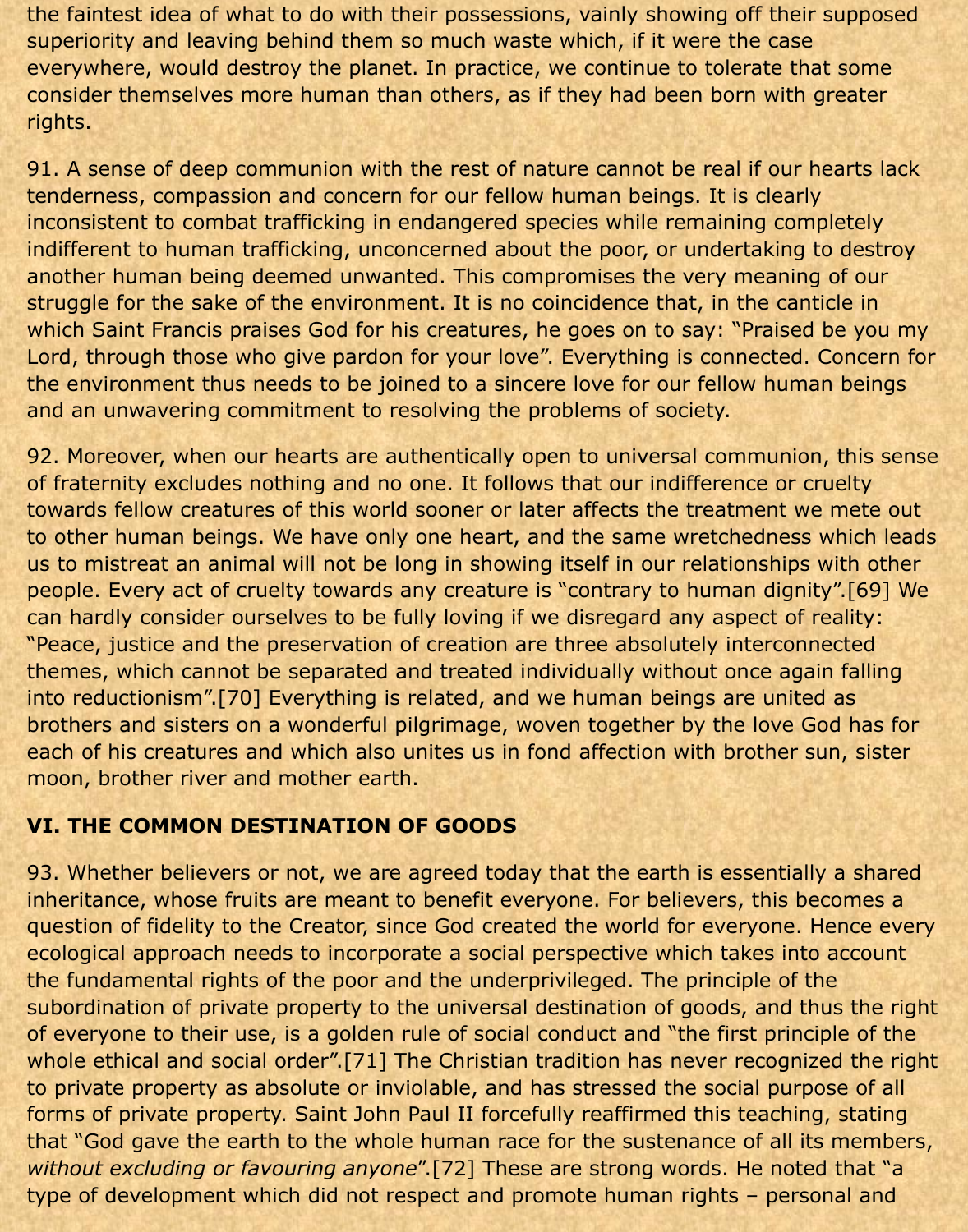few".[75] This calls into serious question the unjust habits of a part of humanit

94. The rich and the poo[r hav](http://w2.vatican.va/content/francesco/en/encyclicals/documents/papa-francesco_20150524_enciclica-laudato-si.html#_ftn73)e equal dignity, for "the Lord is the maker of the (*Prov* 22:2). "He himself made both small and great" (*Wis* 6:7), and "he make rise on the evil and on the good" (Mt [5:45\)](http://w2.vatican.va/content/francesco/en/encyclicals/documents/papa-francesco_20150524_enciclica-laudato-si.html#_ftn74). This has practical consequences, s those pointed out by the bishops of Paraguay: "Every *campesino* has a natural poss[ess a](http://w2.vatican.va/content/francesco/en/encyclicals/documents/papa-francesco_20150524_enciclica-laudato-si.html#_ftn75) reasonable allotment of land where he can establish his home, work subsistence of his family and a secure life. This right must be guaranteed so that exercise is not illusory but real. That means that apart from the ownership of rural people must have access to means of technical education, credit, insuran markets".[77]

95. The natural environment is a collective good, the patrimony of all humanit responsibility of everyone. If we make something our own, it is only to admini the good of all. If we do not, we burden our consciences with the weight of ha the existence of others. That is why the New Zealand bishops asked what the comman[dmen](http://w2.vatican.va/content/francesco/en/encyclicals/documents/papa-francesco_20150524_enciclica-laudato-si.html#_ftn77)t "Thou shall not kill" means when "twenty percent of the world' population consumes resources at a rate that robs the poor nations and future generations of what they need to survive".[78]

# **VII. THE GAZE OF JESUS**

96. Jesus took up the biblical faith in God the Creator, emphasizing a fundame God is Father (cf. Mt 11:25). In talking with his disciples, Jesus would invite th recognize the paternal relationship God has with all his creatures. With moving tenderness he would remind them that ea[ch on](http://w2.vatican.va/content/francesco/en/encyclicals/documents/papa-francesco_20150524_enciclica-laudato-si.html#_ftn78)e of them is important in God's not five sparrows sold for two pennies? And not one of them is forgotten befor 12:6). "Look at the birds of the air: they neither sow nor reap nor gather into yet your heavenly Father feeds them" (*Mt* 6:26).

97. The Lord was able to invite others to be attentive to the beauty that there world because he himself was in constant touch with nature, lending it an atte fondness and wonder. As he made his way throughout the land, he often stopp contemplate the beauty sown by his Father, and invited his disciples to perceive message in things: "Lift up your eyes, and see how the fields are already white harvest" (*Jn* 4:35). "The kingdom of God is like a grain of mustard seed which took and sowed in his field; it is the smallest of all seeds, but once it has grow greatest of plants" (*Mt* 13:31-32).

98. Jesus lived in full harmony with creation, and others were amazed: "What man is this, that even the winds and the sea obey him?" (Mt 8:27). His appear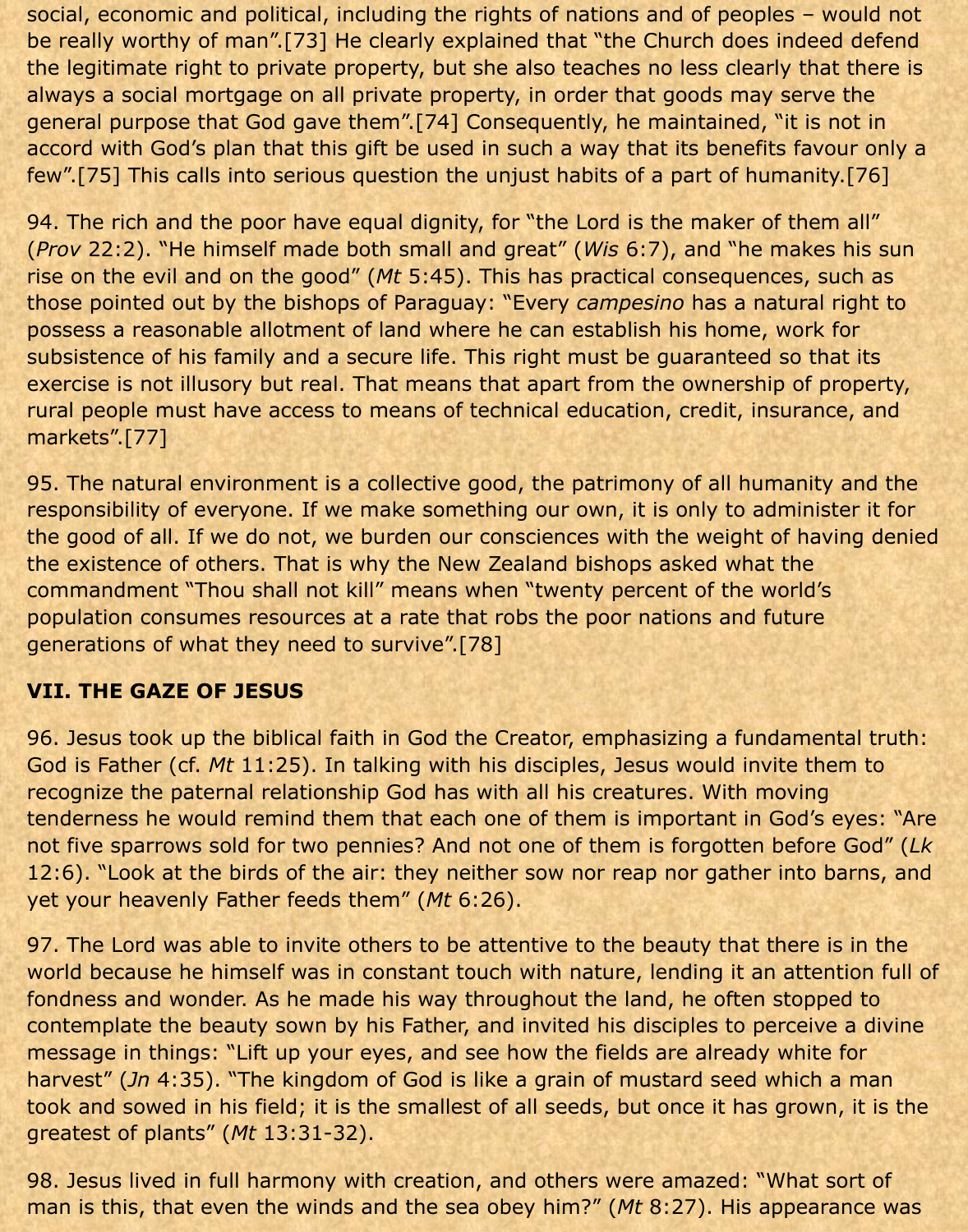created by God, to which he gave form by his craftsmanship. It is striking that his life was dedicated to this task in a simple life which awakened no admiration "Is not this the carpenter, the son of Mary?" (Mk 6:3). In this way he sanctified labour and endowed it with a special significance for our development. As Sair II taught, "by enduring the toil of work in union with Christ crucified for us, man collaborates with the Son of God for the redemption of humanity".[79]

99. In the Christian understanding of the world, the destiny of all creation is b with the mystery of Christ, present from the beginning: "All things have been though him and for him" (*Col* 1:16).[80] The prologue of the Gospel of John (1) reveals Christ's creative work as the Divine Word (Logos). But then, unexpecte prologue goes on to say that this same Word "became flesh" (*Jn* [1:14\)](http://w2.vatican.va/content/francesco/en/encyclicals/documents/papa-francesco_20150524_enciclica-laudato-si.html#_ftn79). One Pe Trinity entered into the created cosmos, throwing in his lot with it, even to the From the beginning of the world, but particularly through the incarnation, the Christ is at work in a hidden manner in the natural world as a whole, without the impinging on its autonomy.

100. The New Testament does not only tell us of the earthly Jesus and his tand loving relationship with the world. It also shows him risen and glorious, preser throughout creation by his universal Lordship: "For in him all the fullness of Go pleased to dwell, and through him to reconcile to himself all things, whether o in heaven, making peace by the blood of his cross" (Col 1:19-20). This leads u our gaze to the end of time, when the Son will deliver all things to the Father, "God may be everything to every one" (1 Cor 15:28). Thus, the creatures of the no longer appear to us under merely natural guise because the risen One is m holding them to himself and directing them towards fullness as their end. The flowers of the field and the birds which his human eyes contemplated and adm now imbued with his radiant presence.

#### CHAPTER THREE

### **THE HUMAN ROOTS OF THE ECOLOGICAL CRISIS**

101. It would hardly be helpful to describe symptoms without acknowledging to origins of the ecological crisis. A certain way of understanding human life and gone awry, to the serious detriment of the world around us. Should we not pain consider this? At this stage, I propose that we focus on the dominant technocr paradigm and the place of human beings and of human action in the world.

# **I. TECHNOLOGY: CREATIVITY AND POWER**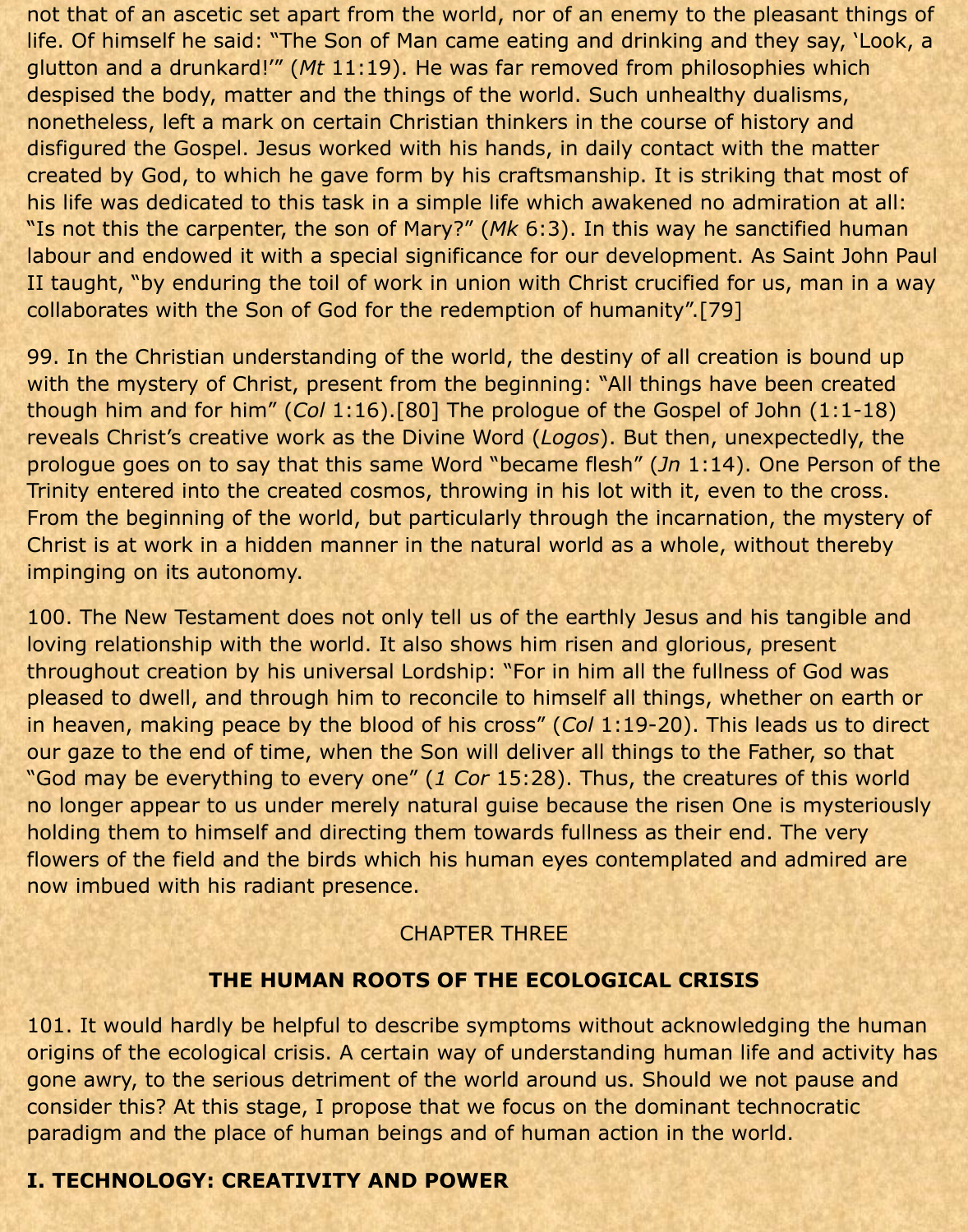before us, for "science and technology are wonderful products of a God-given creativity".[81] The modification of nature for useful purposes has distinguishe human family from the beginning; technology itself "expresses the inner tension impels man gradually to overcome material limitations".[82] Technology has re countless evils which used to harm and limit human beings. How can we not fo gratitude and appreciation for this progress, especially in the fields of medicine, engineering and communications? How could we not acknowledge the work of scientists [and e](http://w2.vatican.va/content/francesco/en/encyclicals/documents/papa-francesco_20150524_enciclica-laudato-si.html#_ftn81)ngineers who have provided alternatives to make development sustainable?

103. Technoscience, when well directed, can produce i[mporta](http://w2.vatican.va/content/francesco/en/encyclicals/documents/papa-francesco_20150524_enciclica-laudato-si.html#_ftn82)nt means of impi quality of human life, from useful domestic appliances to great transportation bridges, buildings and public spaces. It can also produce art and enable men and immersed in the material world to "leap" into the world of beauty. Who can de beauty of an aircraft or a skyscraper? Valuable works of art and music now ma new technologies. So, in the beauty intended by the one who uses new technic instruments and in the contemplation of such beauty, a quantum leap occurs, a fulfilment which is uniquely human.

104. Yet it must also be recognized that nuclear energy, biotechnology, inform technology, knowledge of our DNA, and many other abilities which we have ac have given us tremendous power. More precisely, they have given those with the knowledge, and especially the economic resources to use them, an impressive over the whole of humanity and the entire world. Never has humanity had suc over itself, yet nothing ensures that it will be used wisely, particularly when we how it is currently being used. We need but think of the nuclear bombs droppe middle of the twentieth century, or the array of technology which Nazism, Con and other totalitarian regimes have employed to kill millions of people, to say the increasingly deadly arsenal of weapons available for modern warfare. In w does all this power lie, or will it eventually end up? It is extremely risky for a s of humanity to have it.

105. There is a tendency to believe that every increase in power means "an in 'progress' itself", an advance in "security, usefulness, welfare and vigour; …an assimilation of new values into the stream of culture", [83] as if reality, goodne truth automatically flow from technological and economic power as such. The "contemporary man has not been trained to use power well", [84] because our technological development has not been accompanied by a development in humannism responsibility, values and conscience. Each age tends to have only a meagre a of its own limitations. It is possible that we do not grasp the gravity of the cha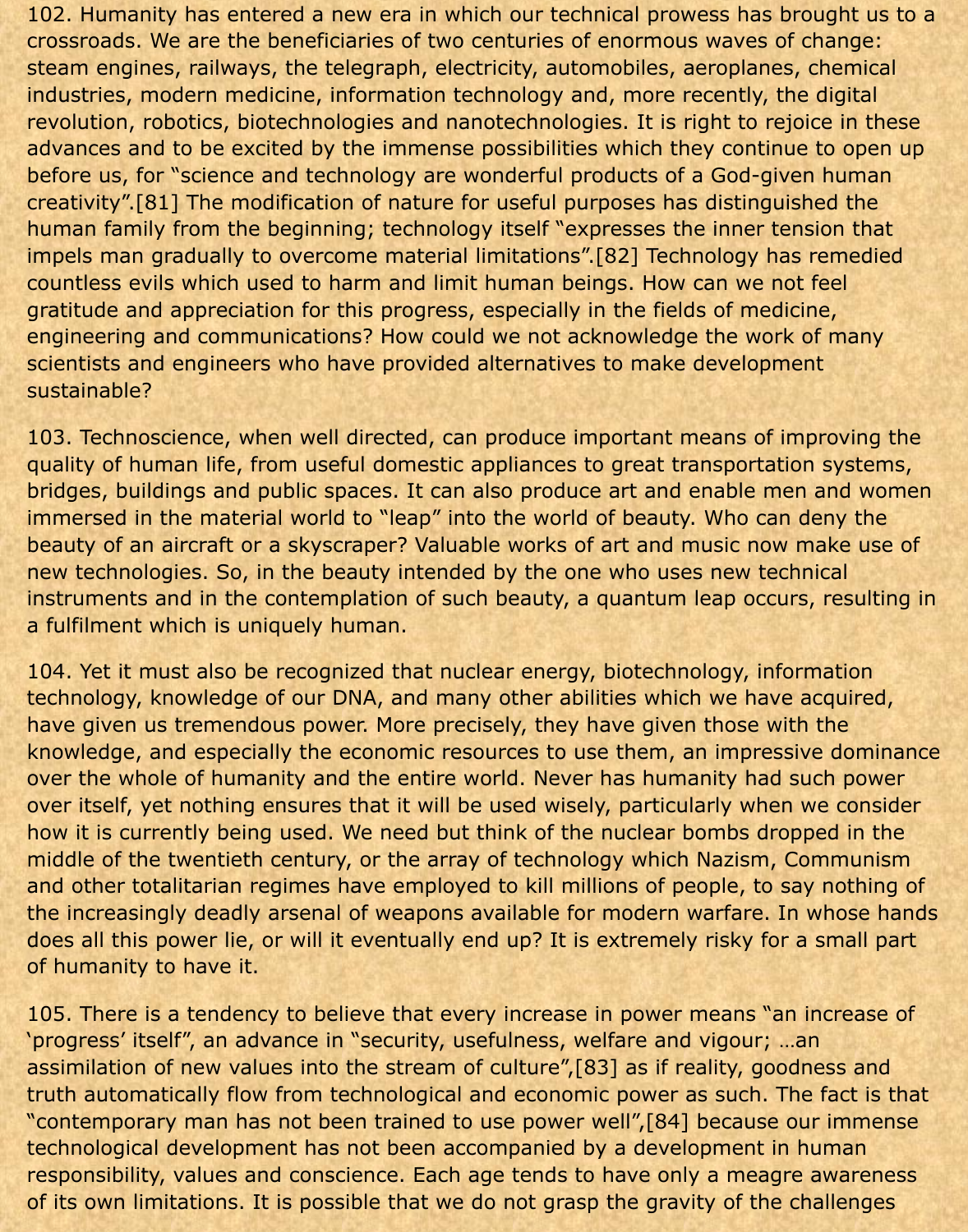exposed in the face of our ever-increasing power, lacking the wherewithal to c We have certain superficial mechanisms, but we cannot claim to have a sound culture and spirituality genuinely capable of setting limits and teaching clear-n restraint.

### **II. THE GLOBALIZATION OF THE TECHNOCRATIC PARADIGM**

106. The basic problem goes even deeper: it is the way that humanity has tak technology and its development *according to an undifferentiated and one-dime paradigm*. This paradigm exalts the concept of a subject who, using logical and procedures, progressively approaches and gains control over an external object subject makes every effort to establish the scientific and experimental method itself is already a technique of possession, mastery and transformation. It is a subject were to find itself in the presence of something formless, completely o manipulation. Men and women have constantly intervened in nature, but for a this meant being in tune with and respecting the possibilities offered by the th themselves. It was a matter of receiving what nature itself allowed, as if from hand. Now, by contrast, we are the ones to lay our hands on things, attempting extract everything possible from them while frequently ignoring or forgetting to in front of us. Human beings and material objects no longer extend a friendly one another; the relationship has become confrontational. This has made it eas accept the idea of infinite or unlimited growth, which proves so attractive to eq financiers and experts in technology. It is based on the lie that there is an infir of the earth's goods, and this leads to the planet being squeezed dry beyond  $\epsilon$ It is the false notion that "an infinite quantity of energy and resources are avail it is possible to renew them quickly, and that the negative effects of the exploit the natural order can be easily absorbed".[86]

107. It can be said that many problems of today's world stem from the tender times unconscious, to make the method and aims of science and technology a epistemological paradigm which shapes the lives of individuals and the working society. The effects of imposing this model on reality as a whole, human and social, and seen in the deterioration of the environm[ent, b](http://w2.vatican.va/content/francesco/en/encyclicals/documents/papa-francesco_20150524_enciclica-laudato-si.html#_ftn86)ut this is just one sign of a redu which affects every aspect of human and social life. We have to accept that te products are not neutral, for they create a framework which ends up condition lifestyles and shaping social possibilities along the lines dictated by the interes certain powerful groups. Decisions which may seem purely instrumental are in decisions about the kind of society we want to build.

108. The idea of promoting a different cultural paradigm and employing technology as a string as a finite as a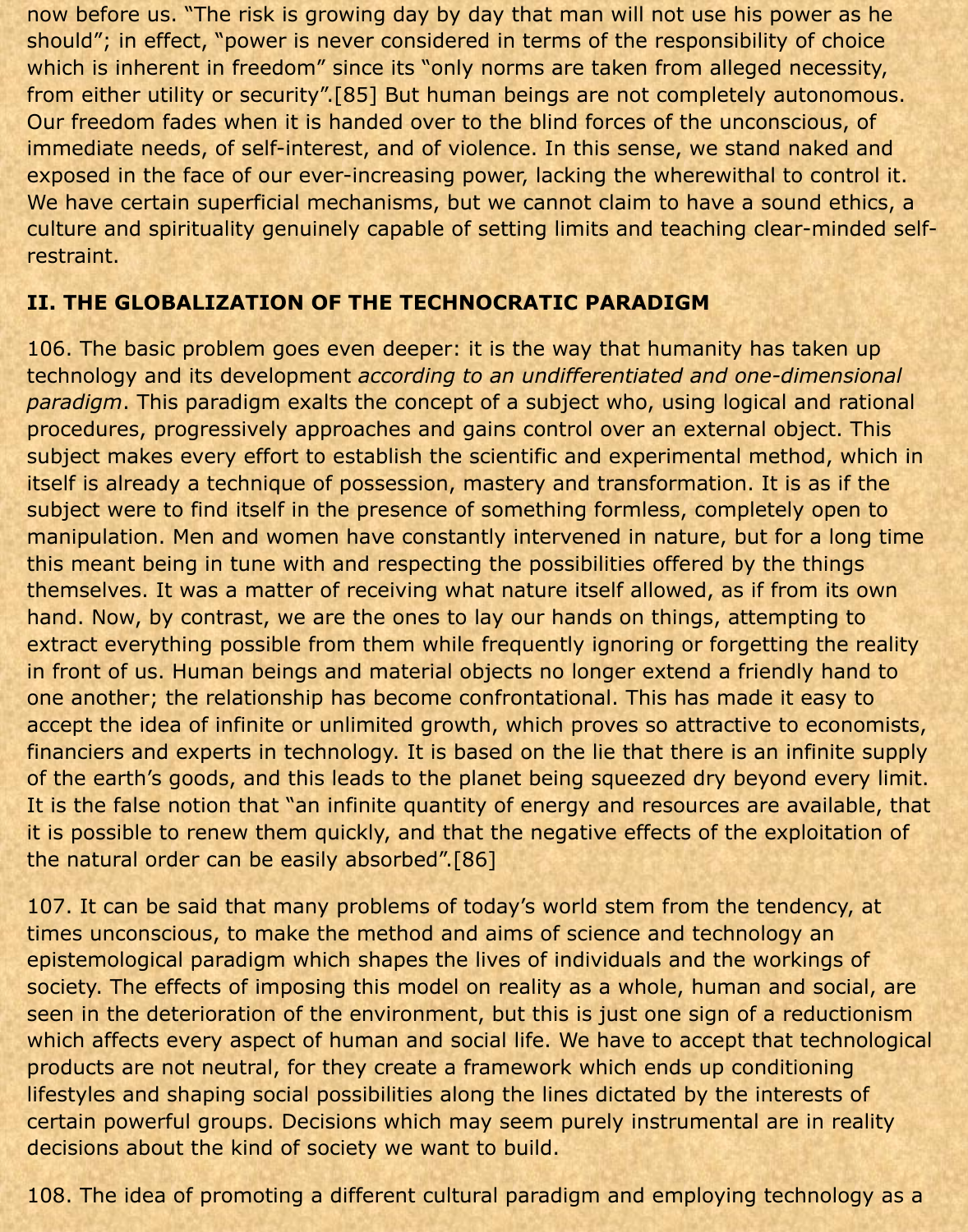technology "know full well that it moves forward in the final analysis neither fo for the well-being of the human race", that "in the most radical sense of the te is its motive – a lordship over all".[87] As a result, "man seizes hold of the nak elements of both nature and human nature".[88] Our capacity to make decision genuine freedom and the space for each one's alternative creativity are dimini

109. The technocratic paradigm also tends to dominate economic and political economy accepts every advance in technology with a view to profit, without concern its potentially negative impact on [huma](http://w2.vatican.va/content/francesco/en/encyclicals/documents/papa-francesco_20150524_enciclica-laudato-si.html#_ftn87)n beings. Finance overwhelms the real The lessons of the global financial crisis hav[e not](http://w2.vatican.va/content/francesco/en/encyclicals/documents/papa-francesco_20150524_enciclica-laudato-si.html#_ftn88) been assimilated, and we are all too slowly the lessons of environmental deterioration. Some circles maintai current economics and technology will solve all environmental problems, and a popular and non-technical terms, that the problems of global hunger and pove resolved simply by market growth. They are less concerned with certain economic theories which today scarcely anybody dares defend, than with their actual op the functioning of the economy. They may not affirm such theories with words nonetheless support them with their deeds by showing no interest in more bal levels of production, a better distribution of wealth, concern for the environme rights of future generations. Their behaviour shows that for them maximizing enough. Yet by itself the market cannot guarantee integral human developmer social inclusion.[89] At the same time, we have "a sort of 'superdevelopment' wasteful and consumerist kind which forms an unacceptable contrast with the situations of dehumanizing deprivation",[90] while we are all too slow in devel economic institutions and social initiatives which can give the poor regular acc resources. We fail to see the deepest roots of our present failures, which have the direction, goals, meaning and social implications of technological and econ growth.

110. The specialization which belongs t[o tech](http://w2.vatican.va/content/francesco/en/encyclicals/documents/papa-francesco_20150524_enciclica-laudato-si.html#_ftn90)nology makes it difficult to see the picture. The fragmentation of knowledge proves helpful for concrete applications it often leads to a loss of appreciation for the whole, for the relationships betw and for the broader horizon, which then becomes irrelevant. This very fact ma to find adequate ways of solving the more complex problems of today's world, particularly those regarding the environment and the poor; these problems can dealt with from a single perspective or from a single set of interests. A science would offer solutions to the great issues would necessarily have to take into a data generated by other fields of knowledge, including philosophy and social e this is a difficult habit to acquire today. Nor are there genuine ethical horizons one can appeal. Life gradually becomes a surrender to situations conditioned by technology, itself viewed as the principal key to the meaning of existence. In t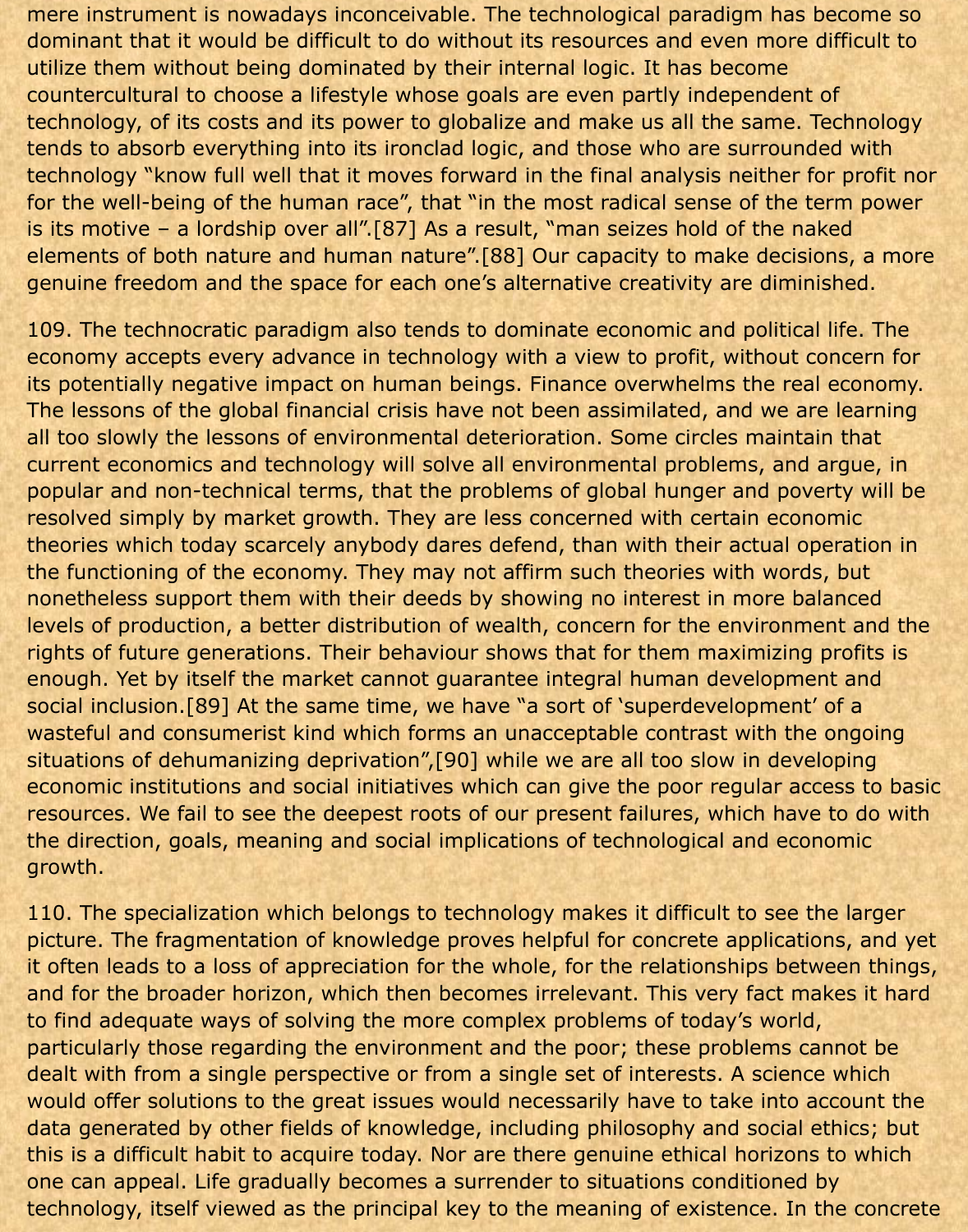resources. There needs to be a distinctive way of looking at things, a way of thinking, policies, an educational programme, a lifestyle and a spirituality which together resistance to the assault of the technocratic paradigm. Otherwise, even the be ecological initiatives can find themselves caught up in the same globalized logi only a technical remedy to each environmental problem which comes up is to what is in reality interconnected and to mask the true and deepest problems of system.

112. Yet we can once more broaden our vision. We have the freedom needed to direct technology; we can put it at the service of another type of progress, one healthier, more human, more social, more integral. Liberation from the domina technocratic paradigm does in fact happen sometimes, for example, when coo small producers adopt less polluting means of production, and opt for a non-consumersity model of life, recreation and community. Or when technology is directed primarily resolving people's concrete problems, truly helping them live with more dignity suffering. Or indeed when the desire to create and contemplate beauty manages overcome reductionism through a kind of salvation which occurs in beauty and who behold it. An authentic humanity, calling for a new synthesis, seems to dy midst of our technological culture, almost unnoticed, like a mist seeping gently closed door. Will the promise last, in spite of everything, with all that is auther up in stubborn resistance?

113. There is also the fact that people no longer seem to believe in a happy fu no longer have blind trust in a better tomorrow based on the present state of and our technical abilities. There is a growing awareness that scientific and ted progress cannot be equated with the progress of humanity and history, a grow that the way to a better future lies elsewhere. This is not to reject the possibil technology continues to offer us. But humanity has changed profoundly, and the accumulation of constant novelties exalts a superficiality which pulls us in one It becomes difficult to pause and recover depth in life. If architecture reflects to an age, our megastructures and drab apartment blocks express the spirit of global technology, where a constant flood of new products coexists with a tedious monotony. Let us refuse to resign ourselves to this, and continue to wonder about the pu meaning of everything. Otherwise we would simply legitimate the present situ need new forms of escapism to help us endure the emptiness.

114. All of this shows the urgent need for us to move forward in a bold cultural revolution. Science and technology are not neutral; from the beginning to the process, various intentions and possibilities are in play and can take on distinc Nobody is suggesting a return to the Stone Age, but we do need to slow down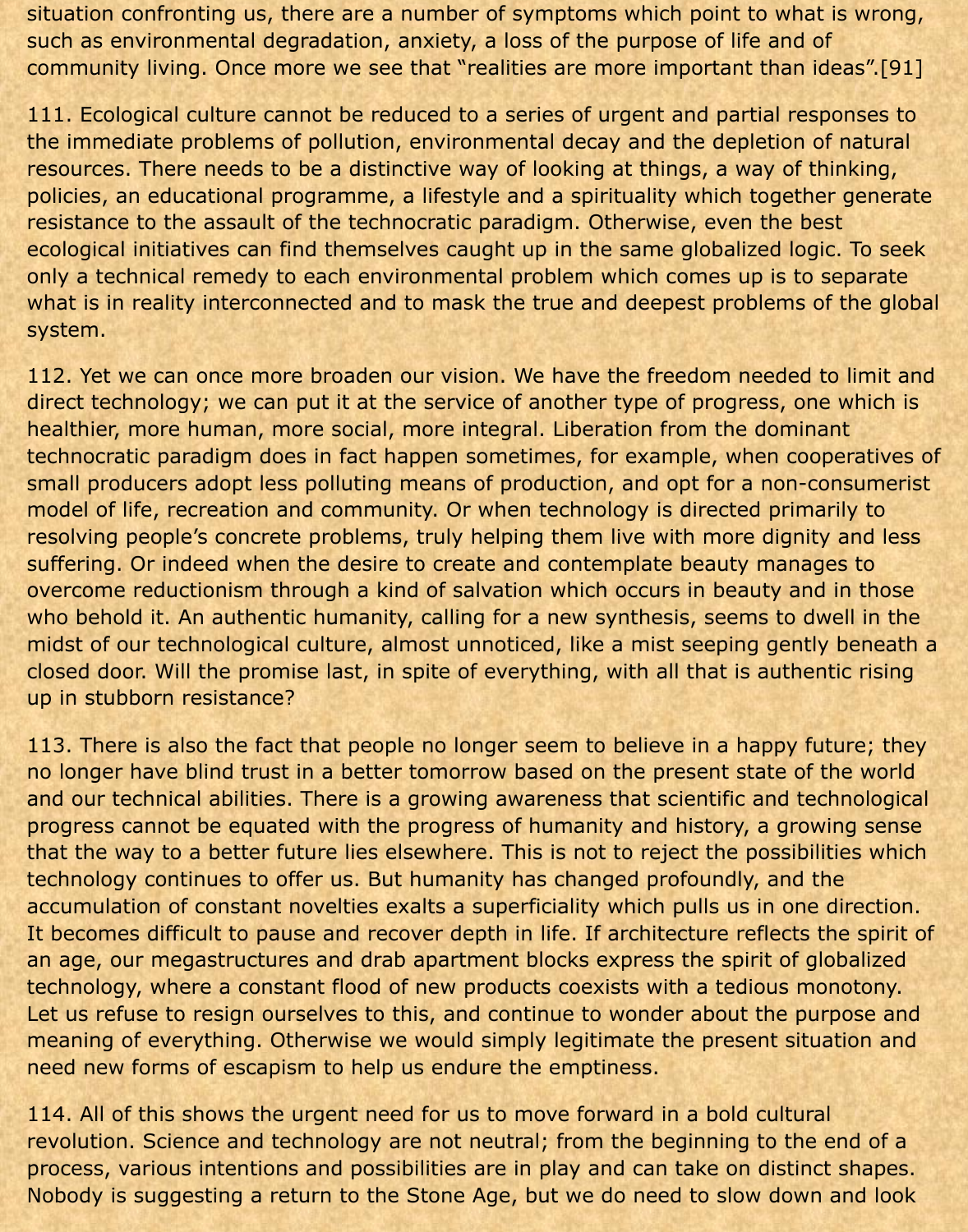115. Modern anthropocentrism has paradoxically ended up prizing technical thought over reality, since "the technological mind sees nature as an insensate order, as a c facts, as a mere 'given', as an object of utility, as raw material to be hammere useful shape; it views the cosmos similarly as a mere 'space' into which object thrown with complete indifference".[92] The intrinsic dignity of the world is the compromised. When human beings fail to find their true place in this world, the misunderstand themselves and end up acting against themselves: "Not only has given the earth to man, who must use it with respect for the original good pur which it was given, but, man too is God's gift to man. He must therefore respe natural and moral structure with which he has been endowed".[93]

116. Modernity has been marked b[y an](http://w2.vatican.va/content/francesco/en/encyclicals/documents/papa-francesco_20150524_enciclica-laudato-si.html#_ftn92) excessive anthropocentrism which tod another guise, continues to stand in the way of shared understanding and of a strengthen social bonds. The time has come to pay renewed attention to realit limits it imposes; this in turn is the condition for a more sound and fruitful dev of individuals and society. An inadequate presentation of Chris[tian a](http://w2.vatican.va/content/francesco/en/encyclicals/documents/papa-francesco_20150524_enciclica-laudato-si.html#_ftn93)nthropolog to a wrong understanding of the relationship between human beings and the v Often, what was handed on was a Promethean vision of mastery over the worl gave the impression that the protection of nature was something that only the hearted cared about. Instead, our "dominion" over the universe should be und more properly in the sense of responsible stewardship.[94]

117. Neglecting to monitor the harm done to nature and the environmental im decisions is only the most striking sign of a disregard for the message contained structures of nature itself. When we fail to acknowledge as part of reality the v poor person, a human embryo, a person with disabilities – to offer just a few  $\epsilon$ it becomes difficult to hear the cry of nature itself; ev[erythi](http://w2.vatican.va/content/francesco/en/encyclicals/documents/papa-francesco_20150524_enciclica-laudato-si.html#_ftn94)ng is connected. On human being declares independence from reality and behaves with absolute dominion. the very foundations of our life begin to crumble, for "instead of carrying out h cooperator with God in the work of creation, man sets himself up in place of G thus ends up provoking a rebellion on the part of nature".[95]

118. This situation has led to a constant schizophrenia, wherein a technocracy no intrinsic value in lesser beings coexists with the other extreme, which sees value in human beings. But one cannot prescind from humanity. There can be of our relationship with nature without a renewal of humanity itself. There can ecology without an adequate anthropology. When the hu[man p](http://w2.vatican.va/content/francesco/en/encyclicals/documents/papa-francesco_20150524_enciclica-laudato-si.html#_ftn95)erson is considered as simply one being among others, the product of chance or physical determinism "our overall sense of responsibility wanes".[96] A misquided anthropocentrism necessarily yield to "biocentrism", for that would entail adding yet another imbalance, failing to solve present problems and adding new ones. Human beings cannot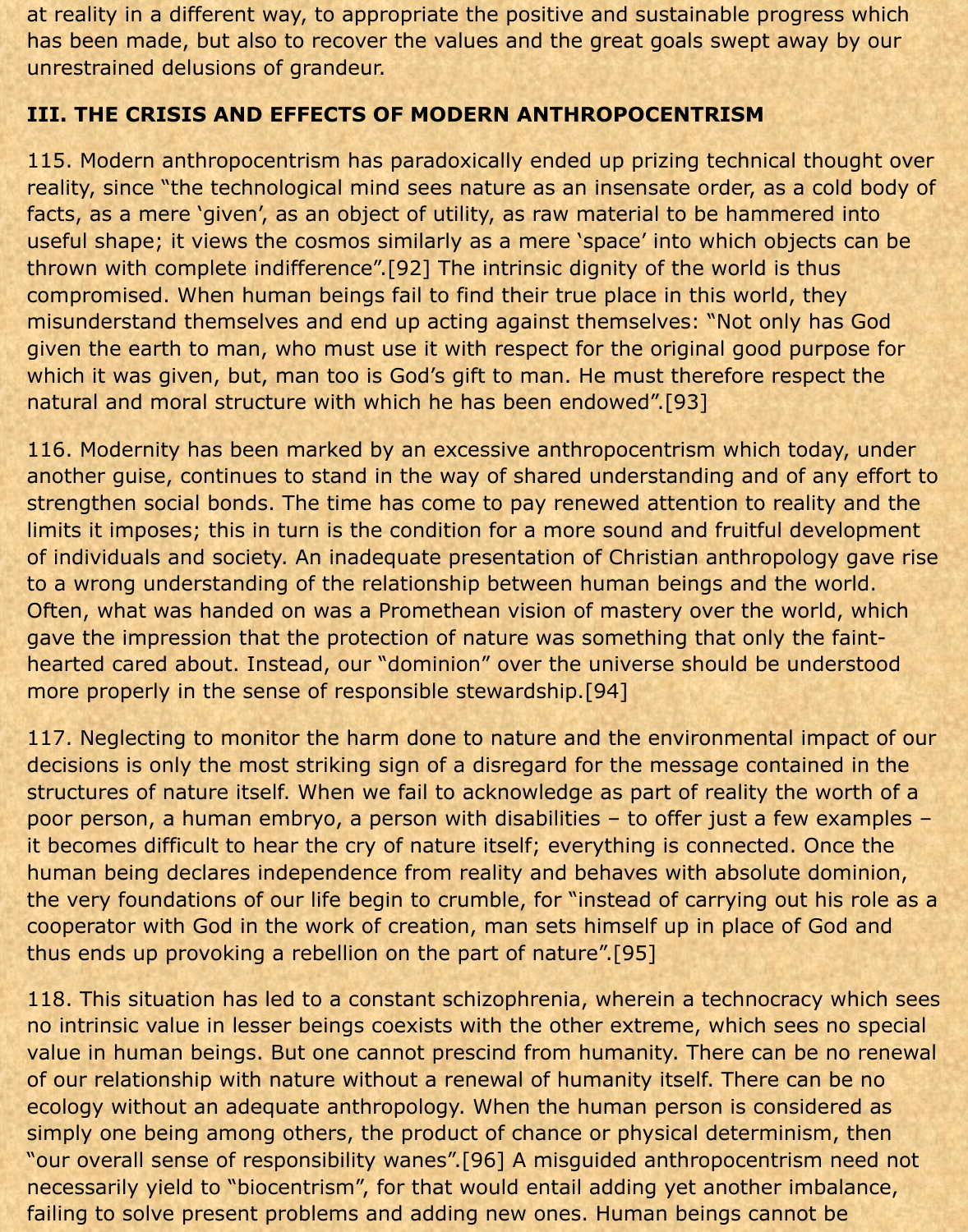relationship with nature and the environment without healing all fundamental human relationships. Christian thought sees human beings as possessing a particular above other creatures; it thus inculcates esteem for each person and respect for Our openness to others, each of whom is a "thou" capable of knowing, loving a entering into dialogue, remains the source of our nobility as human persons. A relationship with the created world demands that we not weaken this social dirential openness to others, much less the transcendent dimension of our openness to of God. Our relationship with the environment can never be isolated from our with others and with God. Otherwise, it would be nothing more than romantic individualism dressed up in ecological garb, locking us into a stifling immanene

120. Since everything is interrelated, concern for the protection of nature is al incompatible with the justification of abortion. How can we genuinely teach the importance of concern for other vulnerable beings, however troublesome or in they may be, if we fail to protect a human embryo, even when its presence is uncomfortable and creates difficulties? "If personal and social sensitivity towar acceptance of the new life is lost, then other forms of acceptance that are valu society also wither away".[97]

121. We need to develop a new synthesis capable of overcoming the false arguments recent centuries. Christianity, in fidelity to its own identity and the rich deposit which it has received from Jesus Christ, continues to reflect on these issues in dialogue with changing historical situations. In doing so, it reveals its eternal r [98]

#### *Practical relativism*

122. A misguided anthropocentrism leads to a misguided lifestyle. In the Apos Exhortation Evangelii Gaudium, I noted that the practical relativism typical of "even more dangerous than doctrinal relativism".[99] When human beings pla [them](http://w2.vatican.va/content/francesco/en/encyclicals/documents/papa-francesco_20150524_enciclica-laudato-si.html#_ftn98)selves at the centre, they give absolute priority to immediate convenienc else becomes relative. Hence we should not be surprised to find, in conjunctio omnipresent technocratic paradigm and the cult of unlimited human power, the relativism which sees everything as irrelevant unless it serves one's own imme interests. T[here is a logic in all](http://w2.vatican.va/content/francesco/en/apost_exhortations/documents/papa-francesco_esortazione-ap_20131124_evangelii-gaudium.html) this whereby different attitudes can feed on on leading to environmental degradation and social [decay](http://w2.vatican.va/content/francesco/en/encyclicals/documents/papa-francesco_20150524_enciclica-laudato-si.html#_ftn99).

123. The culture of relativism is the same disorder which drives one person to advantage of another, to treat others as mere objects, imposing forced labour enslaving them to pay their debts. The same kind of thinking leads to the sexual exploitation of children and abandonment of the elderly who no longer serve o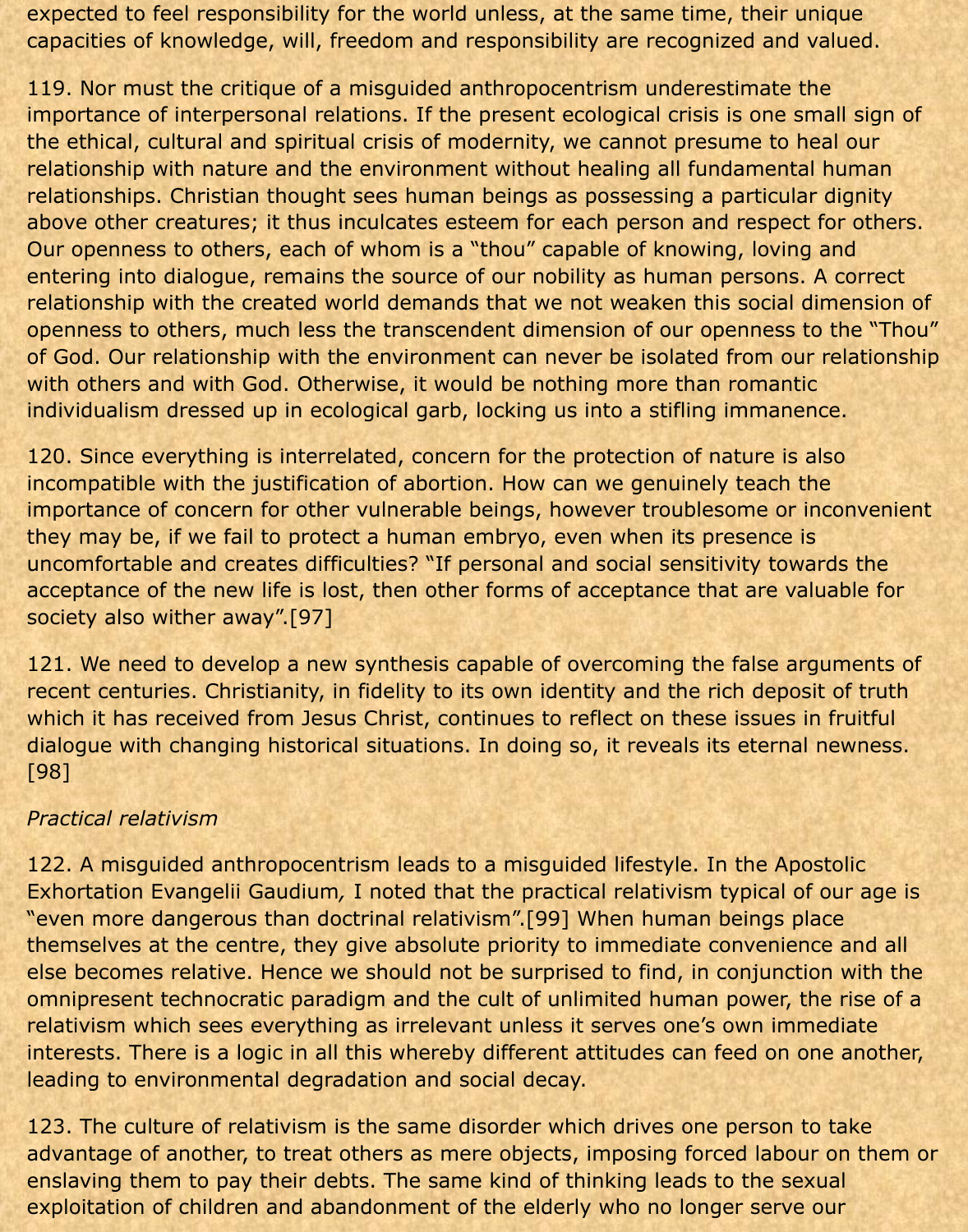organs of the poor for resale or use in experimentation, or eliminating children they are not what their parents wanted? This same "use and throw away" logic so much waste, because of the disordered desire to consume more than what necessary. We should not think that political efforts or the force of law will be strated to prevent actions which affect the environment because, when the culture itself and objective truth and universally valid principles are no longer upheld, then only be seen as arbitrary impositions or obstacles to be avoided.

#### *The need to protect employment*

124. Any approach to an integral ecology, which by definition does not exclude beings, needs to take account of the value of labour, as Saint John Paul II wise his Encyclical Laborem Exercens. According to the biblical account of creation, man and woman in the garden he had created (cf. *Gen* 2:15) not only to prese ("keep") but also to make it fruitful ("till"). Labourers and craftsmen thus "maintain the the the the the the fabric of the world" (*Sir* 38:34). Developing the created world in a prudent way best way of caring for it, as this means that we ourselves become the instrum God to bring out the potential which he himself inscribed in things: "The Lord medicines ou[t of the earth, and a](http://w2.vatican.va/content/john-paul-ii/en/encyclicals/documents/hf_jp-ii_enc_14091981_laborem-exercens.html) sensible man will not despise them" (*Sir* 38:4).

125. If we reflect on the proper relationship between human beings and the w us, we see the need for a correct understanding of work; if we talk about the relationship between human beings and things, the question arises as to the meaning and all human activity. This has to do not only with manual or agricultural labour b activity involving a modification of existing reality, from producing a social rep design of a technological development. Underlying every form of work is a con relationship which we can and must have with what is other than ourselves. To with the awe-filled contemplation of creation which we find in Saint Francis of Christian spiritual tradition has also developed a rich and balanced understand meaning of work, as, for example, in the life of Blessed Charles de Foucauld and followers.

126. We can also look to the great tradition of monasticism. Originally, it was a flight from the world, an escape from the decadence of the cities. The monks is desert, convinced that it was the best place for encountering the presence of God. Saint Benedict of Norcia proposed that his monks live in community, combining and spiritual reading with manual labour (*ora et labora*). Seeing manual labou spiritually meaningful proved revolutionary. Personal growth and sanctification be sought in the interplay of recollection and work. This way of experiencing w us more protective and respectful of the environment; it imbues our relationship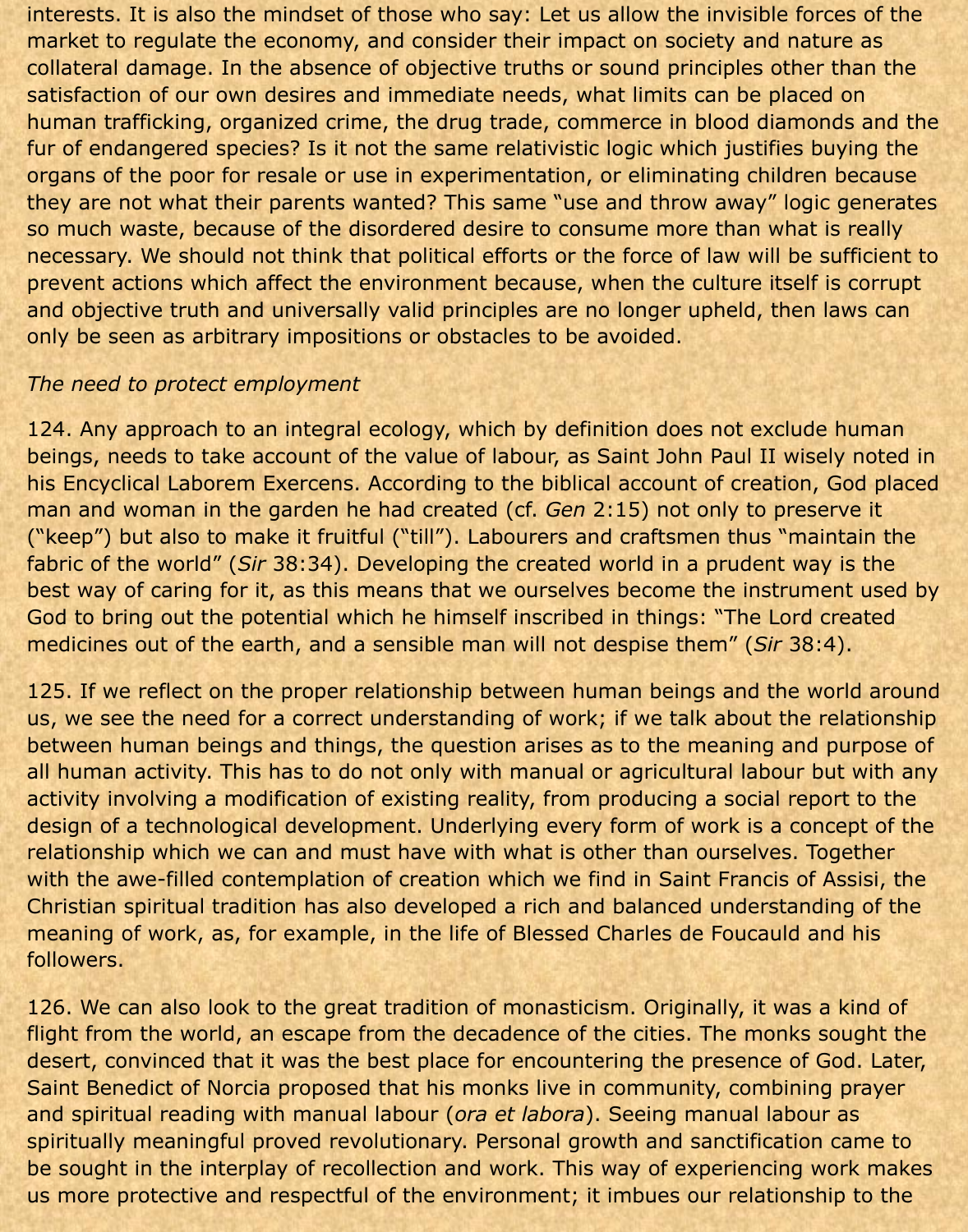lot, to further their moral growth and to develop their spiritual endowments".[102] Work should be the setting for this rich personal growth, where many aspects of life play: creativity, planning for the future, developing our talents, living out our v relating to oth[ers, giv](http://w2.vatican.va/content/francesco/en/encyclicals/documents/papa-francesco_20150524_enciclica-laudato-si.html#_ftn100)ing glory to God. It follows that, in the reality of today's society, it is essential that "we continue to prioritize the goal of access to stead [emplo](http://w2.vatican.va/content/francesco/en/encyclicals/documents/papa-francesco_20150524_enciclica-laudato-si.html#_ftn101)yment for everyone", $[103]$  no matter the limited interests of business and economic reasoning.

128. We were created with a vocation to work. The goal should not be that ted progress increasingly replace human work, for this would be detrimental to hu Work is a necessity, part of the meaning of life on this earth, a path to growth development and personal [fulfilm](http://w2.vatican.va/content/francesco/en/encyclicals/documents/papa-francesco_20150524_enciclica-laudato-si.html#_ftn103)ent. Helping the poor financially must always provisional solution in the face of pressing needs. The broader objective should to allow them a dignified life through work. Yet the orientation of the economy favoured a kind of technological progress in which the costs of production are laying off workers and replacing them with machines. This is yet another way can end up working against ourselves. The loss of jobs also has a negative importune economy "through the progressive erosion of social capital: the network of relationships of trust, dependability, and respect for rules, all of which are indispensable for of civil coexistence".[104] In other words, "human costs always include econor and economic dysfunctions always involve human costs".[105] To stop investir people, in order to gain greater short-term financial gain, is bad business for s

129. In order to continue providing employment, it is imperative to promote a which favours productive diversity and business creativity. For example, there variety of small-scal[e food](http://w2.vatican.va/content/francesco/en/encyclicals/documents/papa-francesco_20150524_enciclica-laudato-si.html#_ftn104) production systems which feed the greater part of t peoples, using a modest amount of land and producing l[ess wa](http://w2.vatican.va/content/francesco/en/encyclicals/documents/papa-francesco_20150524_enciclica-laudato-si.html#_ftn105)ste, be it in sm. agricultural parcels, in orchards and gardens, hunting and wild harvesting or lo Economies of scale, especially in the agricultural sector, end up forcing smallho sell their land or to abandon their traditional crops. Their attempts to move to more diversified, means of production prove fruitless because of the difficulty with regional and global markets, or because the infrastructure for sales and t geared to larger businesses. Civil authorities have the right and duty to adopt firm measures in support of small producers and differentiated production. To economic freedom from which all can effectively benefit, restraints occasionally be imposed on those possessing greater resources and financial power. To clai economic freedom while real conditions bar many people from actual access to while possibilities for employment continue to shrink, is to practise a doublesp brings politics into disrepute. Business is a noble vocation, directed to producing and improving our world. It can be a fruitful source of prosperity for the areas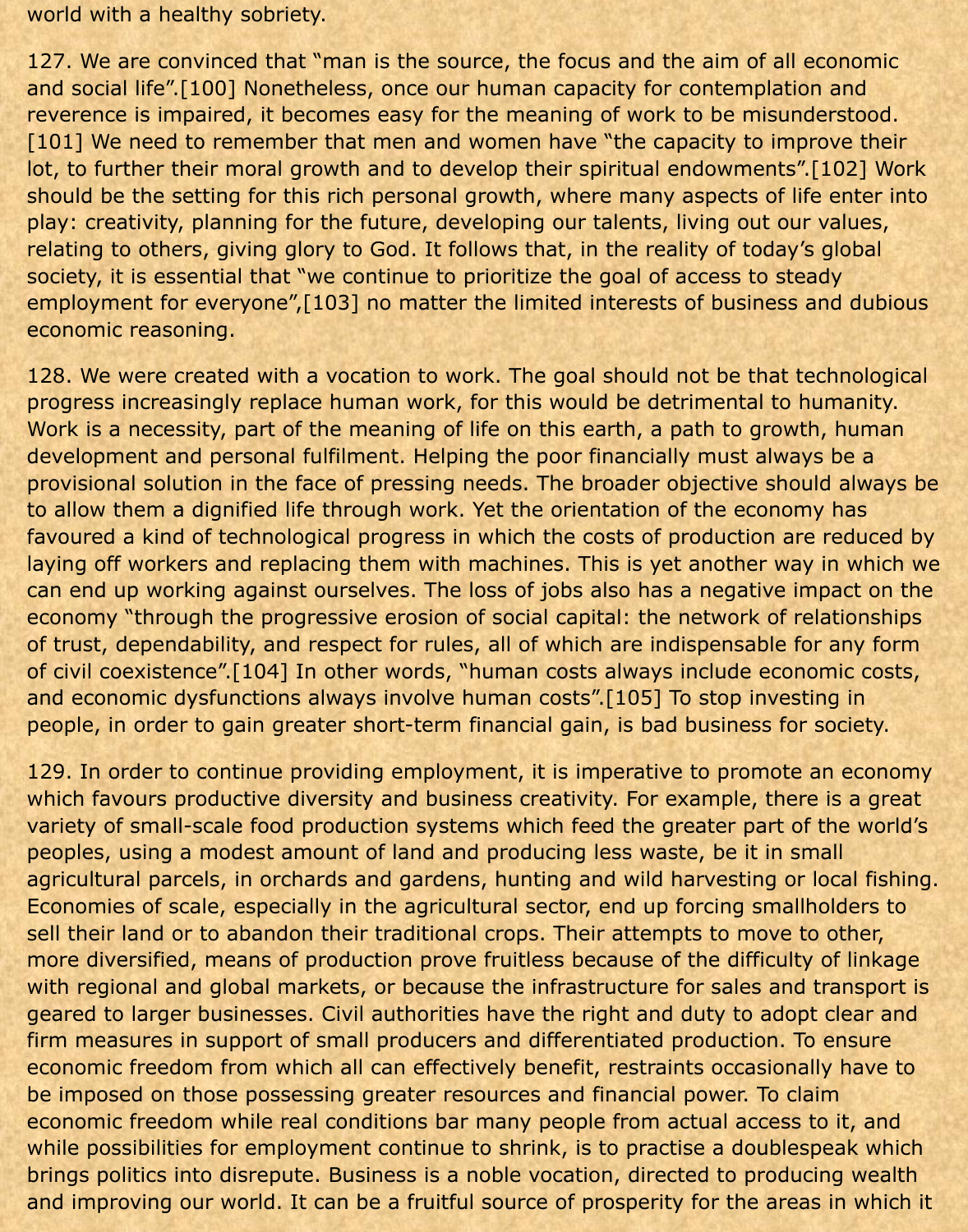I have presented, it is clear that the human person, endowed with reason and knowledge, is not an external factor to be excluded. While human intervention and animals is permissible when it pertains to the necessities of human life, the *Catechism of the Catholic Church teaches that experimentation on animals is really catedy* acceptable only "if it remains within reasonable limits [and] contributes to cari saving human lives".[106] The *Catechism* firmly states that human power has that "it is contrary to human dignity to cause animals to suffer or die needless All such use and experimentation "requires a religious respect for the integrity creation".[108]

131. Here I would recall the balanced position of Saint John Paul II, who stres benefits of scientific [and te](http://w2.vatican.va/content/francesco/en/encyclicals/documents/papa-francesco_20150524_enciclica-laudato-si.html#_ftn106)chnological progress as evidence of "the nobility of vocation to participate responsibly in God's creative action", while also noting cannot interfere in one area of the ecosystem without paying due attention to conseque[nces o](http://w2.vatican.va/content/francesco/en/encyclicals/documents/papa-francesco_20150524_enciclica-laudato-si.html#_ftn108)f such interference in other areas".[109] He made it clear that values the benefits which result "from the study and applications of molecular supplemented by other disciplines such as genetics, and its technological appli agriculture and industry".[110] But he also pointed out that this should not lea "indiscriminate genetic manipulation"[111] which ignores the negative effects interventions. Human creativity cannot be suppressed. If an artist cannot be s from using his or her creativity, neither should tho[se wh](http://w2.vatican.va/content/francesco/en/encyclicals/documents/papa-francesco_20150524_enciclica-laudato-si.html#_ftn109)o possess particular gi advancement of science and technology be prevented from using their God-giv for the service of others. We need constantly to rethink the goals, effects, over and ethical limits of this [human](http://w2.vatican.va/content/francesco/en/encyclicals/documents/papa-francesco_20150524_enciclica-laudato-si.html#_ftn110) activity, which is a form of power involving considerable risks.

132. This, then, is the correct framework for any reflection concerning human intervention on plants and animals, which at present includes genetic manipule biotechnology for the sake of exploiting the potential present in material realit respect owed by faith to reason calls for close attention to what the biological through research uninfluenced by economic interests, can teach us about biold structures, their possibilities and their mutations. Any legitimate intervention w nature only in order "to favour its development in its own line, that of creation intended by God".[112]

133. It is difficult to make a general judgement about genetic modification (GI) vegetable or animal, medical or agricultural, since these vary greatly among the and call for specific considerations. The risks involved are not always due to th techniques used, but rather to their improper or excessive application. Genetic mutations, in fact[, have](http://w2.vatican.va/content/francesco/en/encyclicals/documents/papa-francesco_20150524_enciclica-laudato-si.html#_ftn112) often been, and continue to be, caused by nature itse mutations caused by human intervention a modern phenomenon. The domest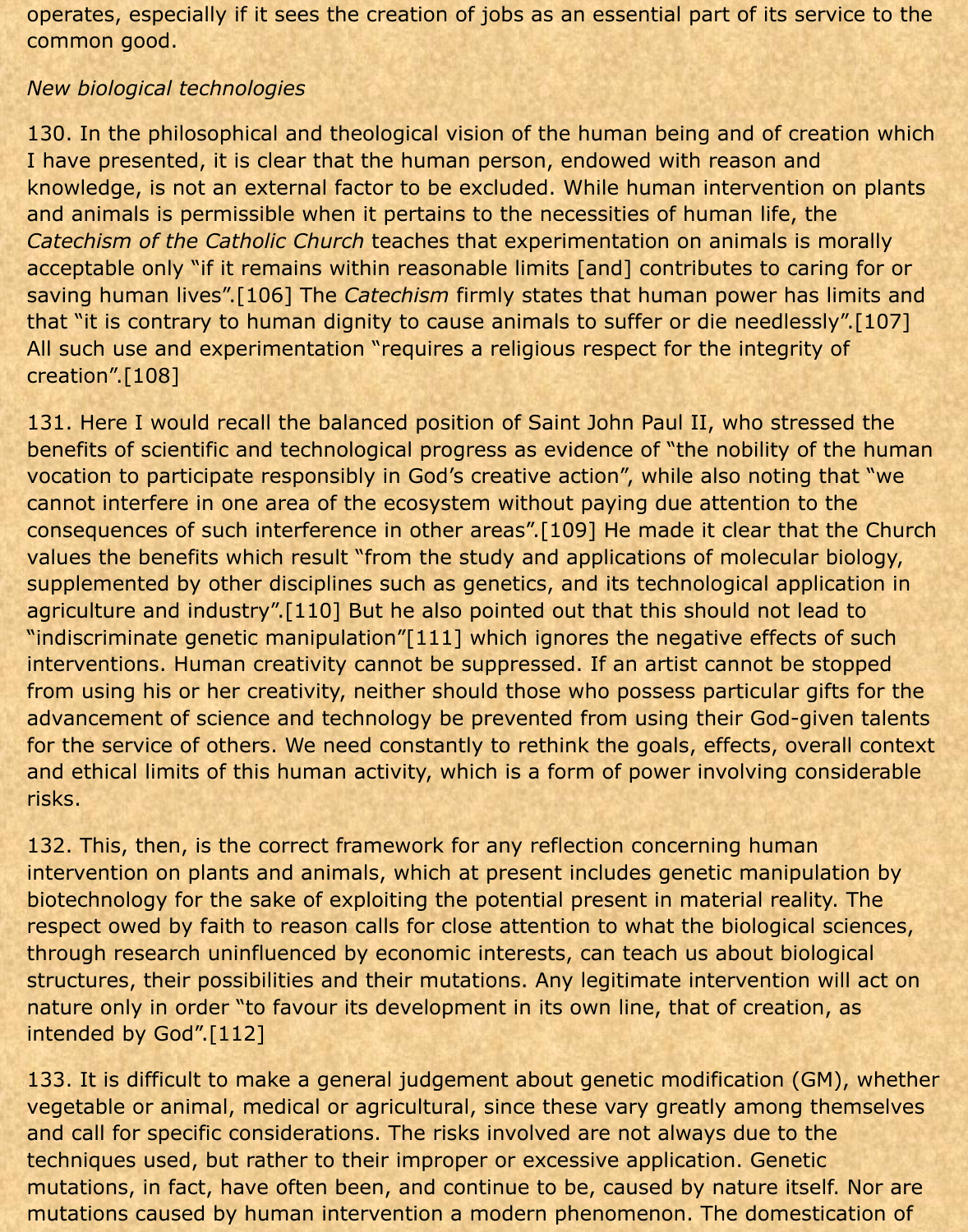134. Although no conclusive proof exists that GM cereals may be harmful to he beings, and in some regions their use has brought about economic growth whi helped to resolve problems, there remain a number of significant difficulties w not be underestimated. In many places, following the introduction of these cro productive land is concentrated in the hands of a few owners due to "the progressive or disappearance of small producers, who, as a consequence of the loss of the ex lands, are obliged to withdraw from direct production".[113] The most vulnera these become temporary labourers, and many rural workers end up moving to stricken urban areas. The expansion of these crops has the effect of destroying complex network of ecosystems, diminishing the diversity of production and affecting regional economies, now and in the future. In various countries, we see an expansion oligopolies for the production of cereals and other products needed for their cultivation. This dependency would be aggravated were the produ[ction o](http://w2.vatican.va/content/francesco/en/encyclicals/documents/papa-francesco_20150524_enciclica-laudato-si.html#_ftn113)f infertile seeds to considered; the effect would be to force farmers to purchase them from larger

135. Certainly, these issues require constant attention and a concern for their implications. A broad, responsible scientific and social debate needs to take place capable of considering all the available information and of calling things by the sometimes happens that complete information is not put on the table; a select made on the basis of particular interests, be they politico-economic or ideological. makes it difficult to reach a balanced and prudent judgement on different questions, and which takes into account all the pertinent variables. Discussions are needed in those directly or indirectly affected (farmers, consumers, civil authorities, scie producers, people living near fumigated fields, and others) can make known the problems and concerns, and have access to adequate and reliable information make decisions for the common good, present and future. This is a complex environmental issue; it calls for a comprehensive approach which would require very least, greater efforts to finance various lines of independent, interdiscipling research capable of shedding new light on the problem.

136. On the other hand, it is troubling that, when some ecological movements integrity of the environment, rightly demanding that certain limits be imposed scientific research, they sometimes fail to apply those same principles to huma There is a tendency to justify transgressing all boundaries when experimentation carried out on living human embryos. We forget that the inalienable worth of a being transcends his or her degree of development. In the same way, when te disregards the great ethical principles, it ends up considering any practice what licit. As we have seen in this chapter, a technology severed from ethics will not able to limit its own power.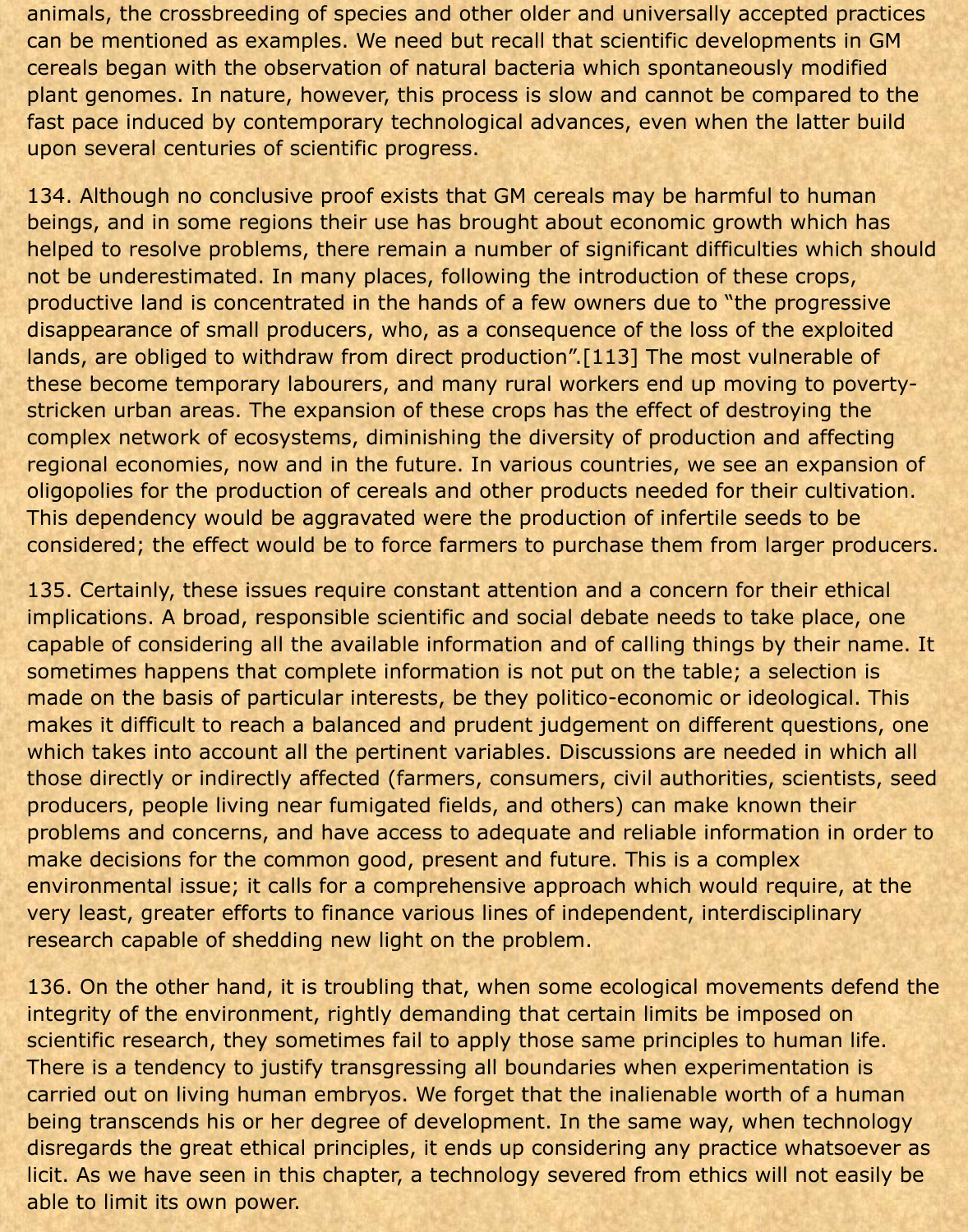#### CHAPTER FOUR

#### **INTEGRAL ECOLOGY**

137. Since everything is closely interrelated, and today's problems call for a vision capable of taking into account every aspect of the global crisis, I suggest that we now consider some elements of an *integral ecology*, one which clearly respects its human and social dimensions.

## **I. ENVIRONMENTAL, ECONOMIC AND SOCIAL ECOLOGY**

138. Ecology studies the relationship between living organisms and the environment in which they develop. This necessarily entails reflection and debate about the conditions required for the life and survival of society, and the honesty needed to question certain models of development, production and consumption. It cannot be emphasized enough how everything is interconnected. Time and space are not independent of one another, and not even atoms or subatomic particles can be considered in isolation. Just as the different aspects of the planet – physical, chemical and biological – are interrelated, so too living species are part of a network which we will never fully explore and understand. A good part of our genetic code is shared by many living beings. It follows that the fragmentation of knowledge and the isolation of bits of information can actually become a form of ignorance, unless they are integrated into a broader vision of reality.

139. When we speak of the "environment", what we really mean is a relationship existing between nature and the society which lives in it. Nature cannot be regarded as something separate from ourselves or as a mere setting in which we live. We are part of nature, included in it and thus in constant interaction with it. Recognizing the reasons why a given area is polluted requires a study of the workings of society, its economy, its behaviour patterns, and the ways it grasps reality. Given the scale of change, it is no longer possible to find a specific, discrete answer for each part of the problem. It is essential to seek comprehensive solutions which consider the interactions within natural systems themselves and with social systems. We are faced not with two separate crises, one environmental and the other social, but rather with one complex crisis which is both social and environmental. Strategies for a solution demand an integrated approach to combating poverty, restoring dignity to the excluded, and at the same time protecting nature.

140. Due to the number and variety of factors to be taken into account when determining the environmental impact of a concrete undertaking, it is essential to give researchers their due role, to facilitate their interaction, and to ensure broad academic freedom. Ongoing research should also give us a better understanding of how different creatures relate to one another in making up the larger units which today we term "ecosystems". We take these systems into account not only to determine how best to use them, but also because they have an intrinsic value independent of their usefulness. Each organism, as a creature of God, is good and admirable in itself; the same is true of the harmonious ensemble of organisms existing in a defined space and functioning as a system. Although we are often not aware of it, we depend on these larger systems for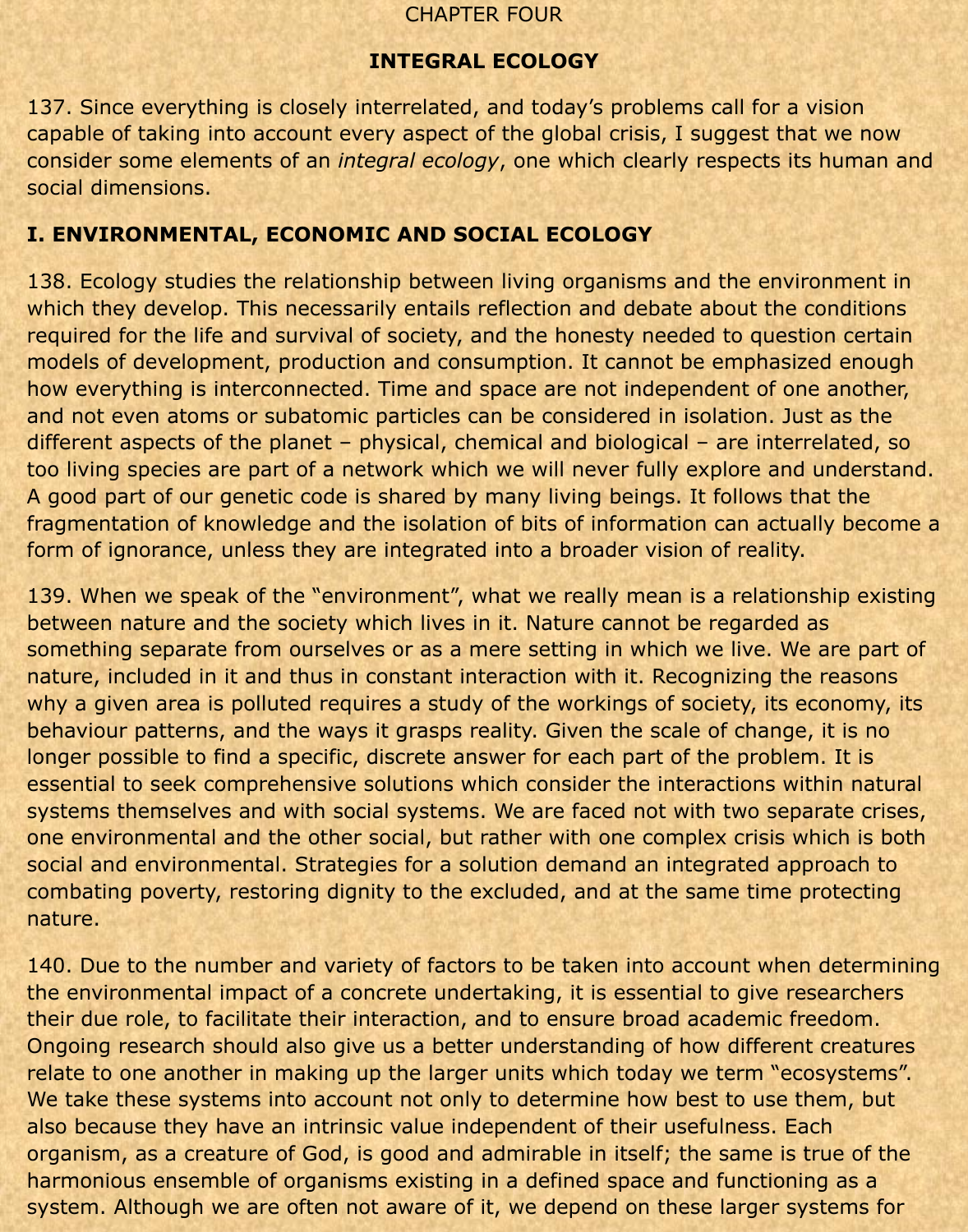each ecosystem's regenerative ability in its different areas and aspects.

141. Economic growth, for its part, tends to produce predictable reactions and standardization with the aim of simplifying procedures and reducing costs. Thi the need for an "economic ecology" capable of appealing to a broader vision o The protection of the environment is in fact "an integral part of the development and cannot be considered in isolation from it".[114] We urgently need a huma capable of bringing together the different fields of knowledge, including econo service of a more integral and integrating vision. Today, the analysis of enviror problems cannot be separated from the analysis of human, family, work-relate urban contexts, nor from how individuals relate to themselves, which leads in how they relate to others and to the environment. There is an interrelation bet ecosystems and between the various spheres [of soc](http://w2.vatican.va/content/francesco/en/encyclicals/documents/papa-francesco_20150524_enciclica-laudato-si.html#_ftn114)ial interaction, demonstrat again that "the whole is greater than the part".[115]

142. If everything is related, then the health of a society's institutions has con for the environment and the quality of human life. "Every violation of solidarity friendship harms the environment". $[116]$  In this sense, social ecology is neces institutional, and gradually extends to the whole of society, from the primary so group, the family, to the wider local, national a[nd int](http://w2.vatican.va/content/francesco/en/encyclicals/documents/papa-francesco_20150524_enciclica-laudato-si.html#_ftn115)ernational communities. V social stratum, and between them, institutions develop to regulate human relations. Anything which weakens those institutions has negative consequences, such a violence and loss of freedom. A number of countries have a relatively low leve institutional effectiveness, which re[sults in](http://w2.vatican.va/content/francesco/en/encyclicals/documents/papa-francesco_20150524_enciclica-laudato-si.html#_ftn116) greater problems for their people w benefiting those who profit from this situation. Whether in the administration of state, the various levels of civil society, or relationships between individuals th lack of respect for the law is becoming more common. Laws may be well frame remain a dead letter. Can we hope, then, that in such cases, legislation and re dealing with the environment will really prove effective? We know, for example countries which have clear legislation about the protection of forests continue silent as they watch laws repeatedly being broken. Moreover, what takes place area can have a direct or indirect influence on other areas. Thus, for example, in affluent societies creates a continual and growing demand for products impo poorer regions, where behaviour is corrupted, lives are destroyed, and the env continues to deteriorate.

### **II. CULTURAL ECOLOGY**

143. Together with the patrimony of nature, there is also an historic, artistic a patrimony which is likewise under threat. This patrimony is a part of the share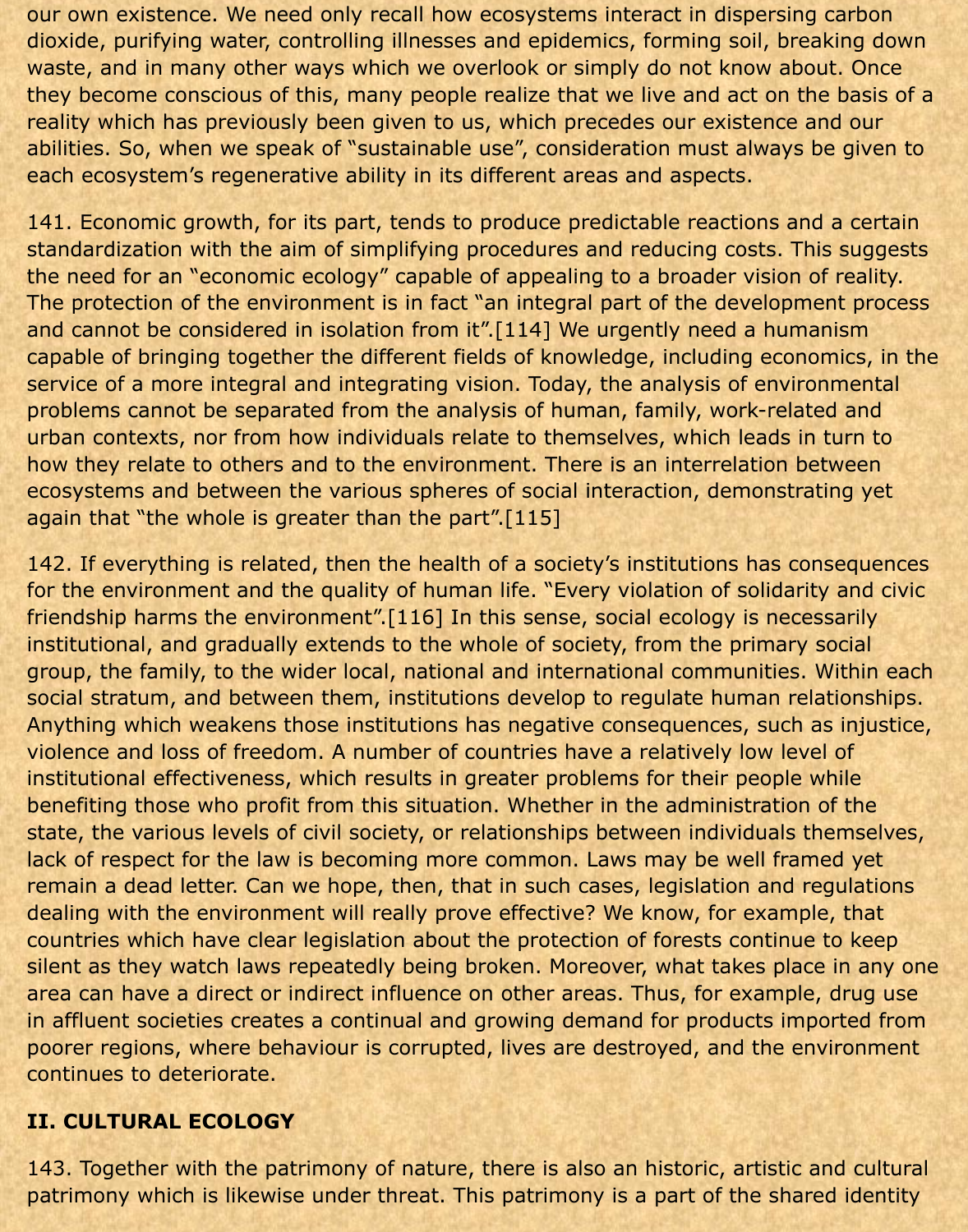of each place and a foundation upon which to build a habitable city. It is not a matter of tearing down and building new cities, supposedly more respectful of the environment yet not always more attractive to live in. Rather, there is a need to incorporate the history, culture and architecture of each place, thus preserving its original identity. Ecology, then, also involves protecting the cultural treasures of humanity in the broadest sense. More specifically, it calls for greater attention to local cultures when studying environmental problems, favouring a dialogue between scientific-technical language and the language of the people. Culture is more than what we have inherited from the past; it is also, and above all, a living, dynamic and participatory present reality, which cannot be excluded as we rethink the relationship between human beings and the environment.

144. A consumerist vision of human beings, encouraged by the mechanisms of today's globalized economy, has a levelling effect on cultures, diminishing the immense variety which is the heritage of all humanity. Attempts to resolve all problems through uniform regulations or technical interventions can lead to overlooking the complexities of local problems which demand the active participation of all members of the community. New processes taking shape cannot always fit into frameworks imported from outside; they need to be based in the local culture itself. As life and the world are dynamic realities, so our care for the world must also be flexible and dynamic. Merely technical solutions run the risk of addressing symptoms and not the more serious underlying problems. There is a need to respect the rights of peoples and cultures, and to appreciate that the development of a social group presupposes an historical process which takes place within a cultural context and demands the constant and active involvement of local people *from within their proper culture*. Nor can the notion of the quality of life be imposed from without, for quality of life must be understood within the world of symbols and customs proper to each human group.

145. Many intensive forms of environmental exploitation and degradation not only exhaust the resources which provide local communities with their livelihood, but also undo the social structures which, for a long time, shaped cultural identity and their sense of the meaning of life and community. The disappearance of a culture can be just as serious, or even more serious, than the disappearance of a species of plant or animal. The imposition of a dominant lifestyle linked to a single form of production can be just as harmful as the altering of ecosystems.

146. In this sense, it is essential to show special care for indigenous communities and their cultural traditions. They are not merely one minority among others, but should be the principal dialogue partners, especially when large projects affecting their land are proposed. For them, land is not a commodity but rather a gift from God and from their ancestors who rest there, a sacred space with which they need to interact if they are to maintain their identity and values. When they remain on their land, they themselves care for it best. Nevertheless, in various parts of the world, pressure is being put on them to abandon their homelands to make room for agricultural or mining projects which are undertaken without regard for the degradation of nature and culture.

## **III. ECOLOGY OF DAILY LIFE**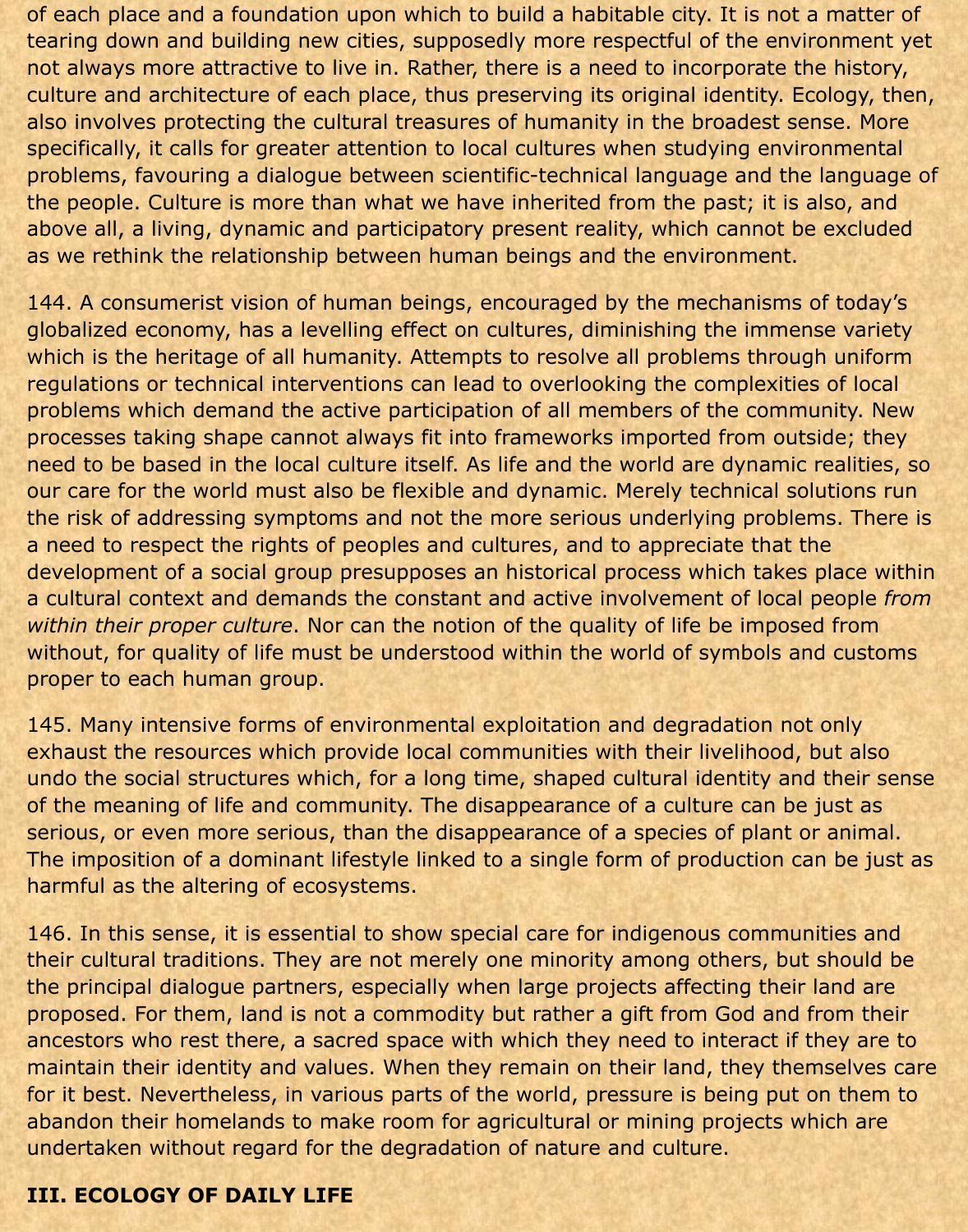difficult to find ourselves integrated and happy.

148. An admirable creativity and generosity is shown by persons and groups v respond to environmental limitations by alleviating the adverse effects of their surroundings and learning to orient their lives amid disorder and uncertainty. I example, in some places, where the façades of buildings are derelict, people show care for the interior of their homes, or find contentment in the kindness and fr of others. A wholesome social life can light up a seemingly undesirable enviror times a commendable human ecology is practised by the poor despite numerous hardships. The feeling of asphyxiation brought on by densely populated reside is countered if close and warm relationships develop, if communities are create limitations of the environment are compensated for in the interior of each person feels held within a network of solidarity and belonging. In this way, any place from being a hell on earth into the setting for a dignified life.

149. The extreme poverty experienced in areas lacking harmony, open spaces potential for integration, can lead to incidents of brutality and to exploitation b organizations. In the unstable neighbourhoods of mega-cities, the daily experi overcrowding and social anonymity can create a sense of uprootedness which antisocial behaviour and violence. Nonetheless, I wish to insist that love alway more powerful. Many people in these conditions are able to weave bonds of be and togetherness which convert overcrowding into an experience of communit the walls of the ego are torn down and the barriers of selfishness overcome. This experience of a communitarian salvation often generates creative ideas for the improvement of a building or a neighbourhood.[117]

150. Given the interrelationship between living space and human behaviour, th design buildings, neighbourhoods, public spaces and cities, ought to draw on t disciplines which help us to understand people's thought processes, symbolic I and ways of acting. It is not enough to seek the beauty of design. More precio the service we offer to another kind of beauty: [people](http://w2.vatican.va/content/francesco/en/encyclicals/documents/papa-francesco_20150524_enciclica-laudato-si.html#_ftn117)'s quality of life, their ad the environment, encounter and mutual assistance. Here too, we see how imp that urban planning always take into consideration the views of those who will these areas.

151. There is also a need to protect those common areas, visual landmarks and landscapes which increase our sense of belonging, of rootedness, of "feeling at within a city which includes us and brings us together. It is important that the parts of a city be well integrated and that those who live there have a sense of whole, rather than being confined to one neighbourhood and failing to see the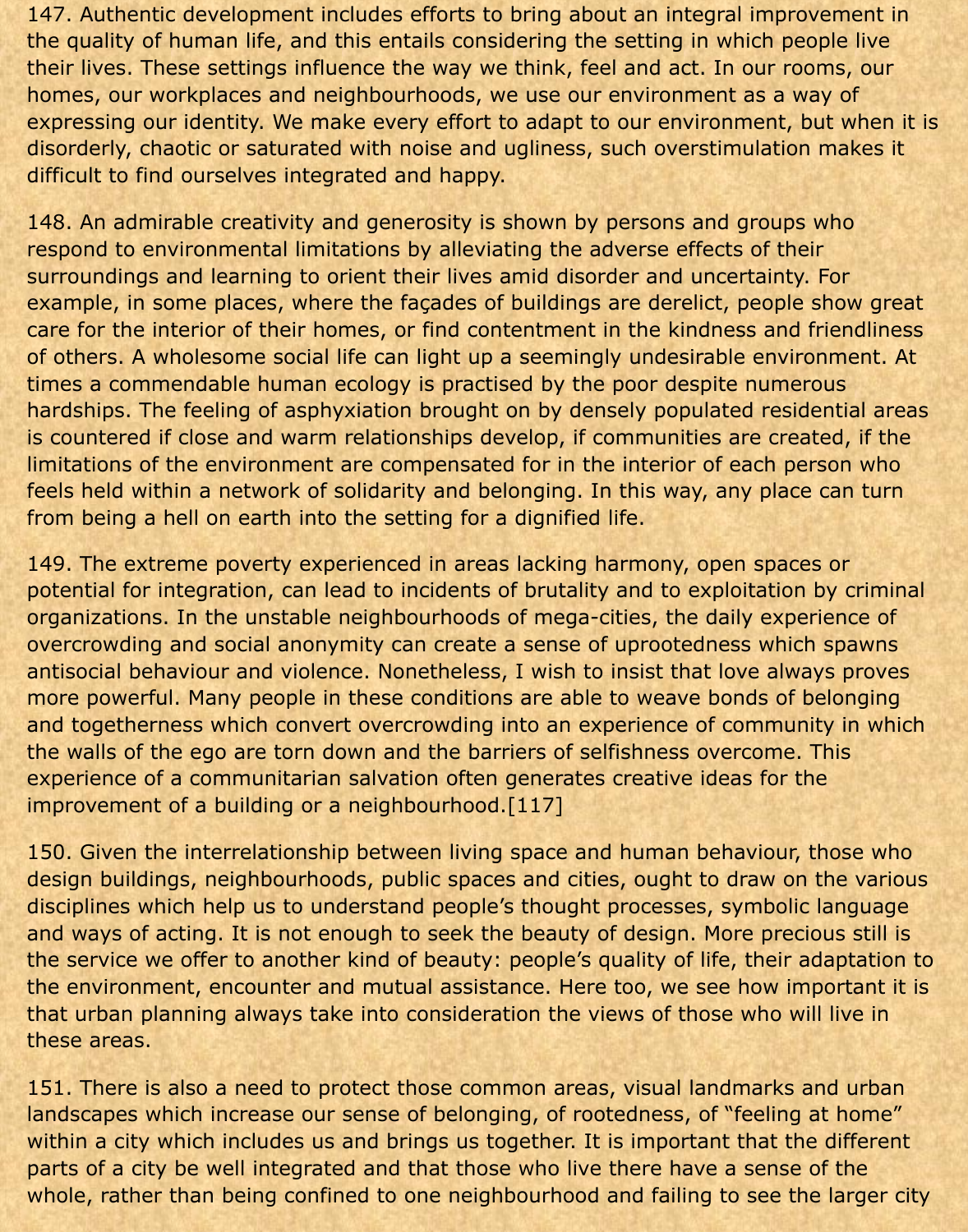brought by human intervention.

152. Lack of housing is a grave problem in many parts of the world, both in ru and in large cities, since state budgets usually cover only a small portion of the Not only the poor, but many other members of society as well, find it difficult to home. Having a home has much to do with a sense of personal dignity and the families. This is a major issue for human ecology. In some places, where make shanty towns have sprung up, this will mean developing those neighbourhoods than razing or displacing them. When the poor live in unsanitary slums or in d tenements, "in cases where it is necessary to relocate them, in order not to he suffering upon suffering, adequate information needs to be given beforehand, choices of decent housing offered, and the people directly involved must be pa process".[118] At the same time, creativity should be shown in integrating run neighbourhoods into a welcoming city: "How beautiful those cities which overd paralyzing mistrust, integrate those who are different and make this very integration new factor of development! How attractive are those cities which, even in their architectural design, are full of spaces which connect, relate and favour the reothers!"[119]

153. The [qualit](http://w2.vatican.va/content/francesco/en/encyclicals/documents/papa-francesco_20150524_enciclica-laudato-si.html#_ftn118)y of life in cities has much to do with systems of transport, whi often a source of much suffering for those who use them. Many cars, used by more people, circulate in cities, causing traffic congestion, raising the level of and consuming enormous quantities of non-renewable energy. This makes it ne build m[ore roa](http://w2.vatican.va/content/francesco/en/encyclicals/documents/papa-francesco_20150524_enciclica-laudato-si.html#_ftn119)ds and parking areas which spoil the urban landscape. Many spo agree on the need to give priority to public transportation. Yet some measures will not prove easily acceptable to society unless substantial improvements are the systems themselves, which in many cities force people to put up with undi conditions due to crowding, inconvenience, infrequent service and lack of safet

154. Respect for our dignity as human beings often jars with the chaotic realit people have to endure in city life. Yet this should not make us overlook the ab and neglect also experienced by some rural populations which lack access to  $\epsilon$ services and where some workers are reduced to conditions of servitude, with or even the hope of a more dignified life.

155. Human ecology also implies another profound reality: the relationship be human life and the moral law, which is inscribed in our nature and is necessar creation of a more dignified environment. Pope Benedict XVI spoke of an "ecol man", based on the fact that "man too has a nature that he must respect and cannot manipulate at will".[120] It is enough to recognize that our body itself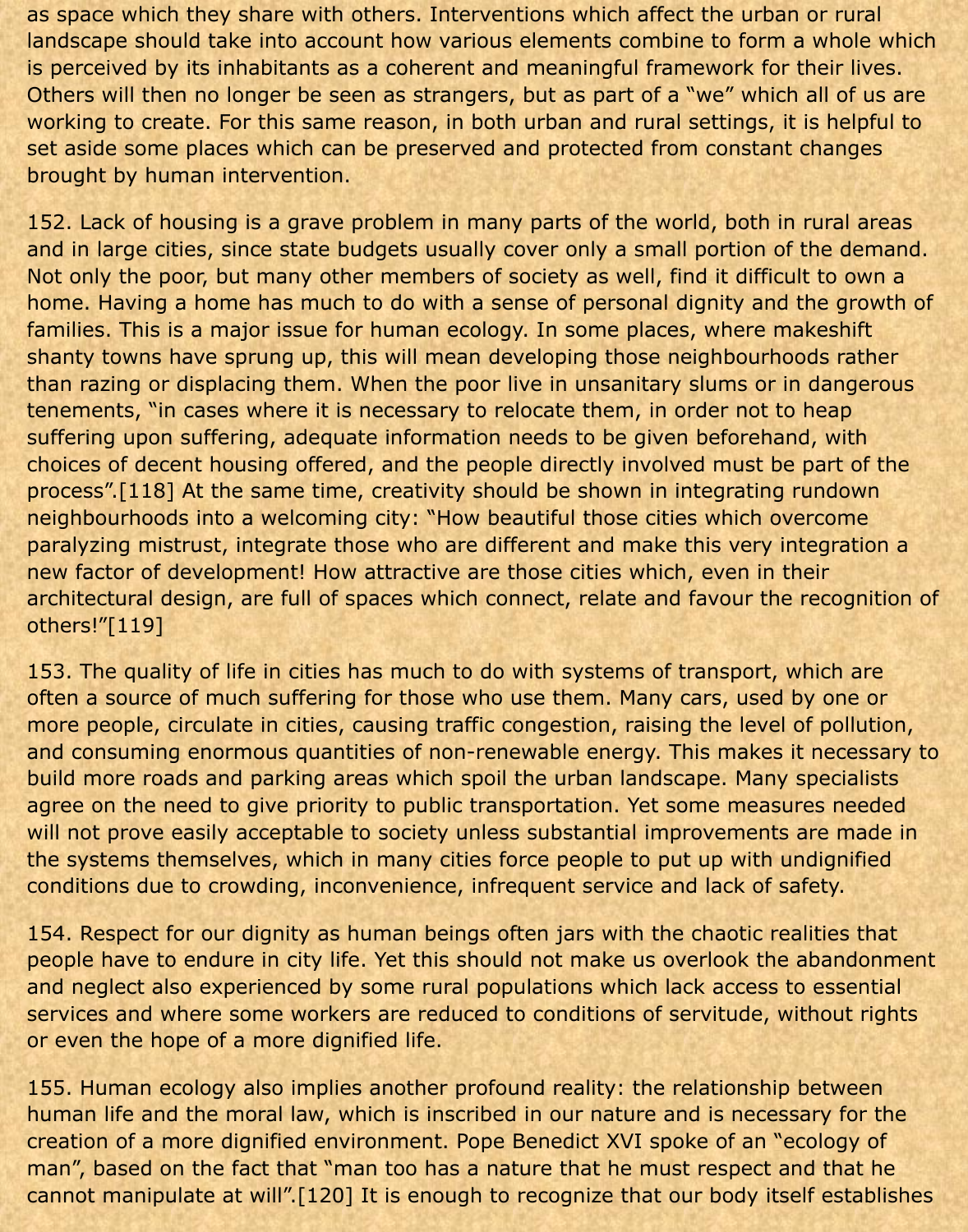one's own body in its femininity or masculinity is necessary if I am going to be recognize myself in an encounter with someone who is different. In this way w joyfully accept the specific gifts of another man or woman, the work of God the and find mutual enrichment. It is not a healthy attitude which would seek "to out sexual difference because it no longer knows how to confront it".[121]

## **IV. THE PRINCIPLE OF THE COMMON GOOD**

156. Human ecology is inseparable from the notion of the common good, a cent unifying principle of social ethics. The common good is "the sum of those conditions" social life which allow social groups and their individual member[s relati](http://w2.vatican.va/content/francesco/en/encyclicals/documents/papa-francesco_20150524_enciclica-laudato-si.html#_ftn121)vely tho ready access to their own fulfilment".[122]

157. Underlying the principle of the common good is respect for the human per such, endowed with basic and inalienable rights ordered to his or her integral development. It has also to do with the overall welfare of society and the deve a variety of intermediate groups, applying the principle of subsidiarity. Outstar among those groups is the family, as [the ba](http://w2.vatican.va/content/francesco/en/encyclicals/documents/papa-francesco_20150524_enciclica-laudato-si.html#_ftn122)sic cell of society. Finally, the comi calls for social peace, the stability and security provided by a certain order wh be achieved without particular concern for distributive justice; whenever this is violence always ensues. Society as a whole, and the state in particular, are ob defend and promote the common good.

158. In the present condition of global society, where injustices abound and growing numbers of people are deprived of basic human rights and considered expenda principle of the common good immediately becomes, logically and inevitably, a to solidarity and a preferential option for the poorest of our brothers and siste option entails recognizing the implications of the universal destination of the w goods, but, as I mentioned in the Apostolic Exhortation Evangelii Gaudium, [123] demands before all else an appreciation of the immense dignity of the poor in our deepest convictions as believers. We need only look around us to see that option is in fact an ethical imperative essential for effectively attaining the con

# **V. JUSTICE BETWEEN THE GENERATIONS**

159. The notion of the common good also extends to fu[ture generations. T](http://w2.vatican.va/content/francesco/en/apost_exhortations/documents/papa-francesco_esortazione-ap_20131124_evangelii-gaudium.html)he economic crises have made painfully obvious the detrimental effects of disrega common destiny, which cannot exclude those who come after us. We can no Id of sustainable development apart from intergenerational solidarity. Once we started about the kind of world we are leaving to future generations, we look at things differently; we realize that the world is a gift which we have freely received an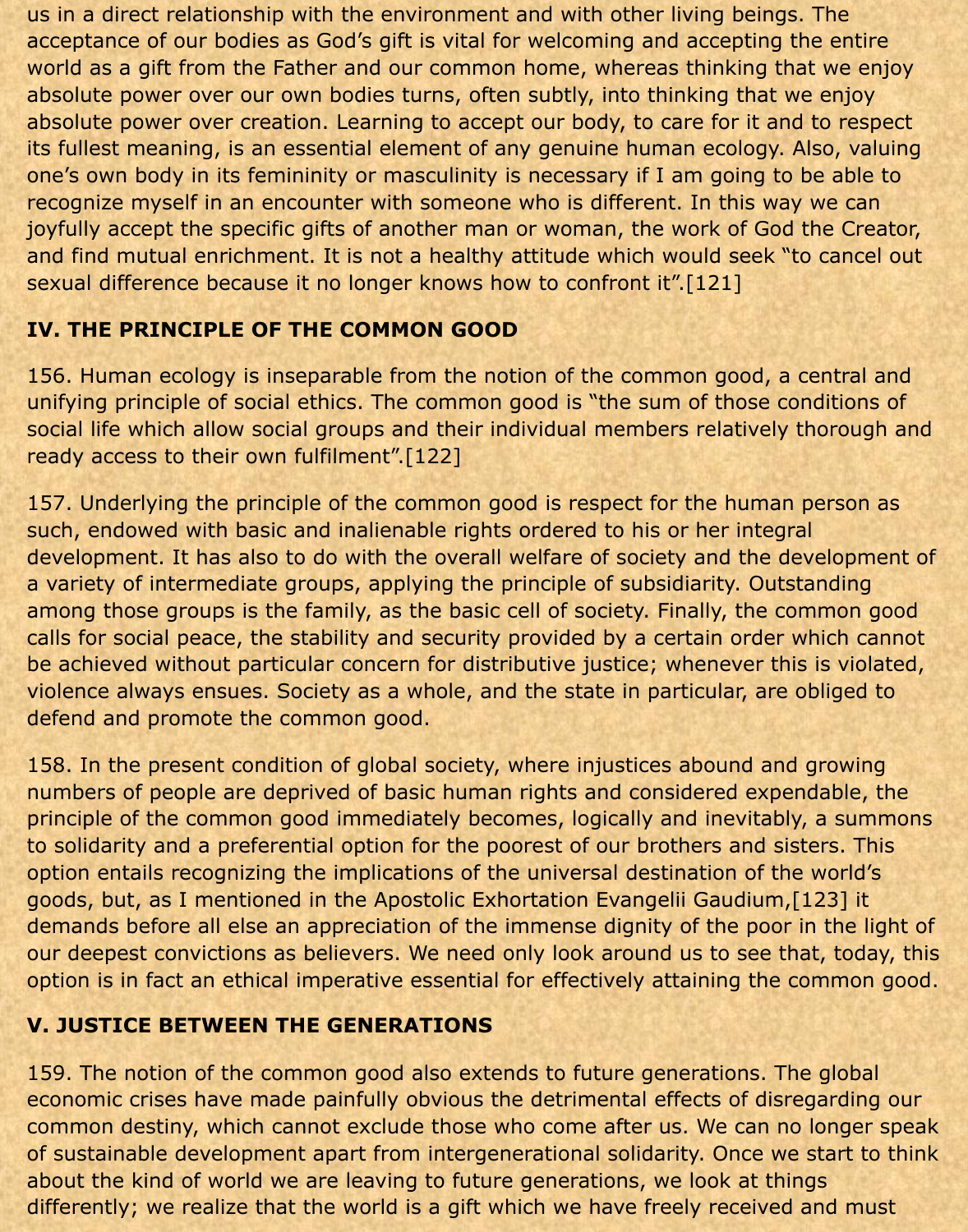then hand it on to the next". $[124]$  An integral ecology is marked by this broad

160. What kind of world do we want to leave to those who come after us, to children are now growing up? This question not only concerns the environment in isolations; issue cannot be approached piecemeal. When we ask ourselves what kind of w want to leave behind, we think in the first place of its general direction, its me its values. Unless we strugg[le with](http://w2.vatican.va/content/francesco/en/encyclicals/documents/papa-francesco_20150524_enciclica-laudato-si.html#_ftn124) these deeper issues, I do not believe that our for ecology will produce significant results. But if these issues are courageousl are led inexorably to ask other pointed questions: What is the purpose of our li world? Why are we here? What is the goal of our work and all our efforts? What does the earth have of us? It is no longer enough, then, simply to state that w be concerned for future generations. We need to see that what is at stake is o dignity. Leaving an inhabitable planet to future generations is, first and foremo us. The issue is one which dramatically affects us, for it has to do with the ulti meaning of our earthly sojourn.

161. Doomsday predictions can no longer be met with irony or disdain. We may leaving to coming generations debris, desolation and filth. The pace of consum waste and environmental change has so stretched the planet's capacity that of contemporary lifestyle, unsustainable as it is, can only precipitate catastrophe those which even now periodically occur in different areas of the world. The ef present imbalance can only be reduced by our decisive action, here and now. reflect on our accountability before those who will have to endure the dire con

162. Our difficulty in taking up this challenge seriously has much to do with an and cultural decline which has accompanied the deterioration of the environment and women of our postmodern world run the risk of rampant individualism, an problems of society are connected with today's self-centred culture of instant gratification. We see this in the crisis of family and social ties and the difficultion recognizing the other. Parents can be prone to impulsive and wasteful consum which then affects their children who find it increasingly difficult to acquire a h their own and build a family. Furthermore, our inability to think seriously about generations is linked to our inability to broaden the scope of our present intere give consideration to those who remain excluded from development. Let us no the poor of the future in mind, but also today's poor, whose life on this earth is who cannot keep on waiting. Hence, "in addition to a fairer sense of intergene solidarity there is also an urgent moral need for a renewed sense of intragener solidarity".[125]

CHAPTER FIVE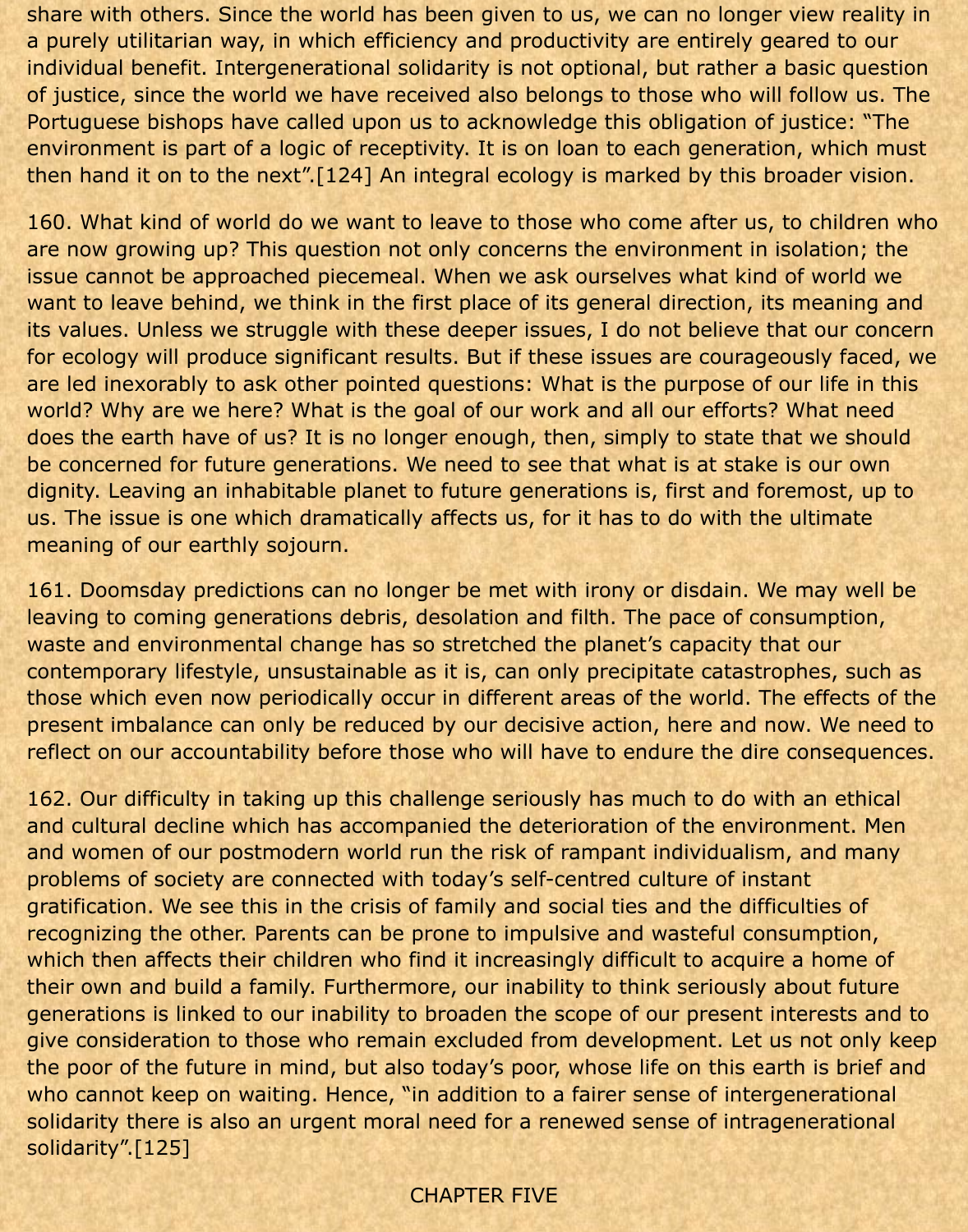#### **LINES OF APPROACH AND ACTION**

163. So far I have attempted to take stock of our present situation, pointing to the cracks in the planet that we inhabit as well as to the profoundly human causes of environmental degradation. Although the contemplation of this reality in itself has already shown the need for a change of direction and other courses of action, now we shall try to outline the major paths of dialogue which can help us escape the spiral of self-destruction which currently engulfs us.

### **I. DIALOGUE ON THE ENVIRONMENT IN THE INTERNATIONAL COMMUNITY**

164. Beginning in the middle of the last century and overcoming many difficulties, there has been a growing conviction that our planet is a homeland and that humanity is one people living in a common home. An interdependent world not only makes us more conscious of the negative effects of certain lifestyles and models of production and consumption which affect us all; more importantly, it motivates us to ensure that solutions are proposed from a global perspective, and not simply to defend the interests of a few countries. Interdependence obliges us to think of *one world with a common plan*. Yet the same ingenuity which has brought about enormous technological progress has so far proved incapable of finding effective ways of dealing with grave environmental and social problems worldwide. A global consensus is essential for confronting the deeper problems, which cannot be resolved by unilateral actions on the part of individual countries. Such a consensus could lead, for example, to planning a sustainable and diversified agriculture, developing renewable and less polluting forms of energy, encouraging a more efficient use of energy, promoting a better management of marine and forest resources, and ensuring universal access to drinking water.

165. We know that technology based on the use of highly polluting fossil fuels – especially coal, but also oil and, to a lesser degree, gas – needs to be progressively replaced without delay. Until greater progress is made in developing widely accessible sources of renewable energy, it is legitimate to choose the lesser of two evils or to find short-term solutions. But the international community has still not reached adequate agreements about the responsibility for paying the costs of this energy transition. In recent decades, environmental issues have given rise to considerable public debate and have elicited a variety of committed and generous civic responses. Politics and business have been slow to react in a way commensurate with the urgency of the challenges facing our world. Although the post-industrial period may well be remembered as one of the most irresponsible in history, nonetheless there is reason to hope that humanity at the dawn of the twenty-first century will be remembered for having generously shouldered its grave responsibilities.

166. Worldwide, the ecological movement has made significant advances, thanks also to the efforts of many organizations of civil society. It is impossible here to mention them all, or to review the history of their contributions. But thanks to their efforts, environmental questions have increasingly found a place on public agendas and encouraged more far-sighted approaches. This notwithstanding, recent World Summits on the environment have not lived up to expectations because, due to lack of political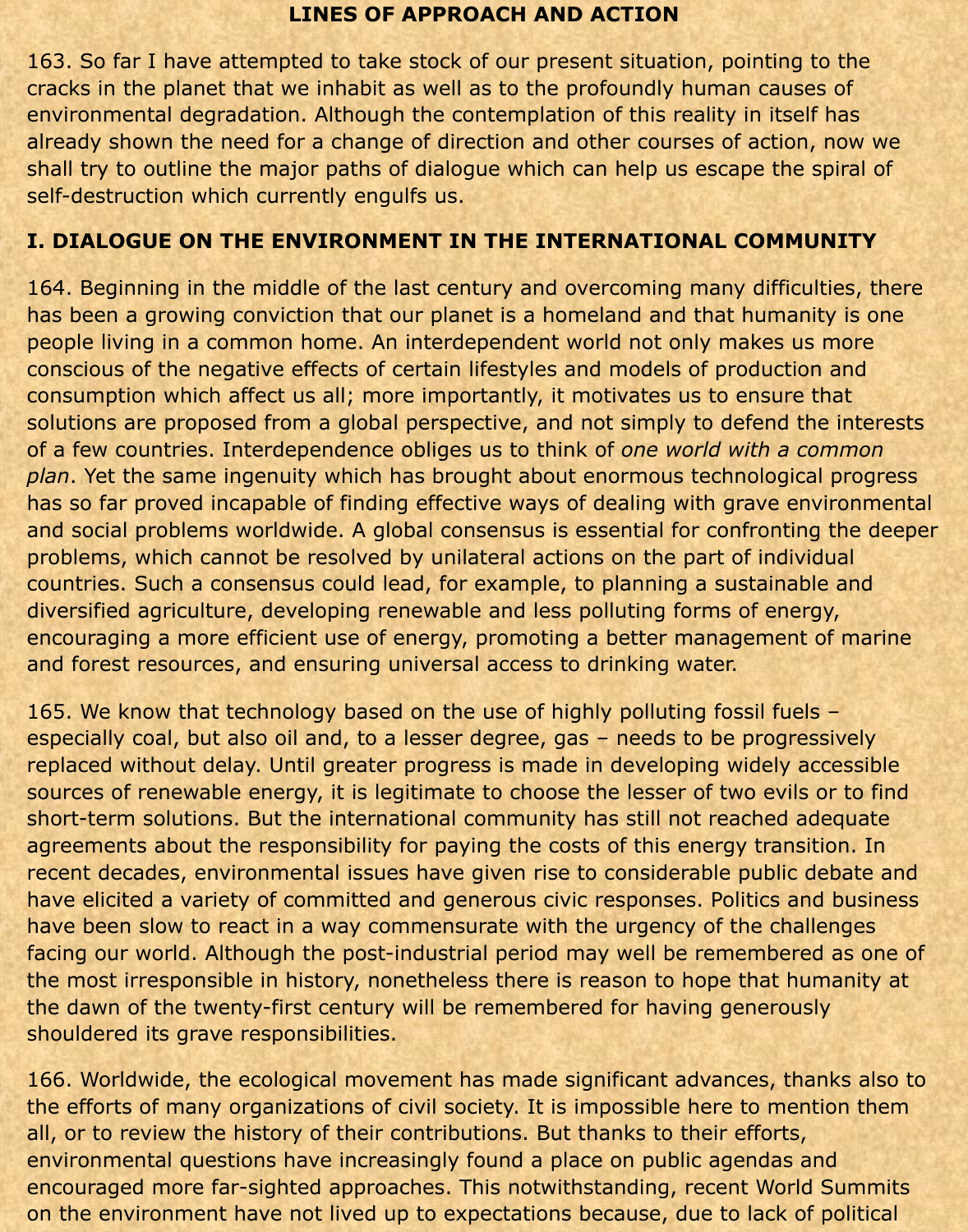ecosystem of the entire earth, the obligation of those who cause pollution to assume its costs, and the duty to assess the environmental impact of given projects and w set the goal of limiting greenhouse gas concentration in the atmosphere, in an reverse the trend of global warming. It also drew up an agenda with an action convention on biodiversity, and stated principles regarding forests. Although th was a real step forward, and prophetic for its time, its accords have been poor implemented, due to the lack of suitable mechanisms for oversight, periodic re penalties in cases of non-compliance. The principles which it proclaimed still at efficient and flexible means of practical implementation.

168. Among positive experiences in this regard, we might mention, for examp Basel Convention on hazardous wastes, with its system of reporting, standards controls. There is also the binding Convention on international trade in endand species of wild fauna and flora, which includes on-site visits for verifying effect compliance. Thanks to the Vienna Convention for the protection of the ozone I its implementation through the Montreal Protocol and amendments, the proble layer's thinning seems to have entered a phase of resolution.

169. As far as the protection of biodiversity and issues related to desertification concerned, progress has been far less significant. With regard to climate change advances have been regrettably few. Reducing greenhouse gases requires hone courage and responsibility, above all on the part of those countries which are r powerful and pollute the most. The Conference of the United Nations on Susta Development, "Rio+20" (Rio de Janeiro 2012), issued a wide-ranging but ineff outcome document. International negotiations cannot make significant progres positions taken by countries which place their national interests above the global common good. Those who will have to suffer the consequences of what we are hide will not forget this failure of conscience and responsibility. Even as this Er was being prepared, the debate was intensifying. We believers cannot fail to a a positive outcome to the present discussions, so that future generations will r suffer the effects of our ill-advised delays.

170. Some strategies for lowering pollutant gas emissions call for the international of environmental costs, which would risk imposing on countries with fewer res burdensome commitments to reducing emissions comparable to those of the r industrialized countries. Imposing such measures penalizes those countries most of development. A further injustice is perpetrated under the guise of protecting environment. Here also, the poor end up paying the price. Furthermore, since of climate change will be felt for a long time to come, even if stringent measure taken now, some countries with scarce resources will require assistance in ada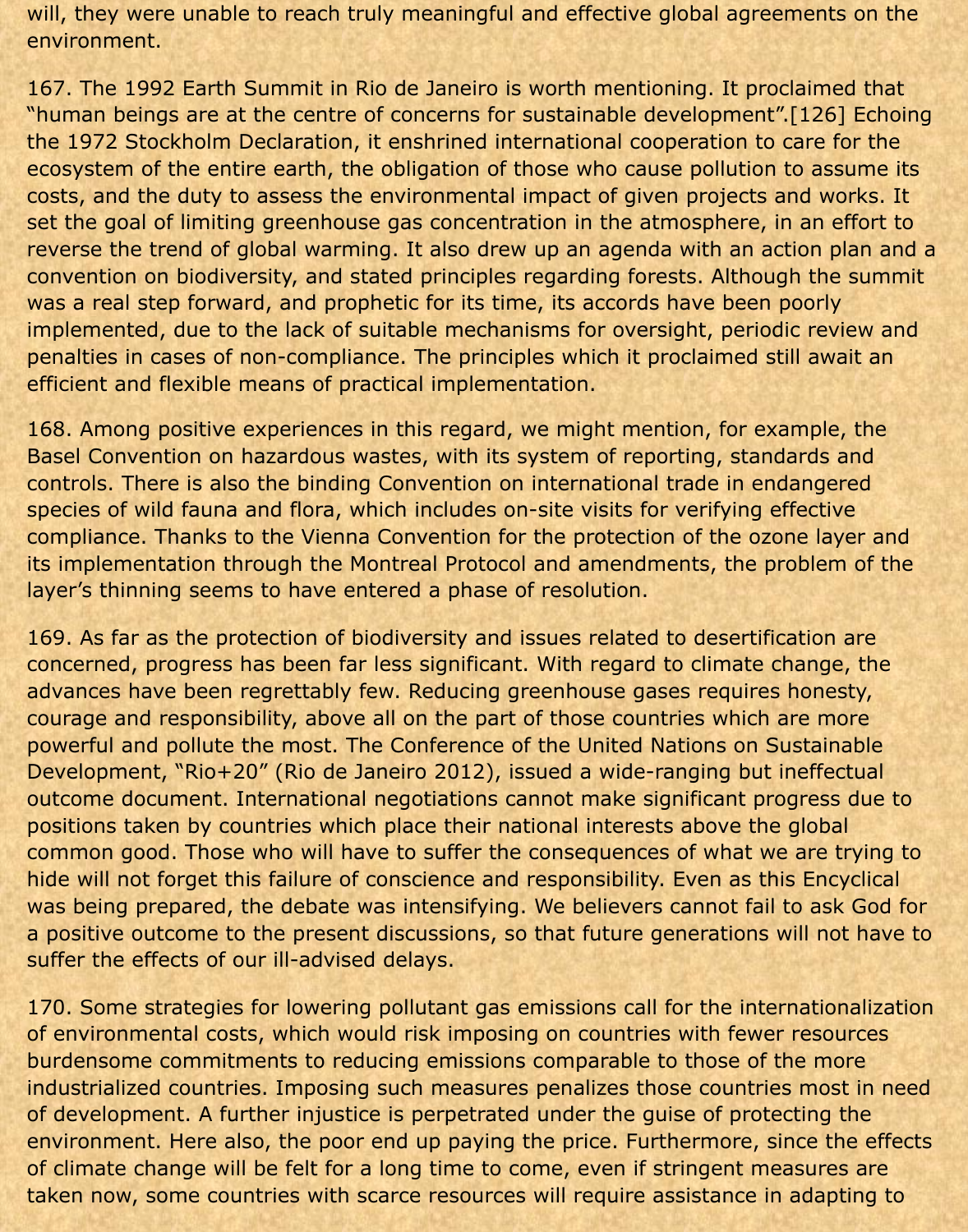171. The strategy of buying and selling "carbon credits" can lead to a new form of speculation which would not help reduce the emission of polluting gases world system seems to provide a quick and easy solution under the quise of a certain commitment to the environment, but in no way does it allow for the radical ch present circumstances require. Rather, it may simply b[ecome](http://w2.vatican.va/content/francesco/en/encyclicals/documents/papa-francesco_20150524_enciclica-laudato-si.html#_ftn127) a ploy which per maintaining the excessive consumption of some countries and sectors.

172. For poor countries, the priorities must be to eliminate extreme poverty and promote the social development of their people. At the same time, they need acknowledge the scandalous level of consumption in some privileged sectors of population and to combat corruption more effectively. They are likewise bound less polluting forms of energy production, but to do so they require the help of which have experienced great growth at the cost of the ongoing pollution of the Taking advantage of abundant solar energy will require the establishment of m and subsidies which allow developing countries access to technology transfer, assistance and financial resources, but in a way which respects their concrete since "the compatibility of [infrastructures] with the context for which they have designed is not always adequately assessed".[128] The costs of this would be compared to the risks of climate change. In any event, these are primarily eth decisions, rooted in solidarity between all peoples.

173. Enforceable international agreements are urgently needed, since local au are not always capable of effective intervention. Relations between states must respectful of each other's sovereignty, but m[ust als](http://w2.vatican.va/content/francesco/en/encyclicals/documents/papa-francesco_20150524_enciclica-laudato-si.html#_ftn128)o lay down mutually agreed averting regional disasters which would eventually affect everyone. Global reg norms are needed to impose obligations and prevent unacceptable actions, for when powerful companies dump contaminated waste or offshore polluting industrial other countries.

174. Let us also mention the system of governance of the oceans. Internation regional conventions do exist, but fragmentation and the lack of strict mechan regulation, control and penalization end up undermining these efforts. The growing problem of marine waste and the protection of the open seas represent particular challenges. What is needed, in effect, is an agreement on systems of governar whole range of so-called "global commons".

175. The same mindset which stands in the way of making radical decisions to the trend of global warming also stands in the way of achieving the goal of elim poverty. A more responsible overall approach is needed to deal with both prob reduction of pollution and the development of poorer countries and regions. The first century, while maintaining systems of governance inherited from the past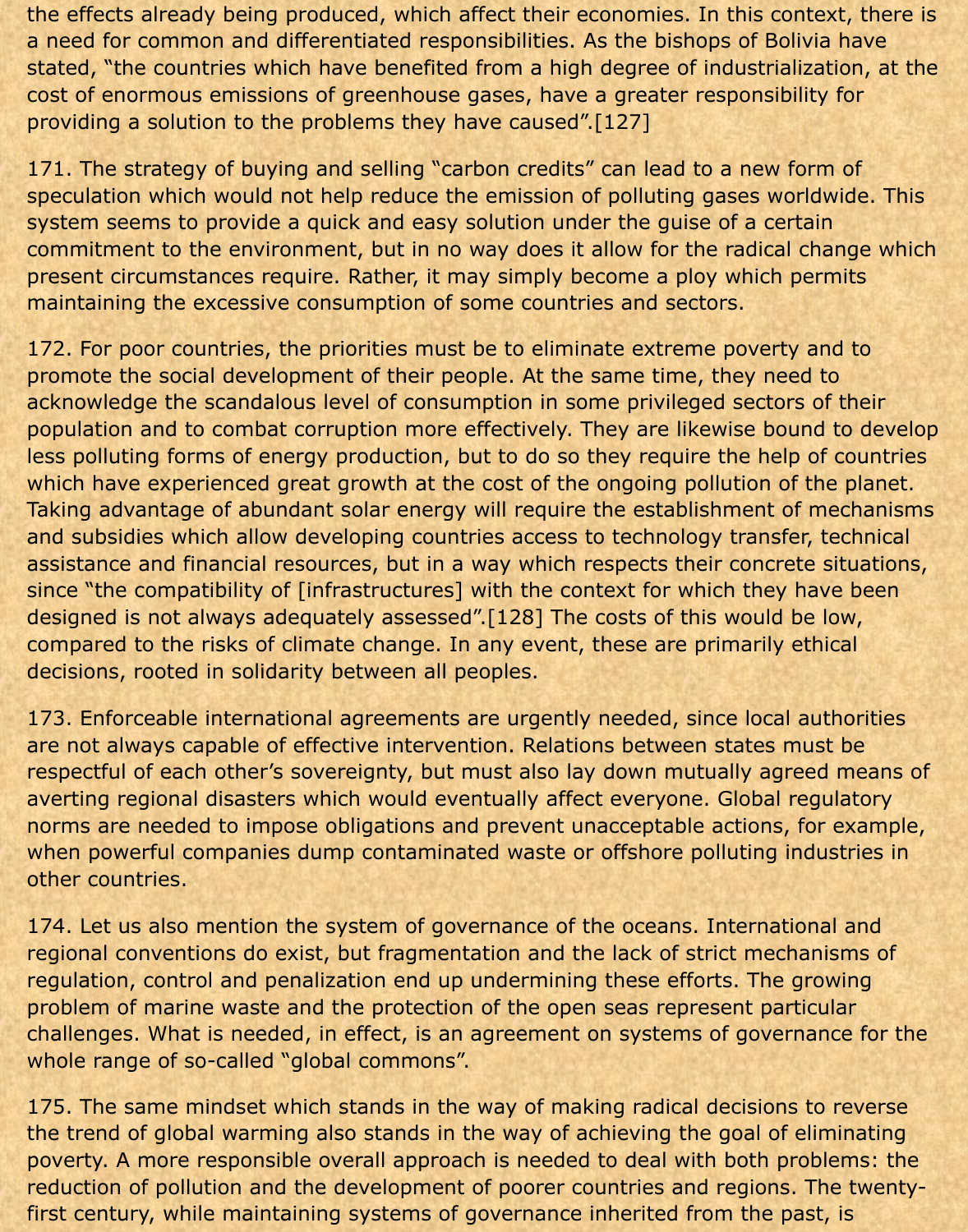revive economies hit by the crisis; to avoid any deterioration of the present cri greater imbalances that would result; to bring about integral and timely disarr food security and peace; to guarantee the protection of the environment and to migration: for all this, there is urgent need of a true world political authority, a predecessor Blessed John XXIII indicated some years ago".[129] Diplomacy al new importance in the work of developing international strategies which can a serious problems affecting us all.

## **II. DIALOGUE FOR NEW NATIONAL AND LOCAL POLICIES**

176. There are not just winners and losers among countries, but within poorer themselves. Hence different responsibilities need to be ide[ntified.](http://w2.vatican.va/content/francesco/en/encyclicals/documents/papa-francesco_20150524_enciclica-laudato-si.html#_ftn129) Questions re the environment and economic development can no longer be approached only standpoint of differences between countries; they also call for greater attentio policies on the national and local levels.

177. Given the real potential for a misuse of human abilities, individual states longer ignore their responsibility for planning, coordination, oversight and enfort within their respective borders. How can a society plan and protect its future a constantly developing technological innovations? One authoritative source of o and coordination is the law, which lays down rules for admissible conduct in the the common good. The limits which a healthy, mature and sovereign society m are those related to foresight and security, regulatory norms, timely enforcem elimination of corruption, effective responses to undesired side-effects of prod processes, and appropriate intervention where potential or uncertain risks are There is a growing jurisprudence dealing with the reduction of pollution by bust activities. But political and institutional frameworks do not exist simply to avoi practice, but also to promote best practice, to stimulate creativity in seeking n solutions and to encourage individual or group initiatives.

178. A politics concerned with immediate results, supported by consumerist set the population, is driven to produce short-term growth. In response to electoral governments are reluctant to upset the public with measures which could affer of consumption or create risks for foreign investment. The myopia of power po delays the inclusion of a far-sighted environmental agenda within the overall a governments. Thus we forget that "time is greater than space", [130] that we a more effective when we generate processes rather than holding on to position True statecraft is manifest when, in difficult times, we uphold high principles a the long-term common good. Political powers do not find it easy to assume this the work of nation-building.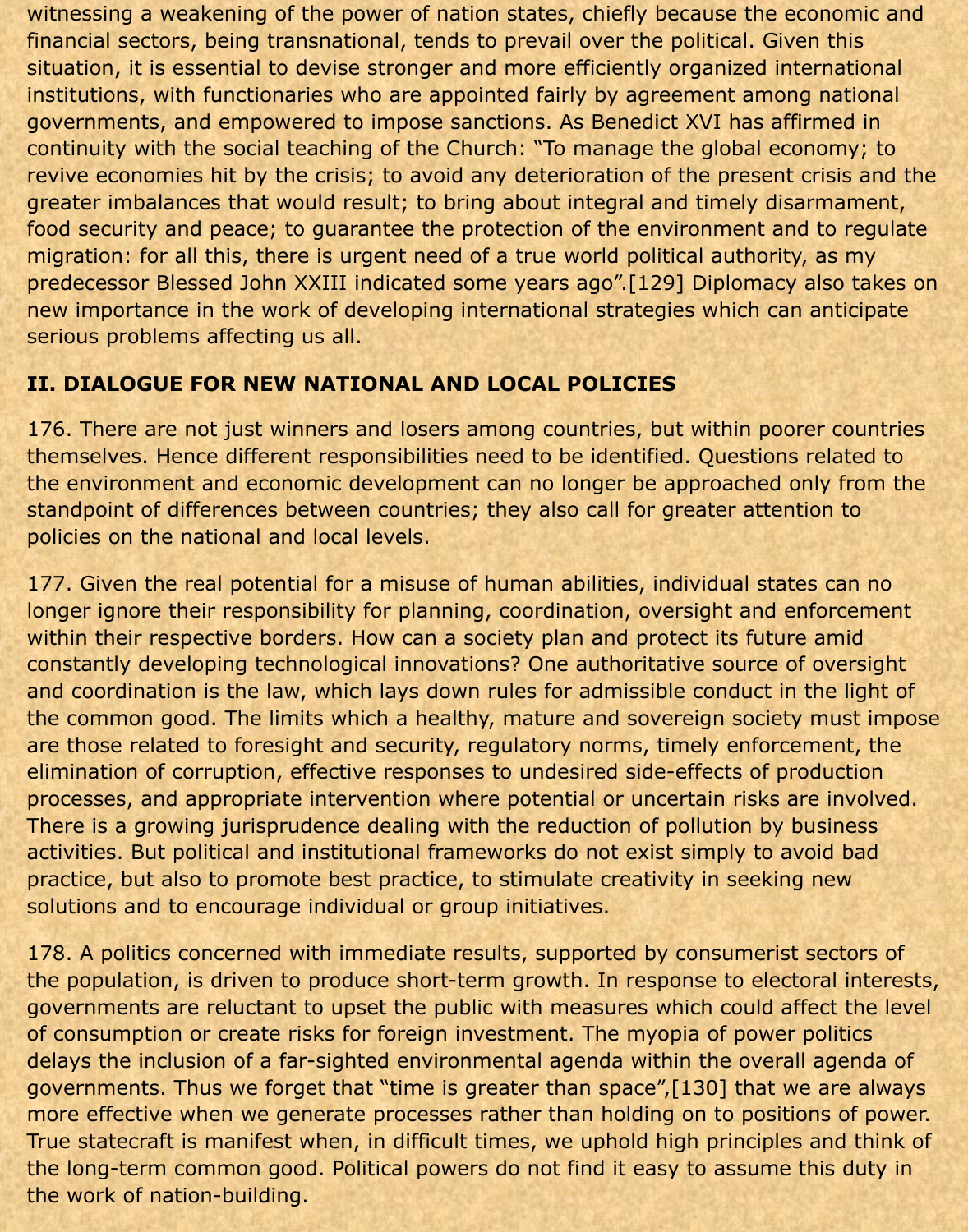179. In some places, cooperatives are being developed to exploit renewable sources of energy which ensure local self-sufficiency and even the sale of surplus energy. This simple example shows that, while the existing world order proves powerless to assume its responsibilities, local individuals and groups can make a real difference. They are able to instil a greater sense of responsibility, a strong sense of community, a readiness to protect others, a spirit of creativity and a deep love for the land. They are also concerned about what they will eventually leave to their children and grandchildren. These values are deeply rooted in indigenous peoples. Because the enforcement of laws is at times inadequate due to corruption, public pressure has to be exerted in order to bring about decisive political action. Society, through non-governmental organizations and intermediate groups, must put pressure on governments to develop more rigorous regulations, procedures and controls. Unless citizens control political power – national, regional and municipal – it will not be possible to control damage to the environment. Local legislation can be more effective, too, if agreements exist between neighbouring communities to support the same environmental policies.

180. There are no uniform recipes, because each country or region has its own problems and limitations. It is also true that political realism may call for transitional measures and technologies, so long as these are accompanied by the gradual framing and acceptance of binding commitments. At the same time, on the national and local levels, much still needs to be done, such as promoting ways of conserving energy. These would include favouring forms of industrial production with maximum energy efficiency and diminished use of raw materials, removing from the market products which are less energy efficient or more polluting, improving transport systems, and encouraging the construction and repair of buildings aimed at reducing their energy consumption and levels of pollution. Political activity on the local level could also be directed to modifying consumption, developing an economy of waste disposal and recycling, protecting certain species and planning a diversified agriculture and the rotation of crops. Agriculture in poorer regions can be improved through investment in rural infrastructures, a better organization of local or national markets, systems of irrigation, and the development of techniques of sustainable agriculture. New forms of cooperation and community organization can be encouraged in order to defend the interests of small producers and preserve local ecosystems from destruction. Truly, much can be done!

181. Here, continuity is essential, because policies related to climate change and environmental protection cannot be altered with every change of government. Results take time and demand immediate outlays which may not produce tangible effects within any one government's term. That is why, in the absence of pressure from the public and from civic institutions, political authorities will always be reluctant to intervene, all the more when urgent needs must be met. To take up these responsibilities and the costs they entail, politicians will inevitably clash with the mindset of short-term gain and results which dominates present-day economics and politics. But if they are courageous, they will attest to their God-given dignity and leave behind a testimony of selfless responsibility. A healthy politics is sorely needed, capable of reforming and coordinating institutions, promoting best practices and overcoming undue pressure and bureaucratic inertia. It should be added, though, that even the best mechanisms can break down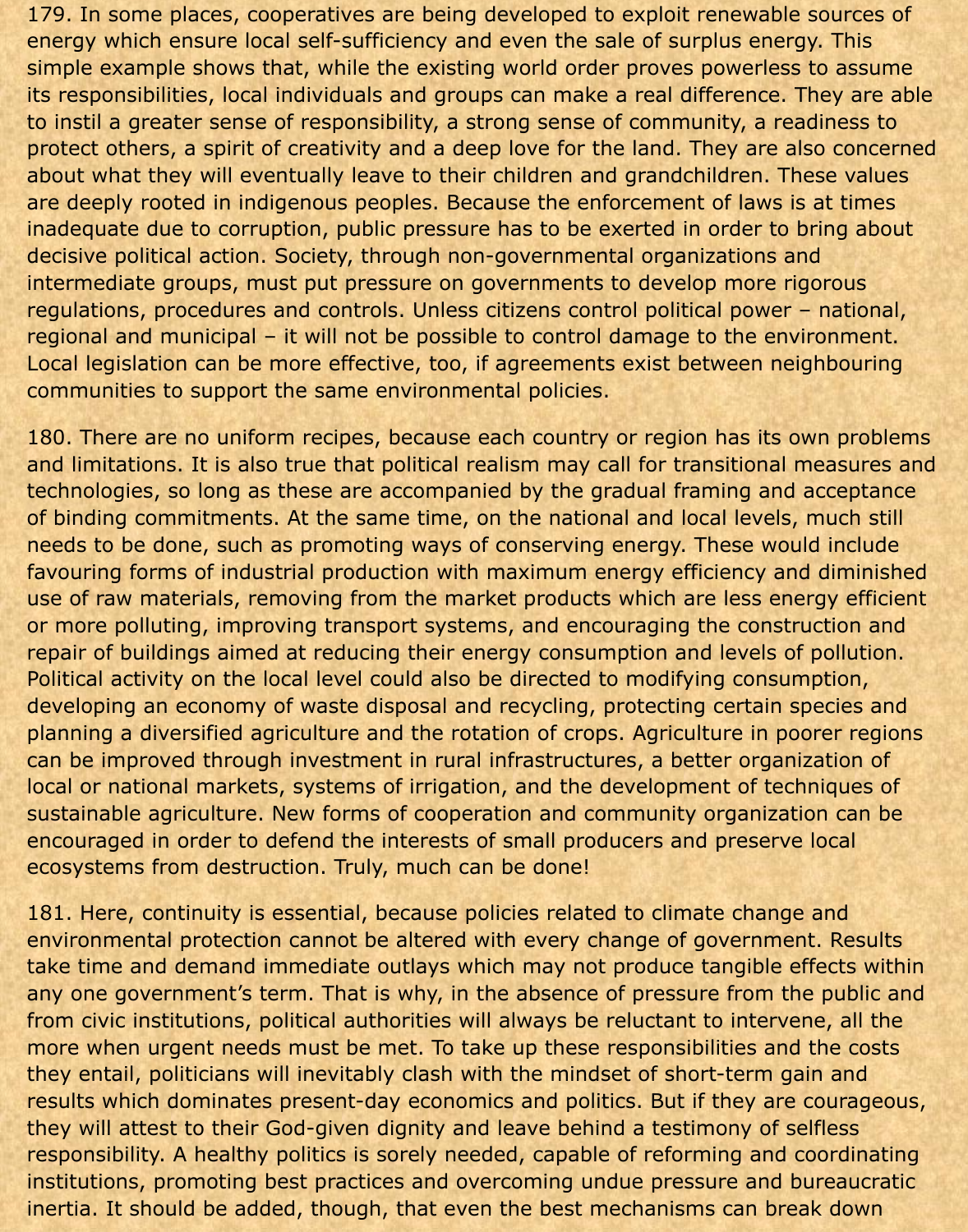demands transparent political processes involving a free exchange of views. On the other hand, the forms of corruption which conceal the actual environmental impact of project, in exchange for favours, usually produce specious agreements which failed inform adequately and to allow for full debate.

183. Environmental impact assessment should not come after the drawing up business proposition or the proposal of a particular policy, plan or programme. be part of the process from the beginning, and be carried out in a way which is interdisciplinary, transparent and free of all economic or political pressure. It s linked to a study of working conditions and possible effects on people's physical mental health, on the local economy and on public safety. Economic returns can forecast more realistically, taking into account potential scenarios and the ever for further investment to correct possible undesired effects. A consensus shoul be reached between the different stakeholders, who can offer a variety of approxisolutions and alternatives. The local population should have a special place at they are concerned about their own future and that of their children, and can goals transcending immediate economic interest. We need to stop thinking in t "interventions" to save the environment in favour of policies developed and de all interested parties. The participation of the latter also entails being fully info about such projects and their different risks and possibilities; this includes not preliminary decisions but also various follow-up activities and continued monit Honesty and truth are needed in scientific and political discussions; these shour limited to the issue of whether or not a particular project is permitted by law.

184. In the face of possible risks to the environment which may affect the con now and in the future, decisions must be made "based on a comparison of the benefits foreseen for the various possible alternatives".[131] This is especially when a project may lead to a greater use of natural resources, higher levels of or discharge, an increase of refuse, or significant changes to the landscape, the of protected species or public spaces. Some projects, if insufficiently studied, or profoundly affect the quality of life of an area due to very different factors suc unforeseen noise pollution, the shrinking of visual horizons, the loss of cultural the effects of nuclear energy use. The culture of consu[merism](http://w2.vatican.va/content/francesco/en/encyclicals/documents/papa-francesco_20150524_enciclica-laudato-si.html#_ftn131), which prioritize term gain and private interest, can make it easy to rubber-stamp authorization conceal information.

185. In any discussion about a proposed venture, a number of questions need asked in order to discern whether or not it will contribute to genuine integral development. What will it accomplish? Why? Where? When? How? For whom? the risks? What are the costs? Who will pay those costs and how? In this disce some questions must have higher priority. For example, we know that water is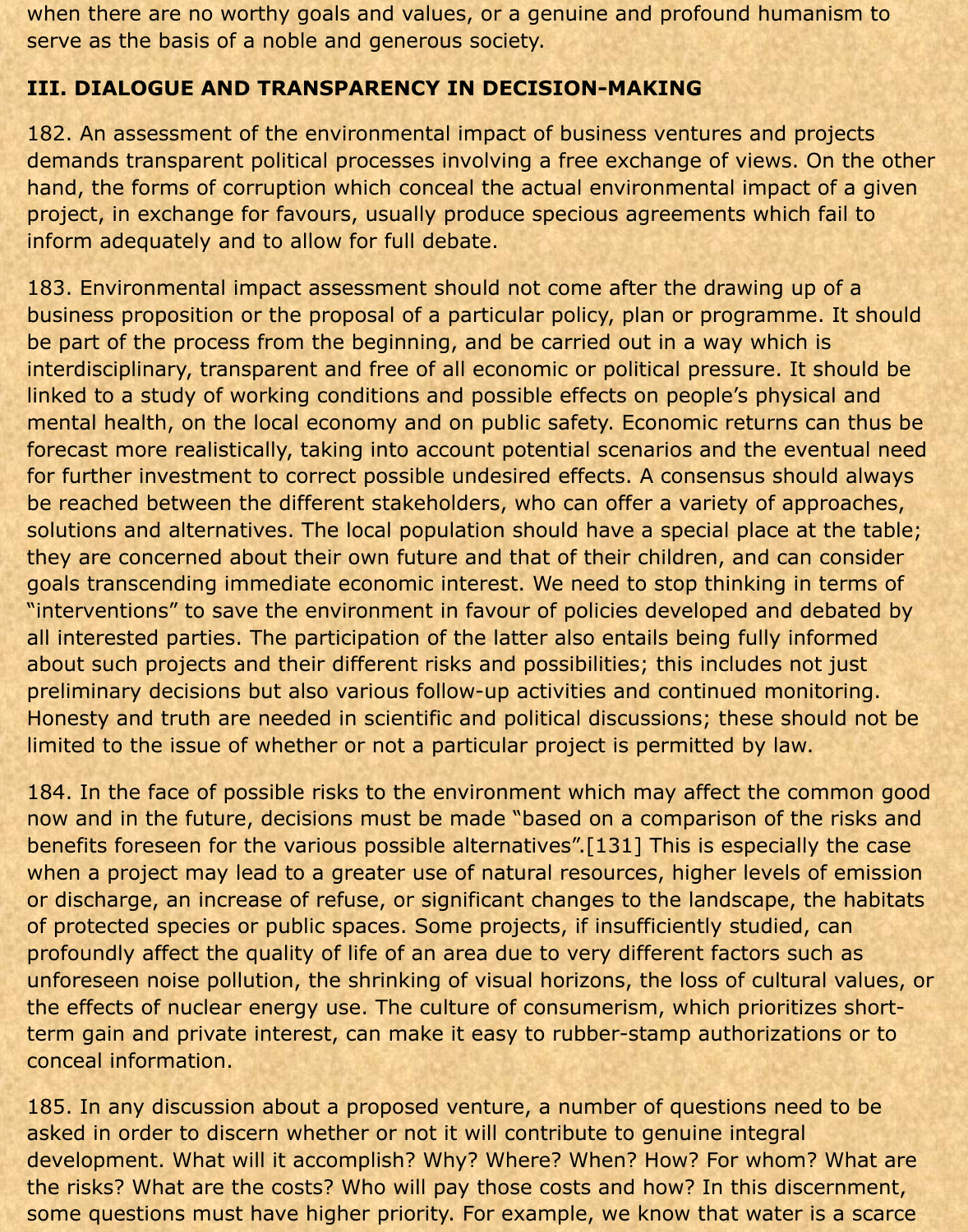postponing cost-effective measures"[132] which prevent environmental degradation. This precautionary principle makes it possible to protect those who are most vulner whose ability to defend their interests and to assemble incontrovertible eviden limited. If objective information suggests that serious and irreversible damage result, a project should be halted or modified, even in the absence of indisputa Here the burden of proof is effectively reversed, since in such cases objective conclusive demonstrations will have [to be](http://w2.vatican.va/content/francesco/en/encyclicals/documents/papa-francesco_20150524_enciclica-laudato-si.html#_ftn132) brought forward to demonstrate that proposed activity will not cause serious harm to the environment or to those w it.

187. This does not mean being opposed to any technological innovations which about an improvement in the quality of life. But it does mean that profit cannot sole criterion to be taken into account, and that, when significant new informa to light, a reassessment should be made, with the involvement of all intereste The outcome may be a decision not to proceed with a given project, to modify consider alternative proposals.

188. There are certain environmental issues where it is not easy to achieve a consensus. Here I would state once more that the Church does not presume to scientific questions or to replace politics. But I am concerned to encourage an open debate so that particular interests or ideologies will not prejudice the cor good.

## **IV. POLITICS AND ECONOMY IN DIALOGUE FOR HUMAN FULFILMENT**

189. Politics must not be subject to the economy, nor should the economy be the dictates of an efficiency-driven paradigm of technocracy. Today, in view of common good, there is urgent need for politics and economics to enter into a dialogue in the service of life, especially human life. Saving banks at any cost, the public pay the price, foregoing a firm commitment to reviewing and reform entire system, only reaffirms the absolute power of a financial system, a powe has no future and will only give rise to new crises after a slow, costly and only recovery. The financial crisis of 2007-08 provided an opportunity to develop a economy, more attentive to ethical principles, and new ways of regulating speed financial practices and virtual wealth. But the response to the crisis did not inc rethinking the outdated criteria which continue to rule the world. Production is rational, and is usually tied to economic variables which assign to products a v does not necessarily correspond to their real worth. This frequently leads to an overproduction of some commodities, with unnecessary impact on the environ with negative results on regional economies. [133] The financial bubble also te productive bubble. The problem of the real economy is not confronted with vig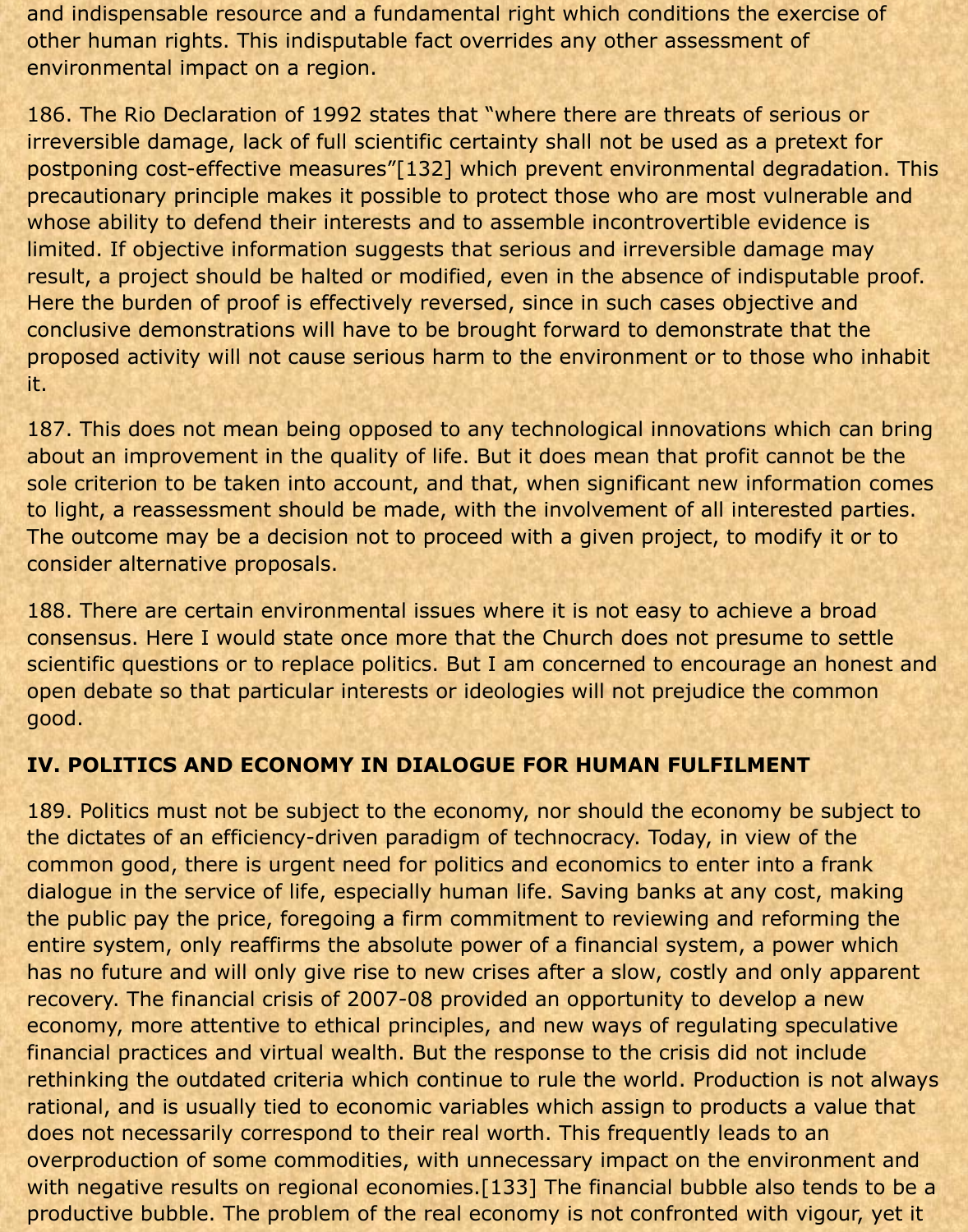environment is one of those goods that cannot be adequately safeguarded or promoted by market forces".[134] Once more, we need to reject a magical conception of market, which would suggest that problems can be solved simply by an increa profits of companies or individuals. Is it realistic to hope that those who are of with maximizing profits will stop to reflect on the environmental damage which leave behind for future generations? Where profits alone count, there can be r about the rhythms of nature, its phases of decay and regeneration, or the com ecosystems which [may b](http://w2.vatican.va/content/francesco/en/encyclicals/documents/papa-francesco_20150524_enciclica-laudato-si.html#_ftn134)e gravely upset by human intervention. Moreover, bio considered at most a deposit of economic resources available for exploitation, serious thought for the real value of things, their significance for persons and the concerns and needs of the poor.

191. Whenever these questions are raised, some react by accusing others of in attempting to stand in the way of progress and human development. But we ne grow in the conviction that a decrease in the pace of production and consumpt times give rise to another form of progress and development. Efforts to promo sustainable use of natural resources are not a waste of money, but rather an in capable of providing other economic benefits in the medium term. If we look a picture, we can see that more diversified and innovative forms of production w impact less on the environment can prove very profitable. It is a matter of open different possibilities which do not involve stifling human creativity and its ideal progress, but rather directing that energy along new channels.

192. For example, a path of productive development, which is more creative a directed, could correct the present disparity between excessive technological in in consumption and insufficient investment in resolving urgent problems facing human family. It could generate intelligent and profitable ways of reusing, reven recycling, and it could also improve the energy efficiency of cities. Productive diversification offers the fullest possibilities to human ingenuity to create and in while at the same time protecting the environment and creating more sources employment. Such creativity would be a worthy expression of our most noble qualities, for we would be striving intelligently, boldly and responsibly to prom sustainable and equitable development within the context of a broader concept of life. On the other hand, to find ever new ways of despoiling nature, purely for of new consumer items and quick profit, would be, in human terms, less worth creative, and more superficial.

193. In any event, if in some cases sustainable development were to involve r of growth, then in other cases, given the insatiable and irresponsible growth p over many decades, we need also to think of containing growth by setting some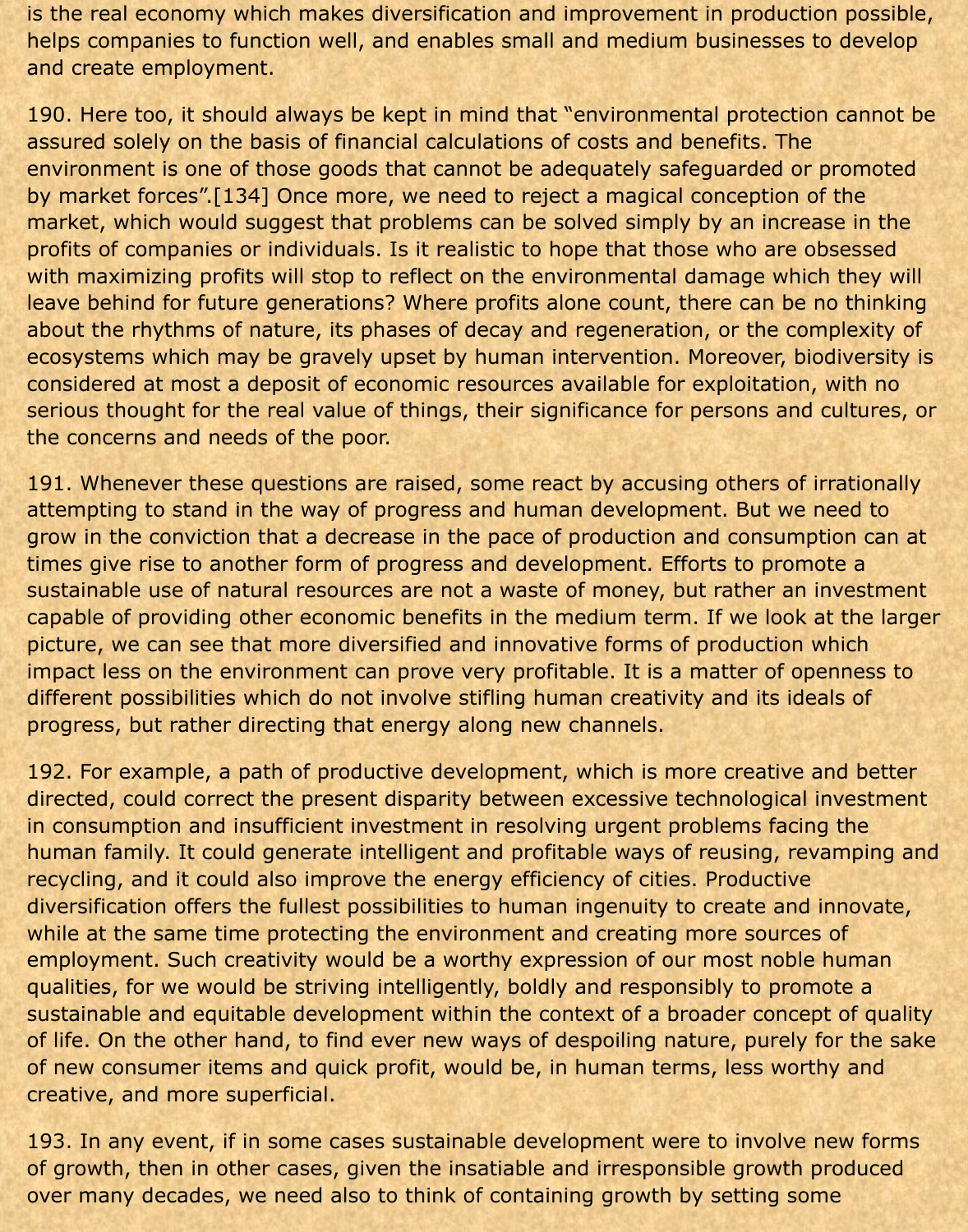lifestyles, while reducing their energy consumption and improving its efficiency

194. For new models of progress to arise, there is a need to change "models of development"; [136] this will entail a responsible reflection on "the meaning of economy and its goals with an eye to correcting its malfunctions and misapplic  $[137]$  It is not enough to balance, in the medium term, the protection of natur financial gain, or the preservation of the environment with progress. Halfway reasonally simply delay the inevitable disaster. Put simply, it is a matter of redefining our progress. A technological and economic development which does not leave in it better world a[nd an](http://w2.vatican.va/content/francesco/en/encyclicals/documents/papa-francesco_20150524_enciclica-laudato-si.html#_ftn136) integrally higher quality of life cannot be considered progress. Frequently, in fact, people's quality of life actually diminishes - by the deterior [enviro](http://w2.vatican.va/content/francesco/en/encyclicals/documents/papa-francesco_20150524_enciclica-laudato-si.html#_ftn137)nment, the low quality of food or the depletion of resources  $-$  in the mid economic growth. In this context, talk of sustainable growth usually becomes distracting attention and offering excuses. It absorbs the language and values into the categories of finance and technocracy, and the social and environment responsibility of businesses often gets reduced to a series of marketing and im enhancing measures.

195. The principle of the maximization of profits, frequently isolated from other considerations, reflects a misunderstanding of the very concept of the econom as production is increased, little concern is given to whether it is at the cost of resources or the health of the environment; as long as the clearing of a forest production, no one calculates the losses entailed in the desertification of the la harm done to biodiversity or the increased pollution. In a word, businesses pro calculating and paying only a fraction of the costs involved. Yet only when "the and social costs of using up shared environmental resources are recognized with transparency and fully borne by those who incur them, not by other peoples or generations",[138] can those actions be considered ethical. An instrumental w reasoning, which provides a purely static analysis of realities in the service of needs, is at work whether resources are allocated by the market or by state contain planning.

196. What happens with politics? Let us keep in mind the principle of subsidiar grants freed[om to d](http://w2.vatican.va/content/francesco/en/encyclicals/documents/papa-francesco_20150524_enciclica-laudato-si.html#_ftn138)evelop the capabilities present at every level of society, where demanding a greater sense of responsibility for the common good from those greater power. Today, it is the case that some economic sectors exercise more than states themselves. But economics without politics cannot be justified, sin would make it impossible to favour other ways of handling the various aspects present crisis. The mindset which leaves no room for sincere concern for the environment is the same mindset which lacks concern for the inclusion of the most vulneral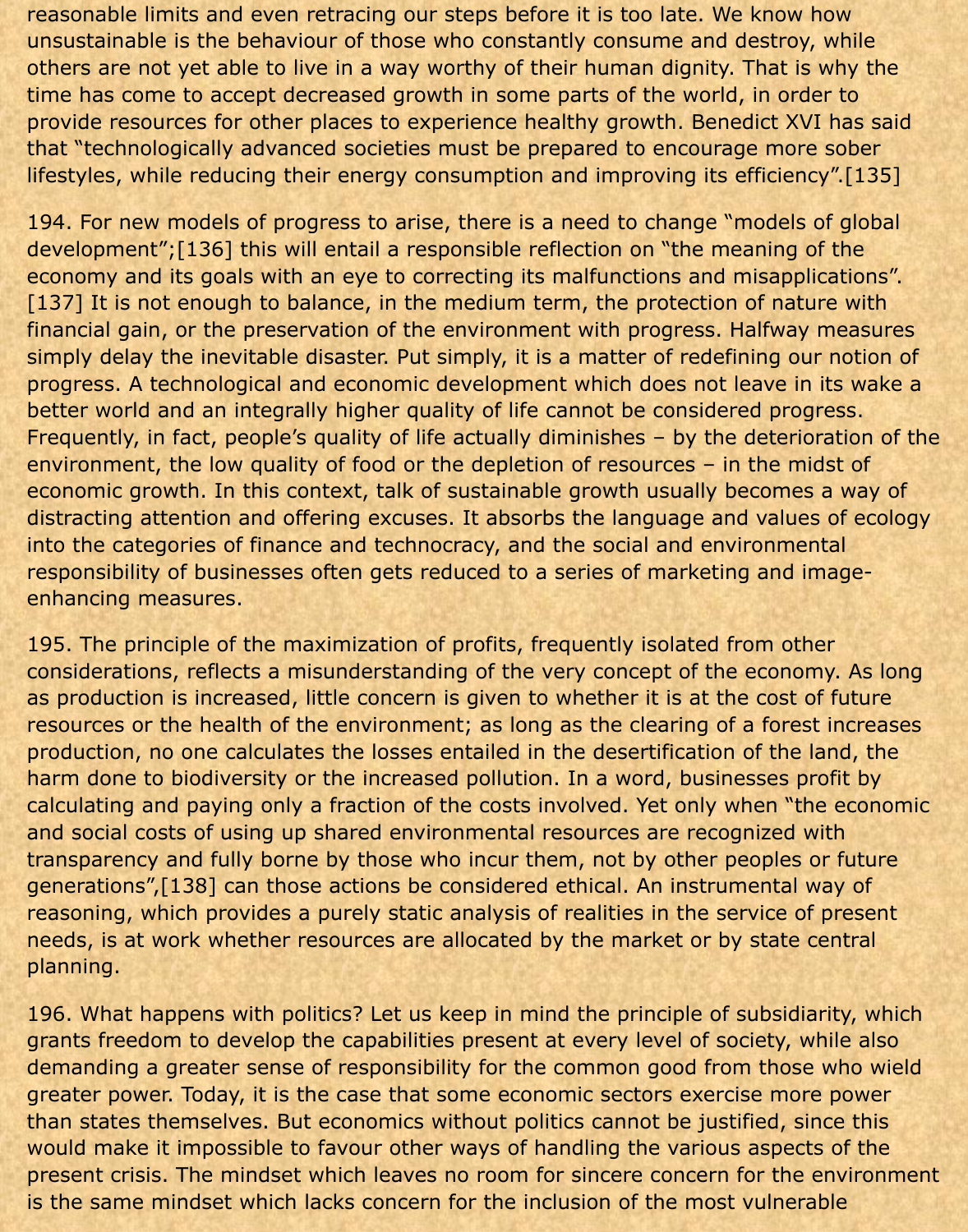itself is responsible for the disrepute in which it is held, on account or corruptio failure to enact sound public policies. If in a given region the state does not ca responsibilities, some business groups can c[ome fo](http://w2.vatican.va/content/francesco/en/encyclicals/documents/papa-francesco_20150524_enciclica-laudato-si.html#_ftn139)rward in the guise of benefactors. wield real power, and consider themselves exempt from certain rules, to the p tolerating different forms of organized crime, human trafficking, the drug trade violence, all of which become very difficult to eradicate. If politics shows itself of breaking such a perverse logic, and remains caught up in inconsequential d we will continue to avoid facing the major problems of humanity. A strategy fo change calls for rethinking processes in their entirety, for it is not enough to in few superficial ecological considerations while failing to question the logic which present-day culture. A healthy politics needs to be able to take up this challen

198. Politics and the economy tend to blame each other when it comes to pover environmental degradation. It is to be hoped that they can acknowledge their mistakes and find forms of interaction directed to the common good. While sort concerned only with financial gain, and others with holding on to or increasing power, what we are left with are conflicts or spurious agreements where the last thing either party is concerned about is caring for the environment and protecting the are most vulnerable. Here too, we see how true it is that "unity is greater than [140]

## **V. RELIGIONS IN DIALOGUE WITH SCIENCE**

199. It cannot be maintained that empirical science provides a complete expla life, the interplay of all creatures and the whole of reality. This would be to bre limits imposed by its own methodology. If we reason only within the confines of [latter,](http://w2.vatican.va/content/francesco/en/encyclicals/documents/papa-francesco_20150524_enciclica-laudato-si.html#_ftn140) little room would be left for aesthetic sensibility, poetry, or even reason' grasp the ultimate meaning and purpose of things.[141] I would add that "reli classics can prove meaningful in every age; they have an enduring power to o horizons... Is it reasonable and enlightened to dismiss certain writings simply b they arose in the context of religious belief?" $[142]$  It would be quite simplistic that ethical principles present themselves purely in the abstract, detached from context. Nor does the fact that they may be couched in religious language det their value in public debate. The ethical principles [capabl](http://w2.vatican.va/content/francesco/en/encyclicals/documents/papa-francesco_20150524_enciclica-laudato-si.html#_ftn141)e of being apprehend reason can always reappear in different guise and find expression in a variety languages, including religious language.

200. Any technical solution which science cl[aims to](http://w2.vatican.va/content/francesco/en/encyclicals/documents/papa-francesco_20150524_enciclica-laudato-si.html#_ftn142) offer will be powerless to s serious problems of our world if humanity loses its compass, if we lose sight of motivations which make it possible for us to live in harmony, to make sacrifice treat others well. Believers themselves must constantly feel challenged to live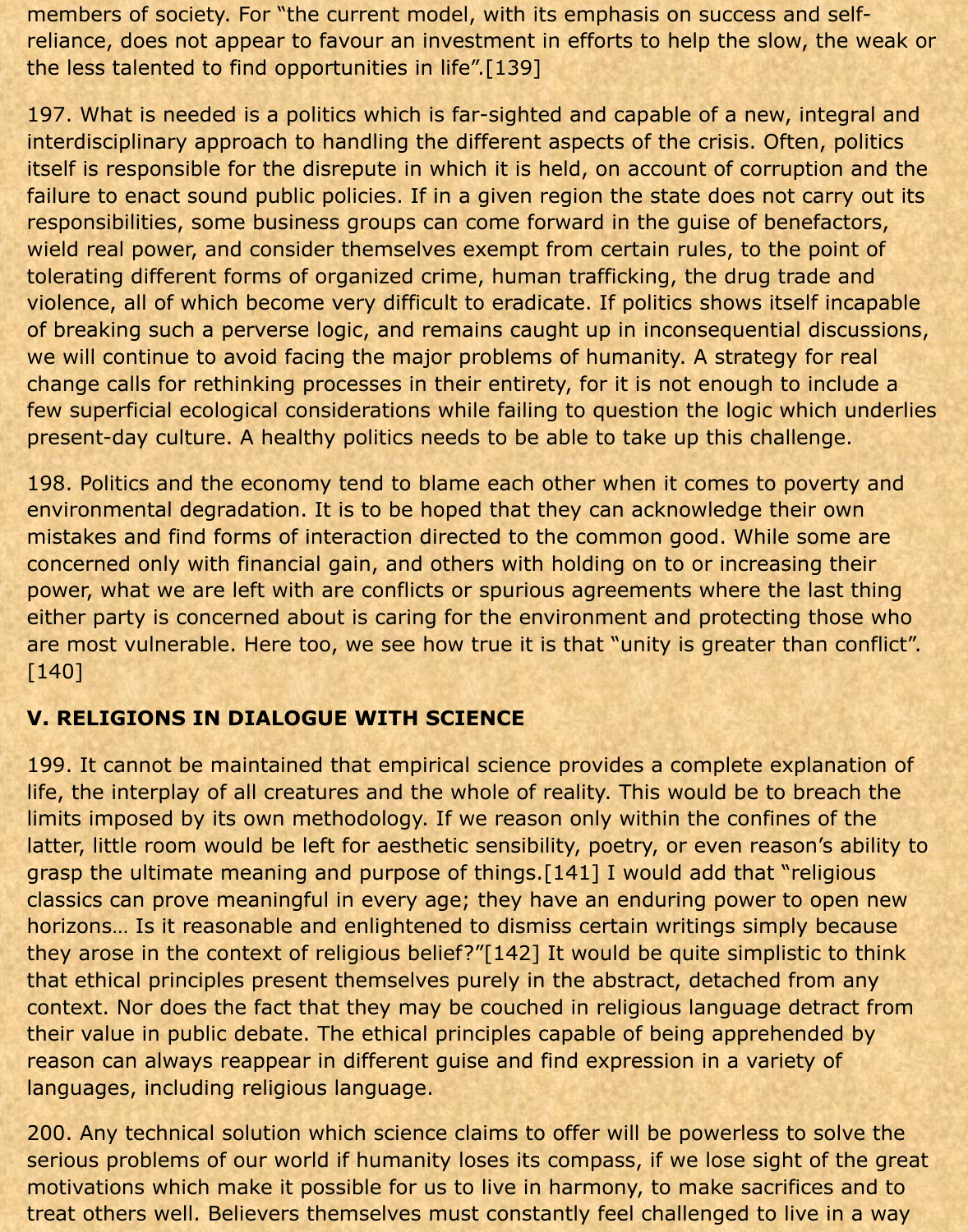have been called to protect and preserve. Cultural limitations in different eras affected the perception of these ethical and spiritual treasures, yet by constan returning to their sources, religions will be better equipped to respond to today

201. The majority of people living on our planet profess to be believers. This s religions to dialogue among themselves for the sake of protecting nature, defe poor, and building networks of respect and fraternity. Dialogue among the various sciences is likewise needed, since each can tend to become enclosed in its own while specialization leads to a certain isolation and the absolutization of its ow knowledge. This prevents us from confronting environmental problems effectively. open and respectful dialogue is also needed between the various ecological mo among which ideological conflicts are not infrequently encountered. The gravit ecological crisis demands that we all look to the common good, embarking on dialogue which demands patience, self-discipline and generosity, always keepi that "realities are greater than ideas".[143]

#### CHAPTER SIX

#### **ECOLOGICAL EDUCATION AND SPIRITUALITY**

202. Many things have to change course, but it is we human beings above all to change. We lack an awareness of o[ur com](http://w2.vatican.va/content/francesco/en/encyclicals/documents/papa-francesco_20150524_enciclica-laudato-si.html#_ftn143)mon origin, of our mutual belonging a future to be shared with everyone. This basic awareness would enable the deof new convictions, attitudes and forms of life. A great cultural, spiritual and e challenge stands before us, and it will demand that we set out on the long pat renewal.

#### **I. TOWARDS A NEW LIFESTYLE**

203. Since the market tends to promote extreme consumerism in an effort to products, people can easily get caught up in a whirlwind of needless buying are spending. Compulsive consumerism is one example of how the techno-econom paradigm affects individuals. Romano Guardini had already foreseen this: "The and technics forced upon him by the patterns of machine production and of ab planning mass man accepts quite simply; they are the forms of life itself. To ei greater or lesser degree mass man is convinced that his conformity is both reasonable and just".[144] This paradigm leads people to believe that they are free as lon have the supposed freedom to consume. But those really free are the minority economic and financial power. Amid this confusion, postmodern humanity has achieved a new self-awareness capable of offering guidance and direction, and of identity is a source of anxiety. We have too many means and only a few ins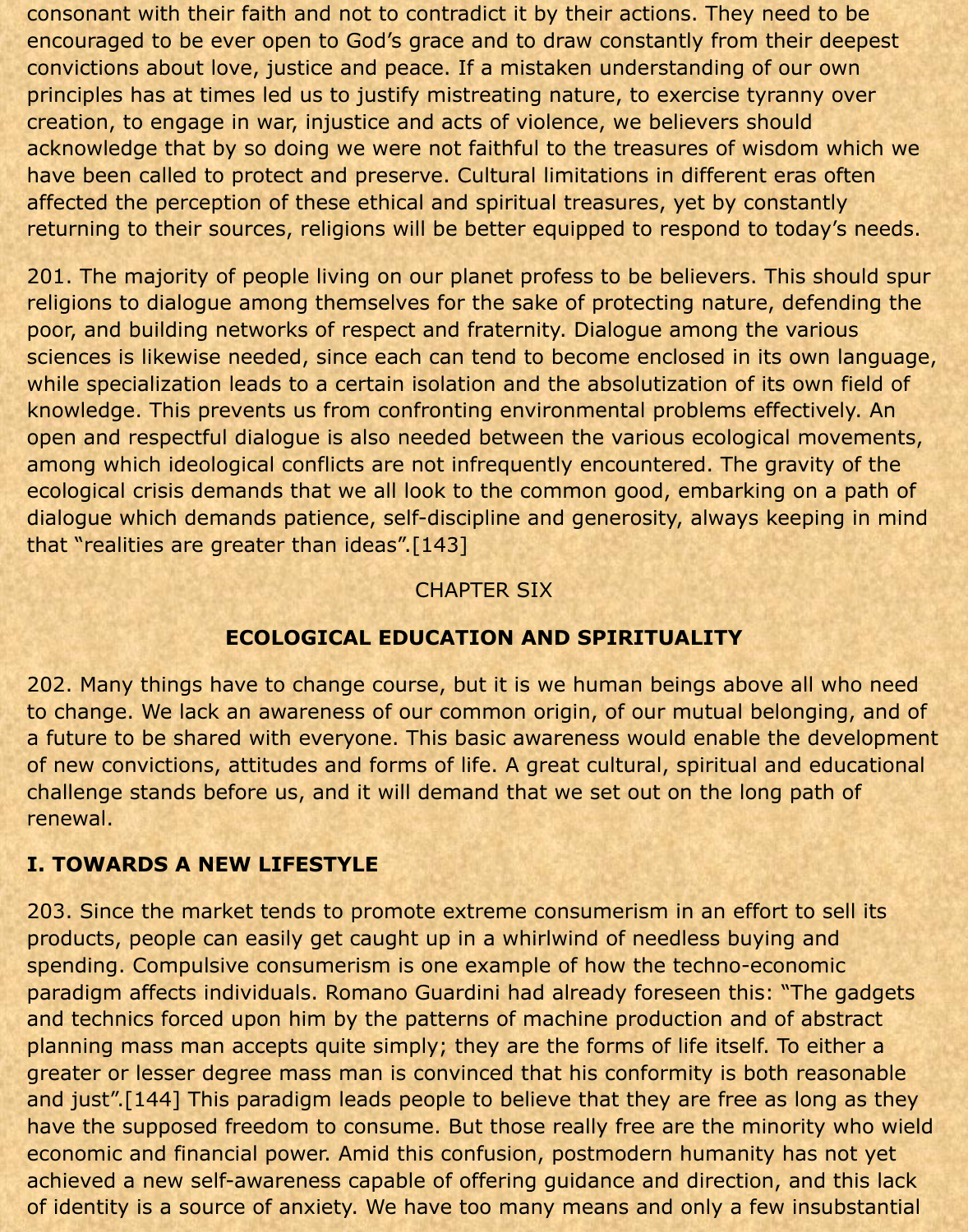accept the limits imposed by reality. In this horizon, a genuine sense of the common good also disappears. As these attitudes become more widespread, social norre respected only to the extent that they do not clash with personal needs. So our cannot be limited merely to the threat of extreme we[ather e](http://w2.vatican.va/content/francesco/en/encyclicals/documents/papa-francesco_20150524_enciclica-laudato-si.html#_ftn145)vents, but must a to the catastrophic consequences of social unrest. Obsession with a consumeri above all when few people are capable of maintaining it, can only lead to viole mutual destruction.

205. Yet all is not lost. Human beings, while capable of the worst, are also cap rising above themselves, choosing again what is good, and making a new star their mental and social conditioning. We are able to take an honest look at our acknowledge our deep dissatisfaction, and to embark on new paths to authent No system can completely suppress our openness to what is good, true and be our God-given ability to respond to his grace at work deep in our hearts. I app everyone throughout the world not to forget this dignity which is ours. No one right to take it from us.

206. A change in lifestyle could bring healthy pressure to bear on those who w political, economic and social power. This is what consumer movements accom boycotting certain products. They prove successful in changing the way busine operate, forcing them to consider their environmental footprint and their patte production. When social pressure affects their earnings, businesses clearly have ways to produce differently. This shows us the great need for a sense of social responsibility on the part of consumers. "Purchasing is always a moral - and not economic – act". $[146]$  Today, in a word, "the issue of environmental degradation challenges us to examine our lifestyle".[147]

207. The Earth Charter asked us to leave behind a period of self-destruction a new start, but we have not as yet developed a universal awareness needed to this. Here, I would echo that courageous challenge: "As never before in histor destiny beckons [us to](http://w2.vatican.va/content/francesco/en/encyclicals/documents/papa-francesco_20150524_enciclica-laudato-si.html#_ftn146) seek a new beginning... Let ours be a time remembered awakening of a new reverence for life, [the fir](http://w2.vatican.va/content/francesco/en/encyclicals/documents/papa-francesco_20150524_enciclica-laudato-si.html#_ftn147)m resolve to achieve sustainabilit quickening of the struggle for justice and peace, and the joyful celebration of I

208. We are always capable of going out of ourselves towards the other. Unles this, other creatures will not be recognized for their true worth; we are uncond about caring for things for the sake of others; we fail to set limits on ourselves to avoid the suffering of others or the deterioration of our surroundings. Disint concern for others, and the rejection of every form of self-centeredness and se absorption, are essential if we truly wish to care for our brothers and sisters a natural environment. These attitudes also attune us to the moral imperative of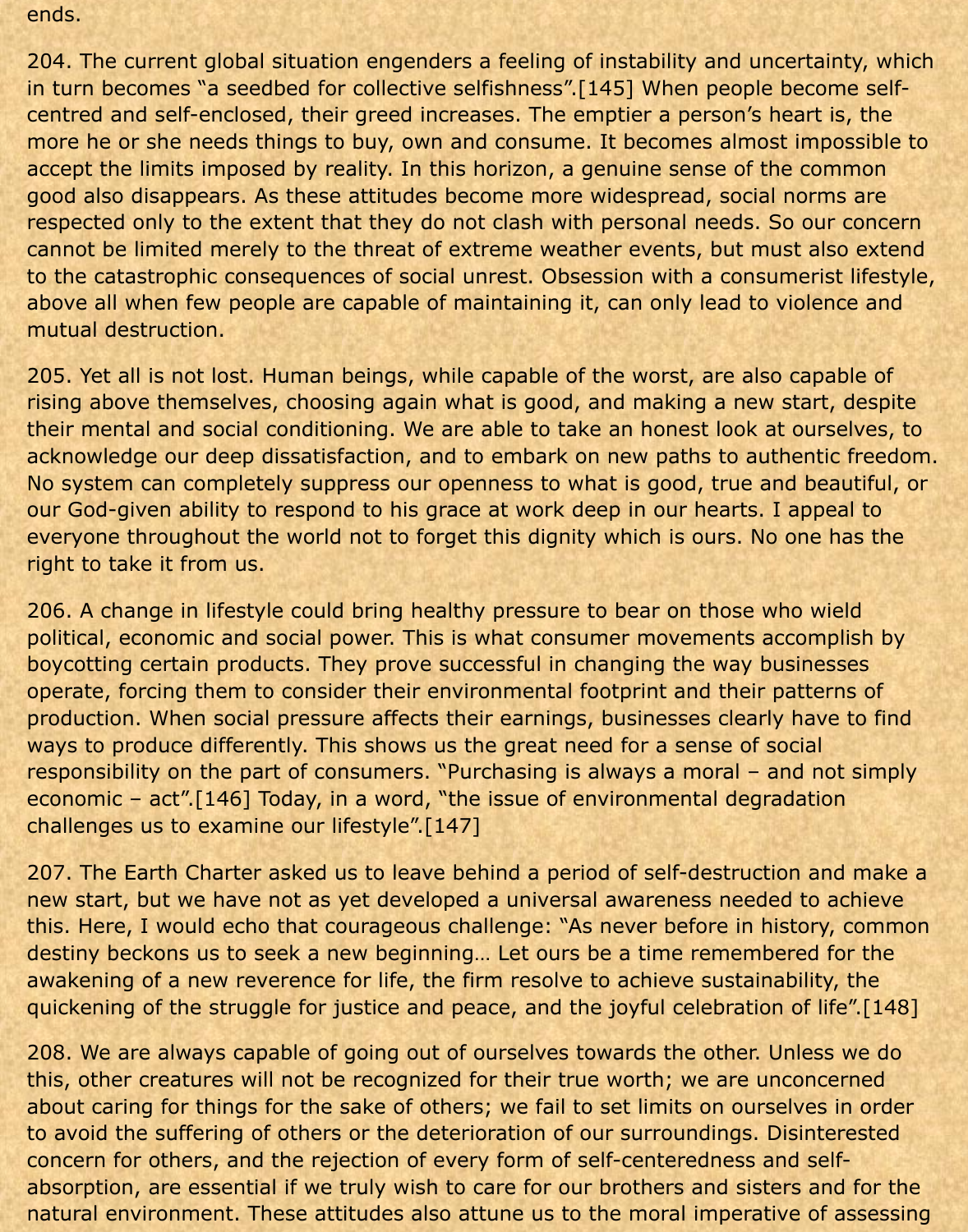the impact of our every action and personal decision on the world around us. If we can overcome individualism, we will truly be able to develop a different lifestyle and bring about significant changes in society.

## **II. EDUCATING FOR THE COVENANT BETWEEN HUMANITY AND THE ENVIRONMENT**

209. An awareness of the gravity of today's cultural and ecological crisis must be translated into new habits. Many people know that our current progress and the mere amassing of things and pleasures are not enough to give meaning and joy to the human heart, yet they feel unable to give up what the market sets before them. In those countries which should be making the greatest changes in consumer habits, young people have a new ecological sensitivity and a generous spirit, and some of them are making admirable efforts to protect the environment. At the same time, they have grown up in a milieu of extreme consumerism and affluence which makes it difficult to develop other habits. We are faced with an educational challenge.

210. Environmental education has broadened its goals. Whereas in the beginning it was mainly centred on scientific information, consciousness-raising and the prevention of environmental risks, it tends now to include a critique of the "myths" of a modernity grounded in a utilitarian mindset (individualism, unlimited progress, competition, consumerism, the unregulated market). It seeks also to restore the various levels of ecological equilibrium, establishing harmony within ourselves, with others, with nature and other living creatures, and with God. Environmental education should facilitate making the leap towards the transcendent which gives ecological ethics its deepest meaning. It needs educators capable of developing an ethics of ecology, and helping people, through effective pedagogy, to grow in solidarity, responsibility and compassionate care.

211. Yet this education, aimed at creating an "ecological citizenship", is at times limited to providing information, and fails to instil good habits. The existence of laws and regulations is insufficient in the long run to curb bad conduct, even when effective means of enforcement are present. If the laws are to bring about significant, long-lasting effects, the majority of the members of society must be adequately motivated to accept them, and personally transformed to respond. Only by cultivating sound virtues will people be able to make a selfless ecological commitment. A person who could afford to spend and consume more but regularly uses less heating and wears warmer clothes, shows the kind of convictions and attitudes which help to protect the environment. There is a nobility in the duty to care for creation through little daily actions, and it is wonderful how education can bring about real changes in lifestyle. Education in environmental responsibility can encourage ways of acting which directly and significantly affect the world around us, such as avoiding the use of plastic and paper, reducing water consumption, separating refuse, cooking only what can reasonably be consumed, showing care for other living beings, using public transport or car-pooling, planting trees, turning off unnecessary lights, or any number of other practices. All of these reflect a generous and worthy creativity which brings out the best in human beings. Reusing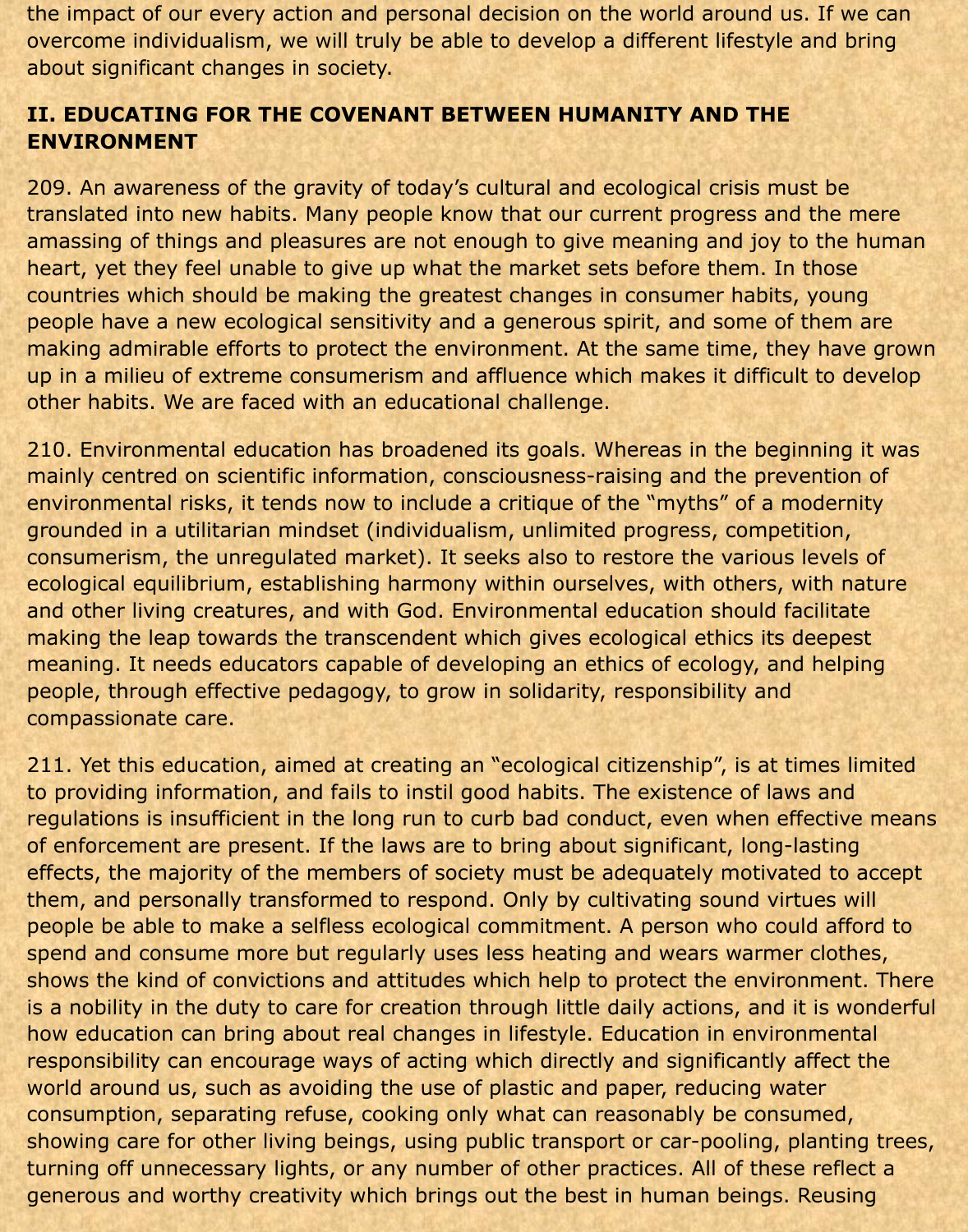self-esteem; they can enable us to live more fully and to feel that life on earth is worthwhile.

213. Ecological education can take place in a variety of settings: at school, in f the media, in catechesis and elsewhere. Good education plants seeds when we young, and these continue to bear fruit throughout life. Here, though, I would great importance of the family, which is "the place in which life - the gift of Go properly welcomed and protected against the many attacks to which it is expo can develop in accordance with what constitutes authentic human growth. In the face of the so-called culture of death, the family is the heart of the culture of life".[14 family we first learn how to show love and respect for life; we are taught the proper of things, order and cleanliness, respect for the local ecosystem and care for a creatures. In the family we receive an integral education, which enables us to harmoniously in personal maturity. In the family we learn to ask without dema say "thank you" as an expression of genuine gratitude for what we have been control our aggressivity and greed, and to ask forgiveness when we have caus These simple gestures of heartfelt courtesy help to create a culture of shared respect for our surroundings.

214. Political institutions and various other social groups are also entrusted wi to raise people's awareness. So too is the Church. All Christian communities has important role to play in ecological education. It is my hope that our seminarie houses of formation will provide an education in responsible simplicity of life, in contemplation of God's world, and in concern for the needs of the poor and the of the environment. Because the stakes are so high, we need institutions emp impose penalties for damage inflicted on the environment. But we also need the qualities of self-control and willingness to learn from one another.

215. In this regard, "the relationship between a good aesthetic education and maintenance of a healthy environment cannot be overlooked".[150] By learnin and appreciate beauty, we learn to reject self-interested pragmatism. If some learned to stop and admire something beautiful, we should not be surprised if treats everything as an object to be used and abused without scruple. If we w about deep change, we need to realize that certain mindsets really do influend behaviour. Our efforts at education will be inadequate and ineffectual unless w promote a new way of thinking about human beings, life, soci[ety an](http://w2.vatican.va/content/francesco/en/encyclicals/documents/papa-francesco_20150524_enciclica-laudato-si.html#_ftn150)d our relat with nature. Otherwise, the paradigm of consumerism will continue to advance help of the media and the highly effective workings of the market.

### **III. ECOLOGICAL CONVERSION**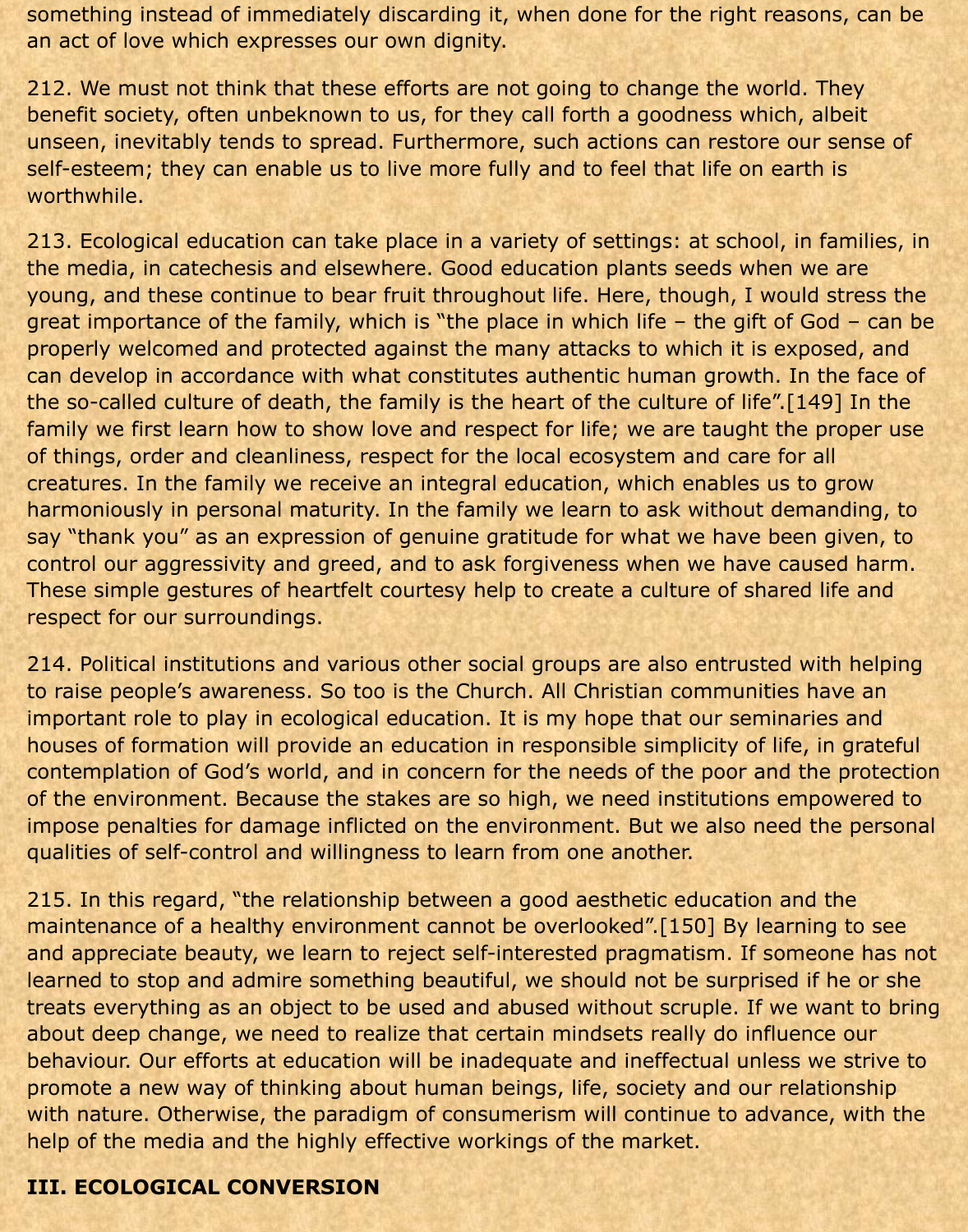passionate concern for the protection of our world. A commitment this lofty ca sustained by doctrine alone, without a spirituality capable of inspiring us, with "interior impulse which encourages, motivates, nourishes and gives meaning t individual and communal activity".[151] Admittedly, Christians have not alway appropriated and developed the spiritual treasures bestowed by God upon the where the life of the spirit is not dissociated from the body or from nature or f worldly realities, but lived in and with them, in communion with all that surrounds

217. "The external deserts in the world are growing, because the internal desert become so vast".[152] For this re[ason, t](http://w2.vatican.va/content/francesco/en/encyclicals/documents/papa-francesco_20150524_enciclica-laudato-si.html#_ftn151)he ecological crisis is also a summons profound interior conversion. It must be said that some committed and prayer Christians, with the excuse of realism and pragmatism, tend to ridicule expres concern for the environment. Others are passive; they choose not to change to and thus become inconsistent. So what they all need is an "ecological convers whereby the effects of their encounter with Jesus Christ become evident in the relationship with [the w](http://w2.vatican.va/content/francesco/en/encyclicals/documents/papa-francesco_20150524_enciclica-laudato-si.html#_ftn152)orld around them. Living our vocation to be protectors of handiwork is essential to a life of virtue; it is not an optional or a secondary as Christian experience.

218. In calling to mind the figure of Saint Francis of Assisi, we come to realize healthy relationship with creation is one dimension of overall personal convers entails the recognition of our errors, sins, faults and failures, and leads to hear repentance and desire to change. The Australian bishops spoke of the importa conversion for achieving reconciliation with creation: "To achieve such reconcil must examine our lives and acknowledge the ways in which we have harmed ( creation through our actions and our failure to act. We need to experience a conversion, or change of heart".[153]

219. Nevertheless, self-improvement on the part of individuals will not by itsel the extremely complex situation facing our world today. Isolated individuals ca ability and freedom to escape the utilitarian mindset, and end up prey to an un consumerism bereft of social or ecological awareness. Social problems must be addressed by com[munity](http://w2.vatican.va/content/francesco/en/encyclicals/documents/papa-francesco_20150524_enciclica-laudato-si.html#_ftn153) networks and not simply by the sum of individual go This task "will make such tremendous demands of man that he could never ac individual initiative or even by the united effort of men bred in an individualist work of dominating the world calls for a union of skills and a unity of achievem can only grow from quite a different attitude".[154] The ecological conversion bring about lasting change is also a community conversion.

220. This conversion calls for a number of attitudes which together foster a sp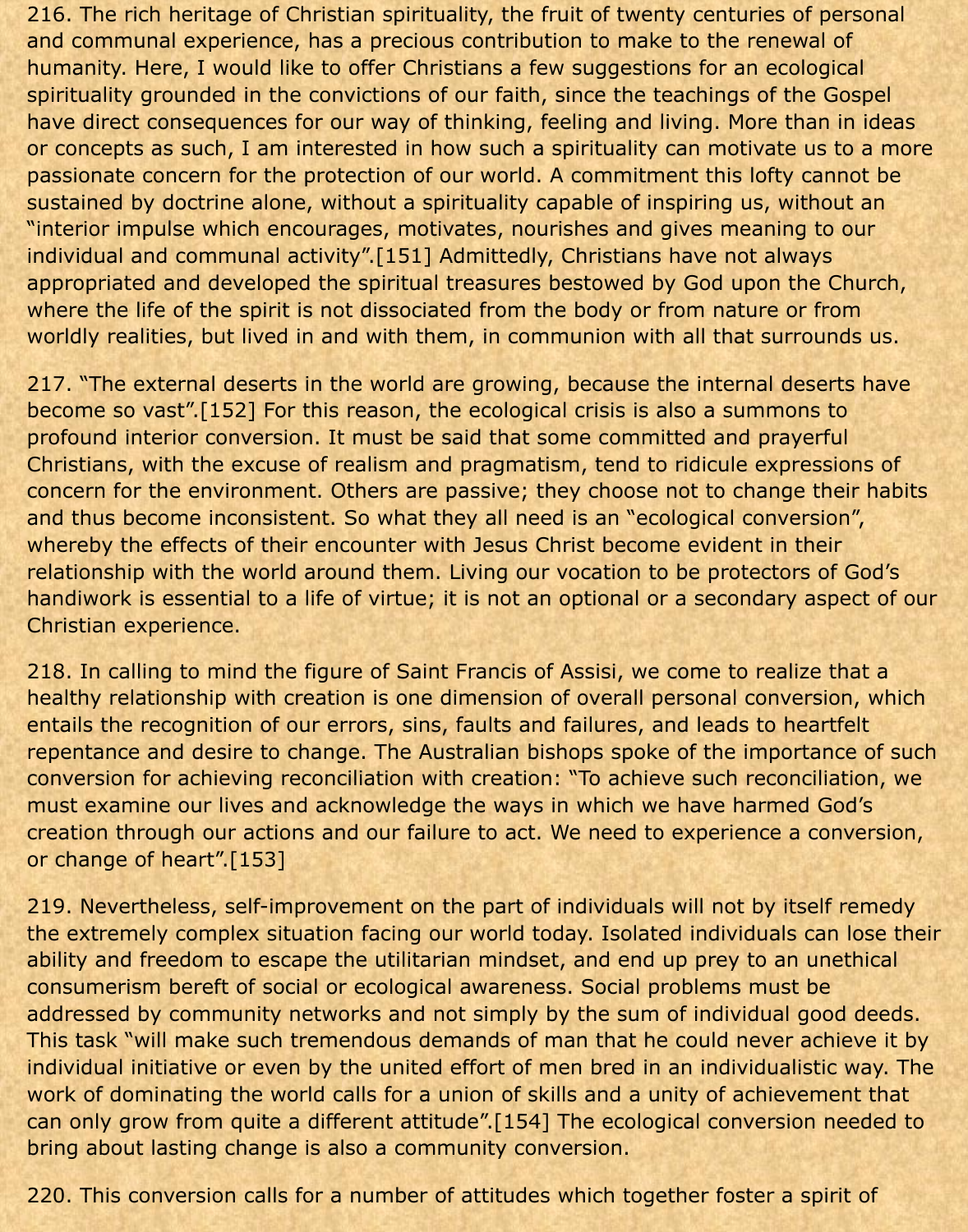generous care, full of tenderness. First, it entails gratitude and gratuitousness, a recognition that the world is God's loving gift, and that we are called quietly to imitate his generosity in self-sacrifice and good works: "Do not let your left hand know what your right hand is doing… and your Father who sees in secret will reward you" (*Mt* 6:3-4). It also entails a loving awareness that we are not disconnected from the rest of creatures, but joined in a splendid universal communion. As believers, we do not look at the world from without but from within, conscious of the bonds with which the Father has linked us to all beings. By developing our individual, God-given capacities, an ecological conversion can inspire us to greater creativity and enthusiasm in resolving the world's problems and in offering ourselves to God "as a living sacrifice, holy and acceptable" (*Rom* 12:1). We do not understand our superiority as a reason for personal glory or irresponsible dominion, but rather as a different capacity which, in its turn, entails a serious responsibility stemming from our faith.

221. Various convictions of our faith, developed at the beginning of this Encyclical can help us to enrich the meaning of this conversion. These include the awareness that each creature reflects something of God and has a message to convey to us, and the security that Christ has taken unto himself this material world and now, risen, is intimately present to each being, surrounding it with his affection and penetrating it with his light. Then too, there is the recognition that God created the world, writing into it an order and a dynamism that human beings have no right to ignore. We read in the Gospel that Jesus says of the birds of the air that "not one of them is forgotten before God" (*Lk* 12:6). How then can we possibly mistreat them or cause them harm? I ask all Christians to recognize and to live fully this dimension of their conversion. May the power and the light of the grace we have received also be evident in our relationship to other creatures and to the world around us. In this way, we will help nurture that sublime fraternity with all creation which Saint Francis of Assisi so radiantly embodied.

## **IV. JOY AND PEACE**

222. Christian spirituality proposes an alternative understanding of the quality of life, and encourages a prophetic and contemplative lifestyle, one capable of deep enjoyment free of the obsession with consumption. We need to take up an ancient lesson, found in different religious traditions and also in the Bible. It is the conviction that "less is more". A constant flood of new consumer goods can baffle the heart and prevent us from cherishing each thing and each moment. To be serenely present to each reality, however small it may be, opens us to much greater horizons of understanding and personal fulfilment. Christian spirituality proposes a growth marked by moderation and the capacity to be happy with little. It is a return to that simplicity which allows us to stop and appreciate the small things, to be grateful for the opportunities which life affords us, to be spiritually detached from what we possess, and not to succumb to sadness for what we lack. This implies avoiding the dynamic of dominion and the mere accumulation of pleasures.

223. Such sobriety, when lived freely and consciously, is liberating. It is not a lesser life or one lived with less intensity. On the contrary, it is a way of living life to the full. In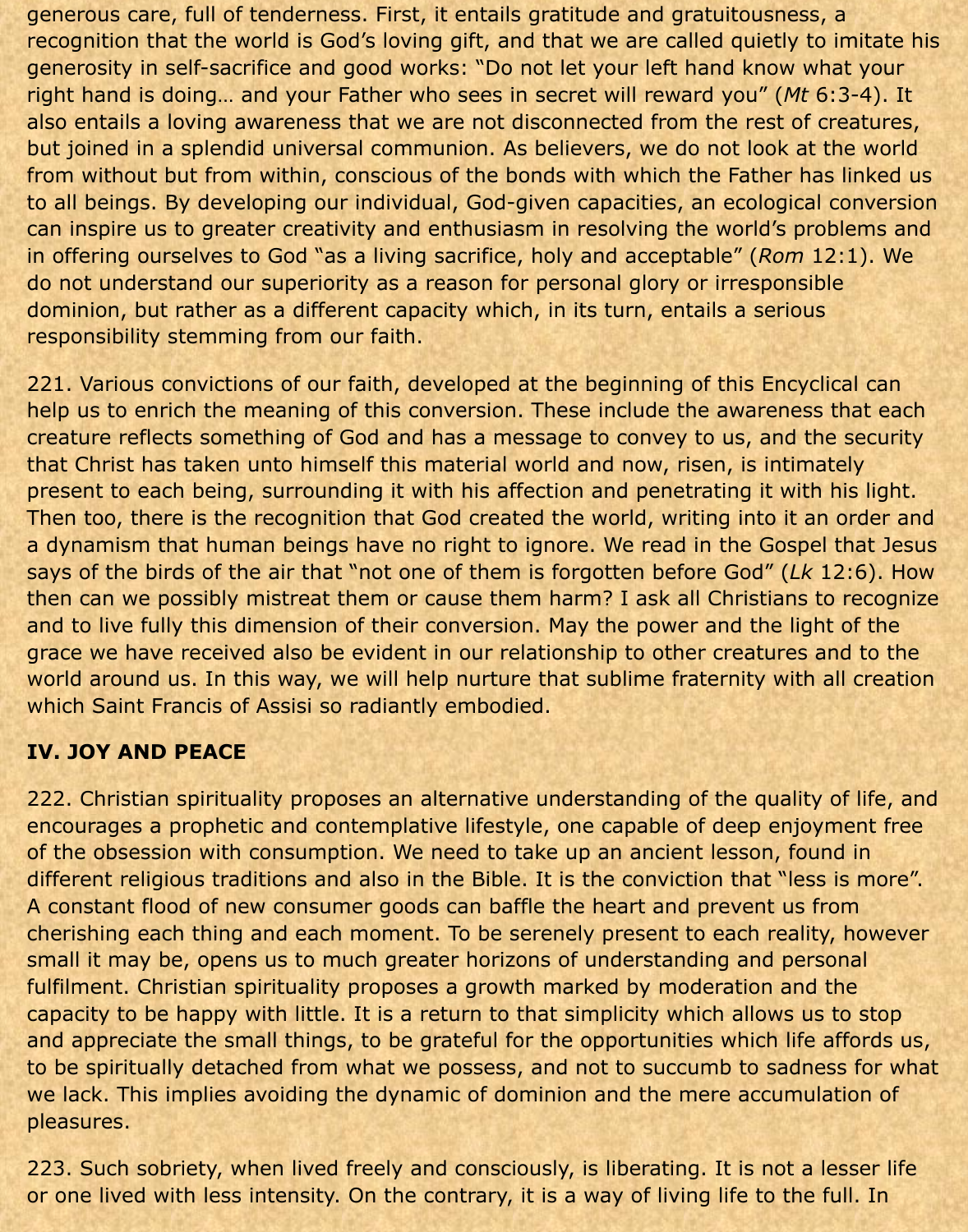encounters, in service, in developing their gifts, in music and art, in contact w in prayer. Happiness means knowing how to limit some needs which only dimin and being open to the many different possibilities which life can offer.

224. Sobriety and humility were not favourably regarded in the last century. A when there is a general breakdown in the exercise of a certain virtue in persor social life, it ends up causing a number of imbalances, including environmental That is why it is no longer enough to speak only of the integrity of ecosystems to dare to speak of the integrity of human life, of the need to promote and unit great values. Once we lose our humility, and become enthralled with the possi limitless mastery over everything, we inevitably end up harming society and the environment. It is not easy to promote this kind of healthy humility or happy so when we consider ourselves autonomous, when we exclude God from our lives him with our own ego, and think that our subjective feelings can define what i what is wrong.

225. On the other hand, no one can cultivate a sober and satisfying life without peace with him or herself. An adequate understanding of spirituality consists in what we mean by peace, which is much more than the absence of war. Inner per closely related to care for ecology and for the common good because, lived out authentically, it is reflected in a balanced lifestyle together with a capacity for which takes us to a deeper understanding of life. Nature is filled with words of how can we listen to them amid constant noise, interminable and nerve-wrack distractions, or the cult of appearances? Many people today sense a profound which drives them to frenetic activity and makes them feel busy, in a constant which in turn leads them to ride rough-shod over everything around them. This affects how they treat the environment. An integral ecology includes taking tir recover a serene harmony with creation, reflecting on our lifestyle and our ide contemplating the Creator who lives among us and surrounds us, whose prese not be contrived but found, uncovered".[155]

226. We are speaking of an attitude of the heart, one which approaches life with attentiveness, which is capable of being fully present to someone without thin what comes next, which accepts each moment as a gift from God to be lived to Jesus taught us this attitude when he invited us to contemplate the lilies of the the birds of the air, or when seeing the [rich yo](http://w2.vatican.va/content/francesco/en/encyclicals/documents/papa-francesco_20150524_enciclica-laudato-si.html#_ftn155)ung man and knowing his restle looked at him with love" (Mk 10:21). He was completely present to everyone and to to everything, and in this way he showed us the way to overcome that unhealthy which makes us superficial, aggressive and compulsive consumers.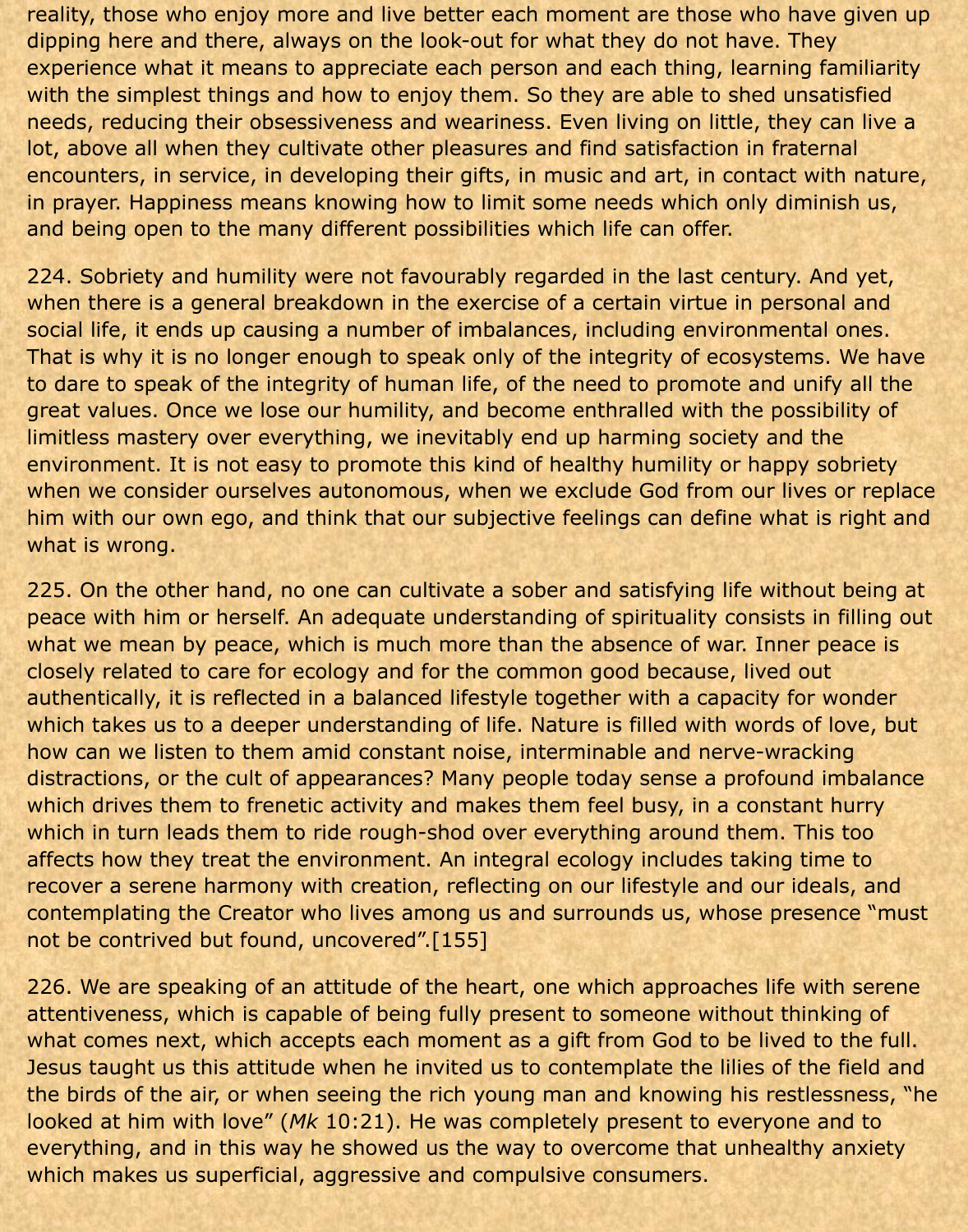### **V. CIVIC AND POLITICAL LOVE**

228. Care for nature is part of a lifestyle which includes the capacity for living and communion. Jesus reminded us that we have God as our common Father this makes us brothers and sisters. Fraternal love can only be gratuitous; it can a means of repaying others for what they have done or will do for us. That is u possible to love our enemies. This same gratuitousness inspires us to love and wind, the sun and the clouds, even though we cannot control them. In this sen speak of a "universal fraternity".

229. We must regain the conviction that we need one another, that we have a responsibility for others and the world, and that being good and decent are worth it. have had enough of immorality and the mockery of ethics, goodness, faith and It is time to acknowledge that light-hearted superficiality has done us no good foundations of social life are corroded, what ensues are battles over conflicting new forms of violence and brutality, and obstacles to the growth of a genuine care for the environment.

230. Saint Therese of Lisieux invites us to practise the little way of love, not to on a kind word, a smile or any small gesture which sows peace and friendship integral ecology is also made up of simple daily gestures which break with the violence, exploitation and selfishness. In the end, a world of exacerbated cons at the same time a world which mistreats life in all its forms.

231. Love, overflowing with small gestures of mutual care, is also civic and po it makes itself felt in every action that seeks to build a better world. Love for s commitment to the common good are outstanding expressions of a charity wh not only relationships between individuals but also "macro-relationships, social and political ones".[156] That is why the Church set before the world the ideal "civilization of love".[157] Social love is the key to authentic development: "In make society more human, more worthy of the human person, love in social li political, economic and cultural – must be given renewed value, becoming the and highest norm for all activity".[158] In this framework, along with the import little everyday gestures, social love moves us to devise larger strategies to halt environmental deg[radatio](http://w2.vatican.va/content/francesco/en/encyclicals/documents/papa-francesco_20150524_enciclica-laudato-si.html#_ftn156)n and to encourage a "culture of care" which permeates all of society. When we fe[el that](http://w2.vatican.va/content/francesco/en/encyclicals/documents/papa-francesco_20150524_enciclica-laudato-si.html#_ftn157) God is calling us to intervene with others in these s dynamics, we should realize that this too is part of our spirituality, which is an charity and, as such, matures and sanctifies us.

232. Not everyone is called to en[gage d](http://w2.vatican.va/content/francesco/en/encyclicals/documents/papa-francesco_20150524_enciclica-laudato-si.html#_ftn158)irectly in political life. Society is also en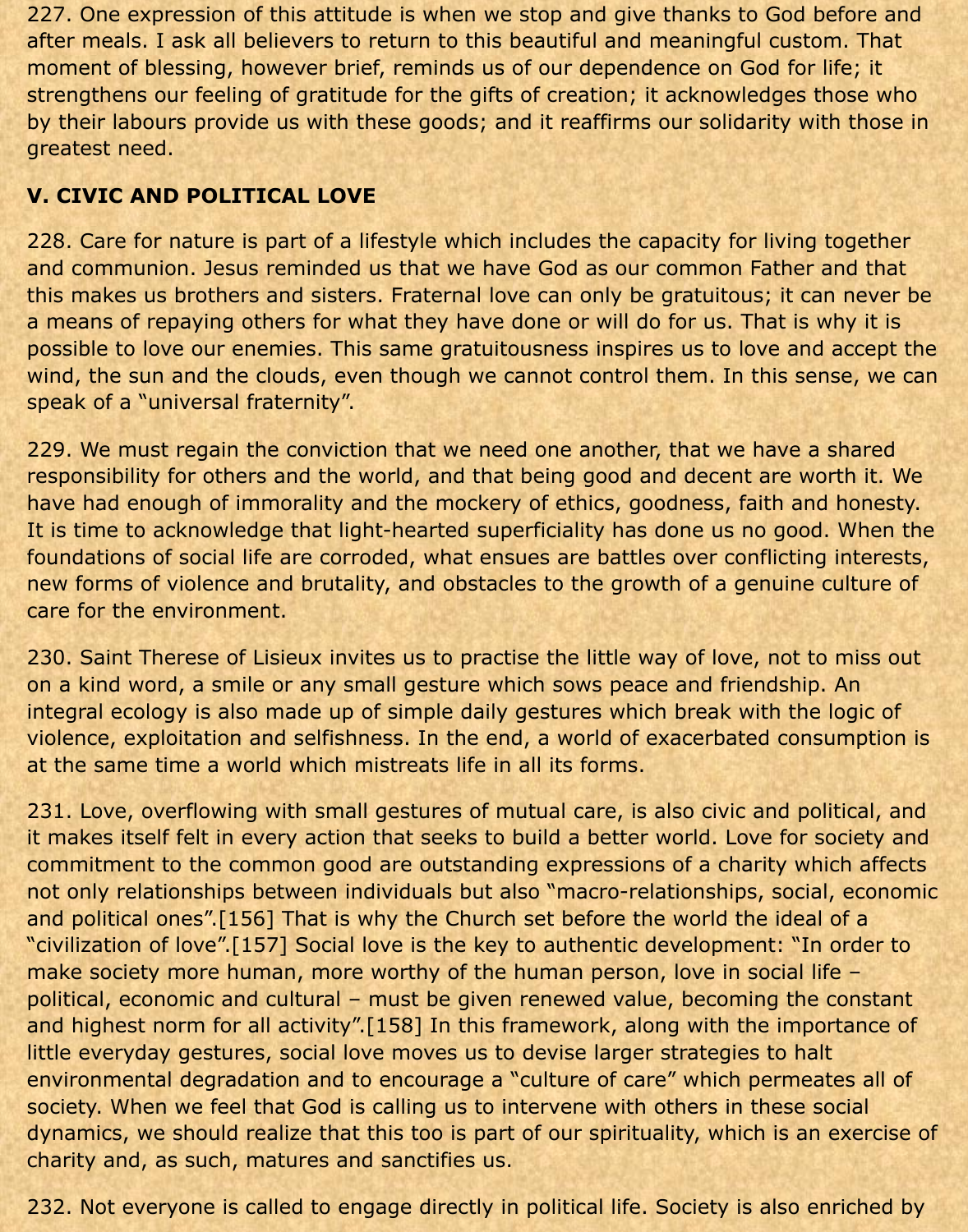consumerism. These actions cultivate a shared identity, with a story which can be remembered and handed on. In this way, the world, and the quality of life of the are cared for, with a sense of solidarity which is at the same time aware that v common home which God has entrusted to us. These community actions, when express self-giving love, can also become intense spiritual experiences.

### **VI. SACRAMENTAL SIGNS AND THE CELEBRATION OF REST**

233. The universe unfolds in God, who fills it completely. Hence, there is a my meaning to be found in a leaf, in a mountain trail, in a dewdrop, in a poor pers  $[159]$  The ideal is not only to pass from the exterior to the interior to discover of God in the soul, but also to discover God in all things. Saint Bonaventure te that "contemplation deepens the more we feel the working of God's grace with hearts, and the better we learn to encounter God in creatures outside ourselve

234. Saint John of the Cross taught that all the goodness present in the realiti [experi](http://w2.vatican.va/content/francesco/en/encyclicals/documents/papa-francesco_20150524_enciclica-laudato-si.html#_ftn159)ences of this world "is present in God eminently and infinitely, or more properly each of these sublime realities is God".[161] This is not because the finite thin world are really divine, but because the mystic experiences the intimate conne between God and all beings, and thus feels that "all things are God".[162] Sta awestruck before a mountain, he or she cannot separate this experience from perceives that the interior awe being lived has to be entrusted to the Lord: "Mountainsty" have heights and they are plentiful, vast, beautiful, graceful, bright and fragra mountains are what my Beloved is to [me. Lo](http://w2.vatican.va/content/francesco/en/encyclicals/documents/papa-francesco_20150524_enciclica-laudato-si.html#_ftn161)nely valleys are quiet, pleasant, cool, and and flowing with fresh water; in the variety of their groves and in the sweet song birds, they afford abundant recreation and delight to the senses, an[d in th](http://w2.vatican.va/content/francesco/en/encyclicals/documents/papa-francesco_20150524_enciclica-laudato-si.html#_ftn162)eir solitude and silence, they refresh us and give rest. These valleys are what my Beloved is to

235. The Sacraments are a privileged way in which nature is taken up by God a means of mediating supernatural life. Through our worship of God, we are in embrace the world on a different plane. Water, oil, fire and colours are taken u their symbolic power and incorporated in our act of praise. The hand that bles instrument of God's love and a reflection of the closeness of Jesus Christ, who accompany us on the journey of life. Water poured over the body of a child in a sign of new life. Encountering God does not mean fleeing from this world or back on nature. This is especially clear in the spirituality of the Christian East. which in the East is one of the best loved names expressing the divine harmor model of humanity transfigured, appears everywhere: in the shape of a church sounds, in the colours, in the lights, in the scents".[164] For Christians, all the of the material universe find their true meaning in the incarnate Word, for the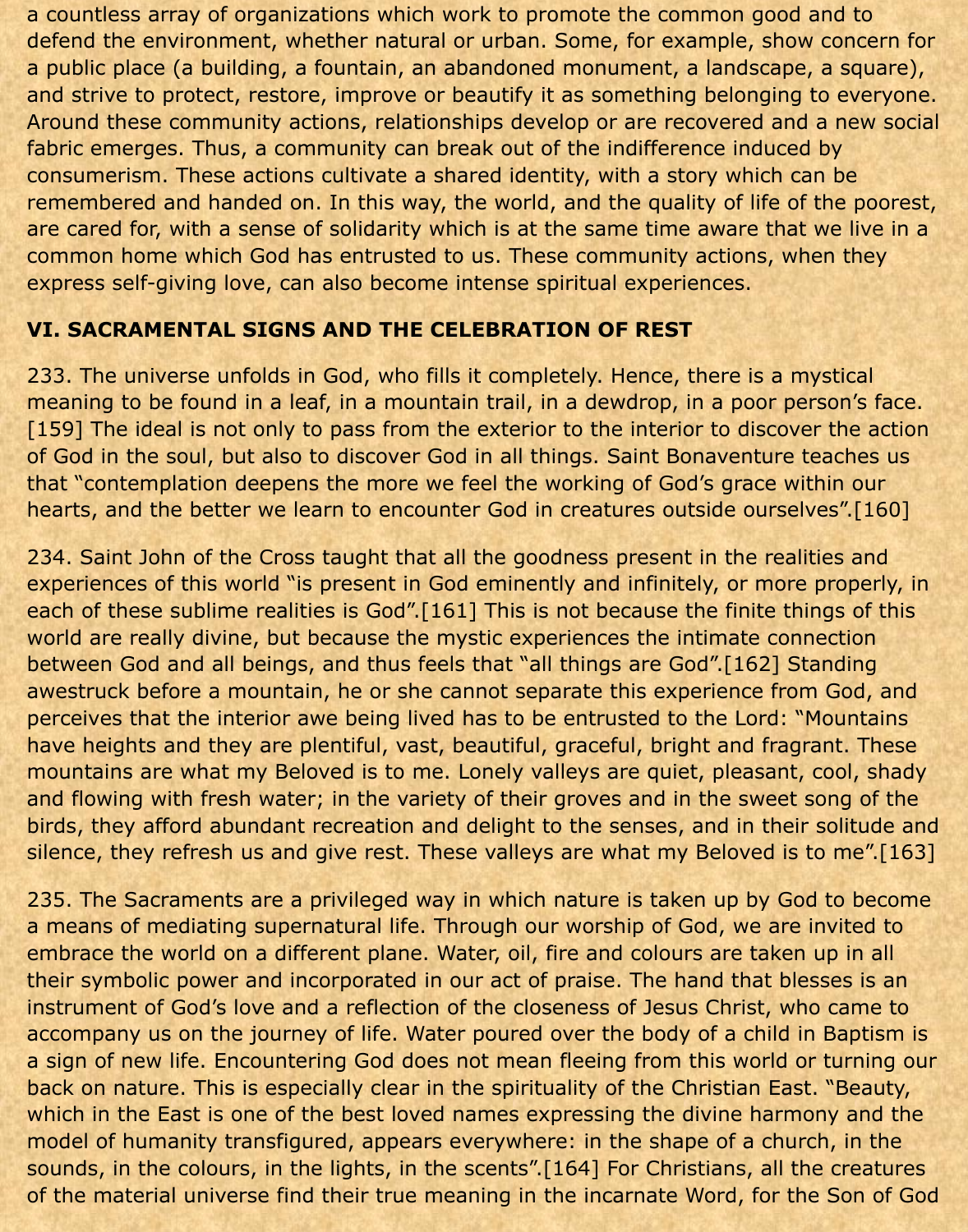236. It is in the Eucharist that all that has been created finds its greatest exaltation. Grace, which tends to manifest itself tangibly, found unsurpassable expression himself became man and gave himself as food for his creatures. The Lord, in t culmination of the mystery of the Incarnation, chose to reach our intimate depth through a fragment of matter. He co[mes no](http://w2.vatican.va/content/francesco/en/encyclicals/documents/papa-francesco_20150524_enciclica-laudato-si.html#_ftn165)t from above, but from within, he only we might find him in this world of ours. In the Eucharist, fullness is already ac is the living centre of the universe, the overflowing core of love and of inexhau Joined to the incarnate Son, present in the Eucharist, the whole cosmos gives God. Indeed the Eucharist is itself an act of cosmic love: "Yes, cosmic! Becaus when it is celebrated on the humble altar of a country church, the Eucharist is some way celebrated on the altar of the world".[166] The Eucharist joins heav earth; it embraces and penetrates all creation. The world which came forth fro hands returns to him in blessed and undivided adoration: in the bread of the E "creation is projected towards divinization, towards the holy wedding feast, to unification with the Creator himself".[167] Thus, the Eucharist is also a source and motivation for our concerns for the environment, directing us to be steward creation.

237. On Sunday, our participation in the Eucharist has special importance. Sur the Jewish Sabbath, is meant to be a day which heals our relationships with G ourselves, with others and with the [world.](http://w2.vatican.va/content/francesco/en/encyclicals/documents/papa-francesco_20150524_enciclica-laudato-si.html#_ftn167) Sunday is the day of the Resurrection "first day" of the new creation, whose first fruits are the Lord's risen humanity pledge of the final transfiguration of all created reality. It also proclaims "man' rest in God".[168] In this way, Christian spirituality incorporates the value of r and festivity. We tend to demean contemplative rest as something unproductive unnecessary, but this is to do away with the very thing which is most importar work: its meaning. We are called to include in our work a dimension of recepti gratuity, which is quite different from mere inactivity. Rather, it is another way working, which forms part of our very essence. It protects human action from empty activi[sm; it](http://w2.vatican.va/content/francesco/en/encyclicals/documents/papa-francesco_20150524_enciclica-laudato-si.html#_ftn168) also prevents that unfettered greed and sense of isolation v us seek personal gain to the detriment of all else. The law of weekly rest forba the seventh day, "so that your ox and your donkey may have rest, and the son maidservant, and the stranger, may be refreshed" (*Ex* 23:12). Rest opens our larger picture and gives us renewed sensitivity to the rights of others. And so rest, centred on the Eucharist, sheds it light on the whole week, and motivates greater concern for nature and the poor.

#### **VII. THE TRINITY AND THE RELATIONSHIP BETWEEN CREATURES**

238. The Father is the ultimate source of everything, the loving and self-comm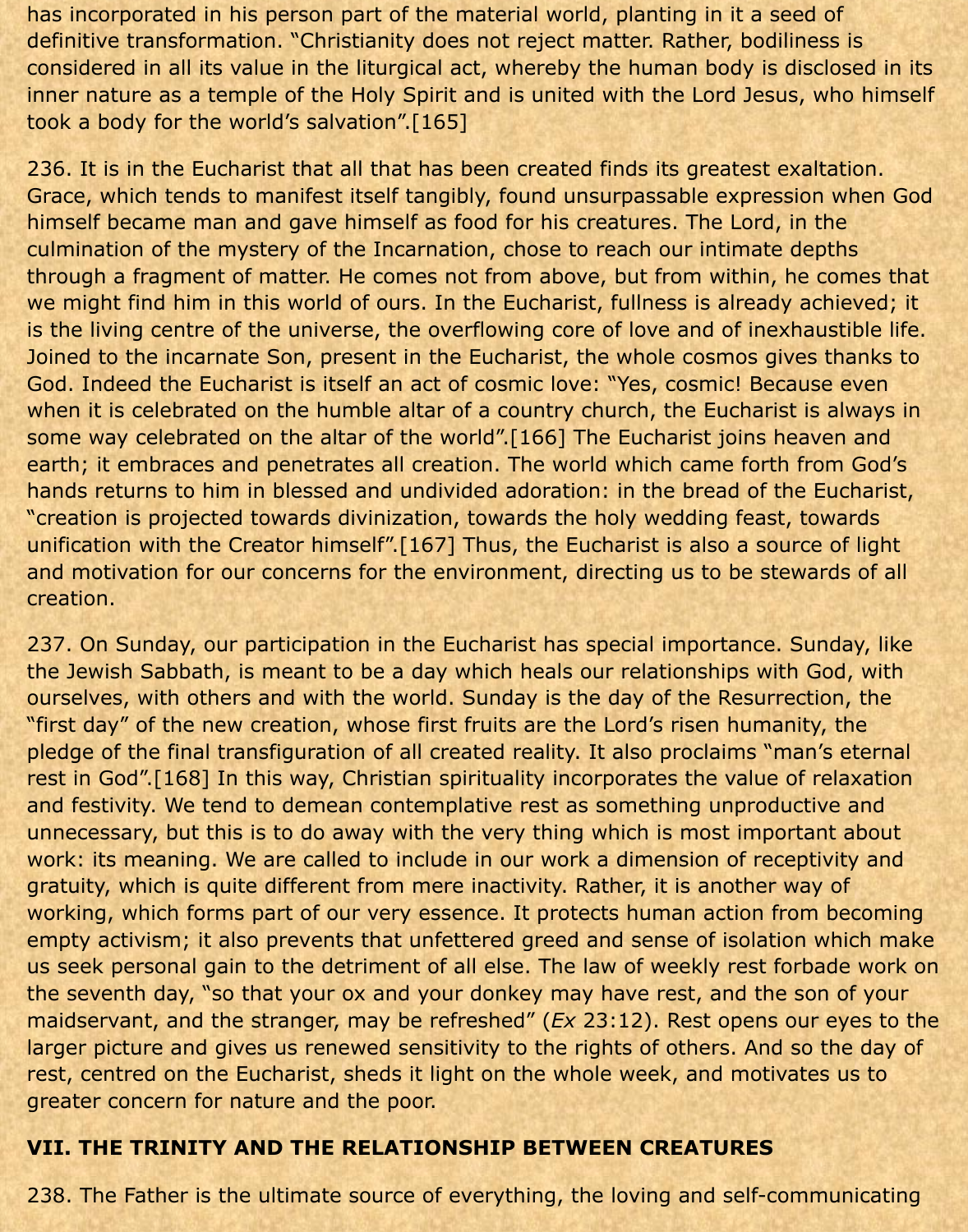wonder the universe in all its grandeur and beauty, we must praise the whole [169]

239. For Christians, believing in one God who is trinitarian communion sugges Trinity has left its mark on all creation. Saint Bonaventure went so far as to sa human beings, before sin, were able to see how each creature "testifies that G three". The reflection of the Trinity was there to be recognized in nature "when [was o](http://w2.vatican.va/content/francesco/en/encyclicals/documents/papa-francesco_20150524_enciclica-laudato-si.html#_ftn169)pen to man and our eyes had not yet become darkened".[170] The Franc teaches us that *each creature bears in itself a specifically Trinitarian structure* that it could be readily contemplated if only the human gaze were not so parti and fragile. In this way, he points out to us the challenge of trying to read rea Trinitarian key.

240. The divine Persons are subsistent relations, and the worl[d, crea](http://w2.vatican.va/content/francesco/en/encyclicals/documents/papa-francesco_20150524_enciclica-laudato-si.html#_ftn170)ted according divine model, is a web of relationships. Creatures tend towards God, and in tu proper to every living being to tend towards other things, so that throughout t universe we can find any number of constant and secretly interwoven relations This leads us not only to marvel at the manifold connections existing among c but also to discover a key to our own fulfilment. The human person grows more more and is sanctified more to the extent that he or she enters into relationships out from themselves to live in communion with God, with others and with all c In this way, they make their own that trinitarian dynamism which God imprinted in the make when they were created. Everything is interconnected, and this invites us to d spirituality of that global solidarity which flows from the mystery of the Trinity.

### **VIII. QUEEN OF ALL CREATION**

241. Mary, the Mother who cared for Jesus, now cares with maternal affection for this wounded world. Just as her pierced heart mourned the death of Jesus, she grieves for the sufferings of the crucified poor and for the creatures of this waste by human power. Completely transfigured, she now lives with Jesus, and creatures sing of her fairness. She is the Woman, "clothed in the sun, with the under her feet, and on her head a crown of twelve stars" (Rev 12:1). Carried i heaven, she is the Mother and Queen of all creation. In her glorified body, together and the Risen Christ, part of creation has reached the fullness of its beauty. She tr entire life of Jesus in her heart (cf. *Lk* 2:19,51), and now understands the mea things. Hence, we can ask her to enable us to look at this world with eyes of w

242. At her side in the Holy Family of Nazareth, stands the figure of Saint Jose Through his work and generous presence, he cared for and defended Mary and delivering them from the violence of the unjust by bringing them to Egypt. The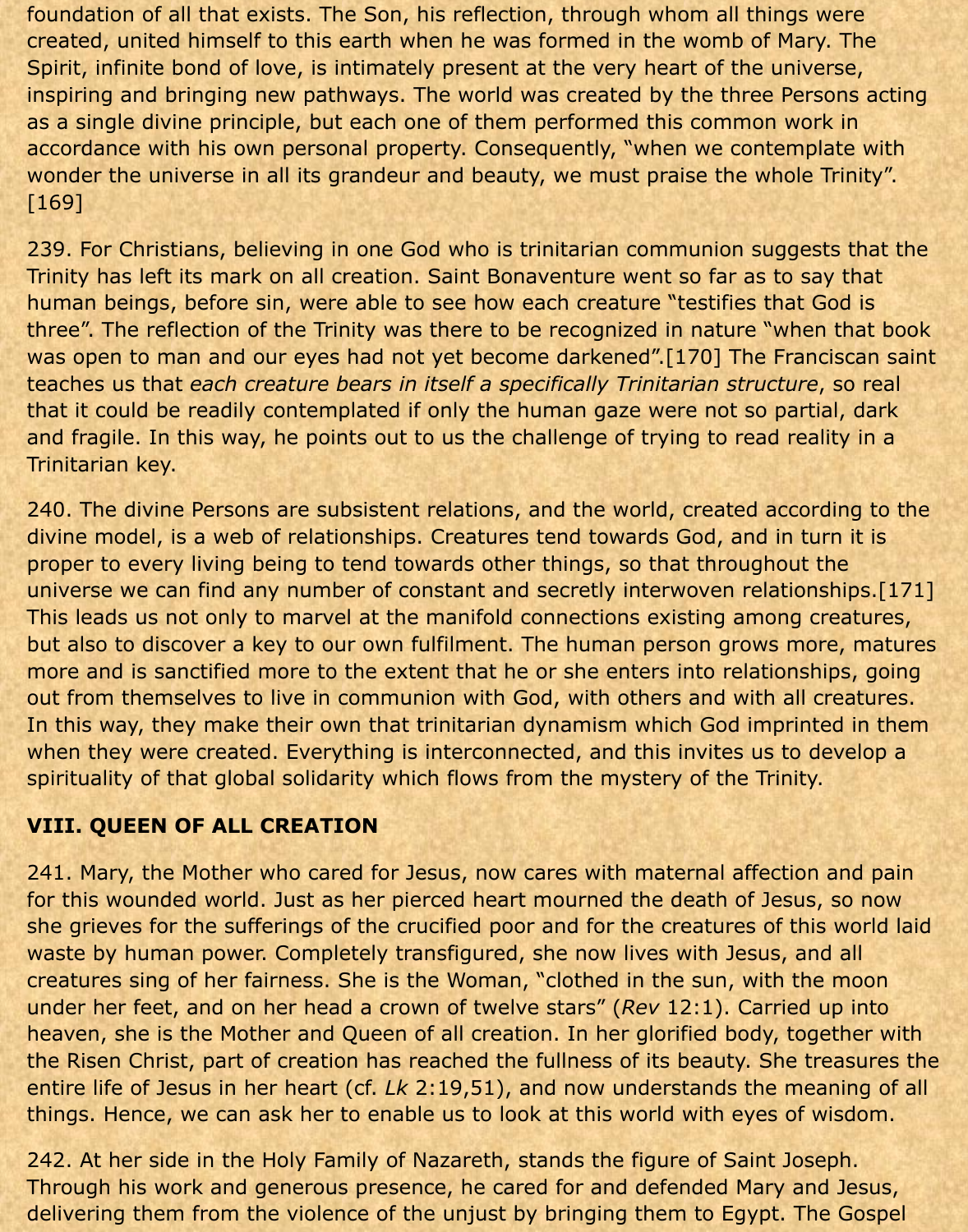#### **IX. BEYOND THE SUN**

243. At the end, we will find ourselves face to face with the infinite beauty of ( *Cor* 13:12), and be able to read with admiration and happiness the mystery of universe, which with us will share in unending plenitude. Even now we are jour towards the sabbath of eternity, the new Jerusalem, towards our common hon heaven. Jesus says: "I make all things new" (Rev 21:5). Eternal life will be a s experience of awe, in which each creature, resplendently transfigured, will tak rightful place and have something to give those poor men and women who will been liberated once and for all.

244. In the meantime, we come together to take charge of this home which has entrusted to us, knowing that all the good which exists here will be taken up in heavenly feast. In union with all creatures, we journey through this land seeking "if the world has a beginning and if it has been created, we must enquire who beginning, and who was its Creator".[172] Let us sing as we go. May our strug our concern for this planet never take away the joy of our hope.

245. God, who calls us to generous commitment and to give him our all, offers light and the strength needed to continue on our way. In the heart of this worl of life, who loves us so much, is always present. He does not abandon us, he do leave us alone, for he has united hi[mself d](http://w2.vatican.va/content/francesco/en/encyclicals/documents/papa-francesco_20150524_enciclica-laudato-si.html#_ftn172)efinitively to our earth, and his love impels us to find new ways forward. *Praise be to him*!

\* \* \* \* \*

246. At the conclusion of this lengthy reflection which has been both joyful and I propose that we offer two prayers. The first we can share with all who believe who is the all-powerful Creator, while in the other we Christians ask for inspira take up the commitment to creation set before us by the Gospel of Jesus.

#### *A prayer for our earth*

All-powerful God, you are present in the whole universe and in the smallest of your creatures. You embrace with your tenderness all that exists. Pour out upon us the power of your love, hat we may protect life and beauty. Fill us with peace, that we may live as brothers and sisters, harming no one.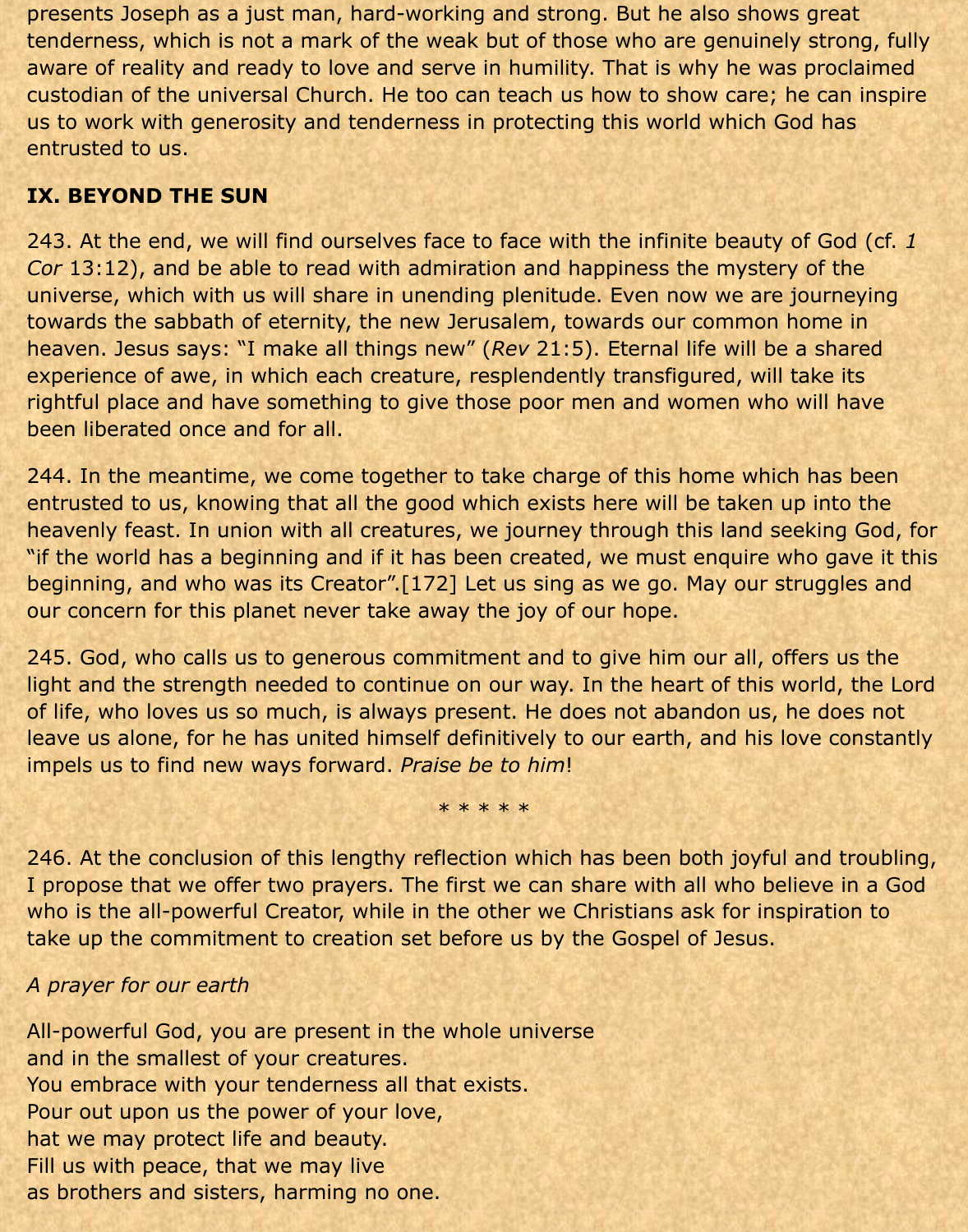O God of the poor, help us to rescue the abandoned and forgotten of this earth, so precious in your eyes. Bring healing to our lives, that we may protect the world and not prey on it, that we may sow beauty, not pollution and destruction. Touch the hearts of those who look only for gain at the expense of the poor and the earth. Teach us to discover the worth of each thing, to be filled with awe and contemplation, to recognize that we are profoundly united with every creature as we journey towards your infinite light. We thank you for being with us each day. Encourage us, we pray, in our struggle for justice, love and peace.

#### *A Christian prayer in union with creation*

Father, we praise you with all your creatures. They came forth from your all-powerful hand; they are yours, filled with your presence and your tender love. Praise be to you!

Son of God, Jesus, through you all things were made. You were formed in the womb of Mary our Mother, you became part of this earth, and you gazed upon this world with human eyes. Today you are alive in every creature in your risen glory. Praise be to you!

Holy Spirit, by your light you guide this world towards the Father's love and accompany creation as it groans in travail. You also dwell in our hearts and you inspire us to do what is good. Praise be to you!

Triune Lord, wondrous community of infinite love, teach us to contemplate you in the beauty of the universe, for all things speak of you. Awaken our praise and thankfulness for every being that you have made.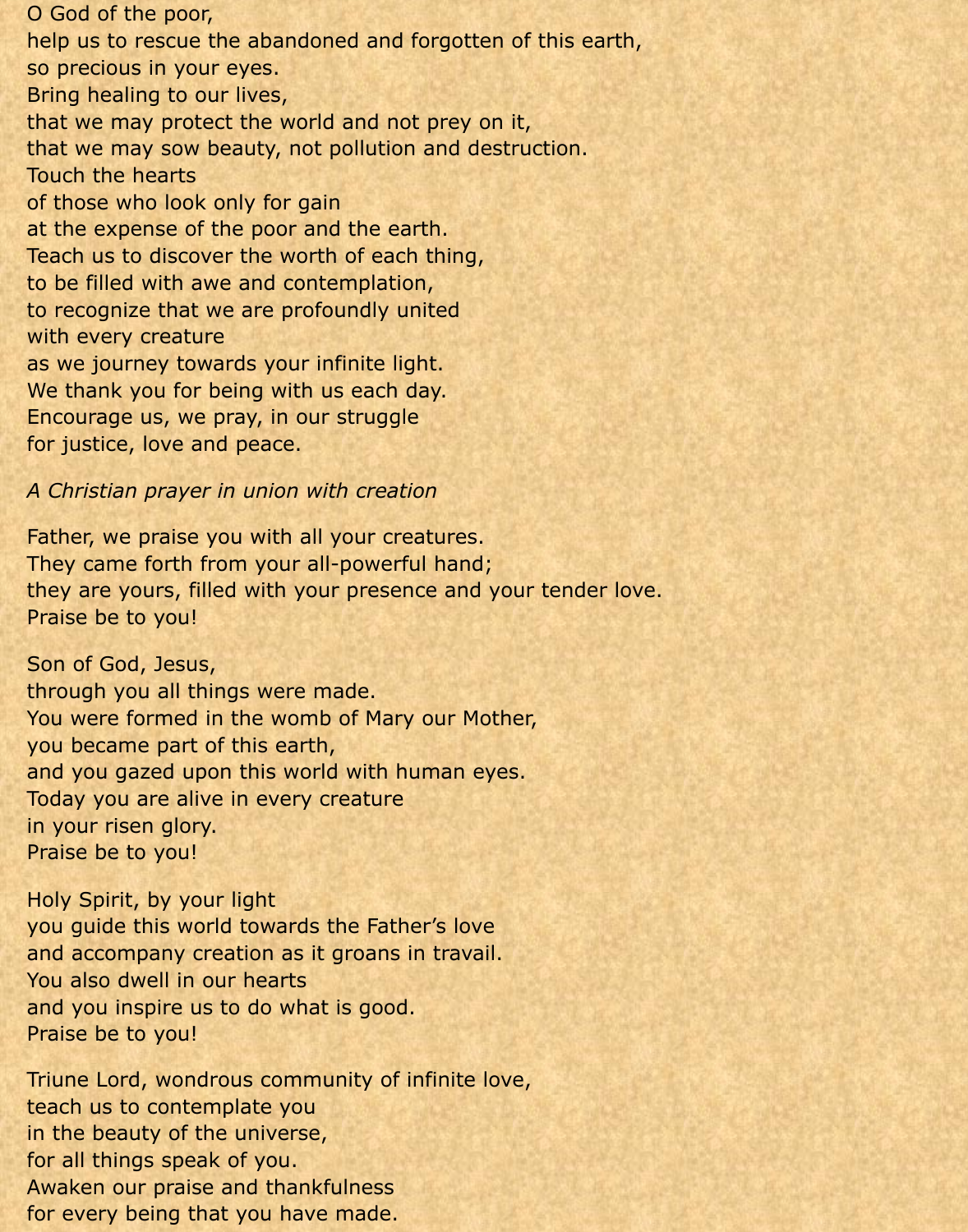for not one of them is forgotten in your sight. Enlighten those who possess power and money that they may avoid the sin of indifference, that they may love the common good, advance the weak, and care for this world in which we live. The poor and the earth are crying out. O Lord, seize us with your power and light, help us to protect all life, to prepare for a better future, for the coming of your Kingdom of justice, peace, love and beauty. Praise be to you! Amen.

*Given in Rome at Saint Peter's on 24 May, the Solemnity of Pentecost, in the y the third of my Pontificate.*

#### **Franciscus**

[1] Canticle of the Creatures, in *Francis of Assisi: Early Documents*, vol. 1, New London-Manila, 1999, 113-114.

[2] Apostolic Letter Octogesima Adveniens (14 May 1971), 21: AAS 63 (1971)

[3] Address to FAO on the 25th Anniversary of its Institution (16 November 1971) [AAS](http://w2.vatican.va/content/francesco/en/encyclicals/documents/papa-francesco_20150524_enciclica-laudato-si.html#_ftnref1) 62 (1970), 833.

[4] Encyclical Letter Redemptor Hominis (4 March 1979), 15: AAS 71 (1979),

[\[5\]](http://w2.vatican.va/content/francesco/en/encyclicals/documents/papa-francesco_20150524_enciclica-laudato-si.html#_ftnref2) Cf. Catechesis ([17 January 2001\), 4:](http://w2.vatican.va/content/paul-vi/en/apost_letters/documents/hf_p-vi_apl_19710514_octogesima-adveniens.html) *Insegnamenti* 41/1 (2001), 179.

[\[6\]](http://w2.vatican.va/content/francesco/en/encyclicals/documents/papa-francesco_20150524_enciclica-laudato-si.html#_ftnref3) [Encyclical Letter Centesimus Annus](http://w2.vatican.va/content/paul-vi/en/speeches/1970/documents/hf_p-vi_spe_19701116_xxv-istituzione-fao.html) (1 May 1991), 38: AAS 83 (1991), 841.

[7] Ibid., 58: AAS 83 (1991), p. 863.

[\[8\]](http://w2.vatican.va/content/francesco/en/encyclicals/documents/papa-francesco_20150524_enciclica-laudato-si.html#_ftnref4) JOHN PAUL II, E[ncyclical Letter Sollic](http://w2.vatican.va/content/john-paul-ii/en/encyclicals/documents/hf_jp-ii_enc_04031979_redemptor-hominis.html)itudo Rei Socialis (30 December 1987 [80](http://w2.vatican.va/content/francesco/en/encyclicals/documents/papa-francesco_20150524_enciclica-laudato-si.html#_ftnref5) (19[88\), 559.](http://w2.vatican.va/content/john-paul-ii/en/audiences/2001/documents/hf_jp-ii_aud_20010117.html)

[\[9\]](http://w2.vatican.va/content/francesco/en/encyclicals/documents/papa-francesco_20150524_enciclica-laudato-si.html#_ftnref6) Cf. ID., Encyclic[al Letter Centesimus](http://w2.vatican.va/content/john-paul-ii/en/encyclicals/documents/hf_jp-ii_enc_01051991_centesimus-annus.html) Annus (1 May 1991), 37: AAS 83 (1991)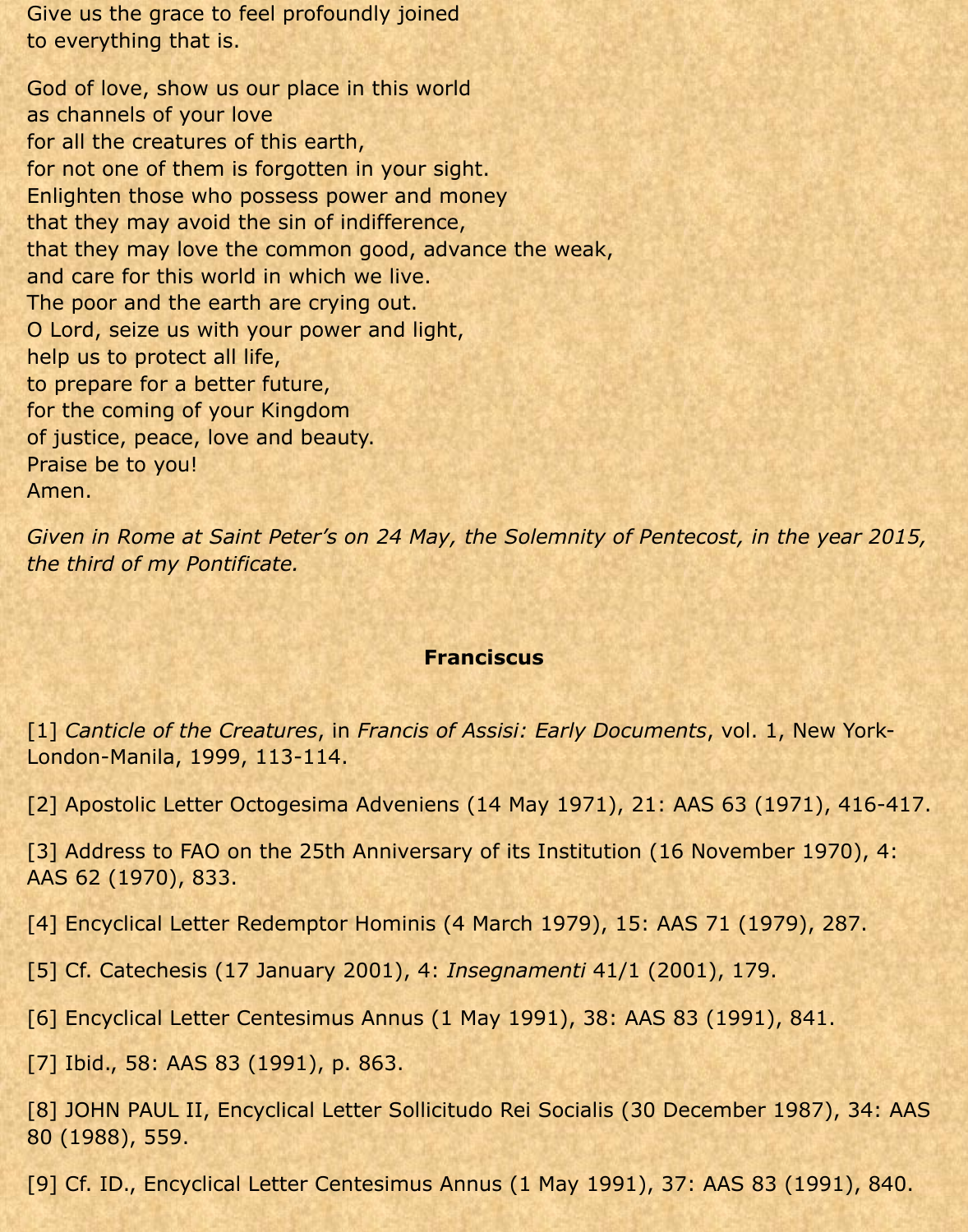[\[13\]](http://w2.vatican.va/content/francesco/en/encyclicals/documents/papa-francesco_20150524_enciclica-laudato-si.html#_ftnref10) [Address to the Clergy of the Diocese of Bolzano-Bressanone](http://w2.vatican.va/content/benedict-xvi/en/speeches/2007/january/documents/hf_ben-xvi_spe_20070108_diplomatic-corps.html) (6 August 2008): A 100 (2008), 634.

[\[14\]](http://w2.vatican.va/content/francesco/en/encyclicals/documents/papa-francesco_20150524_enciclica-laudato-si.html#_ftnref11) Message for the [Day of Prayer for t](http://w2.vatican.va/content/benedict-xvi/en/encyclicals/documents/hf_ben-xvi_enc_20090629_caritas-in-veritate.html)he Protection of Creation (1 September

[\[15\]](http://w2.vatican.va/content/francesco/en/encyclicals/documents/papa-francesco_20150524_enciclica-laudato-si.html#_ftnref12) [Address in Santa Barbara,](http://w2.vatican.va/content/benedict-xvi/en/speeches/2011/september/documents/hf_ben-xvi_spe_20110922_reichstag-berlin.html) California (8 November 1997); cf. JOHN CHRYS **On Earth as in Heaven: Ecological Vision and Initiatives of Ecumenical Patriarch** *[Barth](http://w2.vatican.va/content/francesco/en/encyclicals/documents/papa-francesco_20150524_enciclica-laudato-si.html#_ftnref13)olomew*[, Bronx, New York, 2012.](http://w2.vatican.va/content/benedict-xvi/en/speeches/2008/august/documents/hf_ben-xvi_spe_20080806_clero-bressanone.html)

[\[16\]](http://w2.vatican.va/content/francesco/en/encyclicals/documents/papa-francesco_20150524_enciclica-laudato-si.html#_ftnref14) Ibid.

[\[17\]](http://w2.vatican.va/content/francesco/en/encyclicals/documents/papa-francesco_20150524_enciclica-laudato-si.html#_ftnref15) *Lecture at the Monastery of Utstein, Norway (23 June 2003).*

[18] "Global Responsibility and Ecological Sustainability", Closing Remarks, Ha I, Istanbul (20 June 2012).

[\[19\]](http://w2.vatican.va/content/francesco/en/encyclicals/documents/papa-francesco_20150524_enciclica-laudato-si.html#_ftnref16) THOMAS OF CELANO, *The Life of Saint Francis*, I, 29, 81: in *Francis of As [Docu](http://w2.vatican.va/content/francesco/en/encyclicals/documents/papa-francesco_20150524_enciclica-laudato-si.html#_ftnref17)ments*, vol. 1, New York-London-Manila, 1999, 251.

[20] *The Major Legend of Saint Francis*, VIII, 6, in *Francis of Assisi: Early Documents*, [vol. 2](http://w2.vatican.va/content/francesco/en/encyclicals/documents/papa-francesco_20150524_enciclica-laudato-si.html#_ftnref18), New York-London-Manila, 2000, 590.

[21] Cf. THOMAS OF CELANO, The Remembrance of the Desire of a Soul, II, 1 *[Fran](http://w2.vatican.va/content/francesco/en/encyclicals/documents/papa-francesco_20150524_enciclica-laudato-si.html#_ftnref19)cis of Assisi: Early Documents*, vol. 2, New York-London-Manila, 2000, 354.

[22] SOUTHERN AFRICAN CATHOLIC BISHOPS' CONFERENCE, *Pastoral Statem [Envir](http://w2.vatican.va/content/francesco/en/encyclicals/documents/papa-francesco_20150524_enciclica-laudato-si.html#_ftnref20)onmental Crisis* (5 September 1999).

[\[23\]](http://w2.vatican.va/content/francesco/en/encyclicals/documents/papa-francesco_20150524_enciclica-laudato-si.html#_ftnref21) Cf. Greeting to the Staff of FAO (20 November 2014): AAS 106 (2014), 9

[24] FIFTH GENERAL CONFERENCE OF THE LATIN AMERICAN AND CARIBBEAN *[Apar](http://w2.vatican.va/content/francesco/en/encyclicals/documents/papa-francesco_20150524_enciclica-laudato-si.html#_ftnref22)ecida Document* (29 June 2007), 86.

[25] CATHOLIC BISHOPS' CONFERENCE OF THE PHILIPPINES, Pastoral Letter *[Happ](http://w2.vatican.va/content/francesco/en/encyclicals/documents/papa-francesco_20150524_enciclica-laudato-si.html#_ftnref23)eni[ng to our Beautiful Land?](http://w2.vatican.va/content/francesco/en/speeches/2014/november/documents/papa-francesco_20141120_visita-fao.html)* (29 January 1988).

[26] BOLIVIAN BISHOPS' CONFERENCE, Pastoral Letter on the Environment and [Deve](http://w2.vatican.va/content/francesco/en/encyclicals/documents/papa-francesco_20150524_enciclica-laudato-si.html#_ftnref24)lopment in Bolivia *El universo, don de Dios para la vida* (23 March 2012),

[27] Cf. GERMAN BISHOPS' CONFERENCE, Commission for Social Issues, *Der [Klim](http://w2.vatican.va/content/francesco/en/encyclicals/documents/papa-francesco_20150524_enciclica-laudato-si.html#_ftnref25)awandel: Brennpunkt globaler, intergenerationeller und ökologischer Gerechtigkeit* (September 2006), 28-30.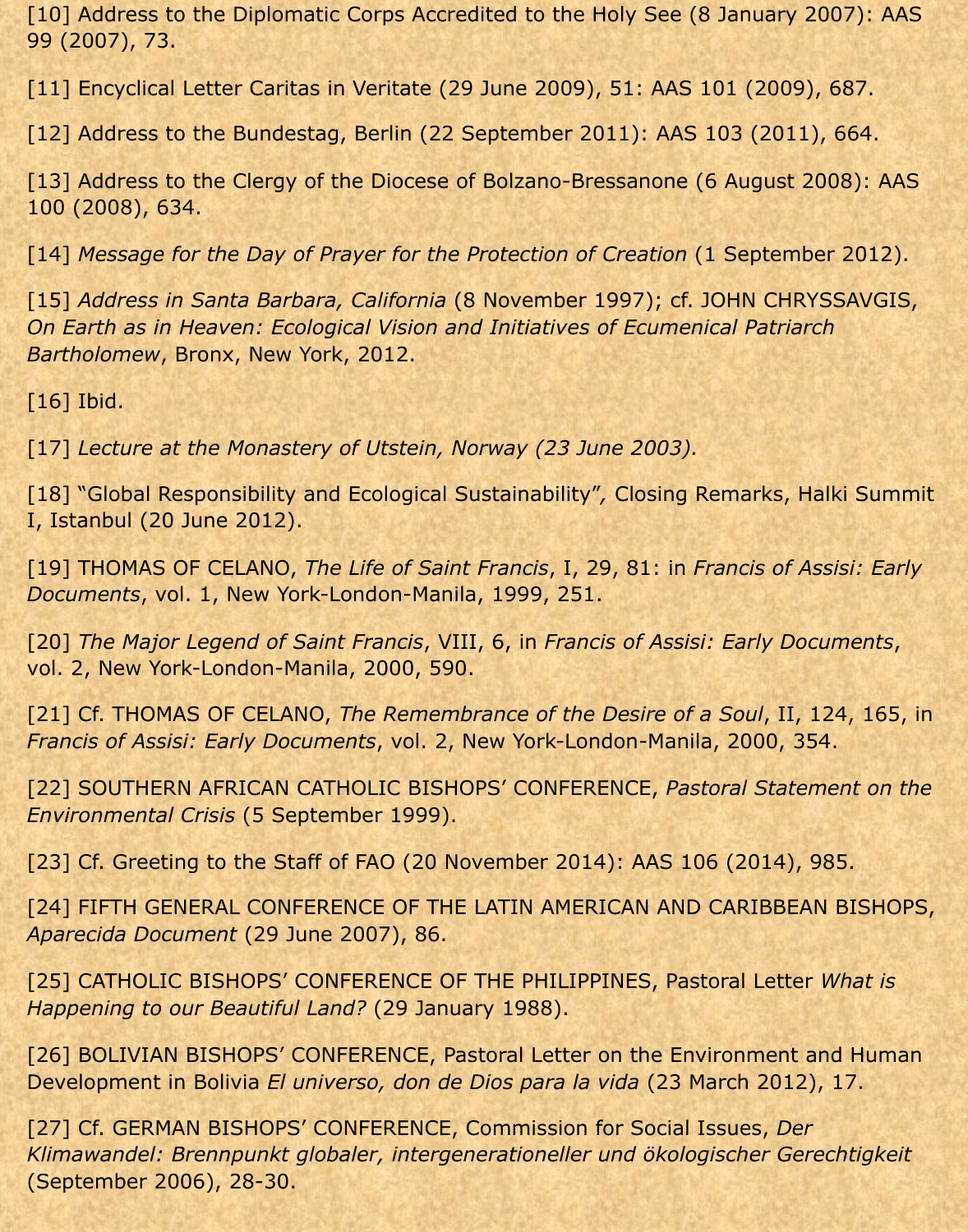$\sum_{i=1}^{n}$ 

[\[31\] UNITED STATES CONFERENCE OF CATHOLIC BISHOPS,](http://www.vatican.va/roman_curia/pontifical_councils/justpeace/documents/rc_pc_justpeace_doc_20060526_compendio-dott-soc_en.html) *Global Climate Change Change: Attitude: Attitude: Attitude: A [Plea](http://w2.vatican.va/content/francesco/en/encyclicals/documents/papa-francesco_20150524_enciclica-laudato-si.html#_ftnref29) [for Dialogu](http://w2.vatican.va/content/francesco/en/audiences/2013/documents/papa-francesco_20130605_udienza-generale.html)e, Prudence and the Common Good* (15 June 2001).

[32] FIFTH GENERAL CONFERENCE OF THE LATIN AMERICAN AND CARIBBEAN *[Apar](http://w2.vatican.va/content/francesco/en/encyclicals/documents/papa-francesco_20150524_enciclica-laudato-si.html#_ftnref30)ecida Document* (29 June 2007), 471.

[33] Apostolic Exhortation Evangelii Gaudium (24 November 2013), 56: AAS 1 [1043](http://w2.vatican.va/content/francesco/en/encyclicals/documents/papa-francesco_20150524_enciclica-laudato-si.html#_ftnref31).

[\[34\]](http://w2.vatican.va/content/francesco/en/encyclicals/documents/papa-francesco_20150524_enciclica-laudato-si.html#_ftnref32) JOHN PAUL II, Message for the 1990 World Day of Peace, 12: AAS 82 (19

[35] ID., Catechesis (17 January 2001), 3: *Insegnamenti* 24/1 (2001), 178.

[\[36\]](http://w2.vatican.va/content/francesco/en/encyclicals/documents/papa-francesco_20150524_enciclica-laudato-si.html#_ftnref33) JOHN PAUL II, Messa[ge for the 1990 Wor](http://w2.vatican.va/content/francesco/en/apost_exhortations/documents/papa-francesco_esortazione-ap_20131124_evangelii-gaudium.html)ld Day of Peace, 15: AAS 82 (19

[37] *Catechism of the Catholic Church*, 357.

[\[38\]](http://w2.vatican.va/content/francesco/en/encyclicals/documents/papa-francesco_20150524_enciclica-laudato-si.html#_ftnref34) *Angelus* in Osn[abrück \(Germany\) with the disabled, 16 N](http://w2.vatican.va/content/john-paul-ii/en/messages/peace/documents/hf_jp-ii_mes_19891208_xxiii-world-day-for-peace.html)ovember 1980: *[Inseg](http://w2.vatican.va/content/francesco/en/encyclicals/documents/papa-francesco_20150524_enciclica-laudato-si.html#_ftnref35)namenti* [3/2 \(1](http://w2.vatican.va/content/john-paul-ii/en/audiences/2001/documents/hf_jp-ii_aud_20010117.html)980), 1232.

[\[39\]](http://w2.vatican.va/content/francesco/en/encyclicals/documents/papa-francesco_20150524_enciclica-laudato-si.html#_ftnref36) BENEDICT XVI[, Homily for the Solemn Inauguration of th](http://w2.vatican.va/content/john-paul-ii/en/messages/peace/documents/hf_jp-ii_mes_19891208_xxiii-world-day-for-peace.html)e Petrine Ministr [2005](http://w2.vatican.va/content/francesco/en/encyclicals/documents/papa-francesco_20150524_enciclica-laudato-si.html#_ftnref37)): AAS 97 (2005), 711.

[40] Cf. BONAVENTURE, *The Major Legend of Saint Francis*, VIII, 1, in *Francis [Early](http://w2.vatican.va/content/francesco/en/encyclicals/documents/papa-francesco_20150524_enciclica-laudato-si.html#_ftnref38) Documents*, vol. 2, New York-London-Manila, 2000, 586.

[\[41\]](http://w2.vatican.va/content/francesco/en/encyclicals/documents/papa-francesco_20150524_enciclica-laudato-si.html#_ftnref39) *Catechism of th[e Catholic Church](http://w2.vatican.va/content/benedict-xvi/en/homilies/2005/documents/hf_ben-xvi_hom_20050424_inizio-pontificato.html)*, 2416.

[42] GERMAN BISHOPS' CONFERENCE, Zukunft der Schöpfung - Zukunft der I *Einklärung der Deutschen Bischofskonferenz zu Fragen der Umwelt und der [Ener](http://w2.vatican.va/content/francesco/en/encyclicals/documents/papa-francesco_20150524_enciclica-laudato-si.html#_ftnref40)gieversorgung*, (1980), II, 2.

[\[43\]](http://w2.vatican.va/content/francesco/en/encyclicals/documents/papa-francesco_20150524_enciclica-laudato-si.html#_ftnref41) *Catechism of the Catholic Church*, 339.

[\[44\]](http://w2.vatican.va/content/francesco/en/encyclicals/documents/papa-francesco_20150524_enciclica-laudato-si.html#_ftnref42) *Hom. in Hexaemeron,* I, 2, 10: PG 29, 9.

[45] *The Divine Comedy, Paradiso*, Canto XXXIII, 145.

[46] BENEDICT XVI, Catechesis (9 November 2005), 3: *Insegnamenti* 1 (2005), 768.

[\[47\]](http://w2.vatican.va/content/francesco/en/encyclicals/documents/papa-francesco_20150524_enciclica-laudato-si.html#_ftnref43) ID., Encyclical Letter Caritas in Veritate (29 June 2009), 51: AAS 101 (20

[\[48\]](http://w2.vatican.va/content/francesco/en/encyclicals/documents/papa-francesco_20150524_enciclica-laudato-si.html#_ftnref44) JOHN PAUL II, *Catechesis* (24 April 1991), 6: *Insegnamenti* 14 (1991), 8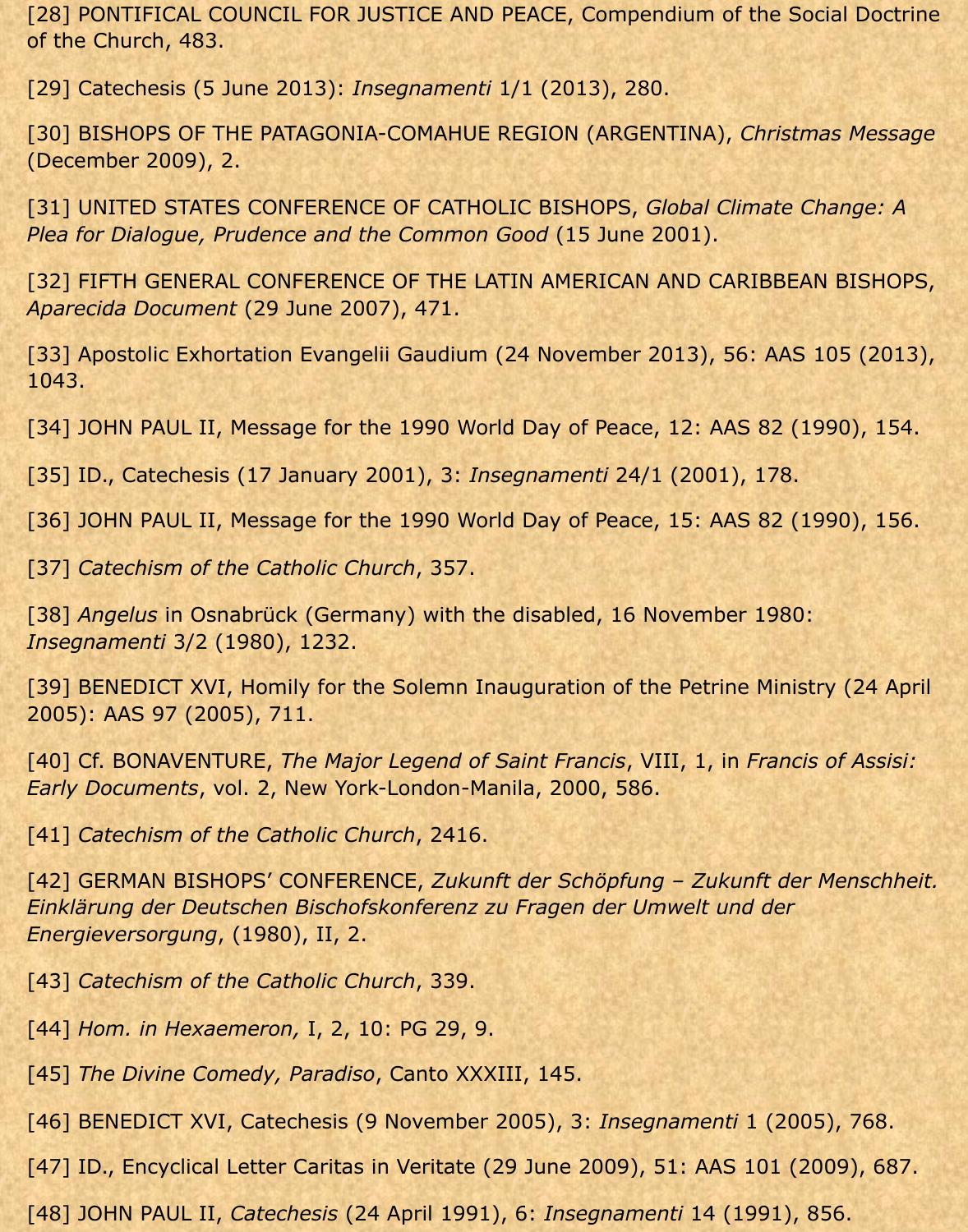[\[51\]](http://w2.vatican.va/content/francesco/en/encyclicals/documents/papa-francesco_20150524_enciclica-laudato-si.html#_ftnref49) THOMAS AQUINAS, *Summa Theologiae*, I, q. 104, art. 1 ad 4.

[52] ID., *In octo libros Physicorum Aristotelis expositio*, Lib. II, lectio 14.

[\[53\]](http://w2.vatican.va/content/francesco/en/encyclicals/documents/papa-francesco_20150524_enciclica-laudato-si.html#_ftnref50) Against this horizon we can set the contribution of Fr Teilhard de Chardin VI, Address in a C[hemical and Pharm](http://www.vatican.va/archive/hist_councils/ii_vatican_council/documents/vat-ii_const_19651207_gaudium-et-spes_en.html)aceutical Plant (24 February 1966): Insegnant (1966), 992-993; JOHN PAUL II, Letter to the Reverend George Coyne (1 June *[Inseg](http://w2.vatican.va/content/francesco/en/encyclicals/documents/papa-francesco_20150524_enciclica-laudato-si.html#_ftnref51)namenti 11/2 (1988), 1715; BENEDICT XVI, Homily for the Celebration of* [in Ao](http://w2.vatican.va/content/francesco/en/encyclicals/documents/papa-francesco_20150524_enciclica-laudato-si.html#_ftnref52)sta (24 July 2009): *Insegnamenti* 5/2 (2009), 60.

[\[54\]](http://w2.vatican.va/content/francesco/en/encyclicals/documents/papa-francesco_20150524_enciclica-laudato-si.html#_ftnref53) JOHN PAUL II, Catechesis (30 January 2002),6: *Insegnamenti* 25/1 (2002), 140.

[55] CANADIAN CONFERENCE OF CATHOLIC BISHOPS, SOCIAL AFFAIRS COMI Pastoral Letter *You Love All that Exists... All Things are Yours, God, Lover of Light Conditions* [October 2003\), 1.](http://w2.vatican.va/content/benedict-xvi/en/homilies/2009/documents/hf_ben-xvi_hom_20090724_vespri-aosta.html)

[56] CATHOLIC BISHOPS' CONFERENCE OF JAPAN, *Reverence for Life. A Mess [Twen](http://w2.vatican.va/content/francesco/en/encyclicals/documents/papa-francesco_20150524_enciclica-laudato-si.html#_ftnref54)ty-First Century* [\(1 Januar](http://w2.vatican.va/content/john-paul-ii/en/audiences/2002/documents/hf_jp-ii_aud_20020130.html)y 2000), 89.

[\[57\]](http://w2.vatican.va/content/francesco/en/encyclicals/documents/papa-francesco_20150524_enciclica-laudato-si.html#_ftnref55) JOHN PAUL II, Catechesis (26 January 2000), 5: *Insegnamenti* 23/1 (2000), 123.

[58] ID., Catechesis (2 August 2000), 3: *Insegnamenti* 23/2 (2000), 112.

[\[59\]](http://w2.vatican.va/content/francesco/en/encyclicals/documents/papa-francesco_20150524_enciclica-laudato-si.html#_ftnref56) PAUL RICOEUR, *Philosophie de la Volonté, t. II: Finitude et Culpabilité*, Pa 216.

[\[60\]](http://w2.vatican.va/content/francesco/en/encyclicals/documents/papa-francesco_20150524_enciclica-laudato-si.html#_ftnref57) *Summa Theologiae*[, I, q. 4](http://w2.vatican.va/content/john-paul-ii/en/audiences/2000/documents/hf_jp-ii_aud_20000126.html)7, art. 1.

[\[61\]](http://w2.vatican.va/content/francesco/en/encyclicals/documents/papa-francesco_20150524_enciclica-laudato-si.html#_ftnref58) Ibid[.](http://w2.vatican.va/content/john-paul-ii/en/audiences/2000/documents/hf_jp-ii_aud_20000802.html)

[\[62\]](http://w2.vatican.va/content/francesco/en/encyclicals/documents/papa-francesco_20150524_enciclica-laudato-si.html#_ftnref59) Cf. ibid., art. 2, ad 1; art. 3.

[63] *Catechism of the Catholic Church*, 340.

[\[64\]](http://w2.vatican.va/content/francesco/en/encyclicals/documents/papa-francesco_20150524_enciclica-laudato-si.html#_ftnref60) *Canticle of the Creatures*, in *Francis of Assisi: Early Documents*, New York [Mani](http://w2.vatican.va/content/francesco/en/encyclicals/documents/papa-francesco_20150524_enciclica-laudato-si.html#_ftnref61)la, 1999, 113-114.

[\[65\]](http://w2.vatican.va/content/francesco/en/encyclicals/documents/papa-francesco_20150524_enciclica-laudato-si.html#_ftnref62) Cf. NATIONAL CONFERENCE OF THE BISHOPS OF BRAZIL, *A Igreja e a Qu [Ecoló](http://w2.vatican.va/content/francesco/en/encyclicals/documents/papa-francesco_20150524_enciclica-laudato-si.html#_ftnref63)gica,* 1992, 53-54.

[\[66\]](http://w2.vatican.va/content/francesco/en/encyclicals/documents/papa-francesco_20150524_enciclica-laudato-si.html#_ftnref64) Ibid., 61.

[67] Apostolic Exhortation Evangelii Gaudium (24 November 2013), 215: AAS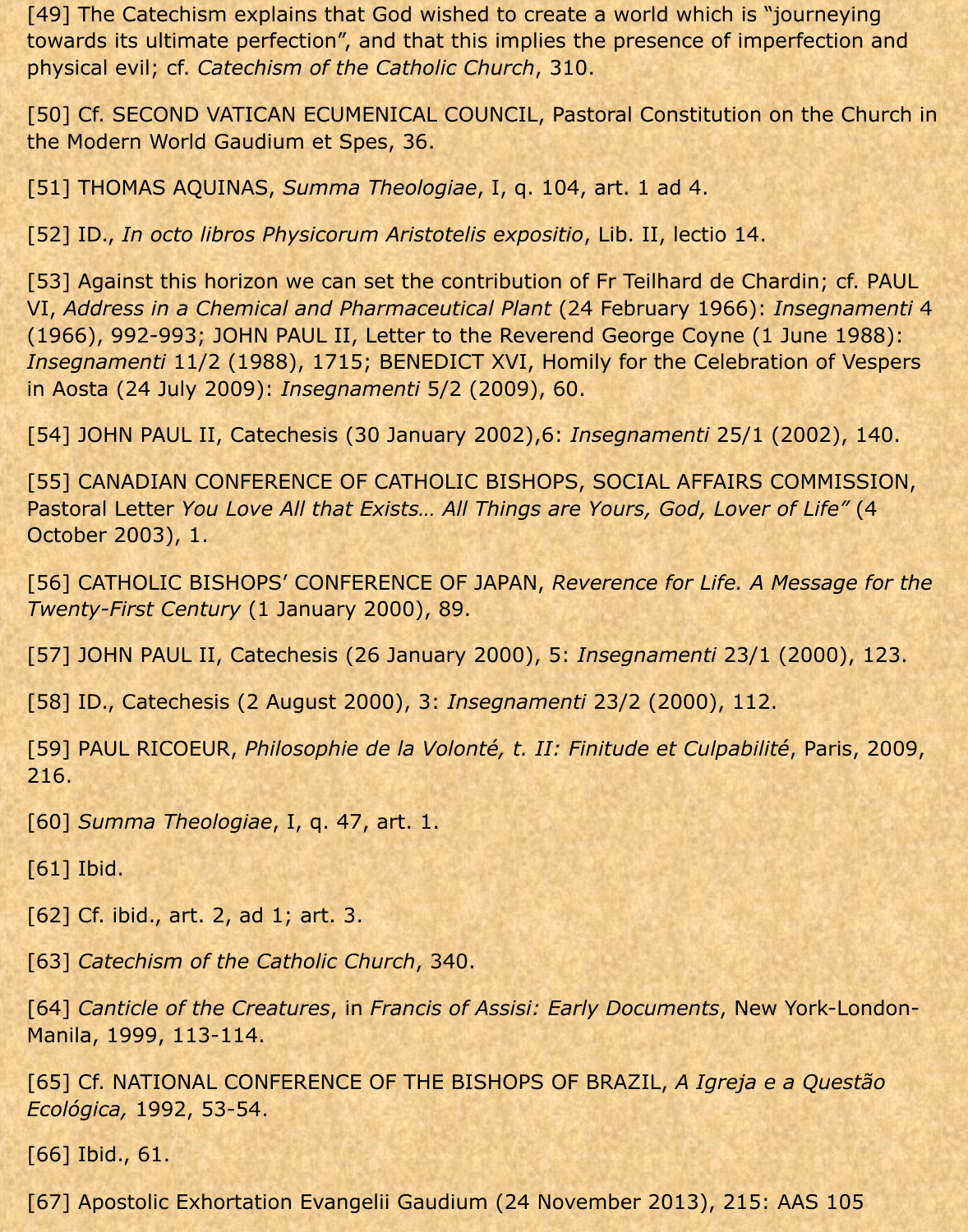[70] CONFERENCE OF DOMINICAN BISHOPS, Pastoral Letter Sobre la relación *[hom](http://w2.vatican.va/content/francesco/en/encyclicals/documents/papa-francesco_20150524_enciclica-laudato-si.html#_ftnref68)bre con la naturaleza* (21 January 1[987\).](http://w2.vatican.va/content/dam/francesco/encyclicals/documents/Caritas%20in%20Veritate)

[71] JOHN PAUL II, Encyclical Letter Laborem Exercens (14 September 1981), [73 \(1](http://w2.vatican.va/content/francesco/en/encyclicals/documents/papa-francesco_20150524_enciclica-laudato-si.html#_ftnref69)981), 626.

[\[72\]](http://w2.vatican.va/content/francesco/en/encyclicals/documents/papa-francesco_20150524_enciclica-laudato-si.html#_ftnref70) Encyclical Letter Centesimus Annus (1 May 1991), 31: AAS 83 (1991), 83

[73] Encyclical Letter Sollicitudo Rei Socialis (30 December 1987), 33: AAS 80 [557.](http://w2.vatican.va/content/francesco/en/encyclicals/documents/papa-francesco_20150524_enciclica-laudato-si.html#_ftnref71)

[74] Address to Indigenous and Rural People, Cuilapán, Mexico (29 January 1978) [AAS](http://w2.vatican.va/content/francesco/en/encyclicals/documents/papa-francesco_20150524_enciclica-laudato-si.html#_ftnref72) 71 (1979), 209.

[75] *Homily at Mass f[or Farmers,](http://w2.vatican.va/content/john-paul-ii/en/encyclicals/documents/hf_jp-ii_enc_30121987_sollicitudo-rei-socialis.html)* Recife, Brazil (7 July 1980): AAS 72 (1980): AAS 72 [\(198](http://w2.vatican.va/content/francesco/en/encyclicals/documents/papa-francesco_20150524_enciclica-laudato-si.html#_ftnref73)0), 926.

[\[76\]](http://w2.vatican.va/content/francesco/en/encyclicals/documents/papa-francesco_20150524_enciclica-laudato-si.html#_ftnref74) Cf. Message for the 1990 World Day of Peace, 8: AAS 82 (1990), 152.

[77] PARAGUAYAN BISHOPS' CONFERENCE, Pastoral Letter *El campesino para [tierra](http://w2.vatican.va/content/francesco/en/encyclicals/documents/papa-francesco_20150524_enciclica-laudato-si.html#_ftnref75)* (12 June 1983), 2, 4, d.

[78] NEW ZEALAND CATHOLIC BISHOPS CONFERENCE, Statement on Environ *[Issue](http://w2.vatican.va/content/francesco/en/encyclicals/documents/papa-francesco_20150524_enciclica-laudato-si.html#_ftnref76)s* ([1 September 2006\).](http://w2.vatican.va/content/john-paul-ii/en/messages/peace/documents/hf_jp-ii_mes_19891208_xxiii-world-day-for-peace.html)

[\[79\]](http://w2.vatican.va/content/francesco/en/encyclicals/documents/papa-francesco_20150524_enciclica-laudato-si.html#_ftnref77) Encyclical Letter Laborem Exercens (14 September 1981), 27: AAS 73 (1

[80] Hence Saint Justin could speak of "seeds of the Word" in the world; cf. II [1-2;](http://w2.vatican.va/content/francesco/en/encyclicals/documents/papa-francesco_20150524_enciclica-laudato-si.html#_ftnref78) 13, 3-6: PG 6, 457-458, 467.

[81] JOHN PAUL II, Address to Scientists and Representatives of the United Nations [Univ](http://w2.vatican.va/content/francesco/en/encyclicals/documents/papa-francesco_20150524_enciclica-laudato-si.html#_ftnref79)ersity*,* Hiroshima [\(25 February 1981](http://w2.vatican.va/content/john-paul-ii/en/encyclicals/documents/hf_jp-ii_enc_14091981_laborem-exercens.html)), 3: AAS 73 (1981), 422.

[82] BENEDICT XVI, Encyclical Letter Caritas in Veritate (29 June 2009), 69: A [\(200](http://w2.vatican.va/content/francesco/en/encyclicals/documents/papa-francesco_20150524_enciclica-laudato-si.html#_ftnref80)9), 702.

[83] ROMANO GUARDINI, *Das Ende der Neuzeit*, 9th ed., Würzburg, 1965, 87 *[The End of the Modern World](http://w2.vatican.va/content/john-paul-ii/en/speeches/1981/february/documents/hf_jp-ii_spe_19810225_giappone-hiroshima-scienziati-univ.html)*, Wilmington, 1998, 82).

[\[84\]](http://w2.vatican.va/content/francesco/en/encyclicals/documents/papa-francesco_20150524_enciclica-laudato-si.html#_ftnref82) Ibid.

[85] Ibid., 87-88 (*The End of the Modern World,* 83).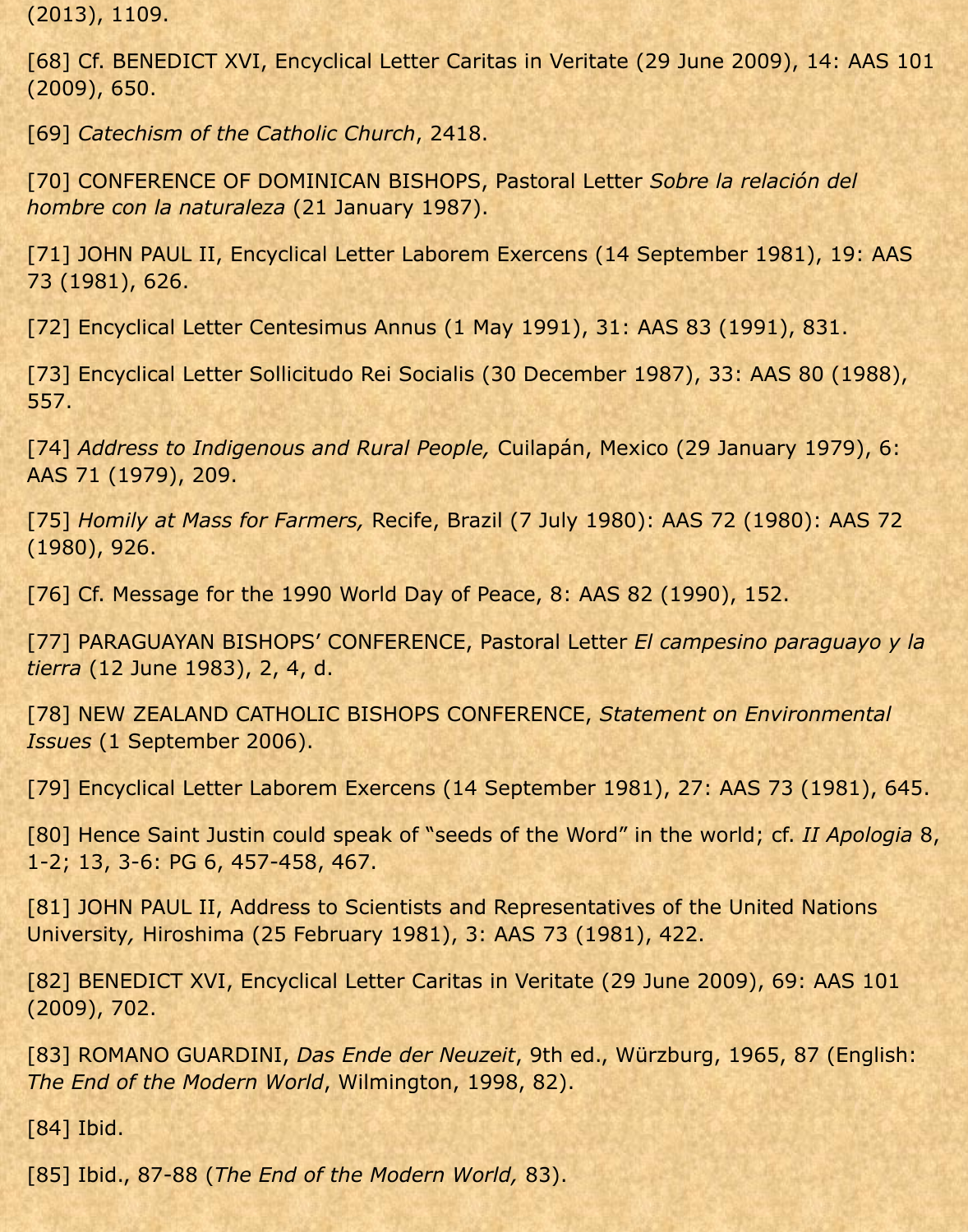[\[88\]](http://w2.vatican.va/content/francesco/en/encyclicals/documents/papa-francesco_20150524_enciclica-laudato-si.html#_ftnref86) Ibid., 64 (*The End of the Modern World*, 56).

[89] Cf. BENEDICT XVI, Encyclical Letter Caritas in Veritate (29 June 2009), 3. [\(200](http://w2.vatican.va/content/francesco/en/encyclicals/documents/papa-francesco_20150524_enciclica-laudato-si.html#_ftnref87)9), 671.

[90] Ibid., 22: p. 657.

[\[91\]](http://w2.vatican.va/content/francesco/en/encyclicals/documents/papa-francesco_20150524_enciclica-laudato-si.html#_ftnref88) Apostolic Exhortation Evangelii Gaudium (24 November 2013), 231: AAS [\(201](http://w2.vatican.va/content/francesco/en/encyclicals/documents/papa-francesco_20150524_enciclica-laudato-si.html#_ftnref89)3), 1114.

[92] ROMANO GUARDINI, *Das Ende der Neuzeit*, 63 (*The End of the Modern V* 

[\[93\]](http://w2.vatican.va/content/francesco/en/encyclicals/documents/papa-francesco_20150524_enciclica-laudato-si.html#_ftnref90) JOHN PAUL II, Encyclical Letter Centesimus Annus (1 May 1991), 38: AA9 [\(199](http://w2.vatican.va/content/francesco/en/encyclicals/documents/papa-francesco_20150524_enciclica-laudato-si.html#_ftnref91)1), 841.

[94] Cf. Love for Creation. An Asian Response to the Ecological Crisis, Declarat Colloquium sponsored by the Federation of Asian Bishops' Conferences (Tagata [Janu](http://w2.vatican.va/content/francesco/en/encyclicals/documents/papa-francesco_20150524_enciclica-laudato-si.html#_ftnref92)ary-5 February 1993), 3.3.2.

[\[95\]](http://w2.vatican.va/content/francesco/en/encyclicals/documents/papa-francesco_20150524_enciclica-laudato-si.html#_ftnref93) JOHN PAUL II, Encyclical Letter [Centesimus Annus](http://w2.vatican.va/content/john-paul-ii/en/encyclicals/documents/hf_jp-ii_enc_01051991_centesimus-annus.html) (1 May 1991), 37: AA! (1991), 840.

[\[96\]](http://w2.vatican.va/content/francesco/en/encyclicals/documents/papa-francesco_20150524_enciclica-laudato-si.html#_ftnref94) BENEDICT XVI, Message for the 2010 World Day of Peace, 2: AAS 102 (2010)

[97] ID., Encyclical Letter Caritas in Veritate (29 June 2009), 28: AAS 101 (20

[\[98\]](http://w2.vatican.va/content/francesco/en/encyclicals/documents/papa-francesco_20150524_enciclica-laudato-si.html#_ftnref95) Cf. VINCENT OF LERINS, *Com[monitorium Primum](http://w2.vatican.va/content/john-paul-ii/en/encyclicals/documents/hf_jp-ii_enc_01051991_centesimus-annus.html)*, ch. 23: PL 50, 688: "U scilicet consolidetur, dilatetur tempore, sublimetur aetate".

[\[99\]](http://w2.vatican.va/content/francesco/en/encyclicals/documents/papa-francesco_20150524_enciclica-laudato-si.html#_ftnref96) No. 80: AAS 10[5 \(2013\), 1053.](http://w2.vatican.va/content/benedict-xvi/en/messages/peace/documents/hf_ben-xvi_mes_20091208_xliii-world-day-peace.html)

[\[100](http://w2.vatican.va/content/francesco/en/encyclicals/documents/papa-francesco_20150524_enciclica-laudato-si.html#_ftnref97)] SECOND VATICAN [ECUMENICAL COUN](http://w2.vatican.va/content/benedict-xvi/en/encyclicals/documents/hf_ben-xvi_enc_20090629_caritas-in-veritate.html)CIL, Pastoral Constitution on the [the M](http://w2.vatican.va/content/francesco/en/encyclicals/documents/papa-francesco_20150524_enciclica-laudato-si.html#_ftnref98)odern World Gaudium et Spes, 63.

[101] Cf. JOHN PAUL II, Encyclical Letter Centesimus Annus (1 May 1991), 37 [\(199](http://w2.vatican.va/content/francesco/en/encyclicals/documents/papa-francesco_20150524_enciclica-laudato-si.html#_ftnref99)1), 840.

[102] PAUL VI, Encyclical Letter Populorum Progressio (26 March 1967), 34: A [\(1967](http://w2.vatican.va/content/francesco/en/encyclicals/documents/papa-francesco_20150524_enciclica-laudato-si.html#_ftnref100)), 274.

[103] BENEDICT XVI, Encyclical Letter C[aritas in Veritate \(29](http://w2.vatican.va/content/john-paul-ii/en/encyclicals/documents/hf_jp-ii_enc_01051991_centesimus-annus.html) June 2009), 32: [\(2009](http://w2.vatican.va/content/francesco/en/encyclicals/documents/papa-francesco_20150524_enciclica-laudato-si.html#_ftnref101)), 666.

[\[104\]](http://w2.vatican.va/content/francesco/en/encyclicals/documents/papa-francesco_20150524_enciclica-laudato-si.html#_ftnref102) Ibid.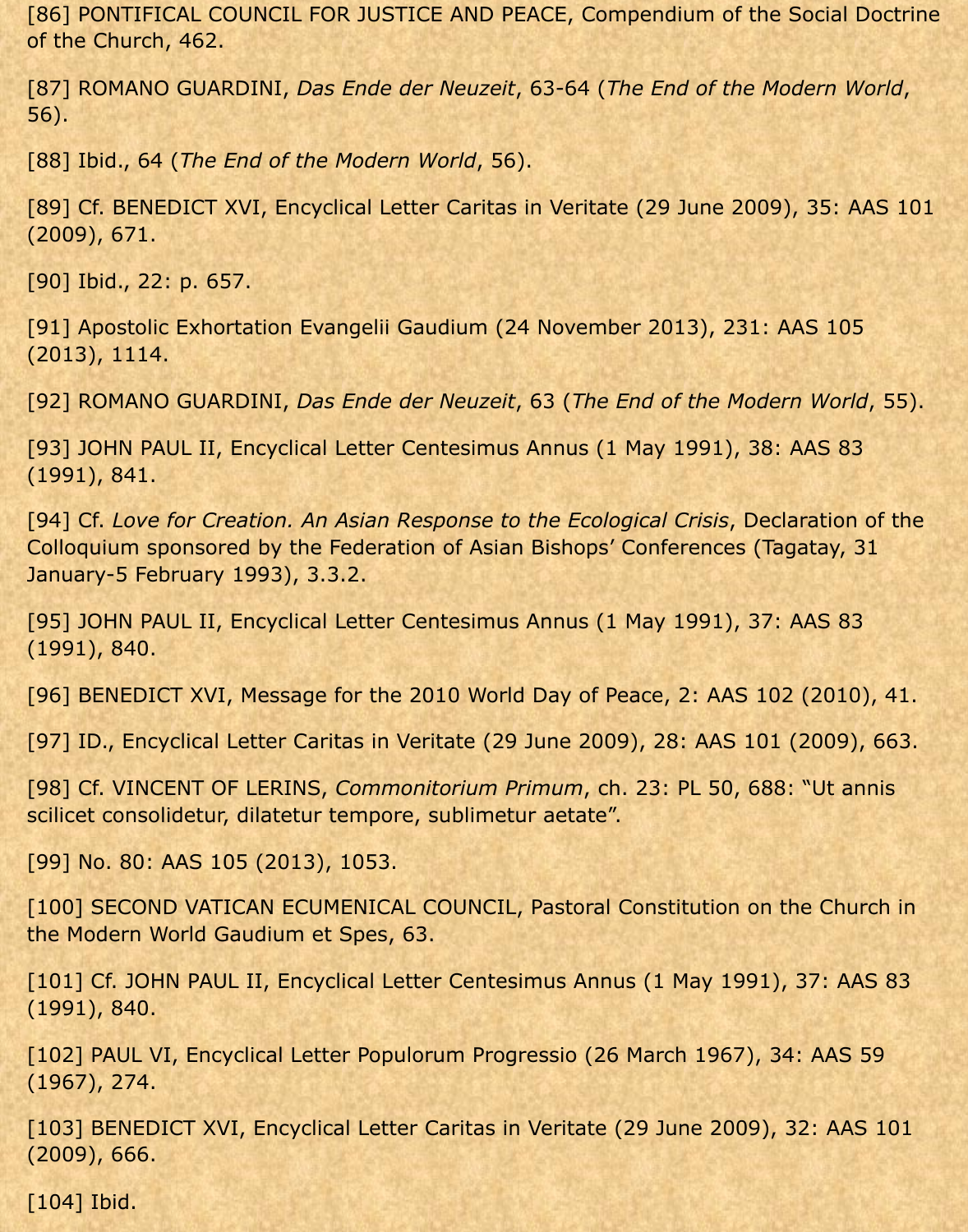[\[109\]](http://w2.vatican.va/content/francesco/en/encyclicals/documents/papa-francesco_20150524_enciclica-laudato-si.html#_ftnref105) Message for the 1990 World Day of Peace, 6: AAS 82 (1990), 150.

[\[110\]](http://w2.vatican.va/content/francesco/en/encyclicals/documents/papa-francesco_20150524_enciclica-laudato-si.html#_ftnref106) *Address to the Pontifical Academy of Sciences* (3 October 1981), 3: *Insegnament* [4/2 \(1](http://w2.vatican.va/content/francesco/en/encyclicals/documents/papa-francesco_20150524_enciclica-laudato-si.html#_ftnref107)981), 333.

[\[111\]](http://w2.vatican.va/content/francesco/en/encyclicals/documents/papa-francesco_20150524_enciclica-laudato-si.html#_ftnref108) Message for the 1990 World Day of Peace, 7: AAS 82 (1990), 151.

[\[112\]](http://w2.vatican.va/content/francesco/en/encyclicals/documents/papa-francesco_20150524_enciclica-laudato-si.html#_ftnref109) JOHN PAUL II, Address to the 35<sup>th</sup> General Assembly of the World Medic [Associ](http://w2.vatican.va/content/francesco/en/encyclicals/documents/papa-francesco_20150524_enciclica-laudato-si.html#_ftnref110)ation (29 October 1983), 6: AAS 76 (1984), 394.

[113] EPISCOPAL COMMISSION FOR PASTORAL CONCERNS IN ARGENTINA, *U [para t](http://w2.vatican.va/content/francesco/en/encyclicals/documents/papa-francesco_20150524_enciclica-laudato-si.html#_ftnref111)odos* [\(June 2005\), 19.](http://w2.vatican.va/content/john-paul-ii/en/messages/peace/documents/hf_jp-ii_mes_19891208_xxiii-world-day-for-peace.html)

[\[114\]](http://w2.vatican.va/content/francesco/en/encyclicals/documents/papa-francesco_20150524_enciclica-laudato-si.html#_ftnref112) Rio Declaration on Environment and Development (14 June 1992), Princ

[115] Apostolic Exhortation Evangelii Gaudium (24 November 2013), 237: AAS [\(2013](http://w2.vatican.va/content/francesco/en/encyclicals/documents/papa-francesco_20150524_enciclica-laudato-si.html#_ftnref113)), 1116.

[116] BENEDICT XVI, Encyclical Letter Caritas in Veritate (29 June 2009), 51: [\(2009](http://w2.vatican.va/content/francesco/en/encyclicals/documents/papa-francesco_20150524_enciclica-laudato-si.html#_ftnref114)), 687.

[117] Some authors have emphasized the values frequently found, for exampl *[villas](http://w2.vatican.va/content/francesco/en/encyclicals/documents/papa-francesco_20150524_enciclica-laudato-si.html#_ftnref115)*, *chabolas* or *favelas* o[f Latin America: cf.](http://w2.vatican.va/content/francesco/en/apost_exhortations/documents/papa-francesco_esortazione-ap_20131124_evangelii-gaudium.html) JUAN CARLOS SCANNONE, S.J. irrupción del pobre y la lógica de la gratuidad", in JUAN CARLOS SCANNONE and [MARC](http://w2.vatican.va/content/francesco/en/encyclicals/documents/papa-francesco_20150524_enciclica-laudato-si.html#_ftnref116)ELO PERINE (eds.), *Irrupción del [pobre y quehacer](http://w2.vatican.va/content/benedict-xvi/en/encyclicals/documents/hf_ben-xvi_enc_20090629_caritas-in-veritate.html) filosófico. Hacia una racionalidad,* Buenos Aires, 1993, 225-230.

[\[118\]](http://w2.vatican.va/content/francesco/en/encyclicals/documents/papa-francesco_20150524_enciclica-laudato-si.html#_ftnref117) PONTIFICAL COUNCIL FOR JUSTICE AND PEACE, Compendium of the Social Doctrine of the Church, 482.

[119] Apostolic Exhortation Evangelii Gaudium (24 November 2013), 210: AAS (2013), 1107.

[120] [Address to the German Bundestag, Berlin \(22 September 2011\): AAS](http://www.vatican.va/roman_curia/pontifical_councils/justpeace/documents/rc_pc_justpeace_doc_20060526_compendio-dott-soc_en.html) 10 [668.](http://w2.vatican.va/content/francesco/en/encyclicals/documents/papa-francesco_20150524_enciclica-laudato-si.html#_ftnref118)

[\[121\]](http://w2.vatican.va/content/francesco/en/encyclicals/documents/papa-francesco_20150524_enciclica-laudato-si.html#_ftnref119) Catechesis (15 April 2015): *[L'Osservator](http://w2.vatican.va/content/francesco/en/apost_exhortations/documents/papa-francesco_esortazione-ap_20131124_evangelii-gaudium.html)e Romano*, 16 April 2015, p. 8.

[122] SECOND VATICAN ECUMENICAL COUNCIL, Pastoral Constitution on the [the M](http://w2.vatican.va/content/francesco/en/encyclicals/documents/papa-francesco_20150524_enciclica-laudato-si.html#_ftnref120)[odern World Gaudium et Spes, 26.](http://w2.vatican.va/content/benedict-xvi/en/speeches/2011/september/documents/hf_ben-xvi_spe_20110922_reichstag-berlin.html)

[123] Cf. Nos. 186-201: AAS 105 (2013), 1098-1105.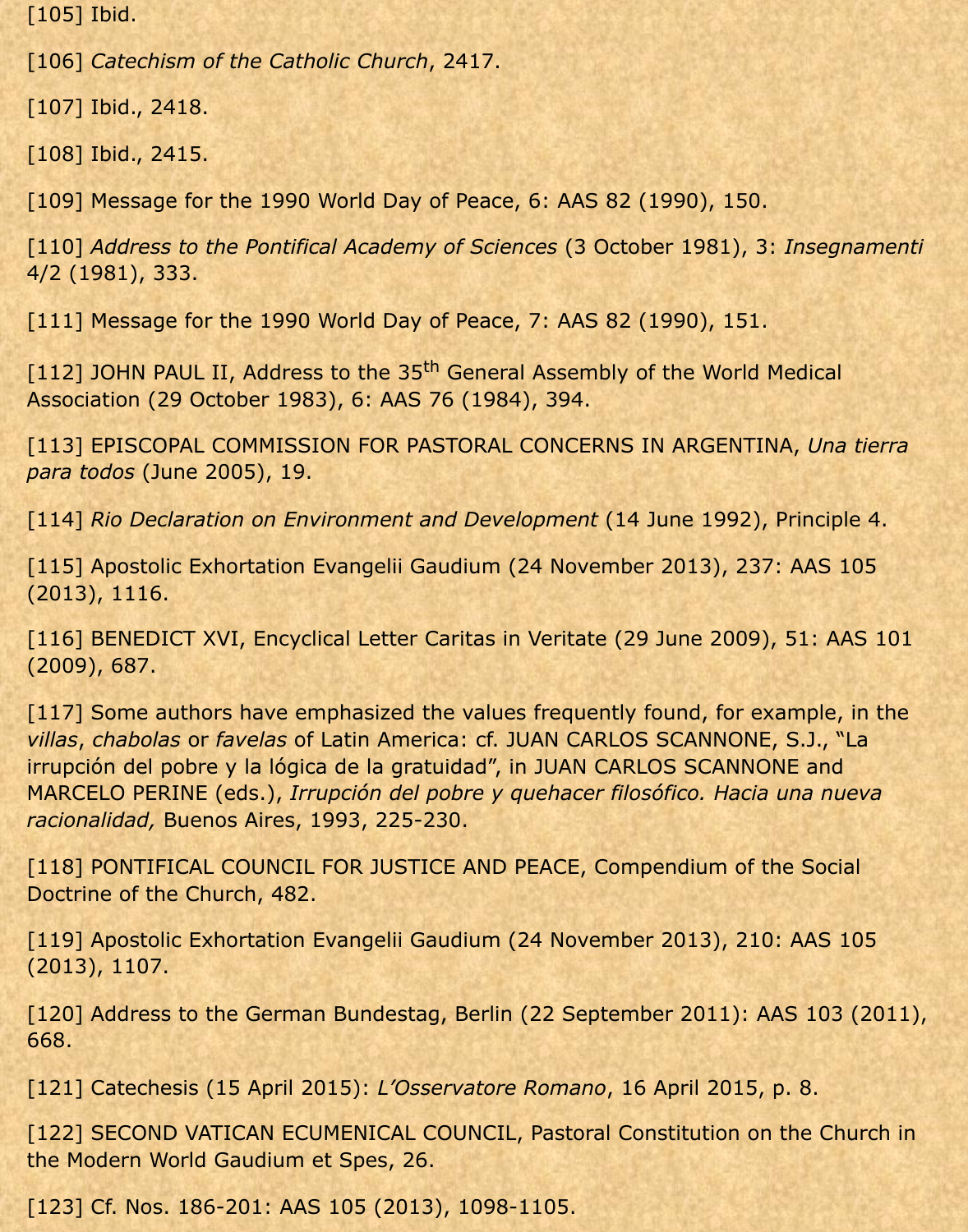[\[127\]](http://w2.vatican.va/content/francesco/en/encyclicals/documents/papa-francesco_20150524_enciclica-laudato-si.html#_ftnref124) BOLIVIAN BISHOPS' CONFERENCE, Pastoral Letter on the Environment and Development in Bolivia *El universo, don de Dios para la vida* (March 2012), 86.

[\[128\]](http://w2.vatican.va/content/francesco/en/encyclicals/documents/papa-francesco_20150524_enciclica-laudato-si.html#_ftnref125) PONTIFICAL CO[UNCIL FOR JUSTICE AND PEACE,](http://w2.vatican.va/content/benedict-xvi/en/messages/peace/documents/hf_ben-xvi_mes_20091208_xliii-world-day-peace.html) *Energy, Justice and Pe* [Vatica](http://w2.vatican.va/content/francesco/en/encyclicals/documents/papa-francesco_20150524_enciclica-laudato-si.html#_ftnref126)n City (2014), 53.

[129] BENEDICT XVI, Encyclical Letter Caritas in Veritate (29 June 2009), 67: [\(2009](http://w2.vatican.va/content/francesco/en/encyclicals/documents/papa-francesco_20150524_enciclica-laudato-si.html#_ftnref127)).

[130] Apostolic Exhortation Evangelii Gaudium (24 November 2013), 222: AA! [\(2013](http://w2.vatican.va/content/francesco/en/encyclicals/documents/papa-francesco_20150524_enciclica-laudato-si.html#_ftnref128)), 1111.

[131] PONTIFICAL COUNCIL FOR JUST[ICE AND PEACE, C](http://w2.vatican.va/content/benedict-xvi/en/encyclicals/documents/hf_ben-xvi_enc_20090629_caritas-in-veritate.html)ompendium of the Social [Doctri](http://w2.vatican.va/content/francesco/en/encyclicals/documents/papa-francesco_20150524_enciclica-laudato-si.html#_ftnref129)ne of the Church, 469.

[\[132\]](http://w2.vatican.va/content/francesco/en/encyclicals/documents/papa-francesco_20150524_enciclica-laudato-si.html#_ftnref130) Rio Declaration on th[e Environment and](http://w2.vatican.va/content/francesco/en/apost_exhortations/documents/papa-francesco_esortazione-ap_20131124_evangelii-gaudium.html) Development (14 June 1992), F

[133] Cf. MEXICAN BISHOPS' CONFERENCE, EPISCOPAL COMMISSION FOR PA AND SOCIAL CONCERNS, Jesucristo, vida y esperanza de los indígenas e camp [January 2008\).](http://www.vatican.va/roman_curia/pontifical_councils/justpeace/documents/rc_pc_justpeace_doc_20060526_compendio-dott-soc_en.html)

[134] PONTIFICAL COUNCIL FOR JUSTICE AND PEACE, Compendium of the Social [Doctri](http://w2.vatican.va/content/francesco/en/encyclicals/documents/papa-francesco_20150524_enciclica-laudato-si.html#_ftnref132)ne of the Church, 470.

[\[135\]](http://w2.vatican.va/content/francesco/en/encyclicals/documents/papa-francesco_20150524_enciclica-laudato-si.html#_ftnref133) Message for the 2010 World Day of Peace, 9: AAS 102 (2010), 46.

[136] Ibid.

[\[137\]](http://w2.vatican.va/content/francesco/en/encyclicals/documents/papa-francesco_20150524_enciclica-laudato-si.html#_ftnref134) [Ibid., 5: p. 43.](http://www.vatican.va/roman_curia/pontifical_councils/justpeace/documents/rc_pc_justpeace_doc_20060526_compendio-dott-soc_en.html)

[138] BENEDICT XVI, Encyclical Letter Caritas in Veritate (29 June 2009), 50: [\(2009](http://w2.vatican.va/content/francesco/en/encyclicals/documents/papa-francesco_20150524_enciclica-laudato-si.html#_ftnref135)[\), 686.](http://w2.vatican.va/content/benedict-xvi/en/messages/peace/documents/hf_ben-xvi_mes_20091208_xliii-world-day-peace.html)

[\[139\]](http://w2.vatican.va/content/francesco/en/encyclicals/documents/papa-francesco_20150524_enciclica-laudato-si.html#_ftnref136) Apostolic Exhortation Evangelii Gaudium (24 November 2013), 209: AA! [\(2013](http://w2.vatican.va/content/francesco/en/encyclicals/documents/papa-francesco_20150524_enciclica-laudato-si.html#_ftnref137)), 1107.

[\[140\]](http://w2.vatican.va/content/francesco/en/encyclicals/documents/papa-francesco_20150524_enciclica-laudato-si.html#_ftnref138) Ibid., 228: AAS 105 (2013), 111[3.](http://w2.vatican.va/content/benedict-xvi/en/encyclicals/documents/hf_ben-xvi_enc_20090629_caritas-in-veritate.html)

[141] Cf. Encyclical Letter Lumen Fidei (29 June 2013), 34: AAS 105 (2013), ! the light of faith, joined to the truth of love, extraneous to the material world, [alway](http://w2.vatican.va/content/francesco/en/encyclicals/documents/papa-francesco_20150524_enciclica-laudato-si.html#_ftnref139)s lived out in body an[d spirit; the light of](http://w2.vatican.va/content/francesco/en/apost_exhortations/documents/papa-francesco_esortazione-ap_20131124_evangelii-gaudium.html) faith is an incarnate light radiat the luminous life of Jesus. It also illumines the material world, trusts its inhere [and k](http://w2.vatican.va/content/francesco/en/encyclicals/documents/papa-francesco_20150524_enciclica-laudato-si.html#_ftnref140)[nows](http://w2.vatican.va/content/francesco/en/apost_exhortations/documents/papa-francesco_esortazione-ap_20131124_evangelii-gaudium.html) that it calls us to an ever widening path of harmony and understan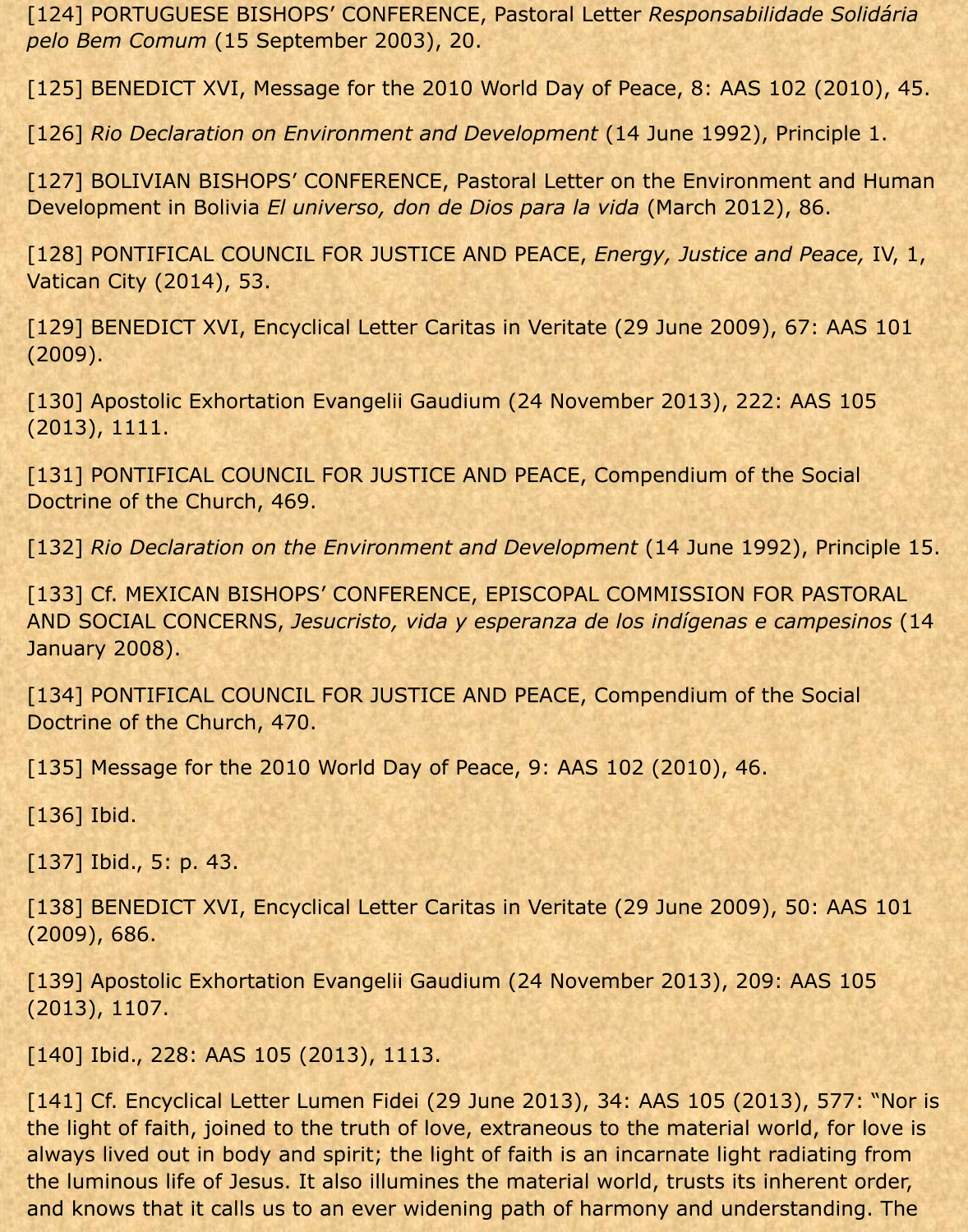[142] Apostolic Exhortation Evangelii Gaudium (24 November 2013), 256: AAS (2013), 1123.

[143] Ibid., 231: p. 1114.

[144] ROMANO GUARDINI, *Das Ende der Neuzeit*, 9<sup>th</sup> edition, Würzburg, 1965 [\(Engli](http://w2.vatican.va/content/francesco/en/encyclicals/documents/papa-francesco_20150524_enciclica-laudato-si.html#_ftnref142)sh: *The End of the Mo[dern World](http://w2.vatican.va/content/francesco/en/apost_exhortations/documents/papa-francesco_esortazione-ap_20131124_evangelii-gaudium.html)*, Wilmington, 1998, 60).

[145] JOHN PAUL II, Message for the 1990 World Day of Peace, 1: AAS 82 (19

[\[146\]](http://w2.vatican.va/content/francesco/en/encyclicals/documents/papa-francesco_20150524_enciclica-laudato-si.html#_ftnref143) [BEN](http://w2.vatican.va/content/francesco/en/apost_exhortations/documents/papa-francesco_esortazione-ap_20131124_evangelii-gaudium.html)EDICT XVI, Encyclical Letter Caritas in Veritate (29 June 2009), 66; [\(2009](http://w2.vatican.va/content/francesco/en/encyclicals/documents/papa-francesco_20150524_enciclica-laudato-si.html#_ftnref144)), 699.

[147] ID., Message for the 2010 World Day of Peace, 11*:* AAS 102 (2010), 48.

[\[148\]](http://w2.vatican.va/content/francesco/en/encyclicals/documents/papa-francesco_20150524_enciclica-laudato-si.html#_ftnref145) *Earth Charter*, [The Hague \(29 June 2000\).](http://w2.vatican.va/content/john-paul-ii/en/messages/peace/documents/hf_jp-ii_mes_19891208_xxiii-world-day-for-peace.html)

[\[149\]](http://w2.vatican.va/content/francesco/en/encyclicals/documents/papa-francesco_20150524_enciclica-laudato-si.html#_ftnref146) JOHN PAUL II, Encyclical Letter [Centesimus Annus](http://w2.vatican.va/content/benedict-xvi/en/encyclicals/documents/hf_ben-xvi_enc_20090629_caritas-in-veritate.html) (1 May 1991), 39: AA (1991), 842.

[\[150\]](http://w2.vatican.va/content/francesco/en/encyclicals/documents/papa-francesco_20150524_enciclica-laudato-si.html#_ftnref147) ID., [Message for the 1990 World Day of Peace,](http://w2.vatican.va/content/benedict-xvi/en/messages/peace/documents/hf_ben-xvi_mes_20091208_xliii-world-day-peace.html) 14: AAS 82 (1990), 155.

[\[151\]](http://w2.vatican.va/content/francesco/en/encyclicals/documents/papa-francesco_20150524_enciclica-laudato-si.html#_ftnref148) Apostolic Exhortation Evangelii Gaudium (24 Nov 2013), 261: AAS 105 (2013), [1124.](http://w2.vatican.va/content/francesco/en/encyclicals/documents/papa-francesco_20150524_enciclica-laudato-si.html#_ftnref149)

[152] BENEDICT XVI, Homily for the Solemn Inauguration of the Petrine Ministry [April 2](http://w2.vatican.va/content/francesco/en/encyclicals/documents/papa-francesco_20150524_enciclica-laudato-si.html#_ftnref150)005[\): AAS 97 \(2005\), 710.](http://w2.vatican.va/content/john-paul-ii/en/messages/peace/documents/hf_jp-ii_mes_19891208_xxiii-world-day-for-peace.html)

[153] AUSTRALIAN CATHOLIC BISHOPS' CONFERENCE, *A New Earth – The [Enviro](http://w2.vatican.va/content/francesco/en/encyclicals/documents/papa-francesco_20150524_enciclica-laudato-si.html#_ftnref151)nmental Challenge* (2[002\).](http://w2.vatican.va/content/francesco/en/apost_exhortations/documents/papa-francesco_esortazione-ap_20131124_evangelii-gaudium.html)

[154] ROMANO GUARDINI, *Das Ende der Neuzeit*, 72 (The End of the Modern [66\).](http://w2.vatican.va/content/francesco/en/encyclicals/documents/papa-francesco_20150524_enciclica-laudato-si.html#_ftnref152)

[155] Apostolic Exhortation Evangelii Gaudium (24 November 2013), 71: AAS [\(2013](http://w2.vatican.va/content/francesco/en/encyclicals/documents/papa-francesco_20150524_enciclica-laudato-si.html#_ftnref153)), 1050.

[156] BENEDICT XVI, Encyclical Letter Caritas in Veritate (29 June 2009) 2: A. [\(2009](http://w2.vatican.va/content/francesco/en/encyclicals/documents/papa-francesco_20150524_enciclica-laudato-si.html#_ftnref154)), 642.

[\[157\]](http://w2.vatican.va/content/francesco/en/encyclicals/documents/papa-francesco_20150524_enciclica-laudato-si.html#_ftnref155) PAUL VI, Message for [the 1977 World Da](http://w2.vatican.va/content/francesco/en/apost_exhortations/documents/papa-francesco_esortazione-ap_20131124_evangelii-gaudium.html)y of Peace: AAS 68 (1976), 709

[158] PONTIFICAL COUNCIL FOR JUSTICE AND PEACE, Compendium of the Social